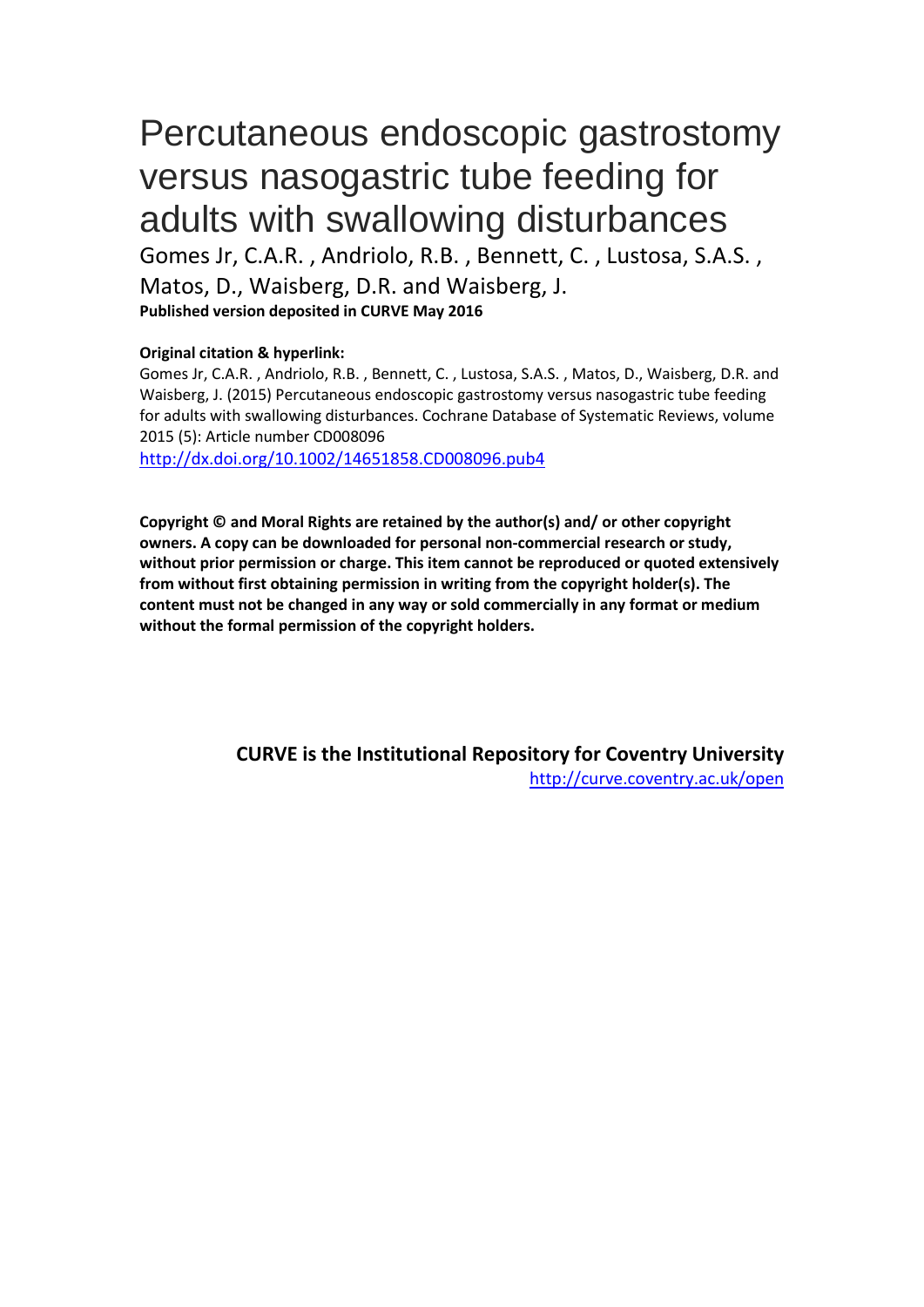

**Percutaneous endoscopic gastrostomy versus nasogastric tube feeding for adults with swallowing disturbances (Review)**

Gomes Jr CAR, Andriolo RB, Bennett C, Lustosa SAS, Matos D, Waisberg DR, Waisberg J

Gomes Jr CAR, Andriolo RB, Bennett C, Lustosa SAS, Matos D, Waisberg DR, Waisberg J. Percutaneous endoscopic gastrostomy versus nasogastric tube feeding for adults with swallowing disturbances. Cochrane Database of Systematic Reviews 2015, Issue 5. Art. No.: CD008096. DOI: 10.1002/14651858.CD008096.pub4.

**[www.cochranelibrary.com](http://www.cochranelibrary.com)**

**Percutaneous endoscopic gastrostomy versus nasogastric tube feeding for adults with swallowing disturbances (Review)** Copyright © 2015 The Cochrane Collaboration. Published by John Wiley & Sons, Ltd.

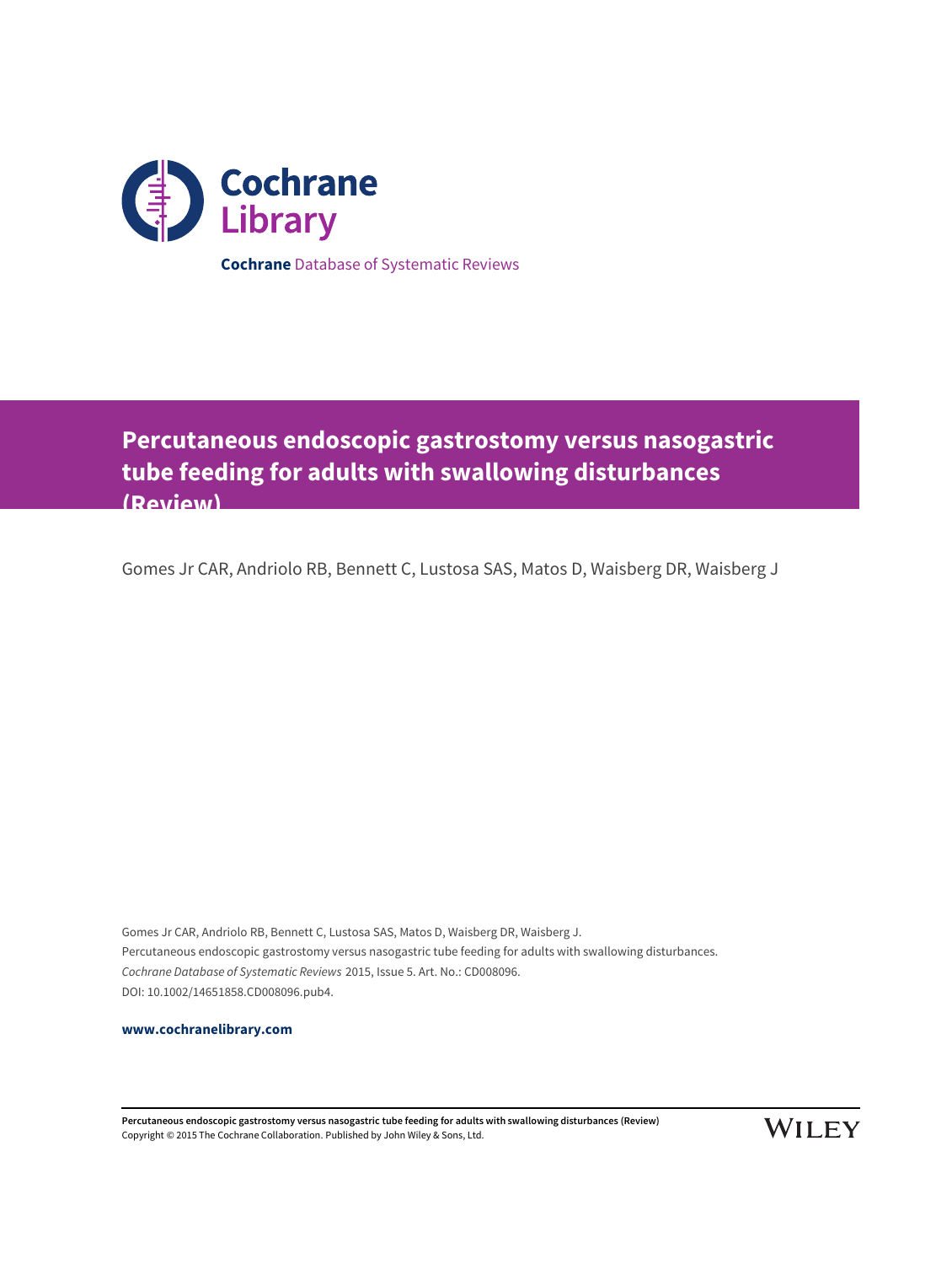## **TABLE OF CONTENTS**

| 1                                                                                                                                                                                                                                                        |
|----------------------------------------------------------------------------------------------------------------------------------------------------------------------------------------------------------------------------------------------------------|
| 2                                                                                                                                                                                                                                                        |
| 4                                                                                                                                                                                                                                                        |
| 6                                                                                                                                                                                                                                                        |
| 7                                                                                                                                                                                                                                                        |
| 7                                                                                                                                                                                                                                                        |
| 10                                                                                                                                                                                                                                                       |
| 11                                                                                                                                                                                                                                                       |
| 13                                                                                                                                                                                                                                                       |
| Figure 3.<br>14                                                                                                                                                                                                                                          |
| 18                                                                                                                                                                                                                                                       |
| 21                                                                                                                                                                                                                                                       |
| 21                                                                                                                                                                                                                                                       |
| 22                                                                                                                                                                                                                                                       |
|                                                                                                                                                                                                                                                          |
| 26                                                                                                                                                                                                                                                       |
| 42                                                                                                                                                                                                                                                       |
| Analysis 1.1. Comparison 1 PEG versus NGT, Outcome 1 Intervention failure.<br>44                                                                                                                                                                         |
| Analysis 1.2. Comparison 1 PEG versus NGT, Outcome 2 Non adherence to treatment.<br>45                                                                                                                                                                   |
| Analysis 1.3. Comparison 1 PEG versus NGT, Outcome 3 Intervention failure (subgrouped by gastrostomy technique).<br>46                                                                                                                                   |
| Analysis 1.4. Comparison 1 PEG versus NGT, Outcome 4 Intervention failure (subgrouped by baseline disease).<br>47                                                                                                                                        |
| Analysis 1.5. Comparison 1 PEG versus NGT, Outcome 5 ITT analyses.<br>48                                                                                                                                                                                 |
| Analysis 1.6. Comparison 1 PEG versus NGT, Outcome 6 Mortality irrespective of follow-up time.<br>49                                                                                                                                                     |
| Analysis 1.7. Comparison 1 PEG versus NGT, Outcome 7 Mean survival (months).<br>50                                                                                                                                                                       |
| Analysis 1.8. Comparison 1 PEG versus NGT, Outcome 8 Adverse effects irrespective of follow-up time.<br>51                                                                                                                                               |
| Analysis 1.9. Comparison 1 PEG versus NGT, Outcome 9 Adverse effects irrespective of follow-up time.<br>52                                                                                                                                               |
| Analysis 1.10. Comparison 1 PEG versus NGT, Outcome 10 Pneumonia irrespective of follow-up time.<br>53                                                                                                                                                   |
| Analysis 1.11. Comparison 1 PEG versus NGT, Outcome 11 Reflux oesophagitis.<br>54                                                                                                                                                                        |
| Analysis 1.12. Comparison 1 PEG versus NGT, Outcome 12 Weight kg (endpoint).<br>54                                                                                                                                                                       |
| Analysis 1.13. Comparison 1 PEG versus NGT, Outcome 13 Weight (change from baseline).<br>55                                                                                                                                                              |
| Analysis 1.14. Comparison 1 PEG versus NGT, Outcome 14 Mid-arm circumference in cm (endpoint).<br>56                                                                                                                                                     |
| Analysis 1.15. Comparison 1 PEG versus NGT, Outcome 15 Mid-arm circumference in cm (change from baseline).<br>57                                                                                                                                         |
| Analysis 1.16. Comparison 1 PEG versus NGT, Outcome 16 Albumin.<br>58                                                                                                                                                                                    |
| Analysis 1.17. Comparison 1 PEG versus NGT, Outcome 17 Albumin (change from baseline).<br>59                                                                                                                                                             |
| Analysis 1.18. Comparison 1 PEG versus NGT, Outcome 18 Haemoglobin g/dL (change from baseline).<br>59                                                                                                                                                    |
| Analysis 1.19. Comparison 1 PEG versus NGT, Outcome 19 Score of patients satisfaction.<br>60                                                                                                                                                             |
| Analysis 1.20. Comparison 1 PEG versus NGT, Outcome 20 Score of inconvenience by nurses.<br>60                                                                                                                                                           |
|                                                                                                                                                                                                                                                          |
| Analysis 1.21. Comparison 1 PEG versus NGT, Outcome 21 Time on enteral nutrition (days).<br>61                                                                                                                                                           |
| Analysis 1.22. Comparison 1 PEG versus NGT, Outcome 22 Quality of life measures EORTC QLQ-H&N35 number                                                                                                                                                   |
| 62                                                                                                                                                                                                                                                       |
| Analysis 1.23. Comparison 1 PEG versus NGT, Outcome 23 Functional ability (MRS).<br>64                                                                                                                                                                   |
| Analysis 1.24. Comparison 1 PEG versus NGT, Outcome 24 Length of hospital stay (days).<br>65                                                                                                                                                             |
| 65                                                                                                                                                                                                                                                       |
| <b>APPENDICES</b><br>68<br>a constitution of the constitution of the constitution of the constitution of the constitution of the constitution of the constitution of the constitution of the constitution of the constitution of the constitution of the |
| 73                                                                                                                                                                                                                                                       |
| 73                                                                                                                                                                                                                                                       |
| CONTRIBUTIONS OF AUTHORS<br>the contract of the contract of the contract of the contract of the contract of the contract of the contract of<br>73                                                                                                        |
| 74                                                                                                                                                                                                                                                       |
| SOURCES OF SUPPORT<br>74                                                                                                                                                                                                                                 |
| 74                                                                                                                                                                                                                                                       |
| <b>INDEX TERMS</b><br>75                                                                                                                                                                                                                                 |
|                                                                                                                                                                                                                                                          |

**Percutaneous endoscopic gastrostomy versus nasogastric tube feeding for adults with swallowing disturbances (Review) i Copyright © 2015 The Cochrane Collaboration. Published by John Wiley & Sons, Ltd.**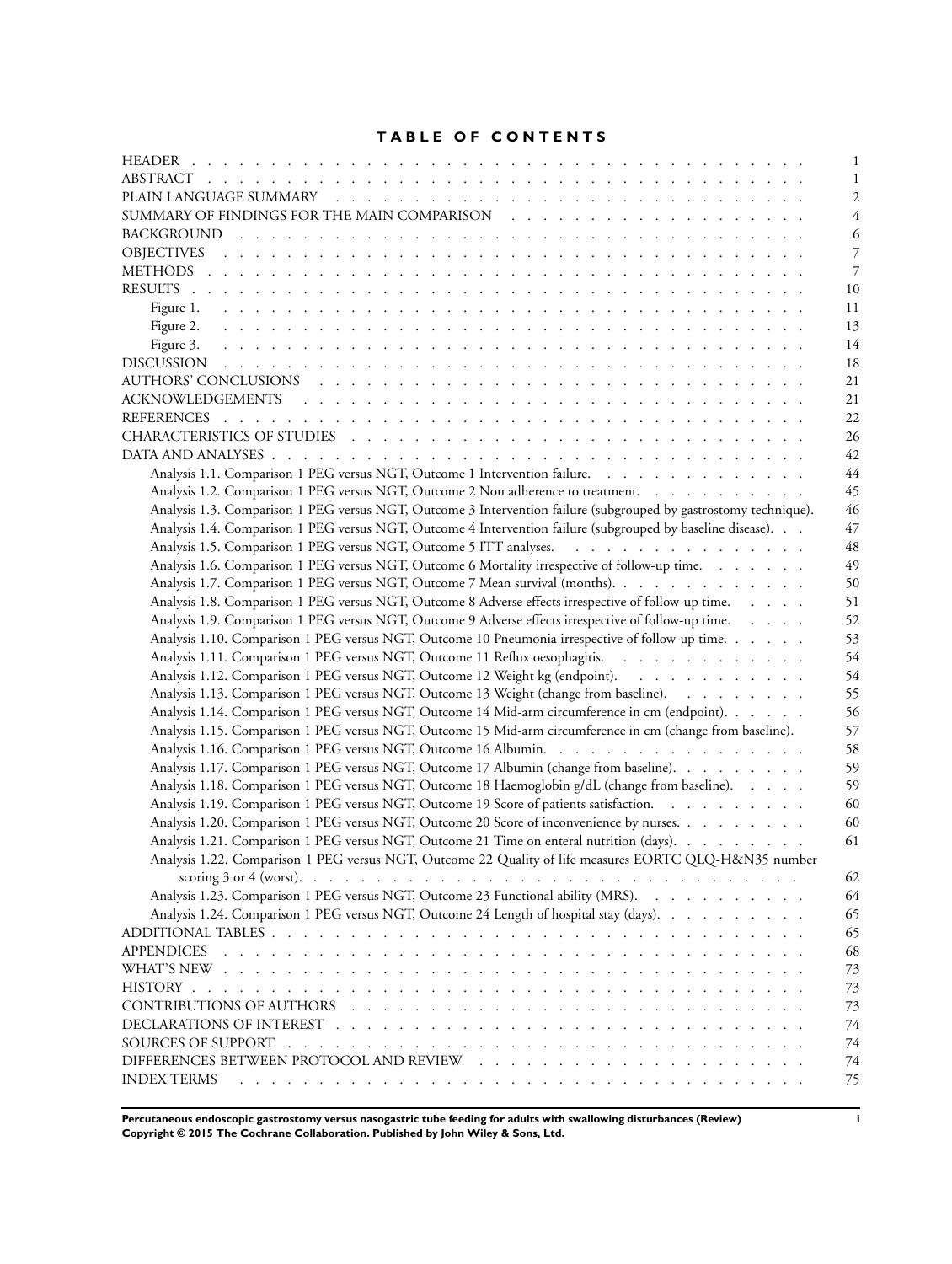## **[Intervention Review]**

## **Percutaneous endoscopic gastrostomy versus nasogastric tube feeding for adults with swallowing disturbances**

Claudio AR Gomes Jr<sup>1</sup>, Régis B Andriolo<sup>2</sup>, Cathy Bennett<sup>3</sup>, Suzana AS Lustosa<sup>4</sup>, Delcio Matos<sup>1</sup>, Daniel R Waisberg<sup>5</sup>, Jaques Waisberg 6

<sup>1</sup>Department of Gastroenterological Surgery, Escola Paulista de Medicina, Universidade Federal de São Paulo, São Paulo, Brazil. <sup>2</sup>Department of Public Health, Universidade do Estado do Pará, Belém, Brazil.<sup>3</sup>Centre for Technology Enabled Health Research (CTEHR), Coventry University, Coventry, UK. <sup>4</sup>Extension, Research, Teaching Unit - UEPE, Hospital Municipal Dr. Munir Rafful, Volta Redonda, RJ, Brazil. <sup>5</sup>Faculty of Medicine, Universidade de São Paulo, Sao Paulo, Brazil. <sup>6</sup>Faculdade de Medicina do ABC, Santo Andre, Brazil

Contact address: Claudio AR Gomes Jr, Department of Gastroenterological Surgery, Escola Paulista de Medicina, Universidade Federal de São Paulo, São Paulo, São Paulo, Brazil. [rufinogomes@terra.com.br.](mailto:rufinogomes@terra.com.br)

**Editorial group:** Cochrane Upper GI and Pancreatic Diseases Group.

**Publication status and date:** New search for studies and content updated (no change to conclusions), published in Issue 5, 2015. **Review content assessed as up-to-date:** 30 July 2014.

**Citation:** Gomes Jr CAR, Andriolo RB, Bennett C, Lustosa SAS, Matos D, Waisberg DR, Waisberg J. Percutaneous endoscopic gastrostomy versus nasogastric tube feeding for adults with swallowing disturbances. *Cochrane Database of Systematic Reviews* 2015, Issue 5. Art. No.: CD008096. DOI: 10.1002/14651858.CD008096.pub4.

Copyright © 2015 The Cochrane Collaboration. Published by John Wiley & Sons, Ltd.

## **A B S T R A C T**

#### **Background**

A number of conditions compromise the passage of food along the digestive tract. Nasogastric tube (NGT) feeding is a classic, timeproven technique, although its prolonged use can lead to complications such as lesions to the nasal wing, chronic sinusitis, gastrooesophageal reflux, and aspiration pneumonia. Another method of infusion, percutaneous endoscopy gastrostomy (PEG), is generally used when there is a need for enteral nutrition for a longer time period. There is a high demand for PEG in patients with swallowing disorders, although there is no consistent evidence about its effectiveness and safety as compared to NGT.

### **Objectives**

To evaluate the effectiveness and safety of PEG compared with NGT for adults with swallowing disturbances.

#### **Search methods**

We searched *The Cochrane Library*, MEDLINE, EMBASE, and LILACS from inception to January 2014, and contacted the main authors in the subject area. There was no language restriction in the search.

#### **Selection criteria**

We planned to include randomised controlled trials comparing PEG versus NGT for adults with swallowing disturbances or dysphagia and indications for nutritional support, with any underlying diseases. The primary outcome was intervention failure (e.g. feeding interruption, blocking or leakage of the tube, no adherence to treatment).

#### **Data collection and analysis**

We used standard methodological procedures expected by The Cochrane Collaboration. For dichotomous and continuous variables, we used risk ratio (RR) and mean difference (MD), respectively with the random-effects statistical model and 95% confidence interval (CI). We assumed statistical heterogeneity when  $I^2$  > 50%.

**Percutaneous endoscopic gastrostomy versus nasogastric tube feeding for adults with swallowing disturbances (Review) 1 Copyright © 2015 The Cochrane Collaboration. Published by John Wiley & Sons, Ltd.**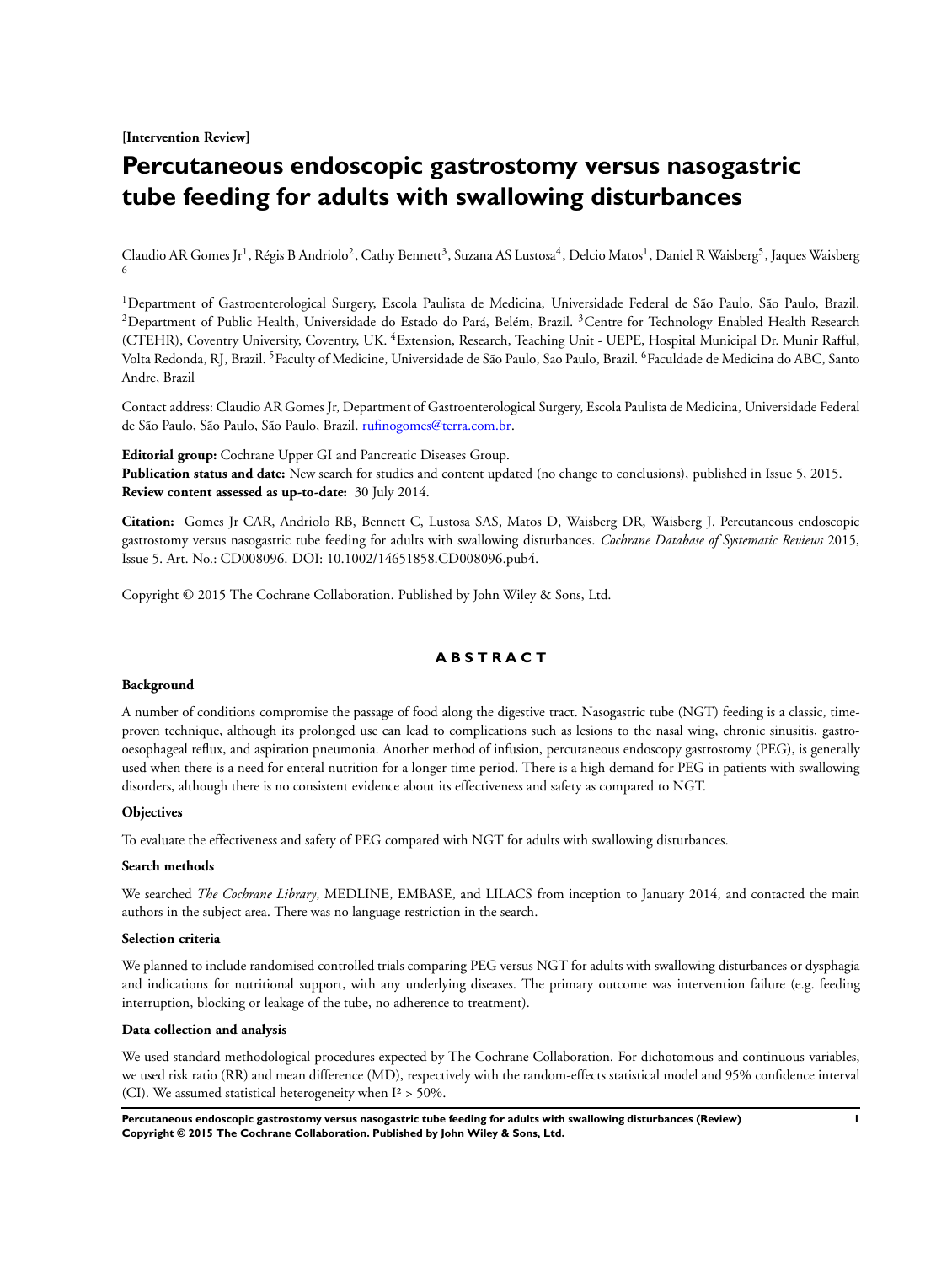#### **Main results**

We included 11 randomised controlled studies with 735 participants which produced 16 meta-analyses of outcome data. Meta-analysis indicated that the primary outcome of intervention failure, occurred in lower proportion of participants with PEG compared to NGT (RR 0.18, 95% CI 0.05 to 0.59, eight studies, 408 participants, *low quality evidence*) and this difference was statistically significant. For this outcome, we also subgrouped the studies by endoscopic gastrostomy technique into *pull,* and *push* and *not reported*. We observed a significant difference favouring PEG in the *pull* subgroup (RR 0.07, 95% CI 0.01 to 0.35, three studies, 90 participants). The*push* subgroup contained only one clinical trial and the result favoured PEG (RR 0.05, 95% CI 0.00 to 0.74, one study, 33 participants) techniques. We found no statistically significant difference in cases where the technique was not reported (RR 0.43, 95% CI 0.13 to 1.44, four studies, 285 participants).

There was no statistically significant difference between the groups for meta-analyses of the secondary outcomes of mortality (RR 0.86, 95% CI 0.58 to 1.28, 644 participants, nine studies, *very low quality evidence*), overall reports of any adverse event at any follow-up time point (ITT analysis, RR 0.83, 95% CI 0.51 to 1.34), 597 participants, 6 studies, *moderate quality evidence*), specific adverse events including pneumonia (aspiration) (RR 0.70, 95% CI 0.46 to 1.06, 645 participants, seven studies, *low quality evidence*), or for the meta- analyses of the secondary outcome of nutritional status including weight change from baseline, and mid-arm circumference at endpoint, although there was evidence in favour of PEG for meta-analyses of mid-arm circumference change from baseline (MD 1.16, 95% CI 1.01 to 1.31, 115 participants, two studies), and levels of serum albumin were higher in the PEG group (MD 6.03, 95% CI 2.31 to 9.74, 107 participants).

For meta-analyses of the secondary outcomes of time on enteral nutrition, there was no statistically significant difference (MD 14.48, 95% CI -2.74 to 31.71; 119 participants, two studies). For meta-analyses of quality of life measures (EuroQol) outcomes in two studies with 133 participants, for inconvenience (RR 0.03, 95% CI 0.00 to 0.29), discomfort (RR 0.03, 95% CI 0.00 to 0.29), altered body image (RR 0.01, 95% CI 0.00 to 0.18;  $P = 0.001$ ) and social activities (RR 0.01, 95% CI 0.00 to 0.18) the intervention favoured PEG, that is, fewer participants found the intervention of PEG to be inconvenient, uncomfortable or interfered with social activities. However, there were no significant differences between the groups for pain, ease of learning to use, or the secondary outcome of length of hospital stay (two studies, 381 participants).

#### **Authors' conclusions**

PEG was associated with a lower probability of intervention failure, suggesting the endoscopic procedure may be more effective and safe compared with NGT. There is no significant difference in mortality rates between comparison groups, or in adverse events, including pneumonia related to aspiration. Future studies should include details of participant demographics including underlying disease, age and gender, and the gastrostomy technique.

## **P L A I N L A N G U A G E S U M M A R Y**

#### **Nutritional support for adults with swallowing difficulties**

## **Background**

A number of conditions compromise the transport of food along the digestive tract. Patients with swallowing disturbances can develop low nutritional status, which affects their recovery from illness, surgery, and injury. Conditions associated with swallowing disorders include stroke, neurological diseases, dementia, cancers of the head and neck, amyotrophic lateral sclerosis, physical obstruction, and dysphagia from stroke. Nasogastric tube feeding is a time proven technique to provide nutritional support; the tube can be inserted by a nurse. Percutaneous endoscopy gastrostomy (PEG) involves a feeding tube inserted directly into the stomach through the abdomen and is particularly useful when enteral nutrition is needed for a length of time.

#### **Review question**

Prolonged use of a nasal tube can lead to adverse events such as damage to the nose and larynx, chronic sinusitis, gastro-oesophageal reflux, and aspiration pneumonia (which can result from inhalation of stomach contents leading to lower respiratory tract infection and pneumonia).

#### **Study characteristics**

**Percutaneous endoscopic gastrostomy versus nasogastric tube feeding for adults with swallowing disturbances (Review) 2 Copyright © 2015 The Cochrane Collaboration. Published by John Wiley & Sons, Ltd.**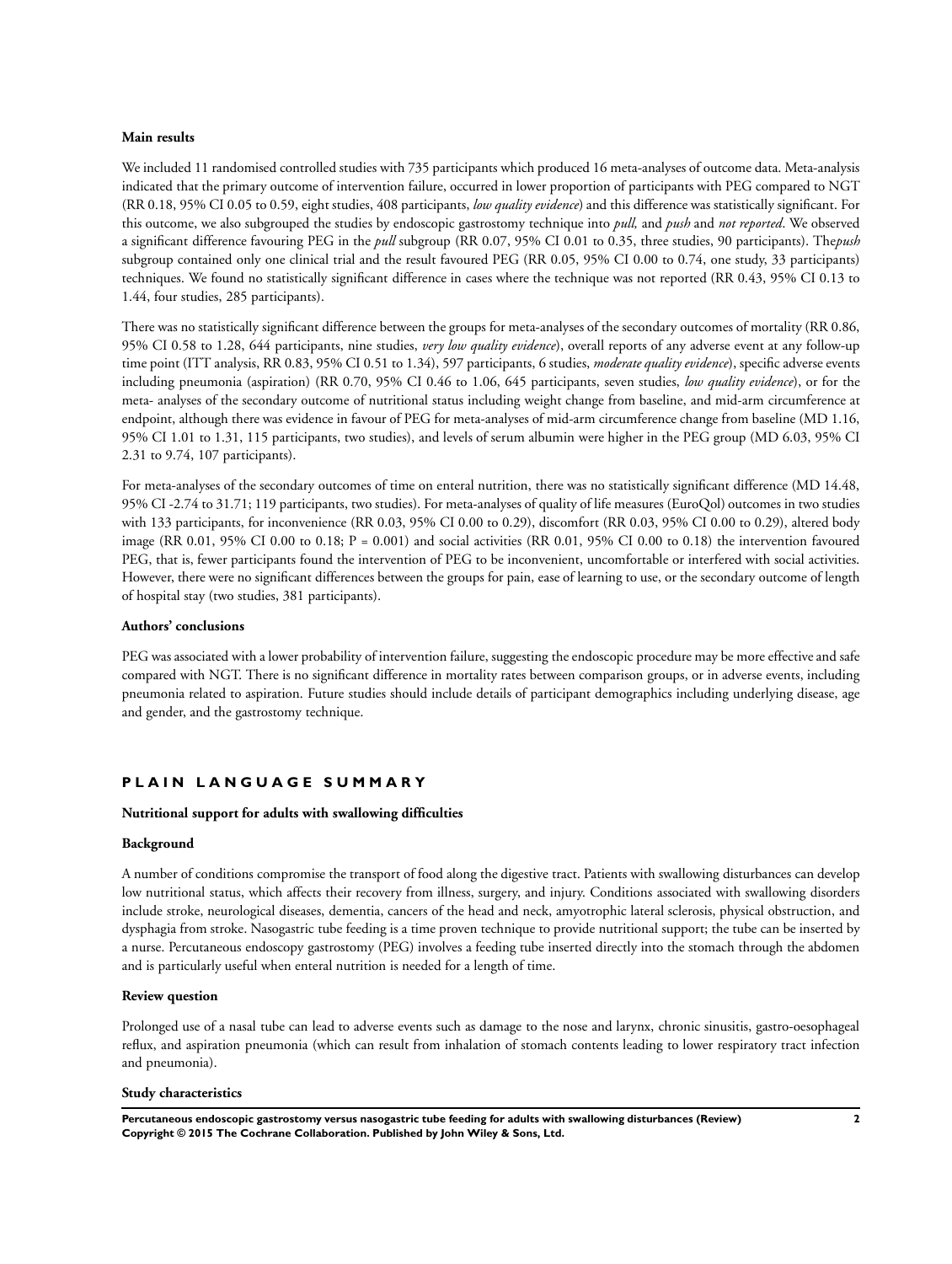We obtained updated evidence for this review from 11 randomised controlled studies comparing a nasogastric tube with PEG in a total of 735 patients. Seven studies measured treatment failure i.e. feeding interruption, blocking or leakage of the feeding tube in 408 patients randomised to either a nasal gastric tube or PEG.

#### **Key results**

The studies showed a higher probability of treatment failure with a nasal gastric tube. The number of deaths was no different with the two methods; nor was the overall occurrence of adverse events. Participants with PEGs may have a better quality of life.

#### **Quality of the evidence**

Possible limitations of this review include the small number of participants in the majority of studies, explained by the high cost of PEG and requirements for endoscopy in its use, the operational challenges to accomplish a clinical trial in this area and the different length of follow-up of the patients in the studies (from less than four weeks to six months). There were clinical differences between the trials, with the participants having different baseline diseases and different techniques used to insert the PEG. The findings of the present review of the literature should be interpreted with caution, given that there were methodological issues with most of the included studies which increase the risk of bias in the trial. This systematic review of the literature is valuable in analysing 11 studies, with a sample size of 735 patients. Nevertheless, further randomised clinical trials that adopt a rigorous method are warranted.

**Percutaneous endoscopic gastrostomy versus nasogastric tube feeding for adults with swallowing disturbances (Review) 3 Copyright © 2015 The Cochrane Collaboration. Published by John Wiley & Sons, Ltd.**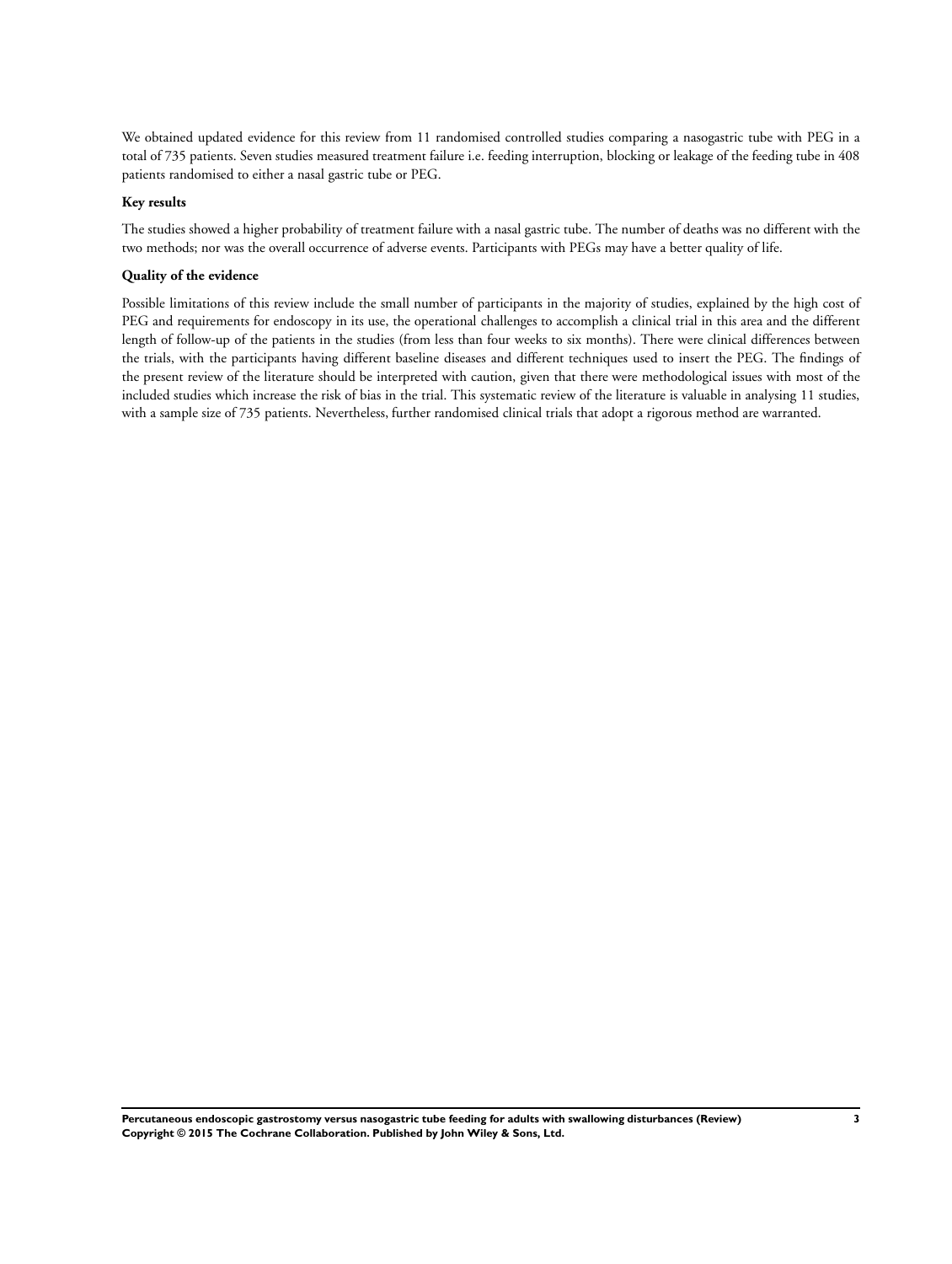## <span id="page-6-0"></span>SUMMARY OF FINDINGS FOR THE MAIN COMPARISON *[\[Explanation\]](http://www.thecochranelibrary.com/view/0/SummaryFindings.html)*

Percutaneous endoscopic gastrostomy compared with nasogastric tube feeding for adults with swallowing disturbances

**Patient or population:** adult patients with swallowing disturbances **Settings:** in-patient

**Intervention:** percutaneous endoscopic gastrostomy **Comparison:** nasogastric tube feeding

|                                                                                                                                       | <b>IPanovin</b> naoogaoano tabo robanig  |                                               |                                             |                                        |                                           |                                                                        |
|---------------------------------------------------------------------------------------------------------------------------------------|------------------------------------------|-----------------------------------------------|---------------------------------------------|----------------------------------------|-------------------------------------------|------------------------------------------------------------------------|
| <b>Outcomes</b>                                                                                                                       | Illustrative comparative risks* (95% CI) |                                               | <b>Relative effect</b><br>(95% CI)          | <b>No of Participants</b><br>(studies) | <b>Quality of the evidence</b><br>(GRADE) | <b>Comments</b>                                                        |
|                                                                                                                                       | <b>Assumed risk</b>                      | <b>Corresponding risk</b>                     |                                             |                                        |                                           |                                                                        |
|                                                                                                                                       | Nasogastric tube feed-<br>ing            | <b>Percutaneous</b><br>endoscopic gastrostomy |                                             |                                        |                                           |                                                                        |
| <b>Treatment failure</b><br>Feeding<br>interruption,<br>blocking or leakage of the<br>tube, non-adherence<br>Follow-up: 0 to 6 months | <b>Study population</b>                  |                                               | <b>RR 0.18</b>                              | 408                                    | $\oplus \oplus \bigcirc \bigcirc$         | The subgroup of stroke/                                                |
|                                                                                                                                       | 391 per 1000                             | 70 per 1000<br>(20 to 231)                    | $(0.05 \text{ to } 0.59)$                   | (8 studies)                            | low <sup>1,3</sup>                        | neurological<br>diseases was associated<br>with a lower risk of inter- |
|                                                                                                                                       | Low                                      |                                               |                                             |                                        |                                           | vention failure compared<br>with the subgroup com-                     |
|                                                                                                                                       | 375 per 1000                             | 30 per 1000<br>$(7 \text{ to } 124)$          |                                             |                                        |                                           | posed of mixed diseases<br><b>Favours PEG</b>                          |
|                                                                                                                                       | <b>High</b>                              |                                               |                                             |                                        |                                           |                                                                        |
|                                                                                                                                       | 319 per 1000                             | 102 per 1000<br>(26 to 421)                   |                                             |                                        |                                           |                                                                        |
| Mortality irrespective of 366 per 1000<br>follow-up time<br>Follow-up: 0 to 6 months                                                  |                                          | 315 per 1000<br>(212 to 469)                  | <b>RR 0.86</b><br>$(0.58 \text{ to } 1.28)$ | 644<br>(9 studies)                     | $\bigoplus$ OOO<br>very low $1,2,3$       | Favours neither PEG nor<br>NGT.                                        |

 $\blacktriangle$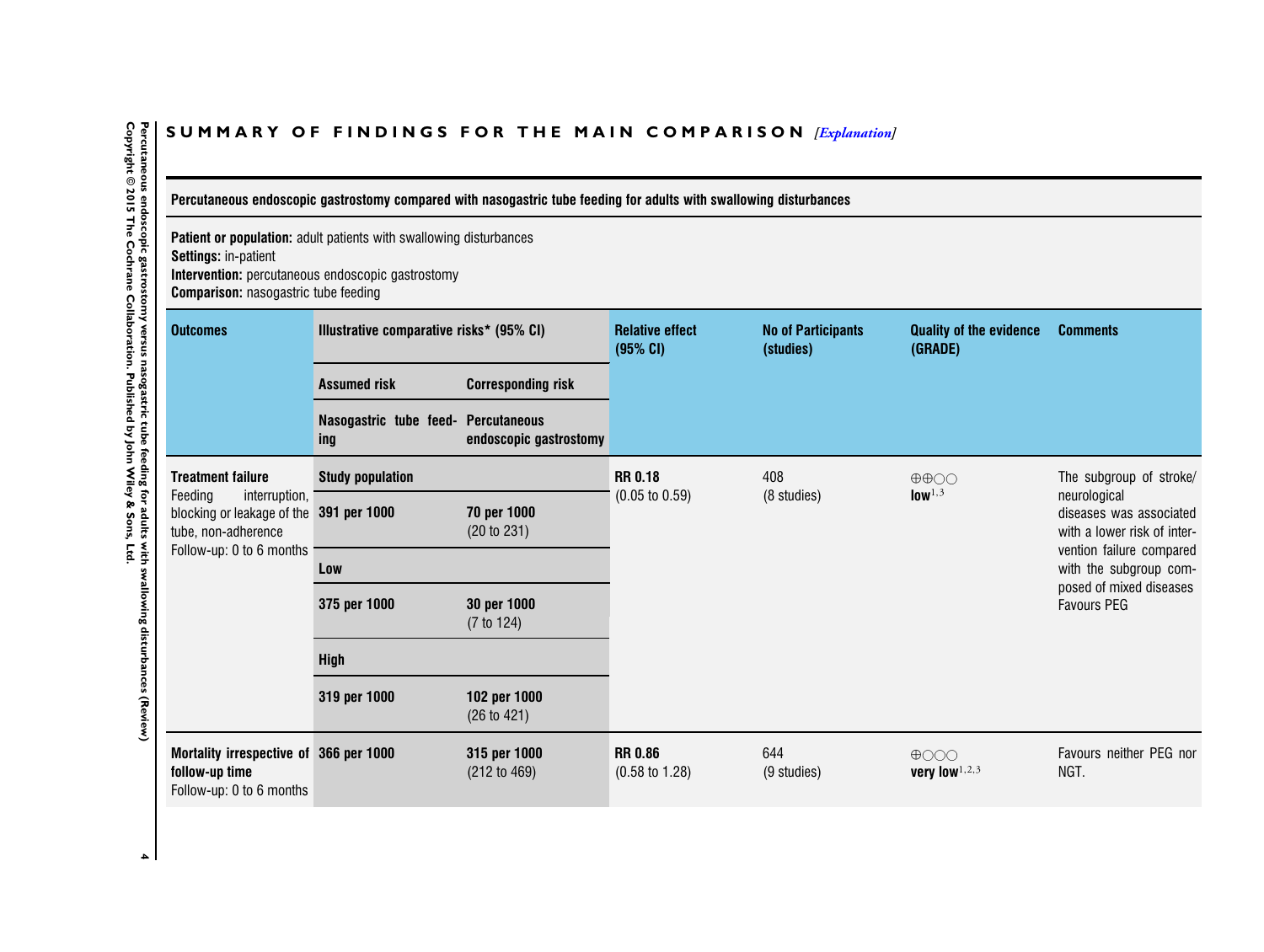| Pneumonia irrespective 415 per 1000<br>of follow-up time<br>Follow-up: 0 to 6 months                                                                                                                                                                                                                                                                                                                                                                                                                                                   |  | 291 per 1000<br>(24 to 45)                                                                         | <b>RR 0.7</b><br>$(0.46 \text{ to } 1.06)$  | 645<br>(7 studies) | $\oplus \oplus \bigcirc \bigcirc$<br>low <sup>1,3</sup> | Favours neither PEG nor<br>NGT.                                                                                                                                                        |
|----------------------------------------------------------------------------------------------------------------------------------------------------------------------------------------------------------------------------------------------------------------------------------------------------------------------------------------------------------------------------------------------------------------------------------------------------------------------------------------------------------------------------------------|--|----------------------------------------------------------------------------------------------------|---------------------------------------------|--------------------|---------------------------------------------------------|----------------------------------------------------------------------------------------------------------------------------------------------------------------------------------------|
| events irre- 458 per 1000<br>Adverse<br>of follow-up<br>spective<br>time<br>Follow-up: 0-17 months                                                                                                                                                                                                                                                                                                                                                                                                                                     |  | 380 per 1000<br>(234 to 614)                                                                       | <b>RR 0.83</b><br>$(0.51 \text{ to } 1.34)$ | 597<br>(6 studies) | $\oplus \oplus \oplus \cap$<br>moderate $1,3$           | Favours neither PEG nor<br>NGT.                                                                                                                                                        |
| CI: Confidence interval; RR: Risk ratio;                                                                                                                                                                                                                                                                                                                                                                                                                                                                                               |  | assumed risk in the comparison group and the relative effect of the intervention (and its 95% CI). |                                             |                    |                                                         | *The basis for the assumed risk (e.g. the median control group risk across studies) is provided in footnotes. The corresponding risk (and its 95% confidence interval) is based on the |
| <b>GRADE Working Group grades of evidence</b><br>High quality: Further research is very unlikely to change our confidence in the estimate of effect.<br>Moderate quality: Further research is likely to have an important impact on our confidence in the estimate of effect and may change the estimate.<br>Low quality: Further research is very likely to have an important impact on our confidence in the estimate of effect and is likely to change the estimate.<br>Very low quality: We are very uncertain about the estimate. |  |                                                                                                    |                                             |                    |                                                         |                                                                                                                                                                                        |
| Design limitation (risk of bias), unclear sequence generation, allocation concealment and loss to follow-up.<br><sup>2</sup> Relatively few participants and few events and/or wide confidence intervals<br><sup>3</sup> Widely differing estimates of the treatment effect (i.e. heterogeneity or variability in results) across studies                                                                                                                                                                                              |  |                                                                                                    |                                             |                    |                                                         |                                                                                                                                                                                        |
|                                                                                                                                                                                                                                                                                                                                                                                                                                                                                                                                        |  |                                                                                                    |                                             |                    |                                                         |                                                                                                                                                                                        |
|                                                                                                                                                                                                                                                                                                                                                                                                                                                                                                                                        |  |                                                                                                    |                                             |                    |                                                         |                                                                                                                                                                                        |

 $\sqrt{2}$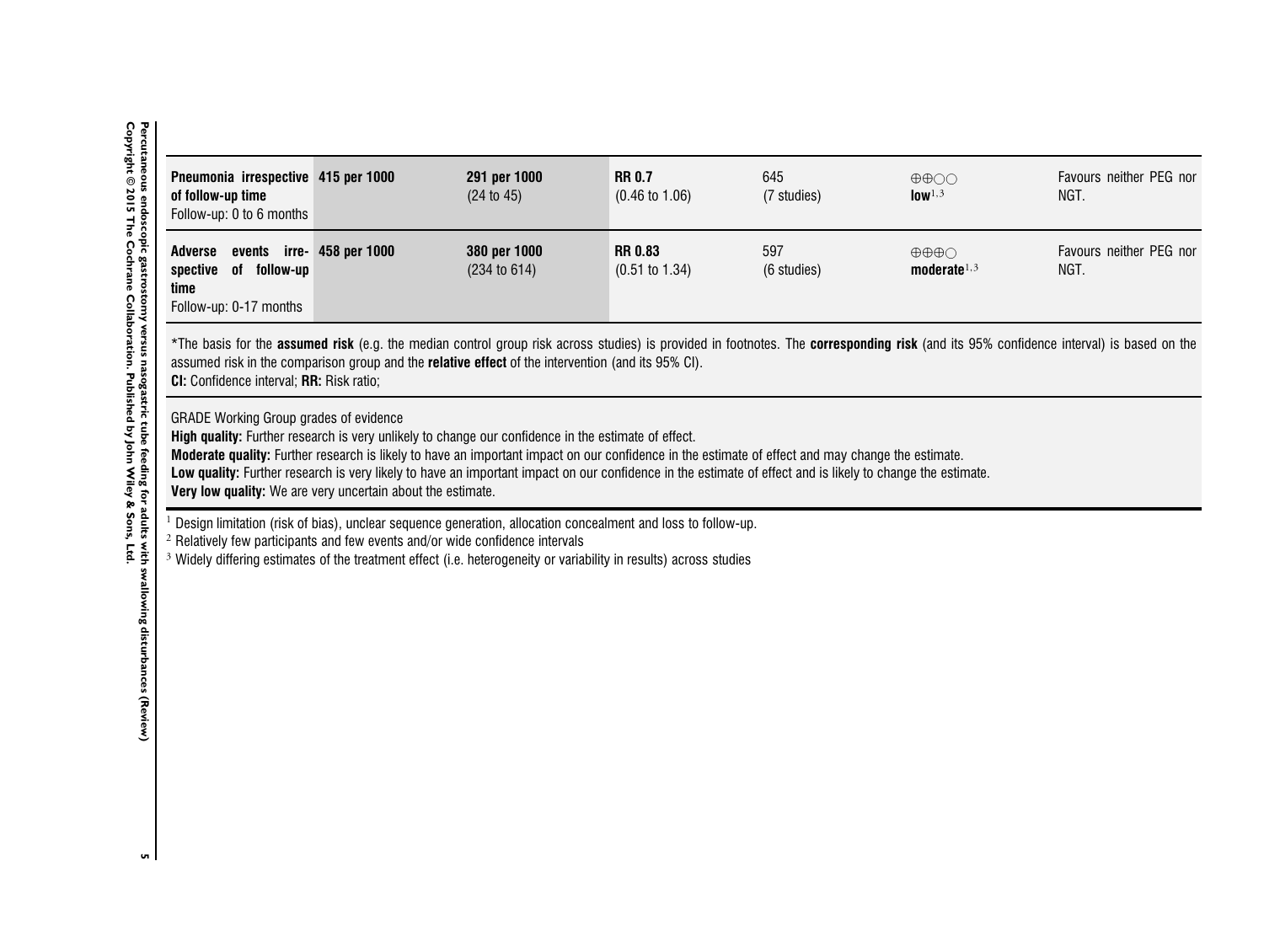## **B A C K G R O U N D**

A number of conditions compromise the passage of food along the digestive tract. Disturbances may be due to blockage, as seen in stenosis and cancer of the stomach or larynx, or due to swallowing difficulties such as in genetic diseases, stroke sequelae, cranial encephalic trauma, brain tumours, and amyotrophic lateral sclerosis ([Heemskerk 2014](#page-24-0); [Löser 2005](#page-24-0); [Piecuch 2013;](#page-24-0) [Schneider](#page-24-0) [2014](#page-24-0)). Several approaches are available to provide nutritional support ([Nugent 2013\)](#page-24-0). Nasogastric tube (NGT) feeding is a classic, time-proven technique, although its prolonged use can lead to adverse events such as lesions to the nasal wing, chronic sinusitis, gastro-oesophageal reflux, and aspiration pneumonia ([Bastow 1986;](#page-24-0) [Beavan 2010\)](#page-24-0). Two meta-analyses comparing tube placement into the stomach or duodenum revealed no significant difference between the methods in terms of length of hospital stay, mortality, or adverse events ([Ho 2006](#page-24-0); [Marik 2003\)](#page-24-0). In addition to adverse events, the need to change the tube due to blockage inherent to its narrow gauge coupled with its disagreeable appearance in social settings have led to the election of alternative techniques whenever possible ([Zaherah 2012\)](#page-24-0).

Gastrostomy has been used to gain access to the stomach for longterm enteral feeding in patients with swallowing limitations who require nutritional support. The main criteria for indicating gastrostomy are (i) a reasonable prospect of patient survival and (ii) normal intestinal function ([Friginal-Ruiz 2011\)](#page-24-0). This surgical procedure was first carried out successfully in humans in 1876, by Verneuil in France. Following various modifications, Stamm devised the technique most frequently used to this day ([Ljungdahl](#page-24-0) [2006](#page-24-0)). In 1980, Gauderer et al described a new technique of feeding tube placement in gastrostomy using endoscopy, called percutaneous endoscopic gastrostomy (PEG). This involves a local anaesthetic and does not require laparotomy [\(Gauderer 1980](#page-24-0)). Since the introduction of PEG, a number of studies comparing methods of gastrostomy have been conducted, such as operative, push and pull PEG techniques [\(Köhler 2014;](#page-24-0) [Stiegmann 1990;](#page-24-0) [Tucker 2003](#page-24-0)).

Previous systematic reviews and meta-analyses on enteral nutrition approaches have been performed, but not with the broad scope we propose. [Langmore 2006](#page-24-0) published a meta-analysis that investigated enteral nutrition, specifically in amyotrophic lateral sclerosis, comparing the use of several types of feeding tubes in patients being fed orally. However, they did not find any controlled or randomised studies. Another meta-analysis compared nutrition by endoscopic gastrostomy and NGT including only post-stroke patients [\(Bath 1999](#page-24-0)). Thereafter, a number of controlled and randomised studies were published that compared the two methods of nutritional support in stroke patients and those admitted to intensive care units with a range of different pathologies, as well as individuals on mechanical ventilation ([Dennis 2005](#page-24-0); [Douzinas](#page-24-0) [2006](#page-24-0); [Hamidon 2006;](#page-24-0) [McClave 2005\)](#page-24-0).

Assessment of these latest studies in patients with a range of pathologies, together with analysis of the optimal moment to commence nutritional support, warrant mapping by means of a systematic review so as to offer the best evidence available on which to base decisions.

## **Description of the condition**

Malnutrition encompasses overnutrition and undernutrition, but undernutrition is a prevalent, and undesired condition affecting up to 40% of hospitalised patients [\(Barker 2011](#page-24-0)). This condition has important causal associations with morbidity and mortality, by affecting, for example, length of stay in hospital; recovery from illness, surgery and injury; cardiac function, weak muscles (including respiratory muscles), with consequent higher risk of thromboembolism, chest infection, and pressure sores ([Geeganage 2012;](#page-24-0) [Iwamoto 2014](#page-24-0); [Löser 2010;](#page-24-0) [Pearce 2002;](#page-24-0) [Valente da Silva 2012](#page-24-0)). Mortality rates tend to be higher in elderly and undernourished patients in comparison to other subgroups of hospitalised patients [\(Ordoñez 2013;](#page-24-0) [Valente da Silva 2012](#page-24-0)). In this sense, swallowing disturbances are of special interest, because of its direct relationship with undernutrition ([Poisson 2014](#page-24-0)).

The clinical diagnosis of swallowing disturbances can be given based on clinical signals such as delay in swallowing, pharyngeal sensibility, abnormality or absence of tongue movements; loosening of water from lips, pocketing of food in the cheek, under the tongue or on the hard palate, coughing or choking while eating or signs of penetration or aspiration ([Falsetti 2009](#page-24-0); [Simons](#page-24-0) [2014](#page-24-0)). Although not usually used in daily practice, radiological tests like videofluoroscopic modified barium swallow and videofluoroscopic swallowing study can be used for diagnosis of dysphagia [\(Finestone 2003;](#page-24-0) [Scheeren 2014;](#page-24-0) [Stec 2008](#page-24-0)).

Patients with indications for enteral nutrition (nutrients intake by means of feeding tubes) include those with conditions associated with swallowing disorders, such as motor neuron disease and multiple sclerosis; physical obstruction to swallowing, such as oesophageal tumours; an inability to ingest food due to head injury or stroke; and those with anorexia due to an underlying disease such as chronic lung disease, irritable bowel disease, or cancer [\(Botella Romero 2012](#page-24-0); [de Aguilar-Nascimento 2011;](#page-24-0) [Fini 2014;](#page-24-0) [Kola](#page-24-0)c ek [2013;](#page-24-0) [Manba 2014\)](#page-24-0). Dysphagic patients and those with anorexia, malabsorption, or excessive catabolism also may need long-term enteral feeding ([Le 2010](#page-24-0); [Gentile 2012](#page-24-0); [Pearce 2002](#page-24-0)). Aspiration risk often is an indication for nutritional support using tubes [\(Corry 2008;](#page-24-0) [Metheny 2010](#page-24-0)). Enteral nutrition can be provided in the form of drink supplements or, if a patient is unable to take adequate nutritional supplements orally, fed via an enteral tube into the stomach or small bowel ([Granell Vidal 2014;](#page-24-0) [Löser](#page-24-0) [2005](#page-24-0)).

**Percutaneous endoscopic gastrostomy versus nasogastric tube feeding for adults with swallowing disturbances (Review) 6 Copyright © 2015 The Cochrane Collaboration. Published by John Wiley & Sons, Ltd.**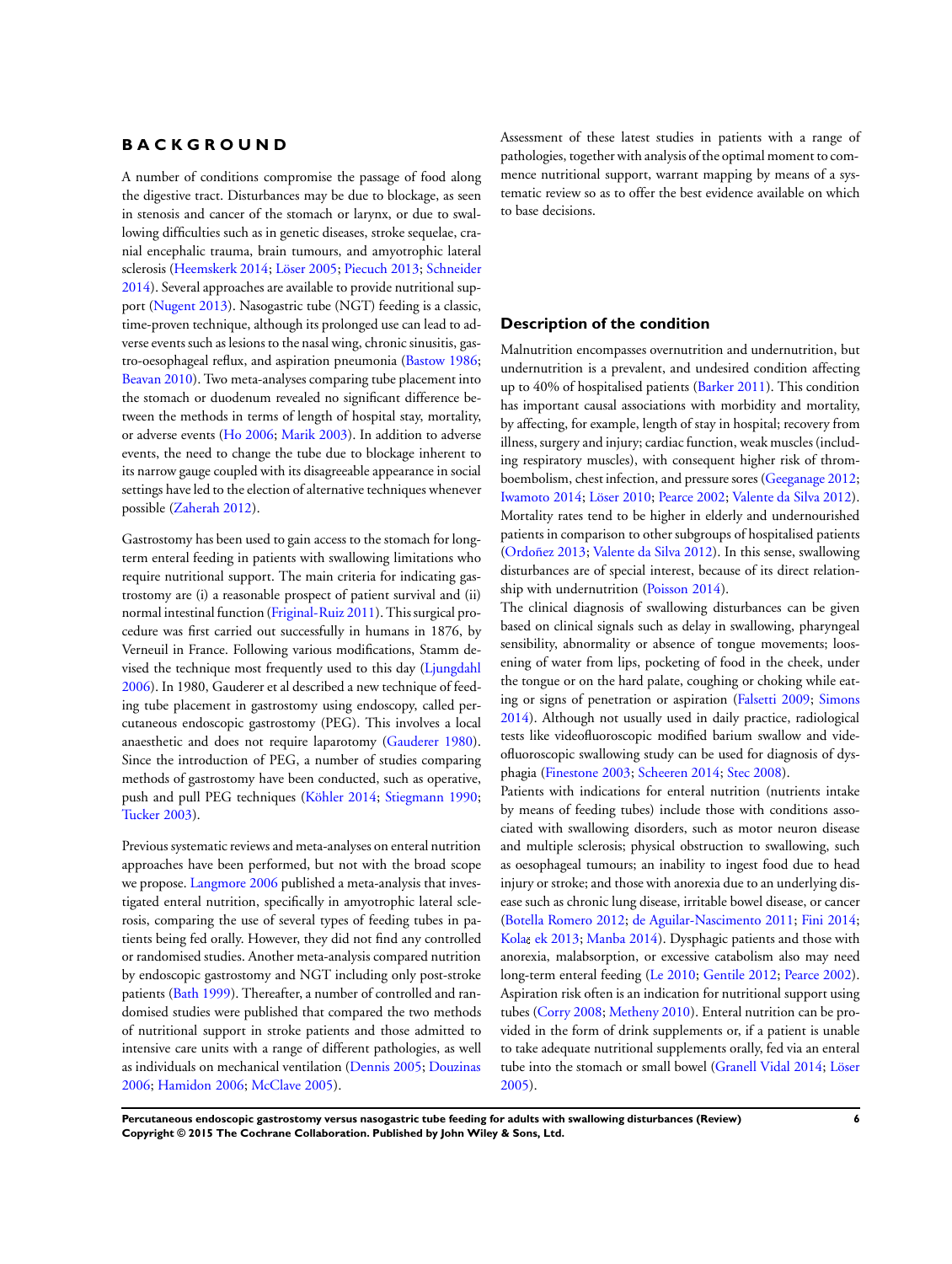## **Description of the intervention**

In general, tube systems for artificial enteral nutrition can be positioned by nasal insertion, guided percutaneous application, or surgical techniques [\(Abdel-Lah Mohamed 2006;](#page-24-0) [Blumenstein 2014;](#page-24-0) [Gopalan 2003;](#page-24-0) [Schröder 2004\)](#page-24-0). The superiority of percutaneously placed gastrostomies compared with the former surgical gastrostomy procedures (that is, Witzel, Stamm, Janeway techniques) has been clearly suggested ([Löser 2005](#page-24-0); [Ljungdahl 2006\)](#page-24-0). Lower complication rates, reduced hospital length of stay and costs have been reported [\(Grant 1988;](#page-24-0) [Ljungdahl 2006\)](#page-24-0). Most patients who require nutritional support need it for around one month or less, with the nasogastric sound probe being the main way of infusion [\(Blumenstein 2014;](#page-24-0) [Pearce 2002](#page-24-0)). The probe used is made of thin polyurethane, size 14 with an internal diameter of 3.3 mm, and is inserted by a trained professional in order to prevent adverse events such as perforation and tracheobronchial location [\(Hamidon 2006](#page-24-0); [Löser 2005](#page-24-0)). Another method of infusion, percutaneous endoscopy gastrostomy (PEG), is generally used when there is a need for enteral nutrition for a longer time period [\(Löser](#page-24-0) [2005](#page-24-0); [Pearce 2002\)](#page-24-0). This procedure can be done by either 'pull' or 'push' techniques, the former being simpler and more frequently used. Both techniques use a silicon probe (for example 24 Fr, internal diameter 5.5 mm). The puncture site is marked with gastroscopic monitoring of the anterior gastric wall in the region of the distal corpus, after adequate local anaesthesia and intravenous sedation ([Hamidon 2006](#page-24-0); [Löser 2005\)](#page-24-0). Prospective studies have shown that the early insertion of the probe via PEG improves the patient's nutritional state ([Hamidon 2006](#page-24-0); [Norton 1996](#page-24-0)). Patients treated for head and neck carcinoma have considered PEG to be more acceptable than a NGT, even though persistent dysphagia was associated with PEG [\(Mekhail 2001](#page-24-0)). A cohort study verified the acceptability of PEG, with significantly higher survival time and lower aspiration rates ([Dwolatzky 2001\)](#page-24-0) compared to NGT. On the other hand, a narrative review [\(Plonk 2005](#page-24-0)) reported increased risk of death in stroke patients with PEG compared with NGT and concluded that aspiration pneumonia rates were similar. Published guidelines on enteral nutrition recommend the performing of gastrostomy, preferably endoscopically ([Löser 2005\)](#page-24-0). Radiologically placed gastrostomy (RIG) is another method of enteral nutrition, but operationally different from PEG. RIG is not an endoscopic procedure and utilises fluoroscopy, performed in an interventional radiologic suite ([Barkmeier 1998](#page-24-0);[Chiò 2004](#page-24-0)).

## **How the intervention might work**

The percutaneous gastronomy probe is of a larger calibre compared with an NGT and is placed in the abdomen. This leads to less interruption of nutrition caused by the probe being withdrawn as well as reduced reflux with consequent aspiration, thus being less embarrassing for the patient [\(Dwolatzky 2001;](#page-24-0) [Pearce](#page-24-0) [2002](#page-24-0)). Patients and carers believe that nutrition via PEG helps in

feeding and the ability to cope, being more convenient than NGT [\(Anis 2006\)](#page-24-0). PEG-related morbidity and mortality are 9.4% and 0.53%, respectively [\(Wollman 1995](#page-24-0)). There are, however, exclusive adverse events for endoscopy percutaneous gastrostomy, such as peritonitis, buried bumper syndrome, gastrocolocutaneous fistula, and wound infection [\(Potack 2008](#page-24-0)). Adverse events associated with NGT due to its nasogastric insertion and positioning are also cited, including sinusitis, laryngeal ulcerations, pneumothorax, and tracheoesophagic fistula; the latter due to incorrect positioning of the tube ([Pearce 2002\)](#page-24-0).

#### **Why it is important to do this review**

According to [Potack 2008](#page-24-0), there is a high demand for PEG in patients with swallowing disorders, with 160,000 to 200,000 PEG procedures performed per year in the USA. This makes PEG the procedure of choice for nutritional support in adults. The same author commented that many such procedures are performed, although there is no consistent evidence about what is the more effective and safe method. Because NGT and PEG are the most commonly used methods for feeding access ([Pearce 2002\)](#page-24-0), a systematic review is worth performing to resolve such questions.

## **O B J E C T I V E S**

To evaluate the effectiveness and safety of percutaneous endoscopic gastrostomy (PEG) as compared to a nasogastric tube (NGT) for adults with swallowing disturbances, by updating our previous Cochrane review ([Other published versions of this review\)](#page-24-0), assessing the included studies with the revised 'Risk of bias' assessments, and to assess the overall level of evidence using the GRADE approach.

## **M E T H O D S**

#### **Criteria for considering studies for this review**

#### **Types of studies**

Randomised controlled trials comparing percutaneous endoscopic gastrostomy (PEG) versus nasogastric tube (NGT) for nutrition in adults with swallowing disturbances.

#### **Types of participants**

Adult patients presenting with swallowing disturbances or dysphagia and indications for nutritional support, as identified by the

**Percutaneous endoscopic gastrostomy versus nasogastric tube feeding for adults with swallowing disturbances (Review) 7 Copyright © 2015 The Cochrane Collaboration. Published by John Wiley & Sons, Ltd.**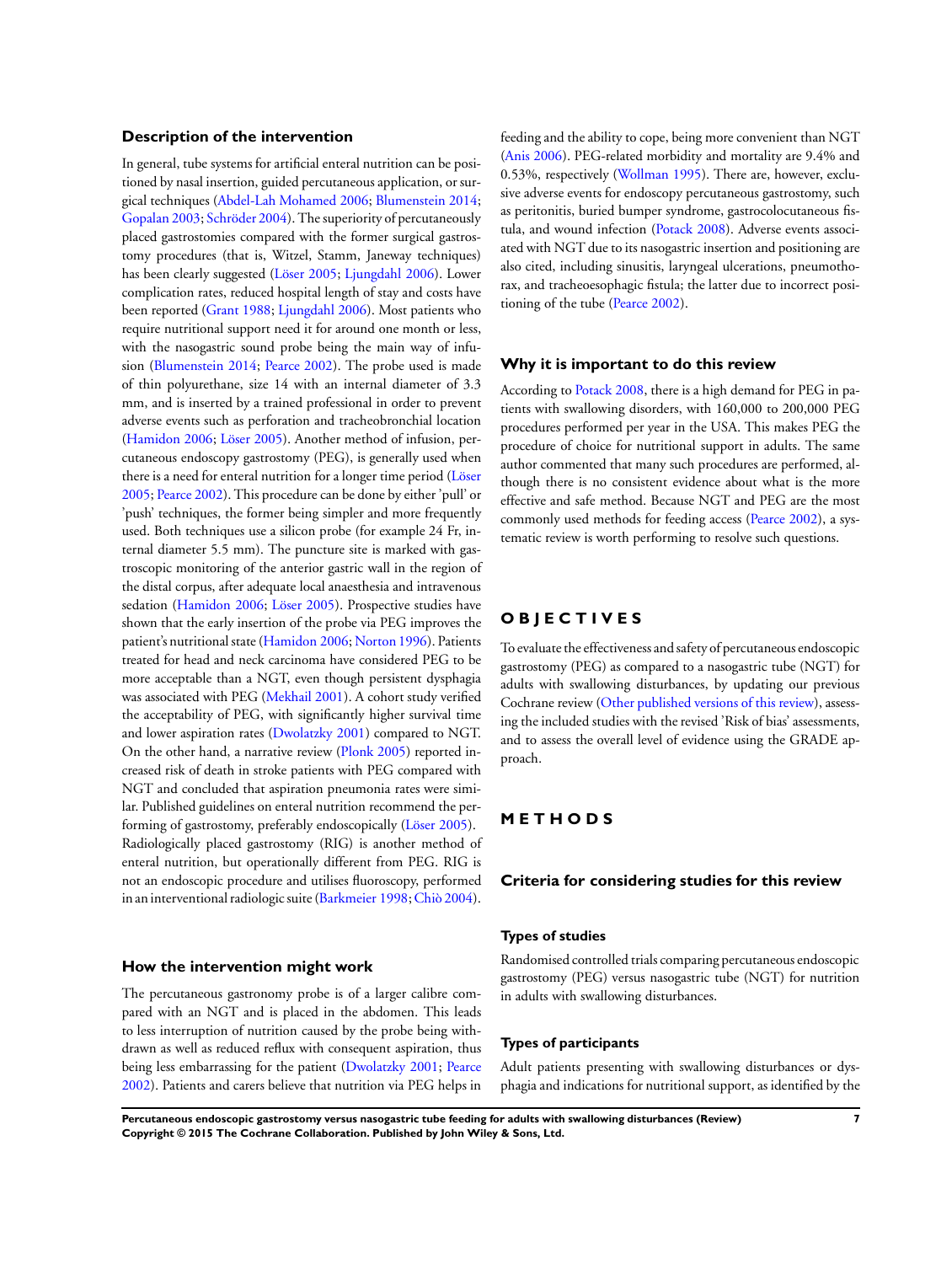authors of primary studies. Patients with any underlying diseases were also acceptable.

#### **Types of interventions**

The comparison arms of interest are as follows.

- Intervention group: PEG performed by any method (e.g., pull and push methods, others).
- Control group: NGT irrespective of technique (e.g., conventional and looping).

We did not include studies with radiologically inserted gastrostomy (PRG), nasojejunal tubes, and jejunal tube percutaneous endoscopy gastrostomy (JET-PEG) in this review.

#### **Types of outcome measures**

#### **Primary outcomes**

• Intervention failures as defined by any event leading to failure to introduce the tube, recurrent displacement and treatment interruption (feeding interruption, blocking or leakage of the tube, no adherence to treatment) (based on [Norton 1996](#page-24-0)).

#### **Secondary outcomes**

• Nutritional status, as measured by any validated instrument (such as upper-arm skin fold thickness, mid-arm circumference, body weight, serum albumin level, haemoglobin ([Ramel 2008](#page-24-0))).

• Mortality.

• Adverse events (e.g., aspiration, haemorrhage, pneumonia, wound infection, sinusitis, fistula).

• Time on enteral nutrition.

• Quality of life, as measured by any validated instrument (such as EUROQoL, SF-36 ([Dorman 1997\)](#page-24-0)).

- Length of hospital stay.
- Costs and economic issues.

## **Search methods for identification of studies**

#### **Electronic searches**

We performed a computerised literature search in, re-running searches from the previous search date (August 2009). We carried out updated searches in September 2011 and in January 2014.

• The Cochrane Central Register of Controlled Trials (CENTRAL, 2013, Issue 12) and other databases in *The Cochrane Library* ([Appendix 1](#page-71-0)),

• Ovid MEDLINE(R) Daily Update January 31, 2014, Ovid MEDLINE(R) In-Process & Other Non-Indexed Citations and Ovid MEDLINE(R) 1946 to Present [Appendix 2](#page-72-0).

• EMBASE via OVID (Embase 1980 to 2014 Week 05) [Appendix 3.](#page-73-0)

• LILACS via BIREME (from inception to January 2014) [Appendix 4.](#page-74-0)

Search terms and their synonyms for clinical conditions of interest to us (swallowing disturbance or dysphagia) and interventions of interest (percutaneous endoscopic gastrostomy and nasogastric tube feeding) are given in the appendices. They were adapted for each of the databases. There was no language restriction in the search. Search filters to identify randomised controlled trials involving humans were used when appropriate.

#### **Searching other resources**

We compiled a reference list of relevant studies (irrespective of study design) to identify trials with the potential for inclusion. We contacted authors via email requesting the data from unpublished trials. We also tried to identify ongoing trials on the Current Controlled Trials Web site [\(www.currentcontrolledtrials.gov](http://www.currentcontrolledtrials.gov)).

#### **Data collection and analysis**

### **Selection of studies**

Two review authors (CG, RA) checked the titles and abstracts found by the search strategy and other sources researched. Whenever titles or abstracts seemed relevant to the review, we analysed them by reading the full article. If they were truly randomised controlled trials that met the previously stated criteria, we included them in the review. If there remained any doubt or disagreement, all of the authors assessed the study in question.

#### **Data extraction and management**

Two review authors (CG, DRW) extracted data based on CON-SORT [\(Moher 2001](#page-24-0)). For the update in 2014, CB with CG and DRW extracted data from new included studies. We settled doubts by consensus of the authors.

#### **Assessment of risk of bias in included studies**

Two review authors (CG, RBA, with CB) independently assessed the methodological quality of included studies using the following items ([Higgins 2011\)](#page-24-0).

• Random sequence generation (selection bias) . Biased allocation to interventions due to inadequate generation of a randomised sequence.

• Allocation concealment (selection bias). Biased allocation to interventions due to inadequate concealment of allocations prior to assignment.

**Percutaneous endoscopic gastrostomy versus nasogastric tube feeding for adults with swallowing disturbances (Review) 8 Copyright © 2015 The Cochrane Collaboration. Published by John Wiley & Sons, Ltd.**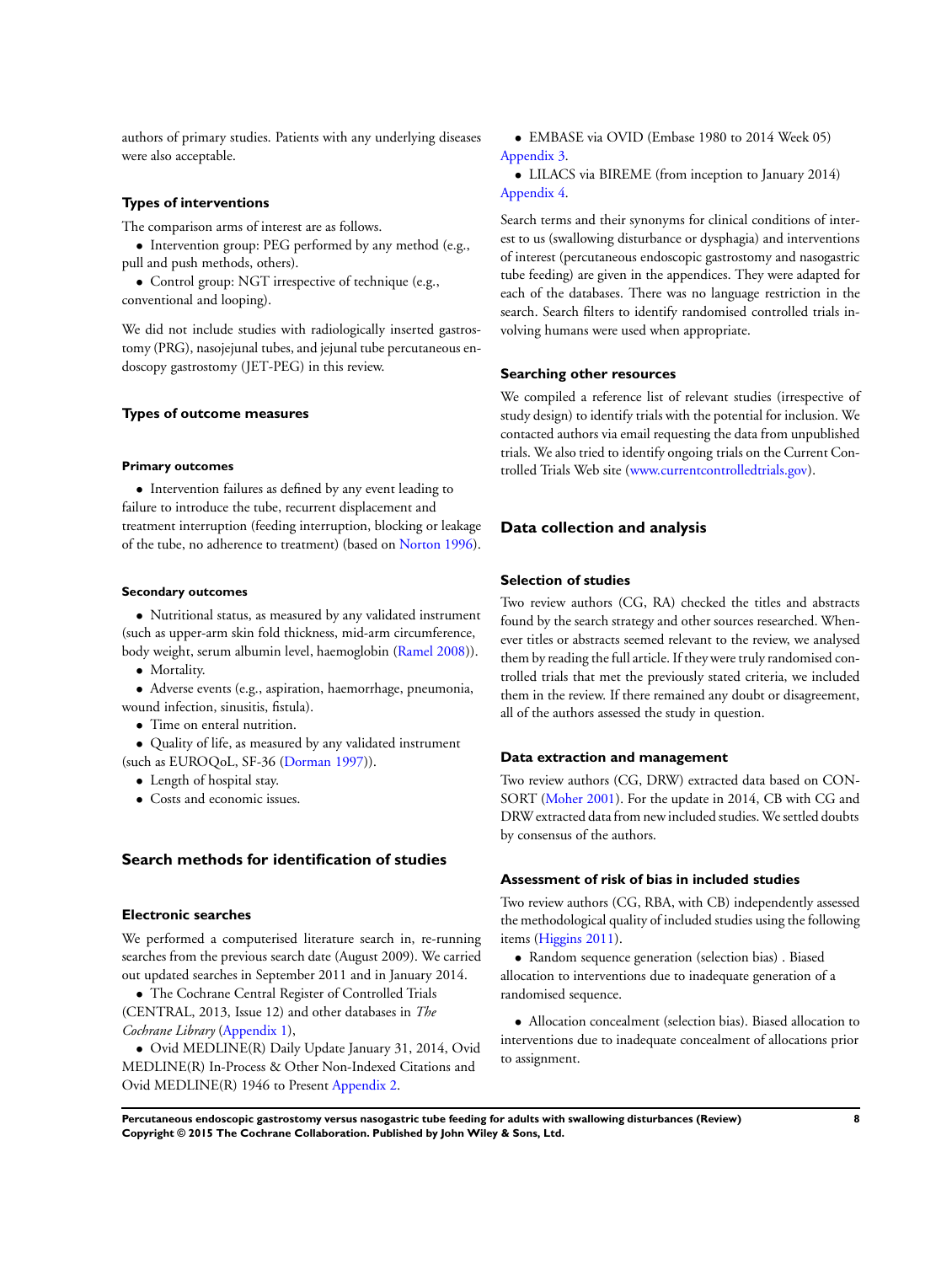• Blinding (performance bias and detection bias). Performance bias or detection bias due to knowledge of the allocated interventions after assignment.

• Blinding of participants and personnel (performance bias). Performance bias due to knowledge of the allocated interventions by participants and personnel during the study.

• Blinding of outcome assessment (detection bias). Detection bias due to knowledge of the allocated interventions by outcome assessors.

• Incomplete outcome data (attrition bias). Attrition bias due to amount, nature or handling of incomplete outcome data.

• Selective reporting (reporting bias). Reporting bias due to selective outcome reporting.

• Other bias that is bias due to problems not covered elsewhere in the table.

For the above biases, we classified studies according to their risk of systematic error.

• High risk: when the appropriate method to avoid systematic error was not met.

• Unclear risk: when the appropriate method to avoid systematic error was not described or the information was not acquired by contacting the authors of primary studies.

• Low risk: when the appropriate method to avoid systematic error was met.

We did not use performance bias as a criterion to analyse the risk of systematic error since this was not compatible with the characteristics of the intervention.

## **Measures of treatment effect**

For dichotomous and continuous variables, we calculated risk ratio (RR), mean difference (MD), and 95% confidence intervals (CIs). When data from primary studies were not parametric (for example, effects were reported as medians, quartiles) or without sufficient statistical information (such as standard deviations, number of patients), we inserted them into [Table 1](#page-67-0) if authors did not provide the necessary information.

#### **Unit of analysis issues**

The unit of analysis was based on the individual patient (unit to be randomised for interventions to be compared). We planned to analyse events happening to a person more than once (for example pneumonia, bronchoaspiration) by using risk ratio, which compares the rate of events in the two groups (PEG and NGT) by dividing one by the other. We planned to analyse cross-over study designs separately from the parallel-group randomised controlled trials.

#### **Dealing with missing data**

For continuous and dichotomous data, we carried out available case analysis. In this update, for mean values of outcome data with missing standard deviations, we calculated this from the difference between means (*Cochrane Handbook for Systematic Reviews of Interventions* 7.7.3.3. [Higgins 2011](#page-24-0)). We investigated the effects of making these assumptions by performing sensitivity analyses where appropriate.

#### **Assessment of heterogeneity**

We assessed statistical heterogeneity using the I<sup>2</sup> statistic. We assumed a statistically significant heterogeneity between the estimated effects of included studies with an  $I^2$  > 50%.

#### **Assessment of reporting biases**

We had planned to assess publication bias by preparing a funnel plot, and will do so in future versions of this review if a sufficient number of studies is available. However, we are aware that asymmetry in the funnel plot can be associated with reasons other than that of publication bias (for example, by chance, real heterogeneity, or clinical particulars inherent to each one of the included studies such as patients at high risk for the outcome).

#### **Data synthesis**

#### **Qualitative information**

We synthesised qualitative information relative to methods, risk of bias, description of participants, and outcomes measures in the [Characteristics of included studies](#page-29-0) table.

#### **Quantitative information**

For dichotomous variables, we calculated the risk ratio (RR). For continuous variables, we calculated the mean difference (MD) when studies reported their results through the same variables measured with the same instruments (same units of measure). When continuous data were measured with different instruments (different and non-interchangeable units of measure), we planned to pool them using the standardised mean difference (SMD). We used 95% CIs for all statistical methods to pool data.

Irrespective of the nature of the data, we used a random-effects statistical model as we were expecting substantial clinical and methodological heterogeneity, which could generate substantial statistical heterogeneity.

#### **Subgroup analysis and investigation of heterogeneity**

We planned to carry out subgroup analyses using different NGT and PEG methods (for example pull, push, nasal loop, conventional). We assumed that heterogeneity between studies in both

**Percutaneous endoscopic gastrostomy versus nasogastric tube feeding for adults with swallowing disturbances (Review) 9 Copyright © 2015 The Cochrane Collaboration. Published by John Wiley & Sons, Ltd.**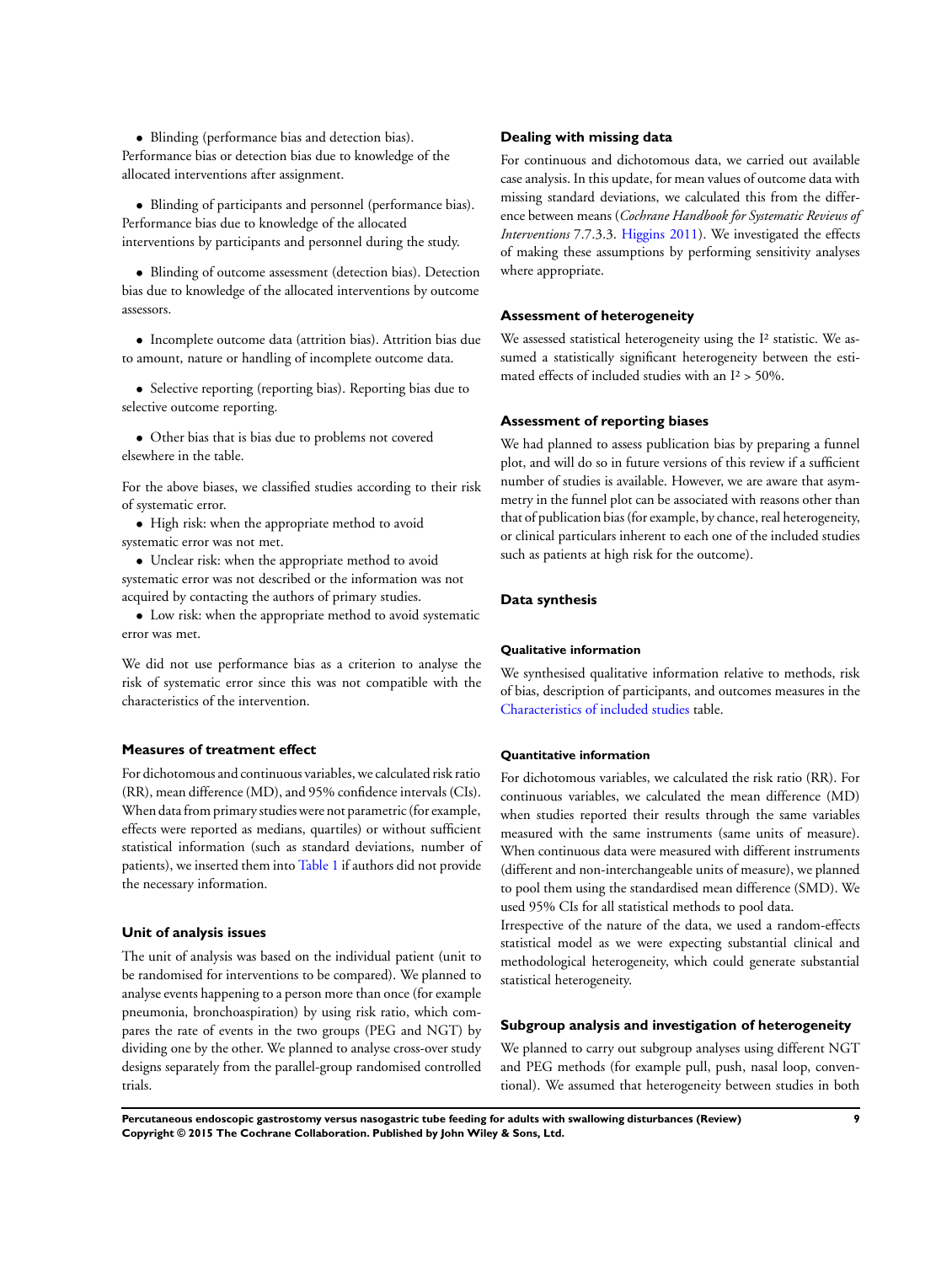the direction and magnitude of estimate effect had a suspected causal relationship (the subgroup characteristic and the estimate of effect), and we have considered these in the [Discussion](#page-17-0) section.

## **Sensitivity analysis**

We planned sensitivity analysis to examine the effects of intentionto-treat (ITT) analysis and available data analysis for dichotomous data. We planned to carry out ITT analysis by using imputation based on the analysis of the total number of randomised participants, irrespective of how the original study authors analysed the data. We assumed that all missing participants experienced the event. The other factors were study quality, trials reported only in abstracts, and testing for fixed-effect and random-effects statistical

models.

## **R E S U L T S**

#### **Description of studies**

See [Characteristics of included studies](#page-29-0) and [Characteristics of](#page-43-0) [excluded studies](#page-43-0) for more information.

## **Results of the search**

For details of the process of studies selection, see [Figure 1.](#page-13-0)

**Percutaneous endoscopic gastrostomy versus nasogastric tube feeding for adults with swallowing disturbances (Review) 10 Copyright © 2015 The Cochrane Collaboration. Published by John Wiley & Sons, Ltd.**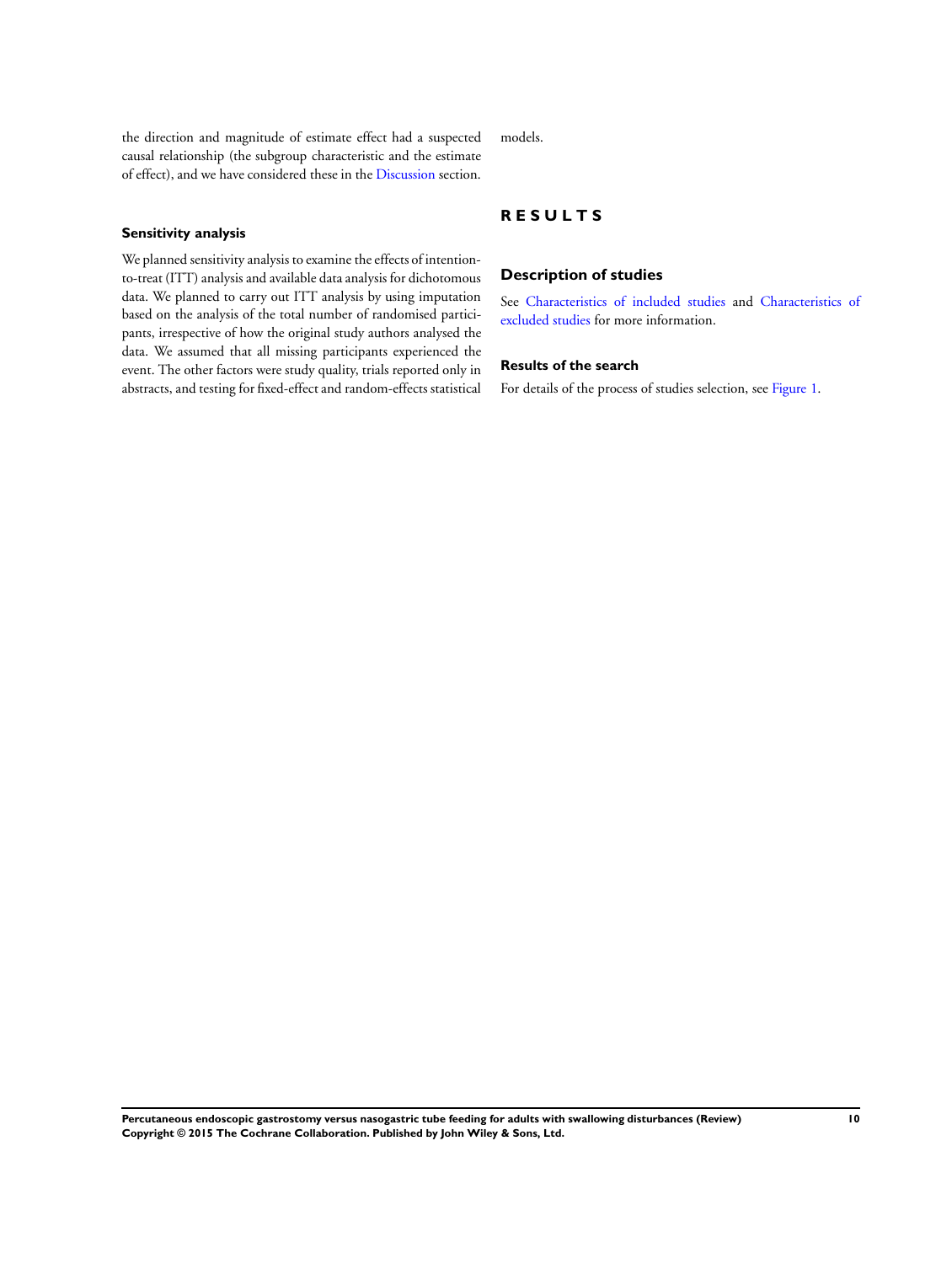

<span id="page-13-0"></span>

**Percutaneous endoscopic gastrostomy versus nasogastric tube feeding for adults with swallowing disturbances (Review) 11 Copyright © 2015 The Cochrane Collaboration. Published by John Wiley & Sons, Ltd.**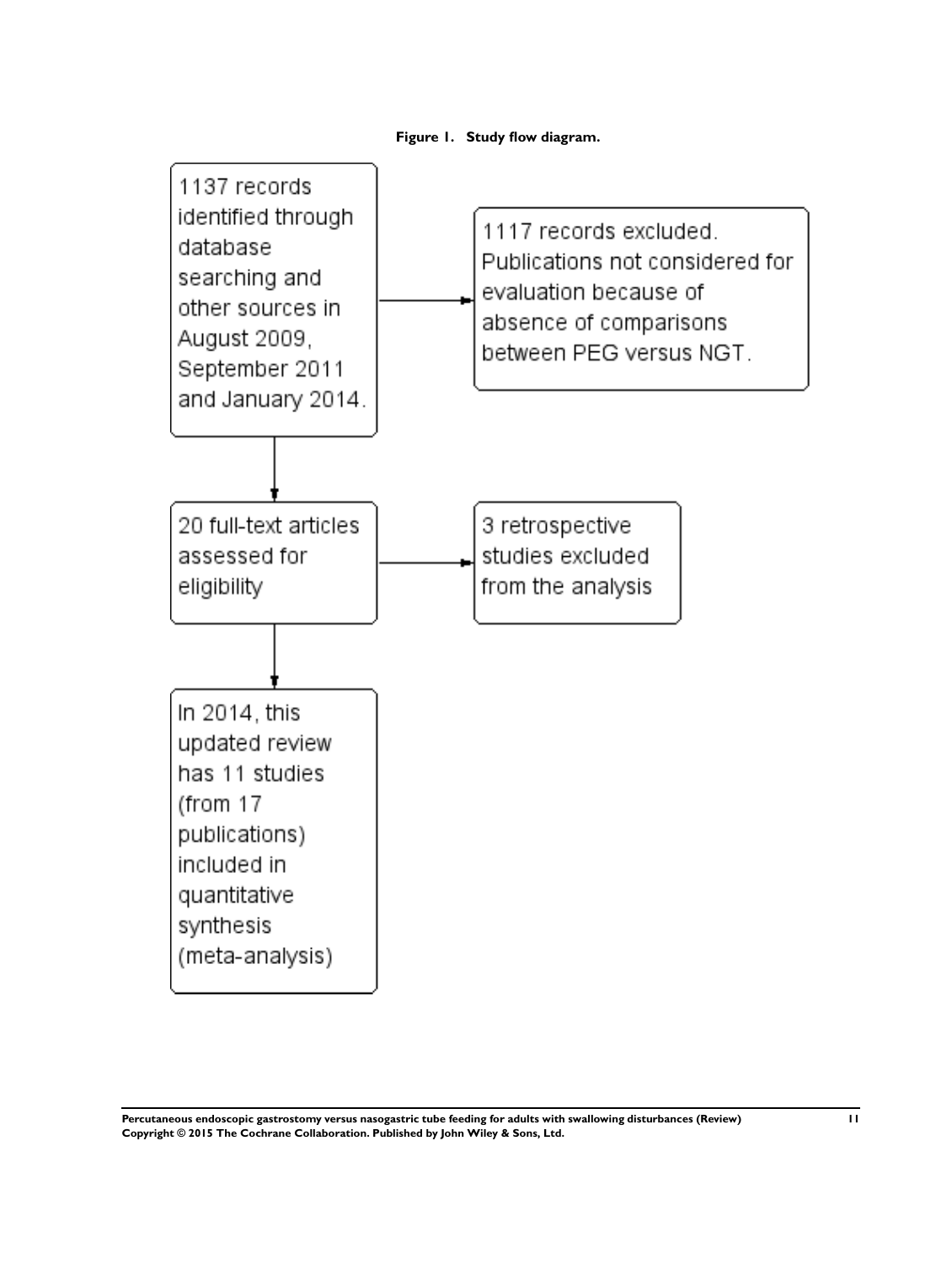The first literature search (August 2009 to September 2011) yielded 474 hits. From this, 18 papers were retrieved for full text review. Three papers were excluded due to inappropriate study design and intervention. In January 2014, an update search yielded 663 additional records and two additional studies were identified for inclusion in the review.

#### **Included studies**

The 11 randomised controlled studies selected were published in English. In many cases the data we required were not available in the published report of the study and we obtained further information from the study investigators (e.g. [Bath 2009;](#page-24-0) [Corry](#page-24-0) [2008b\)](#page-24-0), which were used to estimate the effects of the interventions for clinically relevant outcomes (i.e., treatment failure, mortality, pneumonia, adverse events, and length of hospital stay). [Yata 2001](#page-24-0) was only available in abstract form, which hampered the gleaning of all the relevant data, and the corresponding author could not be contacted. Data from another study [\(Bath 1997\)](#page-24-0) came from a systematic review by the same author, and doubts were resolved via email with the corresponding author. [Elbadawy 2014](#page-24-0) was an unpublished study and we obtained further information by correspondence with the study investigator.

#### **Participants and study design**

We sought to compare percutaneous endoscopic gastrostomy (PEG) (n = 373 participants) with nasogastric tube (NGT) (n = 362 participants) placement for enteral feeding in adults (n = 735 total randomised participants).

The sample in [Baeten 1992](#page-24-0) included patients with different diseases, including neoplasia of the ear, nose, and throat and neurologic and post-operative diseases. The mean age of these patients was 72 years (range: 62 to 82 years). [Park 1992](#page-24-0) included only patients with dysphagia secondary to neurologic diseases in their sample. The mean age of these patients in the NGT group was 65 years, whereas the mean age of those in the PEG group was 56 years. [Norton 1996](#page-24-0) and [Bath 1997](#page-24-0) included in their sample patients with dysphagia after acute stroke with a mean age of 77 years. [Yata 2001](#page-24-0) studied patients with dysphagia in several diseases, such as dementia, Parkinson's disease, and cerebrovascular disease. These patients had a mean age of 75.1 years (range: 50 to 96 years) in the PEG group and 76.5 years (range: 38 to 93 years) in the NGT group. [Dennis 2005](#page-24-0) included in their sample patients who presented with dysphagia after acute stroke. Their mean age was 76 years (SD = 10 years). [Douzinas 2006](#page-24-0) assessed patients with different diseases, some of whom presented with recurrent or persistent ventilator-associated pneumonia. These patients had a median age of 53 years (range: 20 to 82 years) in the PEG group and 58 years (range: 25 to 85 years) in the NGT group. [Hamidon](#page-24-0) [2006](#page-24-0) investigated patients with dysphagia after acute stroke with a median age of 65 years (range: 48 to 79 years) in the PEG group and 72 years (range: 54 to 77 years) in the NGT group. Finally, [Corry 2008](#page-24-0) included in their sample patients with cancer of the head and neck with a median age of 60 years (range: 46 to 80 years). In [Sadasivan 2012,](#page-24-0) participants had advanced stage two or three squamous cell carcinoma of the head and neck and were scheduled either for radical surgery with adjuvant radiotherapy (RT), chemo-RT, or for concurrent chemo and radiation therapy were included in the study. The age of participants in the study was not reported and we were unable to obtain further data. [Elbadawy 2014](#page-24-0), included participants with close traumatic severe brain injury in a study to determine whether PEG or NGT resulted in lower rates of ventilator-assisted pneumonia. The mean age of participants in the study was not reported and we were unable to obtain further data.

#### **Interventions and comparisons**

The interventions were PEG, inserted by any method, versus NGT. Further details can be found in the [Characteristics of](#page-29-0) [included studies](#page-29-0) tables.

In [Elbadawy 2014](#page-24-0), a three-arm study, NGT plus intubation was compared with PEG plus intubation and PEG plus tracheostomy. For the purposes of this review, we combined the two PEG groups and compared these results with the NGT group.

#### **Outcomes**

Follow-up times varied across the 11 studies analysed. [Baeten](#page-24-0) [1992](#page-24-0), [Douzinas 2006,](#page-24-0) [Park 1992,](#page-24-0) and [Hamidon 2006](#page-24-0) studied patients for no more than four weeks. On the contrary, the followup times of [Bath 1997](#page-24-0), [Dennis 2005](#page-24-0), [Norton 1996,](#page-24-0) [Yata 2001,](#page-24-0) and [Corry 2008](#page-24-0) ranged from three to six months. [Elbadawy 2014](#page-24-0) and [Sadasivan 2012](#page-24-0) followed up participants at one week, six weeks and six months.

The included studies reported our review outcomes as follows: Our primary outcome, intervention failure, was reported in eight studies ([Baeten 1992](#page-24-0); [Bath 1997](#page-24-0); [Corry 2008](#page-24-0); [Hamidon 2006;](#page-24-0) [Norton 1996;](#page-24-0) [Park 1992;](#page-24-0) [Sadasivan 2012;](#page-24-0) [Yata 2001](#page-24-0)). [Elbadawy](#page-24-0) [2014](#page-24-0) reported the number of adverse events in each group; we requested further information, but the study investigators were not able to provide the number of patients with the primary review outcome of intervention failures (e.g., feeding interruption, blocking or leakage of the tube, no adherence to treatment). Participant non-adherence to treatment was reported in [Sadasivan 2012,](#page-24-0)

Mortality was reported in nine studies ([Baeten 1992;](#page-24-0) [Bath 1997;](#page-24-0) [Corry 2008](#page-24-0); [Dennis 2005;](#page-24-0) [Douzinas 2006](#page-24-0); [Elbadawy 2014;](#page-24-0) [Hamidon 2006](#page-24-0); [Norton 1996](#page-24-0); [Park 1992](#page-24-0)).

**Percutaneous endoscopic gastrostomy versus nasogastric tube feeding for adults with swallowing disturbances (Review) 12 Copyright © 2015 The Cochrane Collaboration. Published by John Wiley & Sons, Ltd.**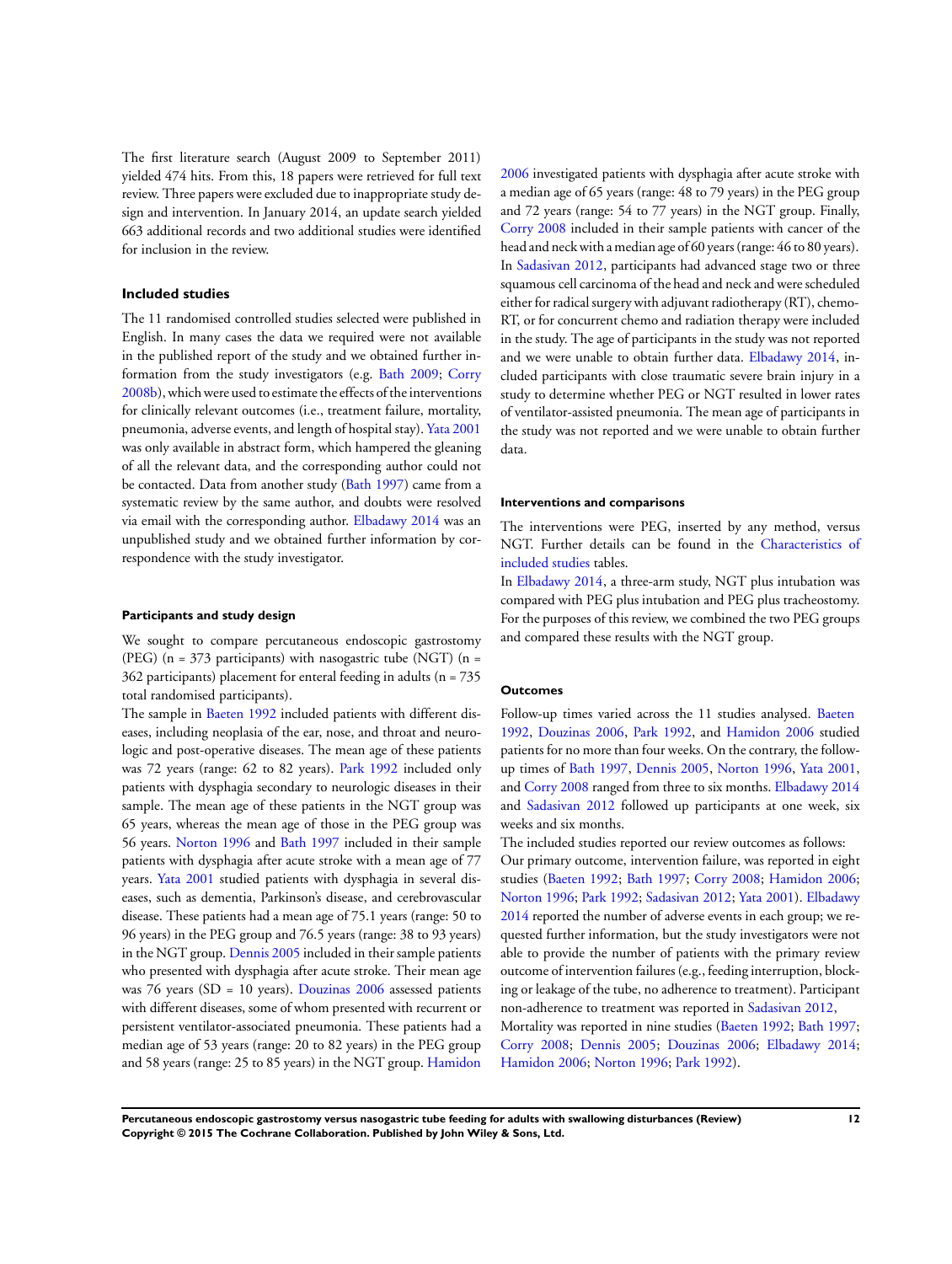<span id="page-15-0"></span>Adverse effects were reported in seven studies [\(Baeten 1992;](#page-24-0) [Corry](#page-24-0) [2008](#page-24-0); [Dennis 2005](#page-24-0); [Douzinas 2006;](#page-24-0) [Elbadawy 2014](#page-24-0); [Norton](#page-24-0) [1996](#page-24-0); [Sadasivan 2012\)](#page-24-0). Pneumonia, the result of aspirating food into the airway, was reported in seven studies [\(Baeten 1992](#page-24-0); [Corry](#page-24-0) [2008](#page-24-0); [Dennis 2005](#page-24-0); [Douzinas 2006;](#page-24-0) [Elbadawy 2014](#page-24-0); [Norton](#page-24-0) [1996](#page-24-0); [Yata 2001](#page-24-0)). Reflux oesophagitis was reported in [Yata 2001.](#page-24-0) Two studies additionally reported measures related to the nutritional status of the participants: weight gain ([Norton](#page-24-0) [1996](#page-24-0); [Sadasivan 2012\)](#page-24-0), mid-arm circumference ([Norton 1996;](#page-24-0) [Sadasivan 2012](#page-24-0)), serum albumin levels ([Norton 1996](#page-24-0)), and haemoglobin levels [\(Sadasivan 2012](#page-24-0)).

The length of hospital stay was reported in two studies ([Dennis](#page-24-0) [2005](#page-24-0); [Elbadawy 2014\)](#page-24-0); and the time of entry nutrition in days was reported in [Baeten 1992](#page-24-0) and [Park 1992.](#page-24-0)

Other outcome measures included quality-of-life measures using the EORTC QLQ-H&N35 scale in [Corry 2008](#page-24-0) and [Sadasivan](#page-24-0) [2012](#page-24-0). Scores of patient satisfaction and inconvenience of maintaining PEG or NGT by nursing staff were reported in [Baeten](#page-24-0) [1992](#page-24-0); it is unclear if these were validated scales. Participant functional ability (modified Rankin scale (MRS)), an indicator of quality of life, was reported in [Dennis 2005](#page-24-0).

The mean survival time in months was reported in [Yata 2001](#page-24-0).

#### **Excluded studies**

The three excluded studies did not meet the aforementioned inclusion criteria. [McClave 2005](#page-24-0) conducted a randomised controlled trial without interventions of interest for this review; [Mekhail 2001](#page-24-0) and [Schulz 2009](#page-24-0) performed retrospective studies. [McClave 2008](#page-24-0) was excluded following contact with the corresponding author to clarify the randomisation process employed.

#### **Risk of bias in included studies**

See Figure 2 and [Figure 3.](#page-16-0)

**Figure 2. 'Risk of bias' graph: review authors' judgements about each risk of bias item presented as percentages across all included studies.**

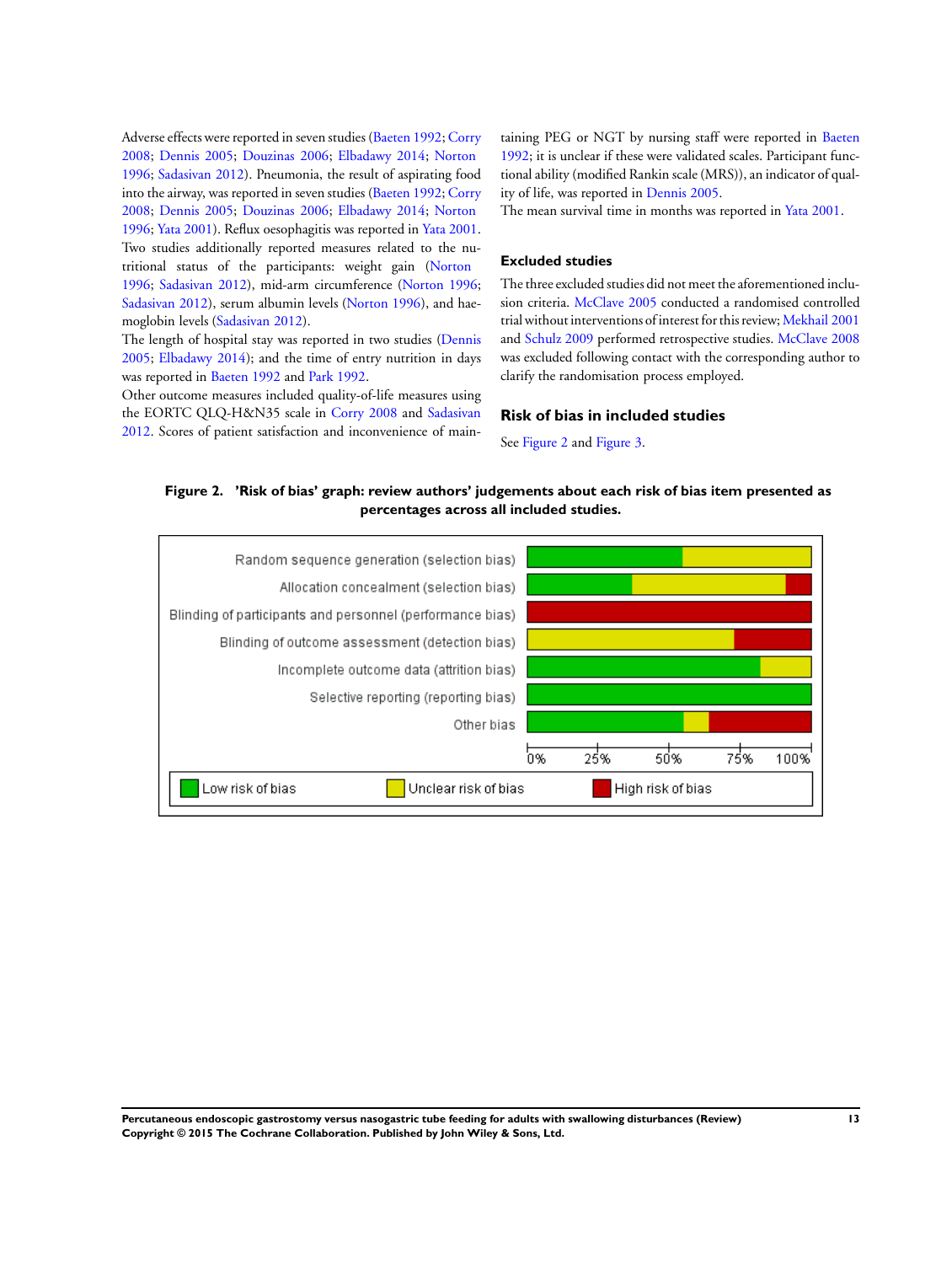

<span id="page-16-0"></span>**Figure 3. 'Risk of bias' summary: review authors' judgements about each risk of bias item for each included study.**

**Percutaneous endoscopic gastrostomy versus nasogastric tube feeding for adults with swallowing disturbances (Review) 14 Copyright © 2015 The Cochrane Collaboration. Published by John Wiley & Sons, Ltd.**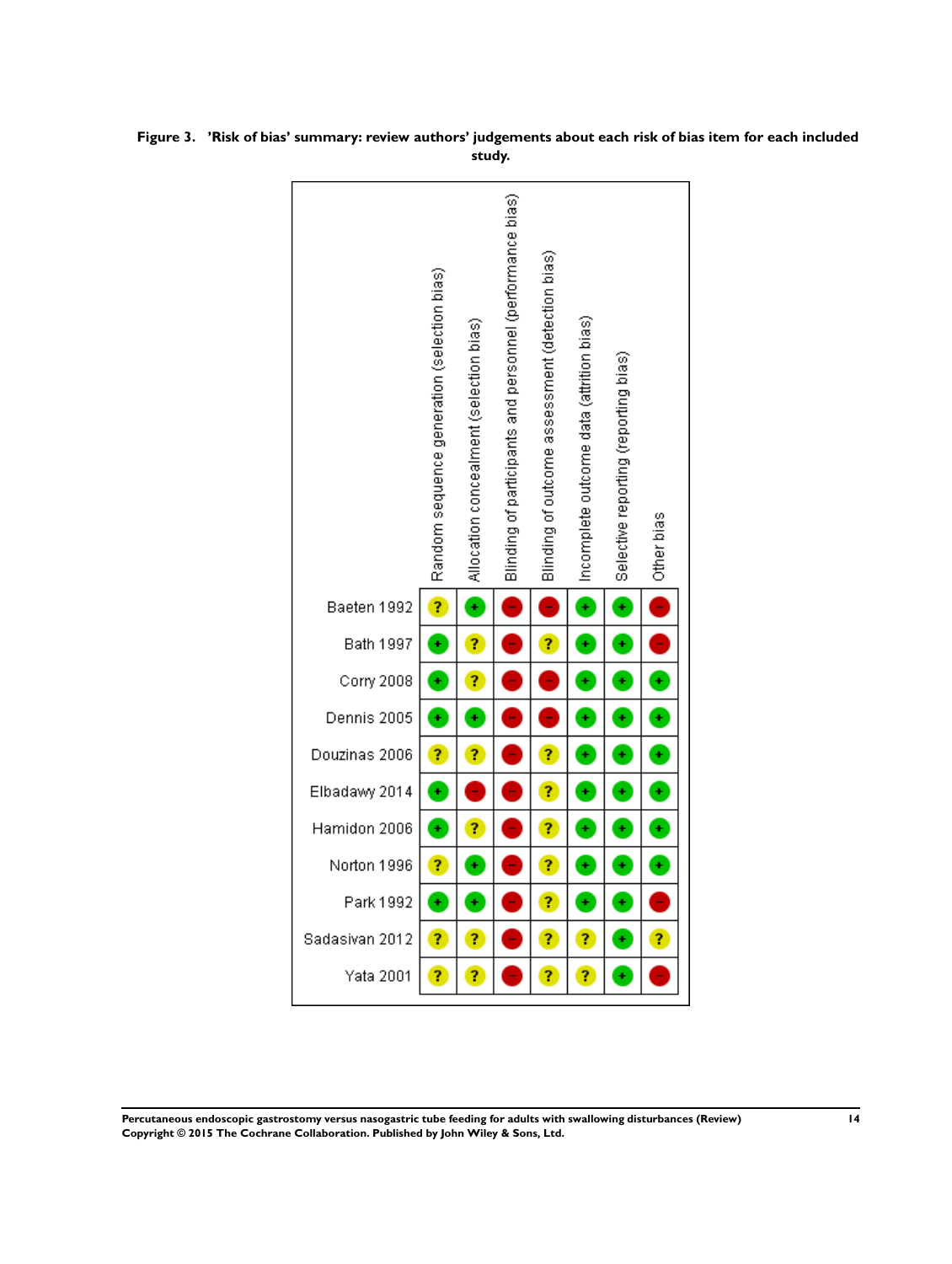## <span id="page-17-0"></span>**Allocation**

The methods employed for allocation by [Bath 1997](#page-24-0); [Corry 2008;](#page-24-0) [Dennis 2005](#page-24-0); [Elbadawy 2014;](#page-24-0) [Hamidon 2006](#page-24-0); [Park 1992](#page-24-0) were suitable for this procedure; therefore, they were deemed low risk for systemic errors of a methodological nature. The remaining studies in this review (i.e., [Baeten 1992;](#page-24-0) [Douzinas 2006;](#page-24-0) [Norton](#page-24-0) [1996](#page-24-0); [Sadasivan 2012;](#page-24-0) [Yata 2001\)](#page-24-0) were considered to be unclear for risk of bias because the methods used for allocation were not reported.

The methods used for allocation by [Dennis 2005;](#page-24-0) [Baeten 1992;](#page-24-0) [Park 1992;](#page-24-0) and [Norton 1996](#page-24-0) were sufficiently sound to ensure concealment of the allocation process. Consequently, they were deemed low risk for systematic errors of a methodological nature. On the contrary, the studies by [Bath 1997;](#page-24-0) [Corry 2008](#page-24-0); [Douzinas](#page-24-0) [2006](#page-24-0); [Hamidon 2006](#page-24-0); [Sadasivan 2012;](#page-24-0) [Yata 2001](#page-24-0) were considered to be unclear for risk of bias. Although the authors described random allocation, they did not report the methods used for allocation concealment. No attempt was made to conceal allocation in [Elbadawy 2014](#page-24-0).

Overall, no unusually large differences were noted in the demographic characteristics of patients from each group on study entry, except in [Sadasivan 2012](#page-24-0), where there were more participants in the PEG group who had radical surgery and adjuvant radio or chemotherapy, and more participants in the NGT group had concurrent chemo or radio therapy. Participants in the NGT group weighed more at the start of the trial.

#### **Blinding**

The characteristics of the interventions compared in this systematic review prevented the patients and physicians from being blinded to the interventions. Eight studies made no mention of blinding data assessors [\(Bath 1997](#page-24-0); [Douzinas 2006](#page-24-0); [Elbadawy](#page-24-0) [2014](#page-24-0); [Hamidon 2006](#page-24-0); [Norton 1996](#page-24-0); [Park 1992](#page-24-0); [Sadasivan 2012;](#page-24-0) [Yata 2001\)](#page-24-0). Three studies were considered as of high risk of detection bias, because their authors explicitly described either the absence of ([Baeten 1992;](#page-24-0) [Corry 2008](#page-24-0)), or flawed method of blinding data assessors [\(Dennis 2005\)](#page-24-0).

#### **Incomplete outcome data**

Nine studies clearly reported both missing data and the flow of the patients during the study. As a result, they were considered low risk for systematic errors in follow-up losses. However, [Yata 2001](#page-24-0) and [Sadasivan 2012](#page-24-0) did not report losses or patient flow in their work; therefore, the study was considered to be unclear for risk of bias for this domain.

In [Park 1992,](#page-24-0) 18 of the 19 patients in the NGT group presented intervention failure. The researchers did not follow these patients for the full 28 days. In contrast, all 19 patients from the PEG group completed the recommended follow-up period. Despite the significant number of failures in the NGT group, this clinical trial was considered low risk for systematic error for dichotomous variables because the authors clearly described the flow of patients from randomisation through to the study endpoint.

#### **Selective reporting**

All of the studies were associated with a low risk of bias, given that relevant outcomes were reported in all cases.

#### **Other potential sources of bias**

The following studies were rated as having a high risk of bias: [Baeten 1992](#page-24-0) (follow-up not previously established), [Bath 1997](#page-24-0) and [Yata 2001](#page-24-0) (unpublished studies), [Park 1992](#page-24-0) (dropout rate of 95% (19/20) in the NGT group due to treatment failure and death).

#### **Effects of interventions**

See: **[Summary of findings for the main comparison](#page-6-0)** [Percutaneous endoscopic gastrostomy compared with nasogastric](#page-6-0) [tube feeding for adults with swallowing disturbances](#page-6-0)

## **Comparison 1: percutaneous endoscopic gastrostomy versus nasogastric tube**

#### **Primary outcomes**

#### **Intervention failure**

The outcome of intervention failure (e.g., feeding interruption, blocking or leakage of the tube, no adherence to treatment) was reported in eight studies comprising 408 participants ([Baeten 1992;](#page-24-0) [Bath 1997](#page-24-0); [Corry 2008](#page-24-0); [Hamidon 2006](#page-24-0); [Norton 1996;](#page-24-0) [Park](#page-24-0) [1992](#page-24-0); [Sadasivan 2012;](#page-24-0) [Yata 2001](#page-24-0)). We were unable to obtain data on overall intervention failure rates in each group from [Elbadawy](#page-24-0) [2014](#page-24-0).

Failure occurred in 9.22% (19 out of 206 participants) in the PEG group and 39.11% (79 out of 202 participants) in the NGT group. A meta-analysis of these eight studies using the randomeffects model favoured the PEG group, that is, fewer participants in the PEG group experienced an intervention failure (risk ratio (RR) 0.18, 95% confidence interval (CI) 0.05 to 0.59, P = 0.005; [Analysis 1.1](#page-46-0)) (Mantel-Haenszel's statistical method). We found significant statistical heterogeneity in this analysis;  $I^2 = 73\%$ .

**Percutaneous endoscopic gastrostomy versus nasogastric tube feeding for adults with swallowing disturbances (Review) 15 Copyright © 2015 The Cochrane Collaboration. Published by John Wiley & Sons, Ltd.**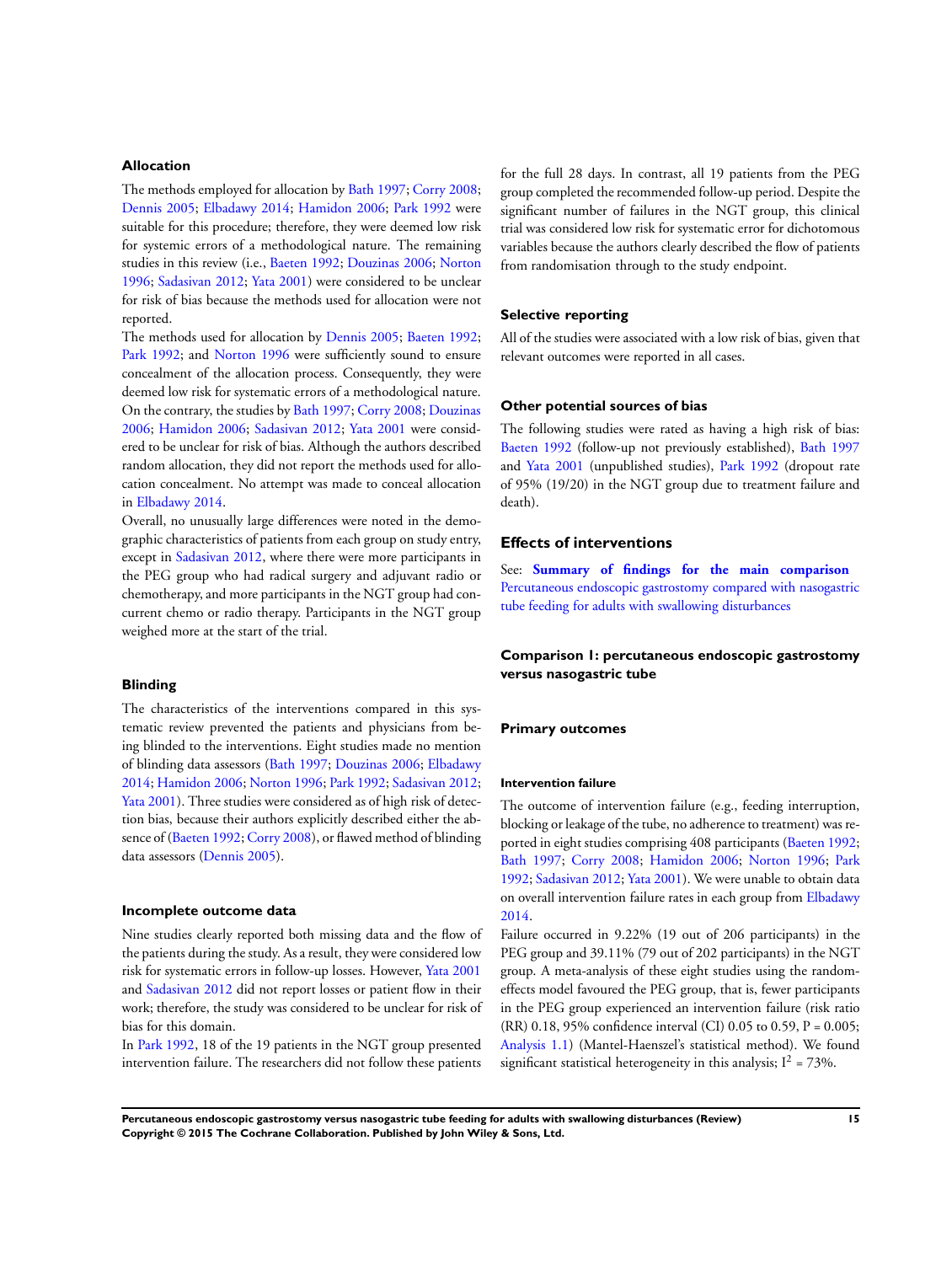#### **Non-adherence to treatment**

Non-adherence to treatment at six weeks was reported in only one study, [Sadasivan 2012](#page-24-0) and was not statistically significantly different in an analysis of 94 participants (RR 0.07, 95% CI 0.00 to 1.17). Intention-to-treat (ITT) analyses of non-adherence at six weeks (RR 0.02, 95% CI 0.00 to 0.36) and at six months (RR 0.01, 95% CI 0.00 to 0.16) however, were statistically significantly different and favoured the PEG group [Analysis 1.2](#page-47-0).

#### **Subgroup analyses**

We further subgrouped the studies by endoscopic gastrostomy technique into *pull* ( $n = 90$ ), *push* ( $n = 33$ ), and not reported ( $n =$ 285) in[Analysis 1.3.](#page-48-0)We observed a significant difference favouring PEG in the *pull* subgroup (RR 0.07, 95% CI 0.01 to 0.35, three studies, P = 0.001). The*push* subgroup contained only one clinical trial and the result favoured PEG (RR 0.05, 95% CI 0.00 to  $0.74$ ,  $P = 0.03$ ) techniques. We found no statistically significant difference in cases where technique was not reported (RR 0.43, 95% CI 0.13 to 1.44). Statistically significant heterogeneity was found in the unreported technique subgroup ( $I<sup>2</sup>$  statistic = 73%), and the statistical significance of this result was unchanged in ITT analyses (RR 0.37, 95% CI 0.09 to 1.45) [Analysis 1.5](#page-50-0).1.

We made a post-hoc decision to investigate the possible reasons for this heterogeneity in [Analysis 1.4](#page-49-0) using subgroup analysis. Therefore we subgrouped the studies by participant condition ([Analysis](#page-49-0) [1.4](#page-49-0)). For participants with cerebrovascular events or neurological baseline diseases ( $n = 109$ ), the result favoured the PEG group (RR 0.08, 95% CI 0.02 to 0.33, P = 0.0005). There was no statistical heterogeneity in this analysis. For participants with mixed baseline diseases (n = 299), the intervention favoured neither PEG nor NGT(RR 0.32, 95% CI 0.08 to 1.32), and statistical heterogeneity was high  $(I^2 = 79\%)$ , The statistical non-significance of this result, was unchanged in ITT analyses (RR 0.29, 95% CI 0.06 to 1.33; [Analysis 1.5](#page-50-0).2).

#### **Secondary outcomes**

#### **Mortality**

The outcome of mortality was examined in nine studies ([Baeten](#page-24-0) [1992](#page-24-0); [Bath 1997](#page-24-0); [Corry 2008](#page-24-0); [Dennis 2005;](#page-24-0) [Douzinas 2006;](#page-24-0) [Elbadawy 2014](#page-24-0); [Hamidon 2006;](#page-24-0) [Norton 1996;](#page-24-0) [Park 1992\)](#page-24-0) (644 participants) and was assessed independently of study follow-up time. The results showed 35.76% (118 out of 330 participants) in the PEG group and 36.62% (115 out of 314 participants) in the NGT group (RR 0.86, 95% CI 0.58 to 1.28) (Mantel-Haenszels statistical method). The result of the meta-analysis for mortality revealed no statistically significant difference between comparison groups. Finally, we observed statistical heterogeneity between included studies:  $I^2$  statistic = 47%. Because of the radiologically

placed gastrostomy technique used in a small number of participants in [Dennis 2005](#page-24-0), we carried out a sensitivity analysis to test the differences in the estimate effects by including and excluding this study. The sensitivity analysis shows that the inclusion of the FOOD study ([Dennis 2005\)](#page-24-0) did not change the statistical significance of the result for mortality (RR 0.81 (95% CI 0.47 to 1.41, P = 0.84; [Analysis 1.6\)](#page-51-0) without [Dennis 2005](#page-24-0) (analysis not shown). One study  $(n = 82)$  reported the mean survival time in months [\(Yata 2001](#page-24-0)) (MD 4.3, 95% CI 3.28 to 5.32; [Analysis 1.7](#page-52-0)). The result favoured the PEG group, that is participants in the PEG group survived longer, for a mean of 11.4 months compared with 7.1 months in the NGT group.

#### **Complications and adverse effects**

Complications and adverse effects (e.g., aspiration, haemorrhage, wound infection, sinusitis, fistula) were examined in six studies [\(Baeten 1992](#page-24-0); [Corry 2008](#page-24-0); [Dennis 2005](#page-24-0); [Douzinas 2006](#page-24-0); [Norton](#page-24-0) [1996](#page-24-0); [Sadasivan 2012](#page-24-0)) (597 participants) and was assessed independently of study follow-up time or severity of adverse effect. Although some of adverse events were characteristic of only one intervention, we analysed them together for the purposes of this review. The results showed 35.67% (107 out of 300 participants) in the PEG group and 45.79% (136 out of 297 participants) in the NGT group had adverse effects (RR 0.83, 95% CI 0.51 to 1.34; [Analysis 1.8](#page-53-0)) (Mantel-Haenszel's statistical method). The result of the meta-analysis for adverse effects revealed no statistically significant difference between the groups. We observed high statistical heterogeneity in the comparison: I<sup>2</sup> statistic = 87%. An ITT analysis of these data did not change the statistical significance of the result (RR 0.81, 95% CI 0.48 to 1.35; [Analysis 1.9](#page-54-0))

In [Elbadawy 2014](#page-24-0), which was a study of critically ill participants who had experienced head injury, adverse events associated with PEG tracheostomy and nasogastric tube were reported. Adverse events were reported as number of events, rather than number of participants experiencing adverse events (that is, participants may have experienced more than one type of adverse event). In this study, the adverse events in the PEG group were infection in the gastrostomy tube in 19 participants, leakage around the gastrostomy tube in 21 participants, dislodgement of the gastrostomy tube in 19 and obstruction of the PEG tube in two participants. Fistulas, perforations and 'buried pumper' syndrome (where the PEG tube migrates) were not seen. In the NGT group, paranasal sinusitis from the nasogastric tube was found in 12 participants (60%) ([Table 2](#page-69-0)).

#### **Aspriration (pneumonia)**

The outcome of pneumonia (as a result of aspiration) was examined in seven studies ([Baeten 1992](#page-24-0); [Corry 2008](#page-24-0); [Dennis 2005;](#page-24-0) [Douzinas 2006;](#page-24-0) [Elbadawy 2014](#page-24-0); [Norton 1996;](#page-24-0) [Yata 2001](#page-24-0)) (645 participants) and was assessed independently of study follow-up

**Percutaneous endoscopic gastrostomy versus nasogastric tube feeding for adults with swallowing disturbances (Review) 16 Copyright © 2015 The Cochrane Collaboration. Published by John Wiley & Sons, Ltd.**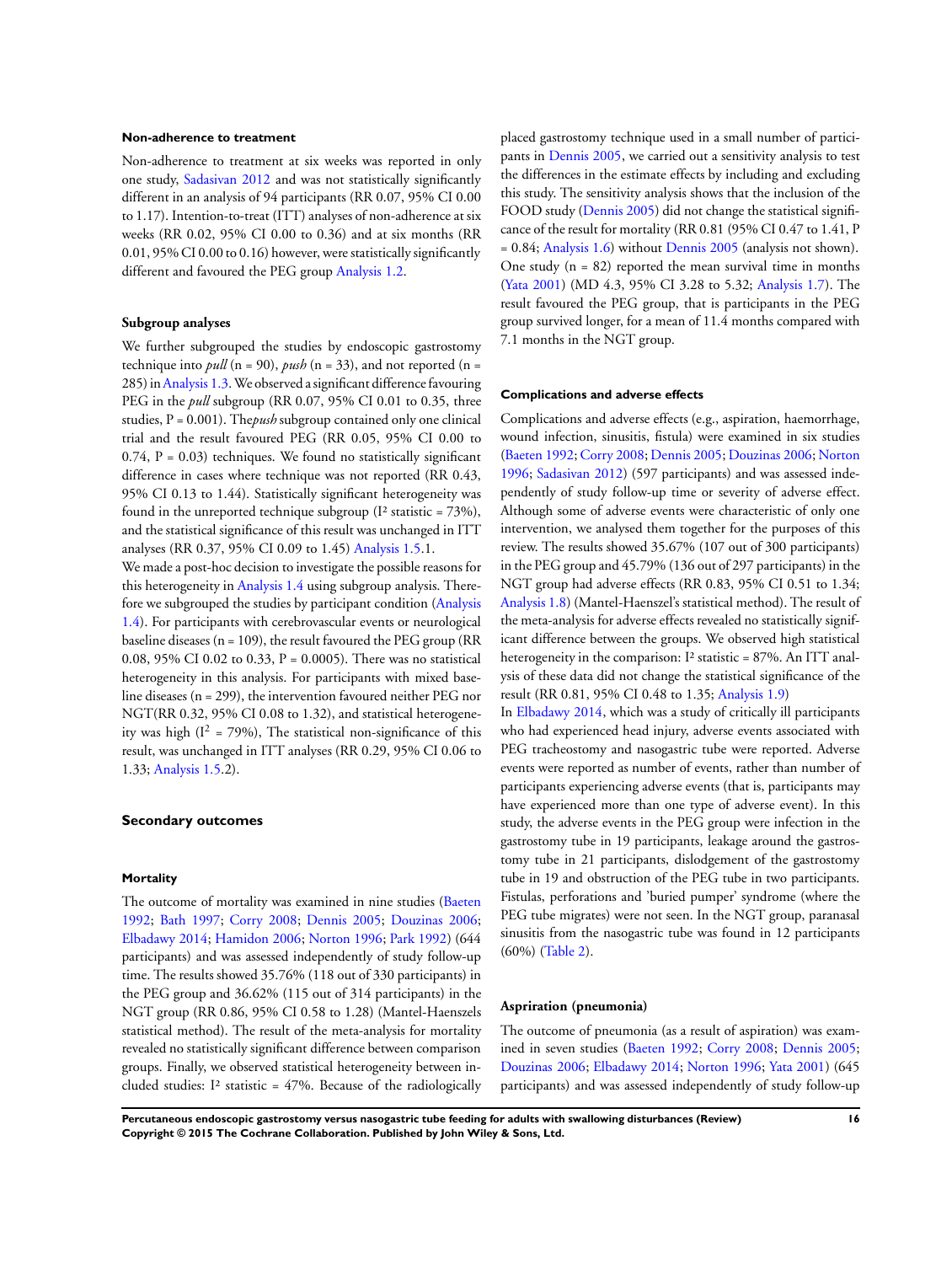time. The results showed 31.93% (106 out of 332 participants) pneumonia in the PEG group and 41.54% (130 out of 313 participants) in the NGT group (RR 0.70, 95% CI 0.46 to 1.06; [Analysis 1.10](#page-55-0)). However, the result of the meta-analysis for the pneumonia outcome did not favour PEG. We observed high levels of statistical heterogeneity between studies: I² statistic = 81%.

#### **Reflux oesophagitis**

[Douzinas 2006](#page-24-0) reported median change in gastro-oesophageal reflux at endpoint (day seven) as percentage of the time when the oesophageal pH was less than 4 in a given 24-hour period of time. The percentage was statistically significant, that is, less severe reflux was seen in the PEG group.

[Yata 2001](#page-24-0) reported reflux oesophagitis. In this single study analysis of 82 patients in total, there was a statistically significant result that favoured the PEG group (RR 0.45, 95% CI 0.22 to 0.92; [Analysis 1.11](#page-56-0)).

#### **Nutritional status**

We analysed data for nutritional status, as measured by any validated instrument (e.g. as upper-arm skin fold thickness, mid-arm circumference, body weight, serum albumin level, haemoglobin)

#### **Weight**

In a single study analysis of weight (kg) at the study endpoint [\(Norton 1996](#page-24-0)) (mean difference (MD) 3.20, 95% CI -5.95 to 12.35; [Analysis 1.12](#page-56-0)) The outcome favoured neither NGT or PEG. Three studies contributed to an analysis of weight change from baseline (n = 148, [Corry 2008](#page-24-0); [Norton 1996;](#page-24-0) [Sadasivan](#page-24-0) [2012](#page-24-0)) (MD 3.11, 95% CI -0.52 to 6.75; [Analysis 1.13\)](#page-56-0), that is, the outcome favoured neither NGT or PEG. In this analysis statistical heterogeneity was high  $I^2 = 93\%$ .

#### **Mid-arm circumference**

[Norton 1996](#page-24-0) reported mid-arm circumference in centimetres at the end point of the study and the change from baseline. The published report of [Corry 2008](#page-24-0) provided upper-arm circumference data for the NGT and PEG group as the median 300 mm (range 240 to 352) verus PEG 302.5, P= 0.69 (range 270 to 370) (mean 283 mm versus 295 mm respectively, P=0.25, not statistically significant, no standard deviations (SDs) reported [Table 1\)](#page-67-0). We calculated the missing SD values for the data from [Corry 2008](#page-24-0) and the result for a meta-analysis of both studies  $(n = 54)$  for arm circumference favoured neither intervention or control (MD 1.58, 95% CI -0.11 to 3.27; [Analysis 1.14\)](#page-58-0). No statistical heterogeneity was observed in this analysis  $I^2 = 0\%$ . This overall result was unchanged in a sensitivity analysis (MD 2.50, 95% CI -0.64 to 5.64; [Analysis 1.14.](#page-58-0)2)

The change in mid-arm circumference from baseline was measured in [Norton 1996](#page-24-0) and [Sadasivan 2012](#page-24-0). In this analysis of 115 participants, the results were statistically significant in favour of PEG (MD 1.16, 95% CI 1.01 to 1.31; [Analysis 1.15](#page-59-0)).

The included studies also reported anthropometric outcome data as median values which we could not include in our meta-analyses [\(Table 1\)](#page-67-0). Median triceps skin fold thickness was reported in [Corry](#page-24-0) [2008](#page-24-0) and [Hamidon 2006](#page-24-0) and these were not significantly different in either study, however in [Corry 2008](#page-24-0), the study reports states that the NGT patients had significantly lower triceps skin fold thickness (mean 9.5 versus 13.5 mm; P = 0.03 than the PEG patients at six weeks post-treatment). Median biceps skin fold (mm) and median arm circumference was reported in [Hamidon 2006](#page-24-0) [\(Table 1](#page-67-0)) and the differences between groups were not statistically significantly different in either case.

#### **Serum albumin**

Mean serum albumin levels (g/dL) were reported in [Yata 2001](#page-24-0) and [Norton 1996.](#page-24-0)

[Yata 2001](#page-24-0) was a short conference report and did not include SD values but reported that the serum albumin levels at three and six months were significantly different in the study report of [Yata](#page-24-0) [2001](#page-24-0) favouring PEG (P = <0.01) ([Table 1](#page-67-0)). We calculated SD for this study using the difference between means and in an analysis of albumin levels of two studies of 107 participants, the result was statistically significant favouring the PEG group (MD 6.03, 95% CI 2.31 to 9.74;  $P = 0.001$ ). Statistical heterogeneity was high  $I^2 = 75\%$ . In a sensitivity analysis excluding [Yata 2001](#page-24-0), the result remained statistically significant, that is, using data only from [Norton 1996,](#page-24-0) an analysis of albumin levels at endpoint in 25 participants indicated a statistically significant result in favour of PEG (MD 7.80, 95% CI 5.52 to 10.08; [Analysis 1.16\)](#page-60-0).

[Sadasivan 2012](#page-24-0) reported change in albumin levels from baseline and again this result was statistically significant in an analysis of 94 participants favouring PEG (MD 0.12, 95% CI 0.11 to 0.14; [Analysis 1.17](#page-61-0)).

The median serum albumin endpoint values were lower in the NGT group in Hamidon  $2006$  (P = 0.054) ([Table 1](#page-67-0)).

[Hamidon 2006](#page-24-0) also reported nutritional status outcome data as median values which we could not include in our meta-analyses [\(Table 1\)](#page-67-0). Median serum albumin (g/L) was 39.5 (R 36 to 44) in the PEG groups versus 36.0 (R 31 to 45) in the NGT group. The P value was 0.045, which was statistically significantly different .

#### **Haemoglobin**

Haemoglobin levels were reported as a change from baseline in [Sadasivan 2012](#page-24-0), In this single study analysis of 94 participants, the results favoured PEG and was statistically significant (MD 0.59, 95% CI 0.49 to 0.69; [Analysis 1.18\)](#page-61-0).

[Yata 2001](#page-24-0) reported that mean haemoglobin levels (g/L) were 11.7

**Percutaneous endoscopic gastrostomy versus nasogastric tube feeding for adults with swallowing disturbances (Review) 17 Copyright © 2015 The Cochrane Collaboration. Published by John Wiley & Sons, Ltd.**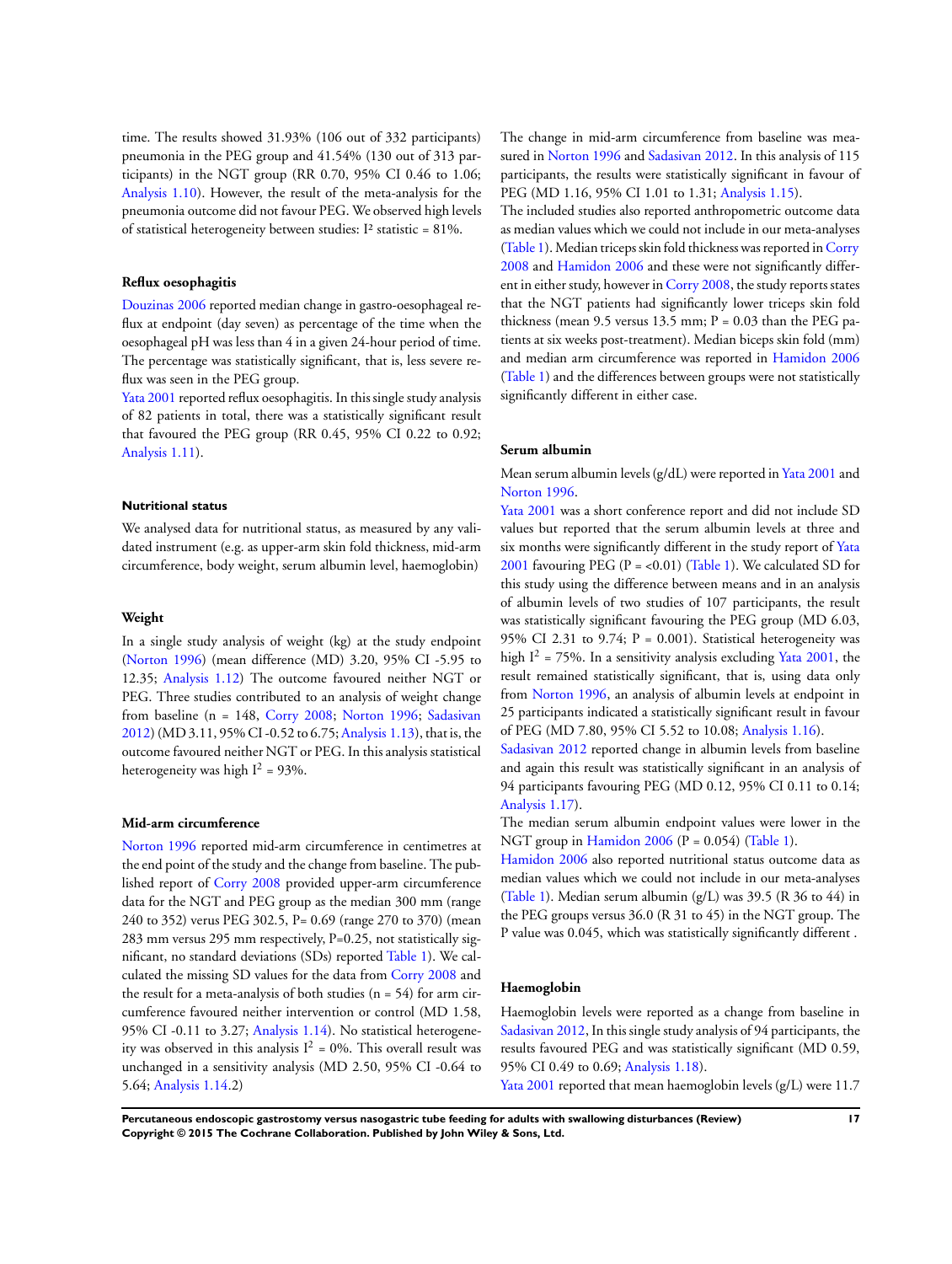in the NG group and in the PEG group were 11.9 at three months, and 11.1 versus 12.4 at six months [\(Table 1\)](#page-67-0).

## **Time of enteral nutrition**

Two studies  $(n = 119)$  reported the duration of enteral feeding in days [\(Baeten 1992](#page-24-0); [Park 1992](#page-24-0)) (MD 14.48, 95% CI -2.74 to 31.71; [Analysis 1.21\)](#page-63-0), this favoured neither NGT nor PGT and there were high levels of statistical heterogeneity present in this analysis ( $I^2 = 94\%$ ). These results should be interpreted cautiously as the assumption of normality for these outcomes may not be met.

#### **Length of hospital stay**

Two studies (n= 381) reported the length of hospital stay in days [\(Dennis 2005;](#page-24-0) [Elbadawy 2014\)](#page-24-0) (MD -12.67, 95% CI -40.18 to 14.84; [Analysis 1.24](#page-67-0)), this favoured neither NGT nor PGT. There were high levels of statistical heterogeneity present in this analysis  $(I<sup>2</sup> = 93%)$ . These results should be interpreted cautiously as the assumption of normality for these outcomes may not be met.

#### **Quality of life**

#### **Patient satisfaction**

Patient satisfaction was reported in [Baeten 1992](#page-24-0) (a five-point graded scale graded from  $1 = \text{very satisfied}$  to  $5 = \text{very dissatisfied}$ ). In an analysis of 43 participants, the result favoured neither PEG nor NGT (MD -0.56, 95% CI -1.32 to 0.20) ([Analysis 1.19](#page-62-0)). The inconvenience score (that is, inconvenience of maintaining the intervention to nursing staff in a scale with five categories) was also a statistically non-significantly different in an analysis of 68 patients in [Baeten 1992](#page-24-0) (MD -0.58, 95% CI -1.18 to 0.02; [Analysis 1.20](#page-62-0)).

Quality-of-life was measured in two studies ([Corry 2008;](#page-24-0) [Sadasivan 2012](#page-24-0)) and included in a meta-analysis ([Analysis 1.22](#page-64-0)), Using the EORTC QLQ-H & N 35 Scale, and the number of participants who scored three or four (in this scale a high score is a worse outcome), the outcomes of pain, in an analysis of 133 participants, (RR 0.33, 95% CI 0.00 to 471.74) and ease of learning to use (RR 0.18, 95% CI 0.00 to 149.53), there was no statistically significant difference between the PEG and the NGT group. In analyses of 133 participants each for the outcomes of inconvenience (RR 0.03, 95% CI 0.00 to 0.29; P=0.002) and discomfort (RR 0.03, 95% CI 0.00 to 0.29; P = 0.002), altered body image (RR 0.01, 95% CI 0.00 to 0.18;  $P = 0.001$ ), and social activities (RR 0.01, 95% CI 0.00 to 0.18; n= 100, P = 0.001), the intervention favoured PEG, that is, fewer participants found the intervention of PEG to be inconvenient, uncomfortable or interfered

with family life or social activities, and this was a statistically significantly different between the groups. There was statistical heterogeneity present in the analysis of pain  $(I^2 = 95\%)$  and ease of learning to use  $(I^2 = 94\%)$ , and low levels of statistical heterogeneity in the analyses of inconvenience and discomfort  $(I^2 = 21\%)$ .

The outcome of family life could not be entered into a metaanalysis as [Corry 2008](#page-24-0) did not report this subscale. Using data from [Sadasivan 2012](#page-24-0) only, this outcome favoured the PEG group and this was a statistically significantly different (RR 0.01, 95% CI 0.00 to 0.18; n=100,  $P = 0.001$ ).

[Dennis 2005](#page-24-0) reported the mean difference between comparison groups at endpoint derived from the EuroQol (reported as 0.035 95% CI -0.024 to 0.093). We could not include these data in our meta-analyses, but the report of the study states that the results were not statistically significantly different.

#### **Functional ability**

A decline in functional ability while under treatment may be related to overall quality of life. Functional ability is the ability to perform basic activities of daily life without support, an important aspect of overall independence and quality of life. Just one study reported functional ability by using a modified Rankin Scale (MRS) ([Dennis 2005\)](#page-24-0). There was no statistically significant difference between comparison groups ([Analysis 1.23\)](#page-66-0) for the following ranges of Modified Rankin Scales (MRS): MRS 0 to 3 (RR 0.59, 95% CI 0.34 to 1.01, P = 0.06) and MRS 4 to 5 (RR 1.20, 95% CI 0.90 to 1.61,  $P = 0.21$ ) and for the outcome composed by MRS scales from 4 to 5 or death as showed by the RR of 1.10, 95% CI 1.00 to 1.20,  $P = 0.05$ ).

#### **Costs and economic issues**

Only one study provided information about costs and we did not include these data in any analyses. [Corry 2008](#page-24-0) stated that the "cost of each feeding tube is \$26 for a NGT and \$110 for a PEG tube" and "The insertion costs are significantly different as the NGT are inserted by nursing staff in outpatients and the PEG tubes are inserted by surgeons in theatre. The cost for insertion of a NGT is \$50 (includes nursing time and cost of chest X-ray), whereas the cost of insertion of a PEG tube is \$626".

## **D I S C U S S I O N**

#### **Summary of main results**

This systematic review of 11 included studies comprising 735 randomised participants in total (373 receiving percutaneous endoscopic gastrostomy (PEG) and 362 nasogastric tube (NGT)), produced 16 meta-analyses in total, for the primary outcome of intervention failure (subgrouped by gastrostomy technique and by

**Percutaneous endoscopic gastrostomy versus nasogastric tube feeding for adults with swallowing disturbances (Review) 18 Copyright © 2015 The Cochrane Collaboration. Published by John Wiley & Sons, Ltd.**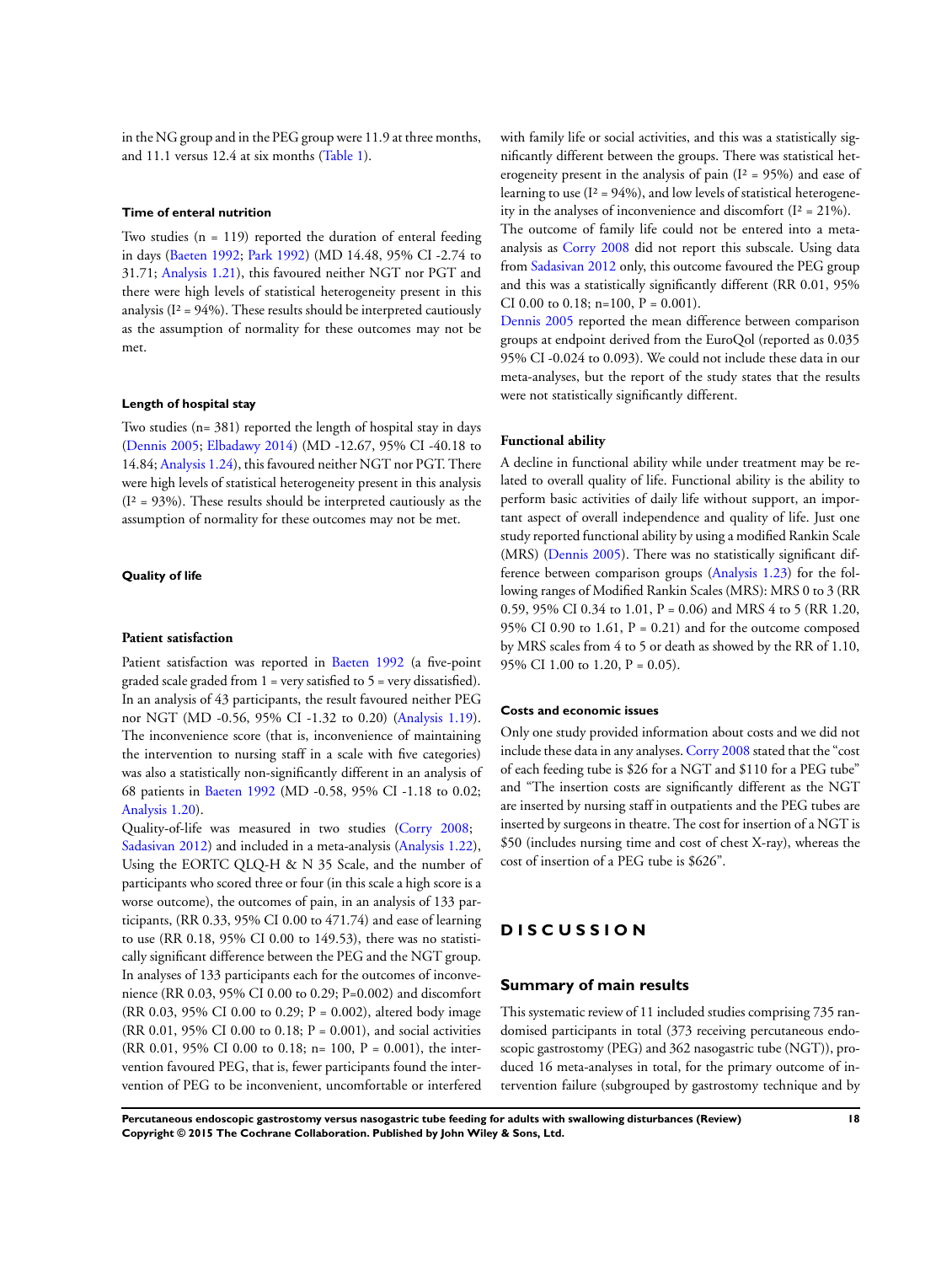baseline disease) and for the secondary outcomes of mortality, adverse effects in total and also pneumonia as a result of aspiration, nutritional status including weight change from baseline, midarm circumference at endpoint and change from baseline, time of enteral nutrition in days, length of stay in days, and quality of life measured by the EuroQol scale.

In our meta-analyses, overall, the estimated effects for the primary outcome of intervention failure showed a statistically significant lower risk in the PEG group compared with the NGT group, and this was confirmed in subgroup analyses of intervention failure for both the 'push' and 'pull' gastrostomy techniques (subgroup analysis of those studies which did not report the gastrostomy technique showed no statistically significant difference between PEG or NGT). However, we cannot infer from the effect sizes that one technique (push or pull) is superior to the other as we did not carry out comparisons (indirect analysis) of the different techniques using data from separate studies.

We carried out additional intention-to-treat (ITT) analyses for the outcome of intervention failure specifically for the four studies with participants with mixed baseline diseases, and for intervention failure in the four studies where the gastrostomy technique was not reported, and we found no statistically significant differences between the PEG and NGT groups.

No direct causal relationship with the procedures was established for the secondary outcome of mortality i.e. there was no statistically significant difference between PEG or NGT for this outcomes. Only [Dennis 2005](#page-24-0) and [Baeten 1992](#page-24-0) reported a relationship between procedure-related mortality and global mortality, ranging from 0% to 10%. These low rates support the notion that the use of these methods may have no significant influence on risk of death.

Meta-anaysis of adverse effects irrespective of follow-up time showed no statistically significant differences between the groups, and an ITT analysis of five studies for this outcome showed no statistically significant differences between the PEG and NGT groups. Fewer participants in the PEG group experienced pneumonia, an adverse event precipitated by aspiration of stomach contents or oro-pharyngeal secretions into the airway, but this difference was not statistically significant.

The meta-analyses of the secondary outcome of nutritional status i.e. weight change from baseline showed no statistically significant difference between the groups; endpoint mid-arm circumference was not statistically significantly different between the groups, although the outcome of mid-arm circumference in centimetres (change from baseline) was statistically significant in favour of PEG.

The meta-analysis of quality-of-life measures (a secondary outcome) was statistically significant favouring PEG (that is, more patients in the NGT group reported worse outcomes) for the outcomes of inconvenience, discomfort, altered or bad body image, social activities and in a single study analysis, interference with family life.

We also present analyses of data from single studies for the primary outcome of intervention failure that is non-adherence to treatment, and the secondary outcomes of adverse effects (specifically reflux oesophagitis), nutritional status including weight at endpoint, serum albumin levels and change from baseline, changes in haemoglobin levels g/dL from baseline, and measures of quality of life including scores of patient satisfaction and of inconvenience in maintaining the PEG or NGT by nurses, participant functional ability, and impact on family life measured by the EORTCQLQ-H&N35 (in one study).The single study analyses of the primary outcome non-adherence to treatment was statistically significant in favour of the PEG group at the six-week and six-month followup point in [Sadasivan 2012](#page-24-0) and notably all the dropouts from treatment were from the NGT group in that study (at six months there were no patients in the NGT group due to resumption of oral feeds ( $n = 10$ ) or conversion to a PEG tube ( $n = 34$ ).

For the secondary outcome of adverse effects, fewer patients in the [Yata 2001](#page-24-0) study reported reflux oesophagitis in the PEG group and this was statistically significant favouring PEG. For the secondary outcome of nutritional status, the mean participant body weight in kilograms at the endpoint, showed no statistically significant difference favouring PEG or NGT. Serum albumin levels at endpoint were statistically significant in [Norton 1996](#page-24-0), favouring the PEG group and also the serum albumin change from baseline were statistically significant favouring PEG in [Sadasivan 2012.](#page-24-0) Haemoglobin levels expressed as a change from baseline also were higher in the PEG group and this was a statistically significant in the only study that reported this outcome ([Sadasivan 2012\)](#page-24-0).

Outcomes relating to quality of life, including the scores of patient satisfaction and inconvenience in maintaining the intervention by nurses as reported in [Baeten 1992,](#page-24-0) were not statistically significant in favour of either PEG or NGT. Functional ability reported in [Dennis 2005](#page-24-0) favoured neither PEG nor NGT.

Analyses of time on enteral nutrition and length of hospital stay favoured neither PEG nor NGT. However, these analyses of time are very unlikely to follow a normal distribution, so the analyses of mean differences are not necessarily accurate.These results should be interpreted cautiously as the assumption of normality for these outcomes may not be met.

These conclusions were not changed by the 2014 update of the review.

## **Overall completeness and applicability of evidence**

Based on the findings of this review, outcomes in participants who received nutritional support via a PEG may be more favourable that in those who have a NGT, especially for the outcome of intervention failure, based on an examination of 408 participants who had heterogeneous clinical and demographic characteristics. Participants receiving PEG may be more likely to adhere to treatment at six weeks and six months. However, we found no evidence

**Percutaneous endoscopic gastrostomy versus nasogastric tube feeding for adults with swallowing disturbances (Review) 19 Copyright © 2015 The Cochrane Collaboration. Published by John Wiley & Sons, Ltd.**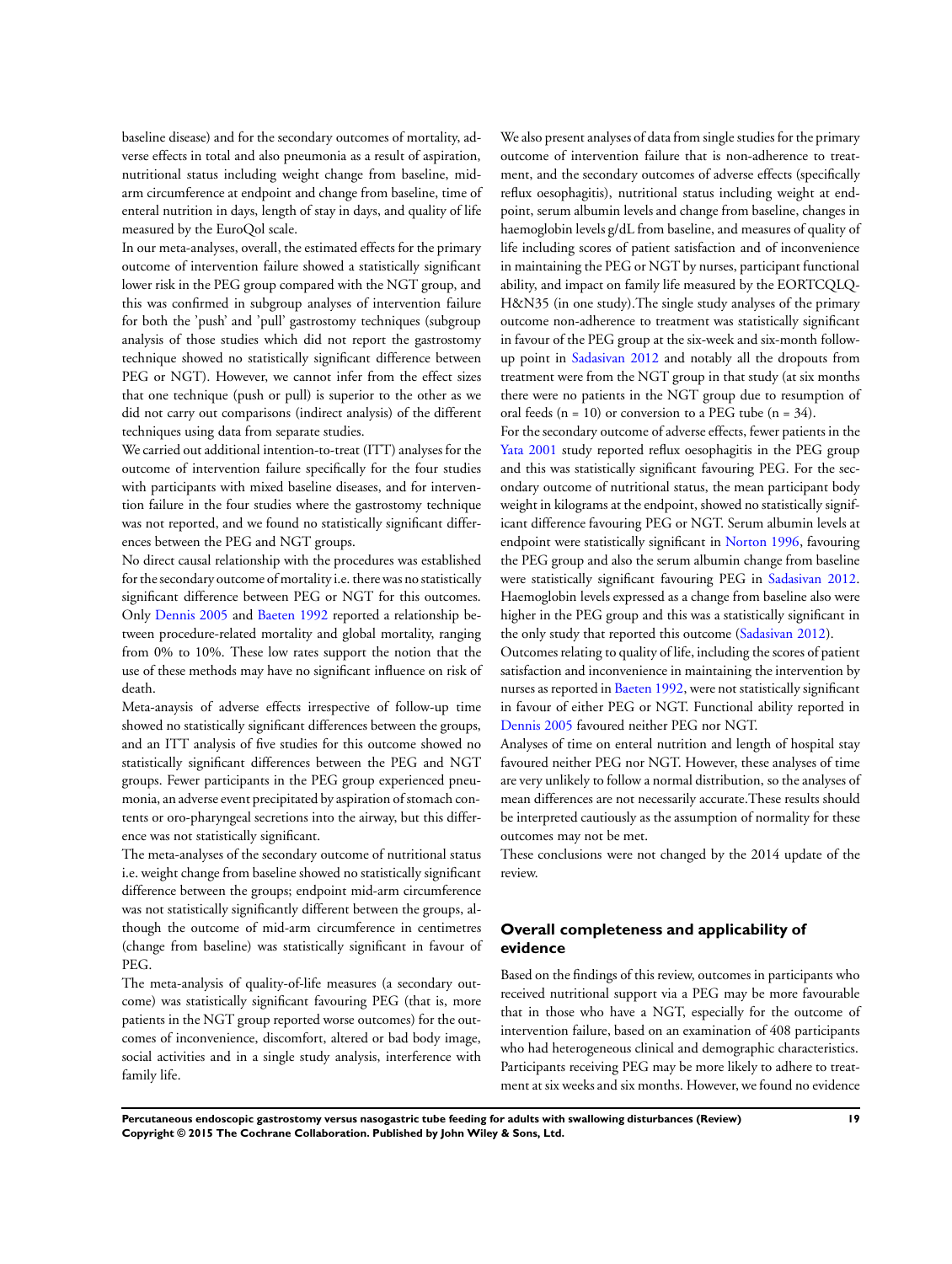of a difference in mortality or adverse events (aspiration pneumonia) between the comparison groups. This non significant result does not imply no difference and we suggest that the review may not have had sufficient power to look at these less common events. Participants receiving PEG may experience less reflux oesophagitis (an adverse event). There is limited evidence, derived from single study results and small meta-analyses that PEG results in better outcomes in terms participants' nutritional status (mid-arm circumference, haemoglobin levels and serum albumin), and report better quality of life.

We found clinical heterogeneity between the studies and noted statistical heterogeneity in some of our analyses. For example, for our analyses of intervention failure, our primary outcome, we observed high levels of statistical heterogeneity resulting from the inclusion of the [Baeten 1992](#page-24-0) and [Yata 2001](#page-24-0) trials. One explanation for this may be the clinical heterogeneity between the trials, with the participants having different baseline diseases. We made a posthoc decision to investigate the possible reasons for heterogeneity in the intervention failure meta-analysis as we assumed that the source of this statistical heterogeneity would be related to clinical heterogeneity. We hypothesised that baseline disease may have contributed to clinical heterogeneity and we categorised the studies by baseline disease, i.e. cerebrovascular event or neurological disorder versus mixed baseline disease (i.e. participants who may have had severe co-morbidities including cancer) and found that for the outcome of intervention failures in participants with cerebrovascular or neurological disease only, the results favoured PEG (i.e. fewer participants in the PEG group experienced any of the adverse events evaluated in the studies), but there was no difference between the groups for the mixed baseline disease subgroups and these studies included [Baeten 1992](#page-24-0) and [Yata 2001.](#page-24-0) However, our hypothesis and the results of this analysis only point to one possible cause of heterogeneity, and this should be adequately tested in future studies. One further source of clinical heterogeneity in the remaining analyses could be because of the different techniques used to insert the PEG.

Many of the studies reported continuous outcome data in a format that could not be incorporated in to our meta-analyses for example, median values. This limited the number of analyses that we could perform and we reported these data narratively in the review. Information reported in this way should be regarded as providing additional information only and the analyses we performed including meta-analysis, forest plots, tests for statistical heterogeneity provide more precise estimates of effects.

## **Quality of the evidence**

The findings of the present review of the literature should be interpreted with caution, given that almost half of the authors failed to report the method used to sequence and conceal the allocation [\(Figure 2;](#page-15-0) [Figure 3](#page-16-0)). This is one of the main causes of error in randomised systematic studies. In addition, other potential risks

of bias stemmed from the absence of prior planning of followup time, as well as the unpublished or high rates of losses during follow-up. However, almost all of the authors attempted to prevent attrition by making the flow of patients clear and through selective reporting bias by selecting clinically relevant outcomes. There are also challenges relating to the study design in terms of the numbers available for randomisation, following up such seriously ill patients and the high cost of the procedures in question. These factors may explain why the majority of studies involve small samples. It should be noted that all of the studies were judged at high risk of performance bias because it is not possible to blind participants and personnel in studies of this nature. In all cases of uncertainly we attempted to obtain further information or disaggregated data from the trial investigator, but where this was not available it was because the investigator no longer had access to historical trial data, or was unable to provide additional information. This systematic review of the literature is valuable in analysing 11 studies, thereby increasing the sample size to 735 participants. Nevertheless, further randomised clinical trials that adopt a rigorous method are warranted.

We rated the overall quality of the evidence as moderate or low for the key outcomes of treatment failure, mortality, pneumonia and adverse events [\(Summary of findings for the main comparison](#page-6-0)), resulting in lower confidence in the estimate of effect for those outcomes and further research is likely to have an important impact in our confidence in the estimate of effect and may even change the estimate. Where we downgraded the evidence, it was because there was risk of bias in the trial, out of eight estimates of potential bias (random sequence generation; allocation concealment; incomplete outcome data; selective reporting; blinding of participants and personnel; blinding of outcome assessment, and other bias) only six studies obtained scores of four or more. The included studies involved relatively few participants and wide confidence intervals (imprecision), although it is accepted that large scale studies of this type would be very difficult to perform. The results of many meta-analyses had high levels of statistical heterogeneity (inconsistency).

#### **Potential biases in the review process**

In view of the sensitive search strategy involving electronic correspondence with the eminent authors in this area of research, we believe that it is highly unlikely that other studies meeting the inclusion criteria of this systematic review were overlooked, however this remains a possibility and could be regarded as a limitation of this review.

While we included adverse effects reported in the studies included in this the review, we may not have detected reports of all of serious and/or rare adverse events associated with PEG or NGT, and in common with many systematic review and meta-analyses, this is a could be limitation of this review.

**Percutaneous endoscopic gastrostomy versus nasogastric tube feeding for adults with swallowing disturbances (Review) 20 Copyright © 2015 The Cochrane Collaboration. Published by John Wiley & Sons, Ltd.**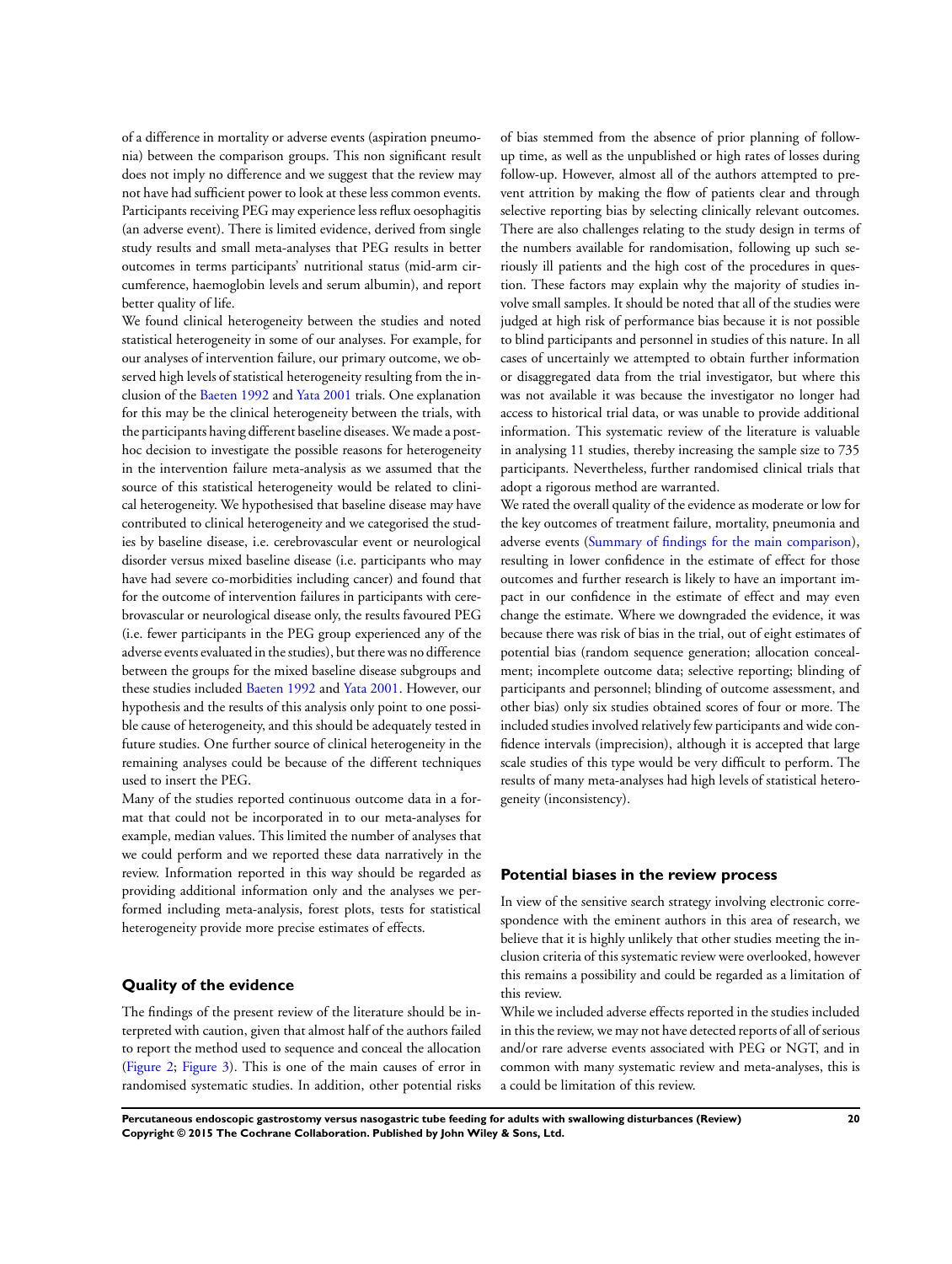As outlined, all efforts were made to ensure that relevant qualitative or quantitative data were included in this review.

## **Agreements and disagreements with other studies or reviews**

In one of the major controlled randomised trials performed to date [\(Dennis 2005](#page-24-0)), the authors suggested that NGT should be the method of choice in the first two to three weeks of enteral feeding, probably in light of the increased absolute risk of death associated with the use of PEG (RR 1.02,  $P = 0.86$ ) and the absolute risk of the outcome composed by MRS scale (modified Rankin scale) from four to five or death (RR 1.10,  $P = 0.05$ ). However, combining the results of 11 different studies with 400 patients, it seems that the PEG option is associated with a lower risk of intervention failure. Given the importance of this finding, selecting PEG might reduce the difference in cost between the two procedures. The findings of all of the other studies included in this analysis seem to support the use of PEG. Guidelines suggest that PEG is a highly effective and safe procedure when modern equipment is used, established standards are followed [\(Löser 2005](#page-24-0)). However, a careful patient selection and professional proficiency are fundamental for better outcomes [\(Blumenstein 2014](#page-24-0); [Skitt 2011\)](#page-24-0). In a narrative review, [Plonk 2005](#page-24-0) suggested that the use of PEG should only be considered in amyotrophic lateral sclerosis, intestinal blockage by malignant tumour with incoercible vomiting, persistent dysphagia after acute stroke, and early head and neck cancer. However, the results of a systematic review that included studies with different designs suggests that PEG and NGT have the same effectiveness and safety for patients with head and neck cancer, even considering relevant outcomes, such as mortality and nutritional status ([Wang](#page-24-0) [2014](#page-24-0)). Although no study included in our systematic review made available information about the use of nasal looping technique, there is some evidence that such NGT technique has potential to be preferable over PEG ([Anderson 2004](#page-24-0)).

## **A U T H O R S ' C O N C L U S I O N S**

#### **Implications for practice**

Based on the findings of this meta-analysis, the results favoured PEG rather than NGT for intervention failure, but not for mortality and pneumonia rates, and other adverse events. There may be some advantage in terms of nutritional status in using PEG over NGT, and patients may report better quality of life when using a PEG tube.

In routine practice, however, the costs and benefits of both procedures should be taken into account. Some health service providers, particularly under the public health system, face difficulties acquiring endoscopic gastrostomy apparatus due to their high cost. Possible reasons for the current state of the research in this area include the high cost of the procedures in question. [Corry 2008](#page-24-0) provided an example of this stating that the "cost of each feeding tube is \$26 for a NGT and \$110 for a PEG tube" However, it is noteworthy that because nasogastric tubes are easier to introduce (more often by the nursing team) and less weight is placed on the cost of constantly changing them as stated in [Corry 2008](#page-24-0) "The insertion costs are significantly different as the NGT are inserted by nursing staff in outpatients and the PEG tubes are inserted by surgeons in theatre. The cost for insertion of a NGT is \$50 (includes nursing time and cost of chest X-ray), whereas the cost of insertion of a PEG tube is \$626". Therefore endoscopic gastrostomies may be less frequently indicated [\(Corry 2008](#page-24-0)).

It is important to note that in clinical practice, an endoscopic examination performed prior to PEG insertion is indicated in all cases, as the patient might present with lesions of the gastrointestinal tract, which prevents the passage of the endoscopy device and even tubes. In such patients, gastric tumours might also be present, which precludes gastrostomy. Partial gastric resections can also influence patients to elect to use alternative methods of enteral feeding.

#### **Implications for research**

Our systematic review of the current evidence, carried out in 2014, indicated that information is available on important outcomes such as intervention failure, mortality, pneumonia and adverse events. The included studies were carried out with participants with varying baseline diseases including neurological baseline diseases and those with malignancies. Future studies should provide adequate baseline information such as baseline disease, gender and age of the participants. The gastrostomy technique was described only in some of the included studies, and future researchers should ideally specify the technique used and the experience of the professionals involved to allow for the analysis of more specific subgroups. Data on the nutritional status of the patients would prove valuable, as would a cost/benefit analysis of the number of feeding tubes used. Quality-of-life measures provide useful information about patient important outcomes and may help explain differences in adherence to treatment.

The high cost of the procedures in question combined with the difficulties associated with the randomisation and long-term follow-up of patients and explain why the majority of studies examine a small number of participants. Nevertheless, we believe that further randomised clinical trials should be conducted with rigorous observation of internal validity. They should also include previously planned and executed follow-up periods.

## **A C K N O W L E D G E M E N T S**

**Percutaneous endoscopic gastrostomy versus nasogastric tube feeding for adults with swallowing disturbances (Review) 21 Copyright © 2015 The Cochrane Collaboration. Published by John Wiley & Sons, Ltd.**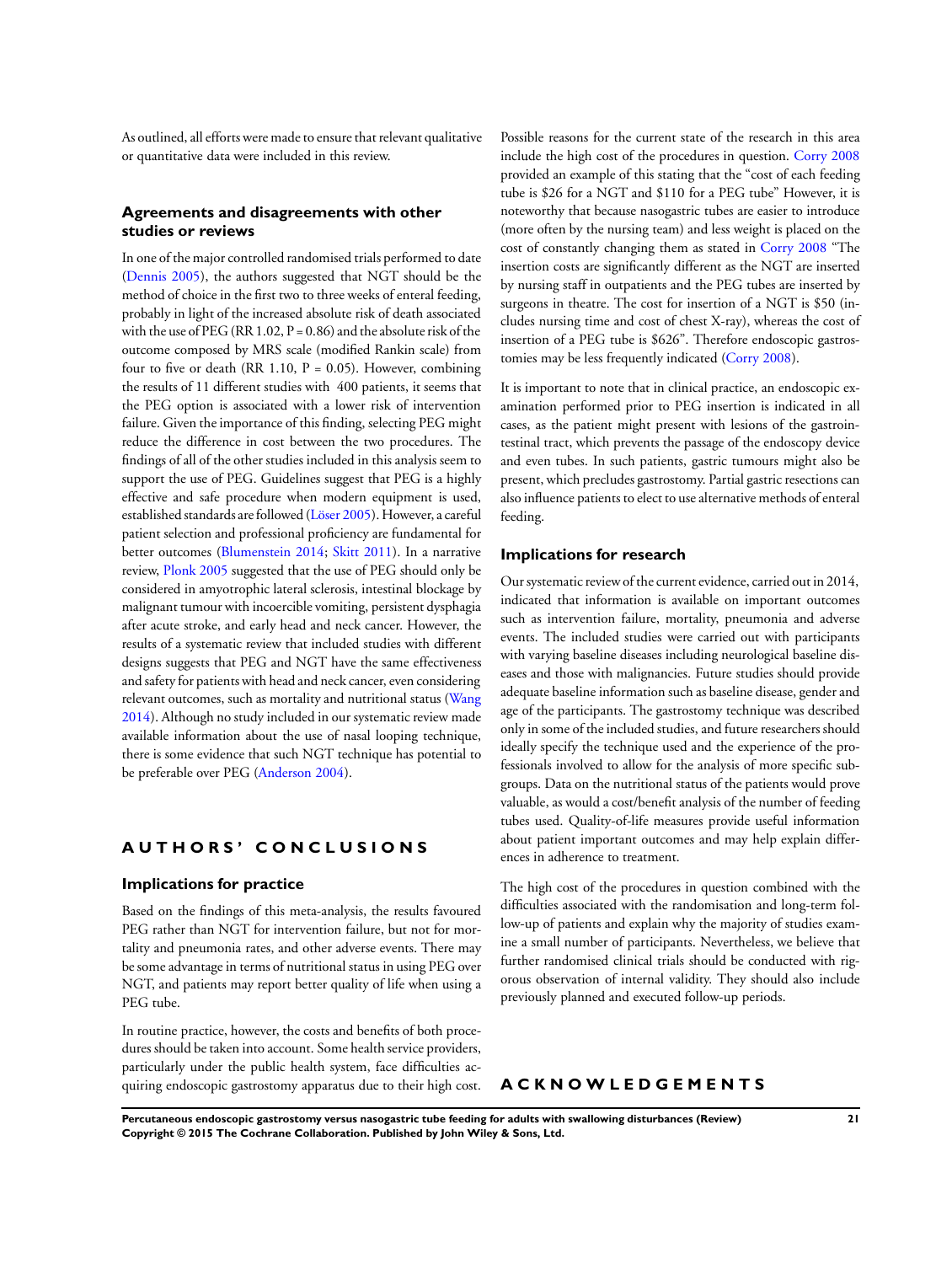<span id="page-24-0"></span>We would like to thank the methodological support of the Brazilian Cochrane Centre and the CAPES (Coordenação de Aperfeiçoamento de Pessoal de Nível Superior) - Brazilian Ministry of Education for the scholarship.

We thank the Cochrane UGPD group for their support in the preparation of this updated review.

#### **R E F E R E N C E S**

#### **References to studies included in this review**

#### **Baeten 1992** *{published data only}*

Baeten C, Hoefnagels J. Feeding via nasogastric tube or percutaneous endoscopic gastrostomy. A comparison. *Scandinavian Journal of Gastroenterology* 1992;**194**:95–8. [PUBMED: 1298056]

#### **Bath 1997** *{published data only}*

Bath PMW, Bath-Hextall FJ, Smithard D. Interventions for dysphagia in acute stroke. *Cochrane Database of Systematic Reviews* 1999, Issue 4. [DOI: 10.1002/ 14651858.CD000323]

#### **Corry 2008** *{published data only}*

Corry J, Poon W, McPhee N, Milner AD, Cruickshank D, Porceddu SV, et al. Randomized study of percutaneous endoscopic gastrostomy versus nasogastric tubes for enteral feeding in head and neck cancer patients treated with (chemo)radiation. *Journal of Medical Imaging and Radiation Oncology* 2008;**52**(5):503–10. [PUBMED: 19032398]

#### **Dennis 2005** *{published data only}*

Dennis M, Lewis S, Cranswick G, Forbes J, FOOD Trial Collaboration. FOOD: a multicentre randomised trial evaluating feeding policies in patients admitted to hospital with a recent stroke. *Health Technology Assessment* 2006;**10** (2):iii-iv, ix-x, 1-120.

<sup>∗</sup> Dennis MS, Lewis SC, Warlow C. Effect of timing and method of enteral tube feeding for dysphagic stroke patients (FOOD):a multicentre randomised controlled trial. *Lancet* 2005;**365**:764–72. [PUBMED: 15733717]

#### **Douzinas 2006** *{published data only}*

Douzinas EE, Tsapalos A, Dimitrakopoulos A, Diamanti-Kandarakis E, Rapidis AD, Roussos C. Effect of percutaneous endoscopic gastrostomy on gastro-esophageal reflux in mechanically-ventilated patients. *World Journal of Gastroenterology* 2006;**12**(1):114–8. [PUBMED: 16440428]

#### **Elbadawy 2014** *{unpublished data only}*

<sup>∗</sup> Elbadawy TH, Gamal MA, Fayed AM, Habib TN. Early gastrostomy and tracheostomy prevent ventilator associated pneumonia in traumatic brain injured patients. European Society of Intensive Care Medicine (ESICM) Congress. Springer Verlag. S123 http://www.esicm.org/

flash-conferences/lisbon-2012/3143 accessed 4th April 2014 13–17 October 2012.

Fayed AM, Elbadawy TH, Gamal MA, Habib TN. Role of early gastrostomy and tracheostomy in prevention of VAP in traumatic brain injured patients. Unpublished manuscript received 8 April 2014.

#### **Hamidon 2006** *{published data only}*

Hamidon BB, Abdullah SA, Zawawi MF, Sukumar N, Aminuddin A, Raymond AA. A prospective comparison of percutaneous endoscopic gastrostomy and nasogastric tube feeding in patients with acute dysphagic stroke. *Medical Journal of Malaysia* 2006;**61**(1):59–66. [PUBMED: 16708735]

## **Norton 1996** *{published data only}*

Kearns PJ. A randomized prospective comparison of percutaneous endoscopic gastrostomy and nasogastric tube feeding after acute dysphagic stroke. *Journal of Parenteral and Enteral Nutrition* 1996;**20**(5):374–5. [DOI: 10.1177/ 014860719602000513]

<sup>∗</sup> Norton B, Homer-Ward M, Donnelly MT, Long RG, Holmes GK. A randomised prospective comparison of percutaneous endoscopic gastrostomy and nasogastric tube feeding after acute dysphagic stroke. *BMJ* 1996;**312**(7022): 13–6. [PUBMED: 8555849]

#### **Park 1992** *{published data only}*

Park RHR, Allison MC, Lang J, Spence E, Morris AJ, Danesh BJ, et al. Randomised comparison of percutaneous endoscopic gastrostomy and nasogastric tube feeding in patients with persisting neurological dysphagia. *BMJ* 1992; **304**(6839):1406–9. [PUBMED: 1628013]

#### **Sadasivan 2012** *{published data only}*

Sadasivan A, Faizal B, Kumar M. Nasogastric and percutaneous endoscopic gastrostomy tube use in advanced head and neck cancer patients: a comparative study. Journal of Pain & Palliative Care Pharmacotherapy. 2012/09/15 2012; Vol. 26, issue 3:226–32. [1536–0288; PUBMED: 22973911]

#### **Yata 2001** *{published data only}*

Yata M, Date K, Miyoshi H, Matsuo N, Nishida M, Harima T, et al. Comparison between nasogastric tube feeding and percutaneous endoscopic gastrostomy feeding: a long-term randomized controlled study. Gastrointestinal Endoscopy. 2001; Vol. 53, issue 5:AB206.

## **References to studies excluded from this review**

**Percutaneous endoscopic gastrostomy versus nasogastric tube feeding for adults with swallowing disturbances (Review) 22 Copyright © 2015 The Cochrane Collaboration. Published by John Wiley & Sons, Ltd.**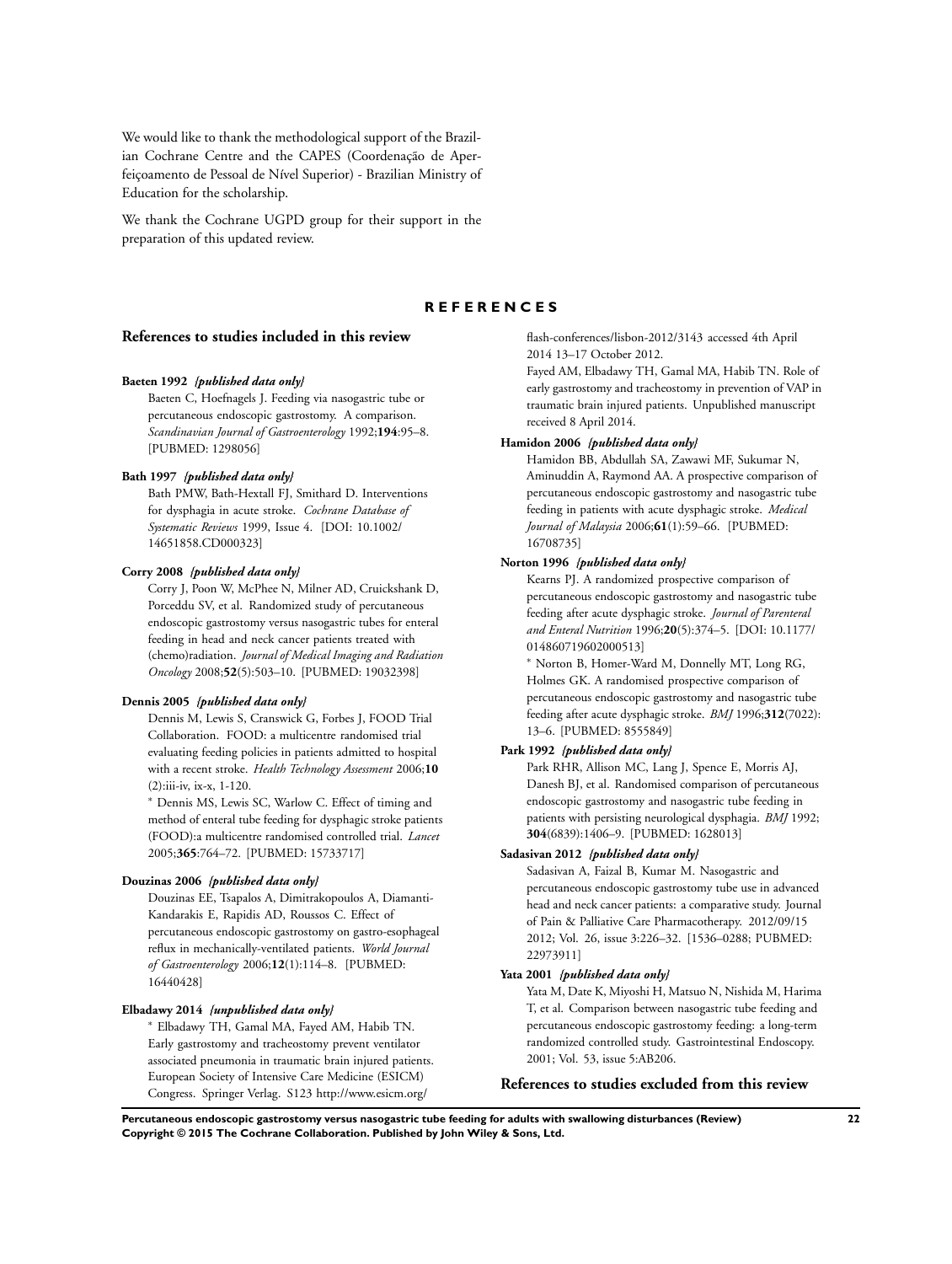#### **McClave 2005** *{published data only}*

McClave SA, Lukan JK, Stefater JA, Lowen CC, Looney SW, Matheson PJ, et al. Poor validity of residual volumes as a marker for risk of aspiration in critically ill patients. *Critical Care Medicine* 2005;**33**(2):324–30.

#### **Mekhail 2001** *{published data only}*

Mekhail TM, Adelstein DJ, Rybicki LA, Larto MA, Saxton JP, Lavertu P. Enteral nutrition during the treatment of head and neck carcinoma: is a percutaneous endoscopic gastrostomy tube preferable to a nasogastric tube?. *Cancer* 2001;**91**(9):1785–90.

#### **Schulz 2009** *{published data only}*

Schulz RJ, Nieczaj R, Moll A, Azzaro M, Egge K, Becker R. Dysphagia treatment in a clinical-geriatric setting PEG and functional therapy of dysphagia [Behandlung der Dysphagie in einem klinisch–geriatrischen Setting: funktionelle Dysphagietherapie und PEG–Einsatz.]. *Zeitschrift für Gerontologie und Geriatrie* 2009;**42**(4):328–35. [PUBMED: 19618229]

## **Additional references**

#### **Abdel-Lah Mohamed 2006**

Abdel-Lah Mohamed A, Abdel-Lah Fernández O, Sánchez Fernández J, Pina Arroyo J, Gómez Alonso A. Surgical access routes in enteral nutrition [A Vías de acceso quirúrgico en nutrición enteral]. *Cirugía, Ginecología y Urología* 2006;**79** (6):331–41. [PUBMED: 16768996]

#### **Anderson 2004**

Anderson MR, O'Connor M, Mayer P, O'Mahony D, Woodward J, Kane K. The nasal loop provides an alternative to percutaneous endoscopic gastrostomy in high-risk dysphagic stroke patients. *Clinical Nutrition* 2004;**23**(4): 501–6. [PUBMED: 15297085]

#### **Anis 2006**

Anis MK, Abid S, Jafri W, Abbas Z, Shah HA, Hamid S, et al. Acceptability and outcomes of the percutaneous endoscopic gastrostomy (PEG) tube placement--patients' and care givers' perspectives. *BMC Gastroenterology* 2006; **24**(6):37. [PUBMED: 17125502]

#### **Barker 2011**

Barker LA, Gout BS, Crowe TC. Hospital malnutrition: prevalence, identification and impact on patients and the healthcare system. *International Journal of Environmental Research and Public Health* 2011;**8**(2):514–27. [PUBMED: 21556200]

#### **Barkmeier 1998**

BarkmeierJM, Trerotola SO, Wiebke EA, Sherman S, Harris VJ, Snidow JJ, et al. Percutaneous radiologic, surgical endoscopic, and percutaneous endoscopic gastrostomy/ gastrojejunostomy: comparative study and cost analysis. *Cardiovascular and Interventional Radiology* 1998;**21**:324–8.

#### **Bastow 1986**

Bastow MD. Complications of enteral nutrition. *Gut* 1986; **27 Suppl 1**:51–5. [PUBMED: 3098642]

#### **Bath 1999**

Bath PMW, Bath-Hextall FJ, Smithard DG. Interventions for dysphagia in acute stroke. *Cochrane Database of Systematic Reviews* 1999, Issue 4. [DOI: 10.1002/ 14651858.CD000323]

#### **Bath 2009**

Bath PMW. Personal correspondence (email to Cláudio Gomes Jr asking for the full text) 2009 (July–16).

#### **Beavan 2010**

Beavan J, Conroy SP, Harwood R, Gladman JR, Leonardi-Bee J, Sach T, et al. Does looped nasogastric tube feeding improve nutritional delivery for patients with dysphagia after acute stroke? A randomised controlled trial. *Age and Ageing* 2010;**39**(10):624–30. [PUBMED: 20667840]

#### **Blumenstein 2014**

Blumenstein I, Shastri YM, Stein J. Gastroenteric tube feeding: techniques, problems and solutions. *World Journal of Gastroenterology* 2014;**20**(26):8505–24. [PUBMED: 25024606]

#### **Botella Romero 2012**

Botella Romero F, Alfaro Martínez JJ, Luna López V, Galicia Martín I, Grupo de Trabajo sobre Calcio y Vitamina D en Nutrición Enteral. Enteral nutrition in neurological patients: is there enough vitamin D content in commonly used formulas? [Nutricion enteral en el paciente neurologico: inverted question markes suficiente el contenido en vitamina D en las formulas de uso habitual? ]. *Nutrición Hospitalaria* 2012;**27**(2):341–8. [PUBMED: 22732955]

### **Chiò 2004**

Chiò A, Galletti R, Finocchiaro C, Righi D, Ruffino MA, Calvo A, et al. Percutaneous radiological gastrostomy: a safe and effective method of nutritional tube placement in advanced ALS. *Journal of Neurology, Neurosurgery and Psychiatry* 2004;**75**(4):645–7.

#### **Corry 2008b**

Corry J. Personal correspondence (e-mail to Cláudio Gomes Jr asking for data about pneumonia and complications) 2008.

#### **de Aguilar-Nascimento 2011**

de Aguilar-Nascimento JE, Prado Silveira BR, Dock-Nascimento DB. Early enteral nutrition with whey protein or casein in elderly patients with acute ischemic stroke: a double-blind randomized trial. *Nutrition* 2011;**27**(4): 440–4. [PUBMED: 21167685]

#### **Dorman 1997**

Dorman PJ, Slattery J, Farrell B, Dennis MS, Sandercock PA. A randomised comparison of the EuroQol and Short Form-36 after stroke. United Kingdom collaborators in the International Stroke Trial. *Britsh Medical Journal* 1997;**315** (7106):461. [PUBMED: 9284664]

#### **Dwolatzky 2001**

Dwolatzky T, Berezovski S, Friedmann R, Paz J, Clarfield AM, Stessman J, et al. A prospective comparison of the use of nasogastric and percutaneous endoscopic gastrostomy

**Percutaneous endoscopic gastrostomy versus nasogastric tube feeding for adults with swallowing disturbances (Review) 23 Copyright © 2015 The Cochrane Collaboration. Published by John Wiley & Sons, Ltd.**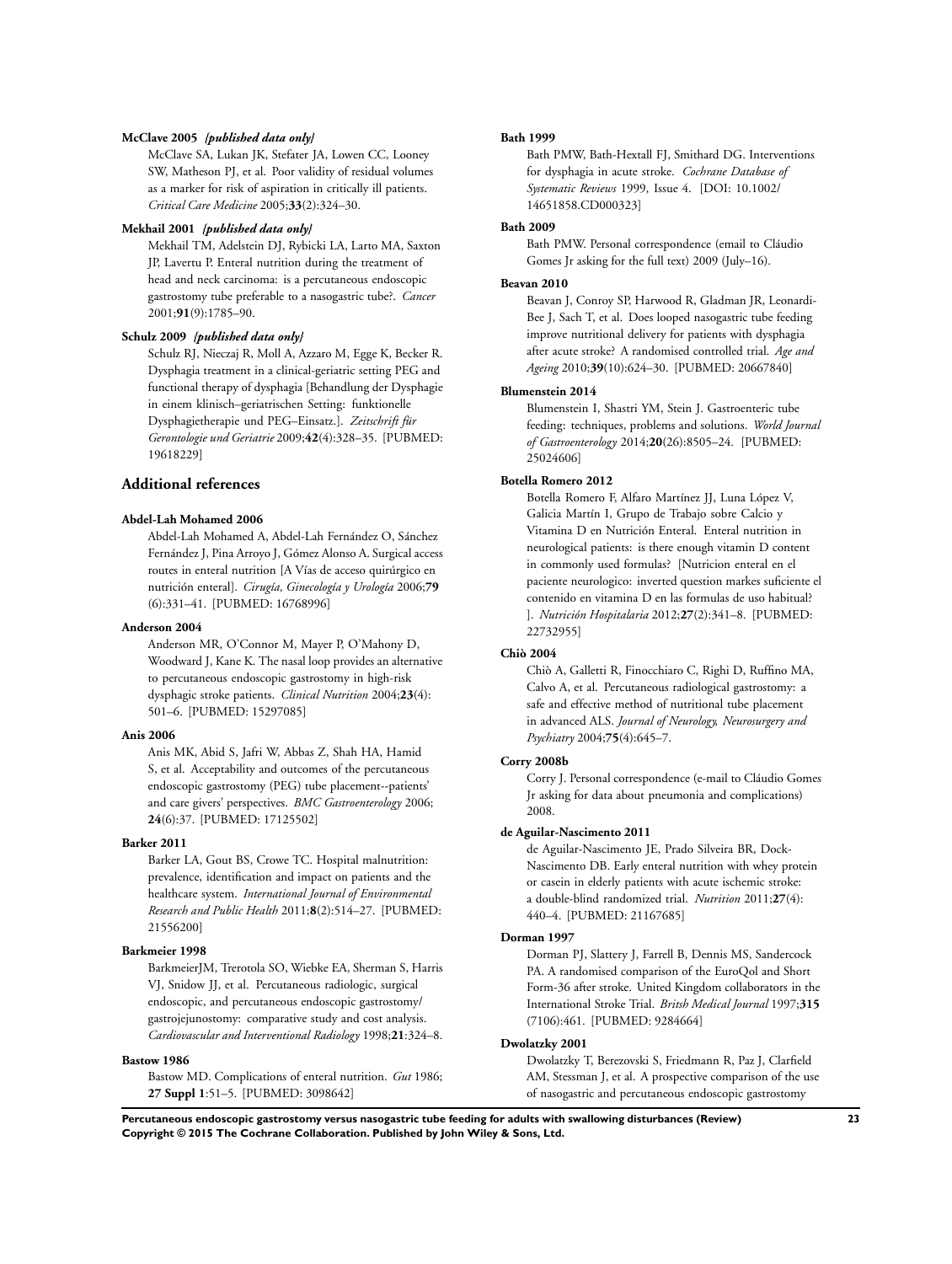tubes for long-term enteral feeding in older people. *Clinical Nutrition* 2001;**20**(6):535–40. [PUBMED: 11884002 ]

#### **Falsetti 2009**

Falsetti P, Acciai C, Palilla R, Bosi M, Carpinteri F, Zingarelli A, et al. Oropharyngeal dysphagia after stroke: incidence, diagnosis, and clinical predictors in patients admitted to a neurorehabilitation unit. *Journal of Stroke and Cerebrovascular Diseases* 2009;**18**(5):329–35. [PUBMED: 19717014]

## **Finestone 2003**

Finestone HM, Greene-Finestone LS. Rehabilitation medicine: 2. Diagnosis of dysphagia and its nutritional management for stroke patients. *Canadian Medical Association Journal* 2003;**169**(10):1041–4. [PUBMED: 14609974]

#### **Fini 2014**

Fini N, Georgoulopoulou E, Vinceti M, Monelli M, Pinelli G, Vacondio P, et al. Noninvasive and invasive ventilation and enteral nutrition for ALS in Italy. *Muscle & Nerve* 2014; **50**(4):508–16. [PUBMED: 24448736]

## **Friginal-Ruiz 2011**

Friginal-Ruiz AB, González-Castillo S, Lucendo AJ. Endoscopic percutaneous gastrostomy: an update on the indications, technique and nursing care [Gastrostomía endoscópica percutánea: una actualización sobre indicaciones, técnica y cuidados de enfermería]. *Enfermería Clínica* 2011;**21**(3):173–8. [PUBMED: 21530347]

## **Gauderer 1980**

Gauderer MWL, Ponsky JL, Izant RJ Jr. Gastrostomy without laparotomy:a percutaneous endoscopic technique. *Journal of Pediatric Surgery* 1980;**15**(6):872–5. [PUBMED: 6780678]

## **Geeganage 2012**

Geeganage C, Beavan J, Ellender S, Bath PM. Interventions for dysphagia and nutritional support in acute and subacute stroke. *Cochrane Database of Systematic Reviews* 2012, Issue 10. [DOI: 10.1002/14651858.CD000323; PUBMED: 23076886]

#### **Gentile 2012**

Gentile MG. Enteral nutrition for feeding severely underfed patients with anorexia nervosa. *Nutrients* 2012;**4**(9): 1293–303. [PUBMED: 23112917]

## **Gopalan 2003**

Gopalan S, Khanna S. Enteral nutrition delivery technique. *Current Opinion in Clinical Nutrition and Metabolic Care* 2003;**6**(3):313–7. [PUBMED: 12690265]

#### **Granell Vidal 2014**

Granell Vidal L, Sánchez Juan C, Alfonso García A. Sensory evaluation of enteral nutritional supplements. *Nutrición Hospitalaria* 2014;**30**(1):104–12. [PUBMED: 25137268]

#### **Grant 1988**

Grant JP. Comparison of percutaneous endoscopic gastrostomy with Stamm gastrostomy. *Annals of Surgery* 1988;**207**(5):598–603. [PUBMED: 3377569]

#### **Heemskerk 2014**

Heemskerk AW, Verbist BM, Marinus J, Heijnen B, Sjögren EV, Roos RA. The Huntington's disease dysphagia scale. *Movement Disorders* 2014;**29**(10):1312–6. [PUBMED: 24862624]

#### **Higgins 2011**

Higgins JPT, Green S (editors). Cochrane Handbook for Systematic Reviews of Interventions Version 5.1.0 [updated March 2011]. The Cochrane Collaboration, 2011. Available from www.cochrane-handbook.org.

#### **Ho 2006**

Ho KM, Dobb GJ, Webb SA. A comparison of early gastric and post-pyloric feeding in critically ill patients:a metaanalysis. *Intensive Care Medicine* 2006;**32**(5):639–49. [PUBMED: 16570149]

#### **Iwamoto 2014**

Iwamoto M, Higashibeppu N, Arioka Y, Nakaya Y. Swallowing rehabilitation with nutrition therapy improves clinical outcome in patients with dysphagia at an acute care hospital. *The Journal of Medical Investigation* 2014;**61**(3-4): 353–60. [PUBMED: 25264054]

#### **Kola ek 2013**

Kolač ek S. Enteral nutrition. World Review of Nutrition *and Dietetics* 2013;**108**:86–90. [PUBMED: 24029791]

#### **Köhler 2014**

Köhler G, Kalcher V, Koch OO, Luketina RR, Emmanuel K, Spaun G. Comparison of 231 patients receiving either "pull-through" or "push" percutaneous endoscopic gastrostomy. *Surgical Endoscopy* 2014;**Epub ahead of print**: 3673–9. [PUBMED: 24993173]

#### **Langmore 2006**

Langmore SE, Kasarskis EJ, Manca ML, Olney RK. Enteral tube feeding for amyotrophic lateral sclerosis/motor neuron disease. *Cochrane Database of Systematic Reviews* 2006, Issue 4. [DOI: 10.1002/14651858.CD004030.pub2]

#### **Le 2010**

Le HD, Fallon EM, de Meijer VE, Malkan AD, Puder M, Gura KM. Innovative parenteral and enteral nutrition therapy for intestinal failure. *Seminars in Pediatric Surgery* 2010;**19**(1):27–34. [PUBMED: 20123271]

#### **Ljungdahl 2006**

Ljungdahl M, Sundbom M. Complication rate lower after percutaneous endoscopic gastrostomy than after surgical gastrostomy: a prospective, randomized trial. *Surgical Endoscopy* 2006;**20**:1248–51. [PUBMED: 16865614]

#### **Löser 2005**

Löser C, Aschl G, Hébuteme X, Mathus-Vliegen EM, Muscaritoli M, Niv Y, et al. ESPEN guidelines on artificial enteral nutrition-percutaneous endoscopic gastrostomy (PEG). *Clinical Nutrition* 2005;**24**(5):848–61. [PUBMED: 16261664]

#### **Löser 2010**

Löser C. Malnutrition in hospital: the clinical and economic implications. *Deutsches Ärzteblatt :International* 2010;**107** (51-52):911–7. [PUBMED: 21249138]

**Percutaneous endoscopic gastrostomy versus nasogastric tube feeding for adults with swallowing disturbances (Review) 24 Copyright © 2015 The Cochrane Collaboration. Published by John Wiley & Sons, Ltd.**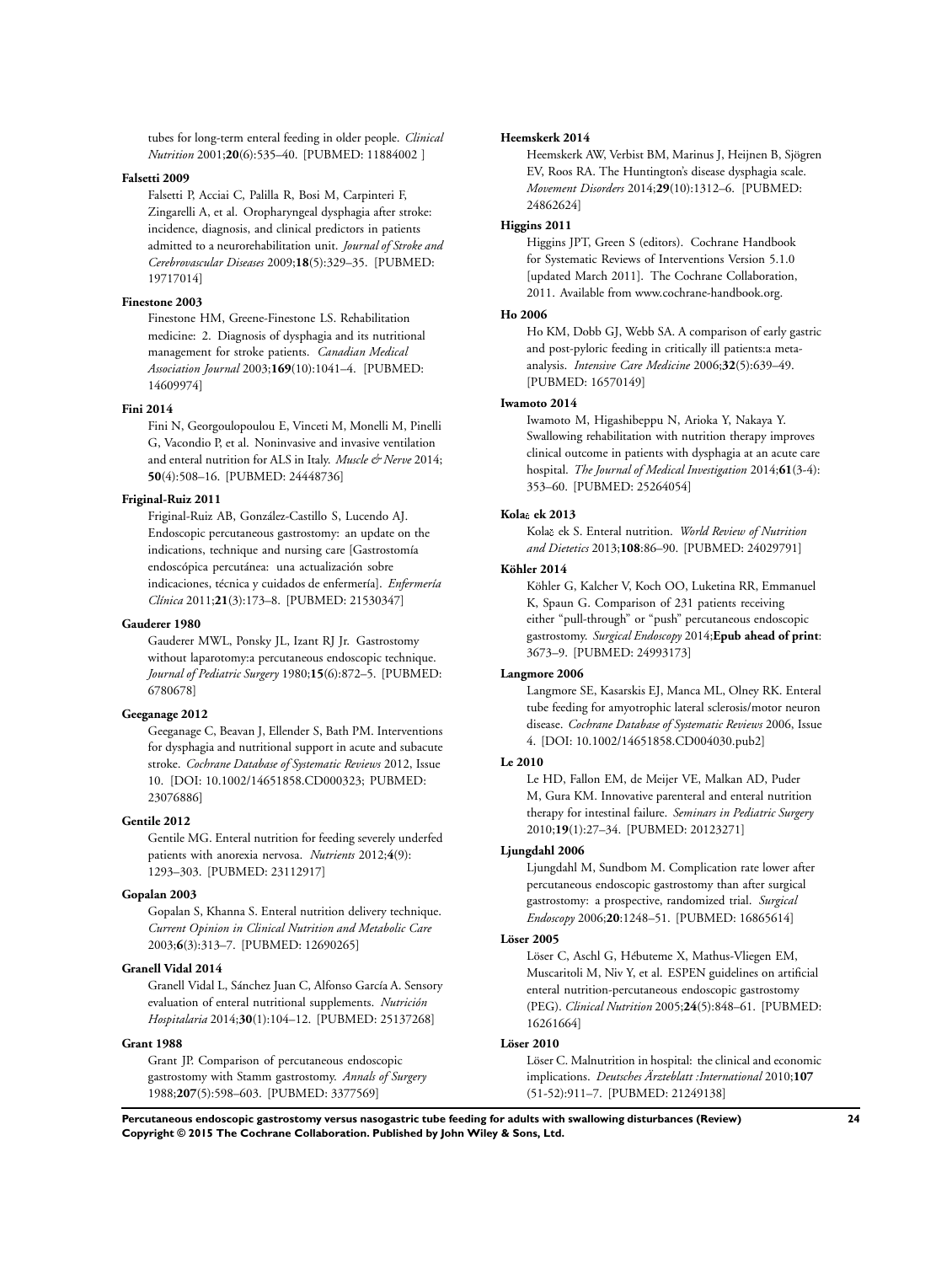#### **Manba 2014**

Manba N, Koyama Y, Kosugi S, Ishikawa T, Ichikawa H, Minagawa M, et al. Is early enteral nutrition initiated within 24 hours better for the postoperative course in esophageal cancer surgery?. *Journal of Clinical Medicine Research* 2014;**6**(1):53–8. [PUBMED: 24400032]

#### **Marik 2003**

Marik PE, Zaloga GP. Gastric versus post pyloric feeding: a systematic review. *Critical Care* 2003;**7**(3):R46–51. [PUBMED: 12793890]

### **McClave 2008**

McClave 2008. Personal correspondence (email to Cláudio Gomes Jr concerning randomization) 2008.

## **Metheny 2010**

Metheny NA, Davis-Jackson J, Stewart BJ. Effectiveness of an aspiration risk-reduction protocol. *Nursing Research* 2010;**59**(1):18–25. [PUBMED: 20010041]

### **Moher 2001**

Moher D, Schulz KF, Altman DG, for the CONSORT Group. The CONSORT statement: revised recommendations for improving the quality of reports of parallel-group randomised trials. *Lancet* 2001;**357**(9263): 1191–4. [PUBMED: 11323066]

#### **Nugent 2013**

Nugent B, Lewis S, O'Sullivan JM. Enteral feeding methods for nutritional management in patients with head and neck cancers being treated with radiotherapy and/or chemotherapy. *Cochrane Database of Systematic Reviews* 2013, Issue 1. [DOI: 10.1002/14651858.CD007904.pub3; PUBMED: 23440820]

#### **Ordoñez 2013**

Ordoñez AM, Madalozzo Schieferdecker ME, Cestonaro T, Cardoso Neto J, Ligocki Campos AC. Nutritional status influences the length of stay and clinical outcomes in patients hospitalized in internal medicine wards. *Nutrición Hospitalaria* 2013;**28**(4):1313–20. [PUBMED: 23889658]

#### **Pearce 2002**

Pearce CB, Duncan HD. Enteral feeding. Nasogastric, nasojejunal, percutaneous endoscopic gastrostomy, or jejunostomy: its indications and limitations. *Postgraduate Medical Journal* 2002;**78**(918):198–204. [PUBMED: 11930022]

#### **Piecuch 2013**

Piecuch J, Wiewiora M, Latos W. Surgical treatment of a rare case of granular cell tumour of the cervical oesophagus.

*Wideochirurgia i Inne Techniki Ma o Inwazyjne* 2013;**8**(2): 166–9. [PUBMED: 23837102]

#### **Plonk 2005**

Plonk WM Jr. To PEG or not to PEG. *Practical Gastroenterology* 2005;**29**(7):16–31. [https:// www.healthsystem.virginia.edu/internet/digestive–health/ nutritionarticles/PlonkArticlejuly2005.pdf]

#### **Poisson 2014**

Poisson P, Laffond T, Campos S, Dupuis V, Bourdel-Marchasson I. Relationships between oral health, dysphagia and undernutrition in hospitalised elderly patients. *Gerodontology* 2014;**Epub ahead of print**:1–8. [DOI: 10.1111/ger.12123; PUBMED: 24612262]

#### **Potack 2008**

Potack JZ, Chokhavatia S. Complications of and controversies associated with percutaneous endoscopic gastrostomy: report of a case and literature review. *Medscape Journal of Medicine* 2008;**10**(6):142. [MEDLINE: 18679534]

#### **Ramel 2008**

Ramel A, Jonsson PV, Bjornsson S, Thorsdottir I. Anemia, nutritional status, and inflammation in hospitalized elderly. *Nutrition* 2008;**24**(11-12):1116–22. [PUBMED: 18692363]

#### **Scheeren 2014**

Scheeren B, Maciel AC, Barros SG. Videofluoroscopic Swallowing Study: esophageal alterations in patients with dysphagia [Videofluoroscopia da deglutição: alterações esofágicas em pacientes com disfagia]. *Arquivos de Gastroenterologia* 2014;**51**(3):221–5. [PUBMED: 25296083]

#### **Schneider 2014**

Schneider AS, Schettler A, Markowski A, Luettig B, Kaufmann B, Klamt S, et al. Complication and mortality rate after percutaneous endoscopic gastrostomy are low and indication-dependent. \*Conference presentation: 36th ESPEN Congress in Leipzig, Germany on August 31st - September 3rd, 2013. *Scandinavian Journal of Gastroenterology* 2014;**49**(7):891–8. [PUBMED: 24896841]

## **Schröder 2004**

Schröder O, Hoepffner N, Stein J. Enteral nutrition by endoscopic means; I. Techniques, indications, types of enteral feed. *Zeitschrift für Gastroenterologie* 2004;**42**(12): 1385–92. [PUBMED: 15592963]

#### **Simons 2014**

Simons JA, Fietzek UM, Waldmann A, Warnecke T, Schuster T, Ceballos-Baumann AO. Development and validation of a new screening questionnaire for dysphagia in early stages of Parkinson's disease. *Parkinsonism & Related Disorders* 2014;**20**(9):992–8. [PUBMED: 25012695]

#### **Skitt 2011**

Skitt LC, Hurley JJ, Turner JK, Green AJ, Pinch N, Dolwani S, et al. Helping the general physician to improve outcomes after PEG insertion: how we changed our practice. *Clinical Medicine* 2011;**11**(2):132–7. [PUBMED: 21526693]

#### **Stec 2008**

Stec S, Tarnowski W, Binda A, Kulakowski P. Videofluoroscopic modified barium swallow study for premature ventricular complexes-associated dysphagia. *Circulation. Arrhythmia and Electrophysiology* 2008;**1**(1):e1. [PUBMED: 19808385]

#### **Stiegmann 1990**

Stiegmann GV, Goff JS, Silas D, Pearlman N, Sun J, Norton L. Endoscopic versus operative gastrostomy: final results of

**Percutaneous endoscopic gastrostomy versus nasogastric tube feeding for adults with swallowing disturbances (Review) 25 Copyright © 2015 The Cochrane Collaboration. Published by John Wiley & Sons, Ltd.**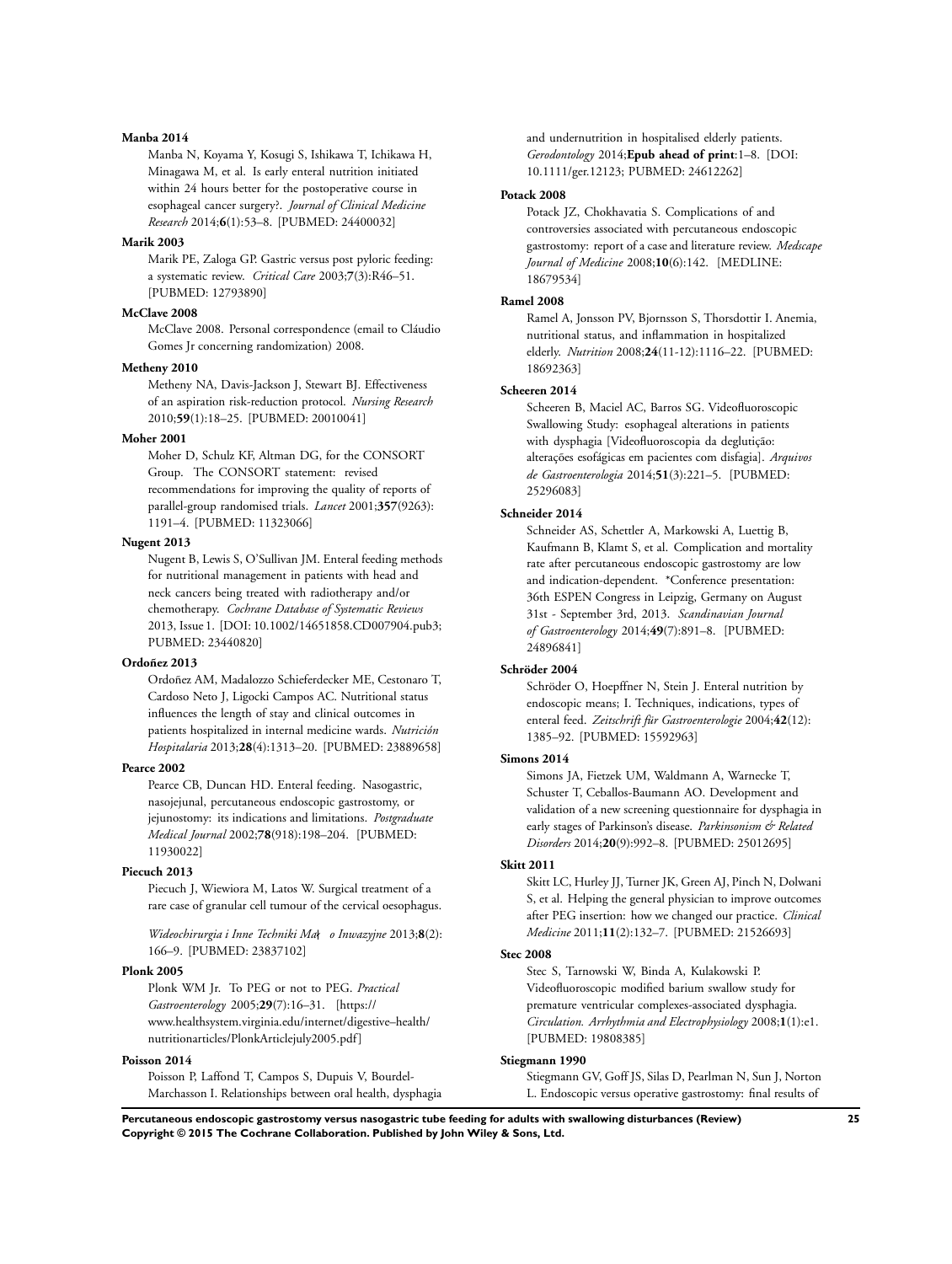a prospective randomized trial. *Gastrointestinal Endoscopy* 1990;**36**(1):1–5. [PUBMED: 2107116]

#### **Tucker 2003**

Tucker AT, Gourin CG, Ghegan MD, Porubsky ES, Martindale RG, Terris DJ. 'Push' versus 'pull' percutaneous endoscopic gastrostomy tube placement in patients with advanced head and neck cancer. *Laryngoscope* 2003;**113** (11):1898–902. [PUBMED: 14603043]

## **Valente da Silva 2012**

Valente da Silva HG, Santos SO, Silva NO, Ribeiro FD, Josua LL, Moreira AS. Nutritional assessment associated with length of inpatients' hospital stay. *Nutrición Hospitalaria* 2012;**27**(2):542–7. [PUBMED: 22732981]

#### **Wang 2014**

Wang J, Liu M, Liu C, Ye Y, Huang G. Percutaneous endoscopic gastrostomy versus nasogastric tube feeding for patients with head and neck cancer: a systematic review. *Journal of Radiation Research* 2014;**55**(3):559–67. [PUBMED: 24453356]

#### **Wollman 1995**

Wollman B, D'Agostino HB, Walus-Wigle JR, Easter DW, Beale A. Radiologic, endoscopic, and surgical gastrostomy: an institutional evaluation and meta-analysis of the literature. *Radiology* 1995;**197**(3):699–704. [PUBMED: 7480742]

#### **Zaherah 2012**

Zaherah Mohamed Shah F, Suraiya HS, Poi PJ, Tan KS, Lai PS, Ramakrishnan K, et al. Long-term nasogastric tube feeding in elderly stroke patients--an assessment of nutritional adequacy and attitudes to gastrostomy feeding in Asians. *Journal of Nutrition, Health & Aging* 2012;**16**(8): 701–6. [PUBMED: 23076512]

## **References to other published versions of this review**

#### **Gomes 2010**

Gomes CAR Jr, Lustosa SA, Matos D, Andriolo RB, Waisberg DR, Waisberg J. Percutaneous endoscopic gastrostomy versus nasogastric tube feeding for adults with swallowing disturbances. *Cochrane Database of Systematic Reviews* 2010, Issue 11. [DOI: 10.1002/ 14651858.CD008096.pub2]

#### **Gomes 2012**

Gomes CAR Jr, Lustosa SAS, Matos D, Andriolo RB, Waisberg DR, Waisberg J. Percutaneous endoscopic gastrostomy versus nasogastric tube feeding for adults with swallowing disturbances. *Cochrane Database of Systematic Reviews* 2012, Issue 3. [DOI: 10.1002/ 14651858.CD008096.pub3]

∗ *Indicates the major publication for the study*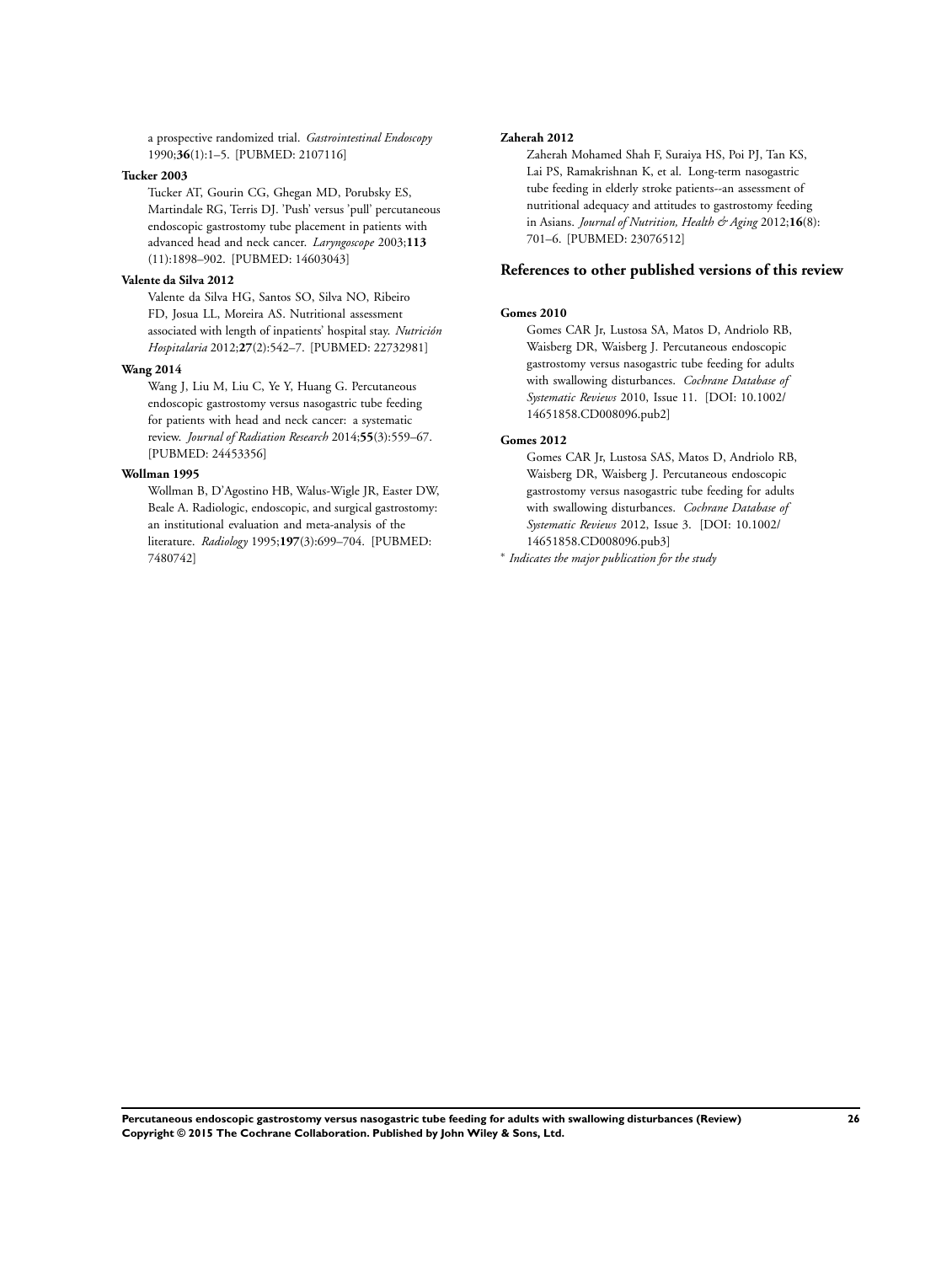## <span id="page-29-0"></span>**CHARACTERISTICS OF STUDIES**

## **Characteristics of included studies** *[ordered by study ID]*

## **Baeten 1992**

| Methods       | Single-centre parallel randomised controlled trial<br>Setting: 1 hospital in the Netherlands<br>Sample size: not reported                                                                                                                                                                                                                                                            |
|---------------|--------------------------------------------------------------------------------------------------------------------------------------------------------------------------------------------------------------------------------------------------------------------------------------------------------------------------------------------------------------------------------------|
| Participants  | Ninety patients with neurologic problems, ear, nose and throat tumours and surgical<br>problems. 56 male, 34 female; mean age 72 (62 to 82)<br>Inclusion criteria: indication for enteral nutrition<br>Exclusion criteria: contra-indication for either method                                                                                                                       |
| Interventions | PEG $(n = 44)$ - Freka set (Fresenius)<br>NGT ( $n = 46$ ) -silicone tube 14 inch inserted by nurse                                                                                                                                                                                                                                                                                  |
| Outcomes      | 1. Mortality<br>2. Treatment failures<br>3. Adverse events<br>4. Pneumonia<br>5. Patient convenience (5-point graded scale from $1$ = very convenient to $5$ = very<br>inconvenient)<br>6. Nurse convenience (5-point graded scale from $1 = \text{very convenient to } 5 = \text{very}$<br>inconvenient)<br>7. Time for enteral nutrition (days)<br>8. Time for insertion (minutes) |
| <b>Notes</b>  | Follow-up: mean nutrition time $17.9 \pm 19.9$ days                                                                                                                                                                                                                                                                                                                                  |

## *Risk of bias*

| <b>Bias</b>                                                                            | Authors' judgement | Support for judgement                                                  |
|----------------------------------------------------------------------------------------|--------------------|------------------------------------------------------------------------|
| Random sequence generation (selection Unclear risk<br>bias)                            |                    | Not reported                                                           |
| Allocation concealment (selection bias)                                                | Low risk           | Sealed envelopes                                                       |
| Blinding of participants and personnel High risk<br>(performance bias)<br>All outcomes |                    | Not possible for this type of intervention                             |
| Blinding of outcome assessment (detection High risk<br>bias)<br>All outcomes           |                    | Outcome assessors not blinded as explicitly<br>referred by the authors |
| Incomplete outcome data (attrition bias) Low risk<br>All outcomes                      |                    | There were no withdrawals reported by the<br>study investigators       |

**Percutaneous endoscopic gastrostomy versus nasogastric tube feeding for adults with swallowing disturbances (Review) 27 Copyright © 2015 The Cochrane Collaboration. Published by John Wiley & Sons, Ltd.**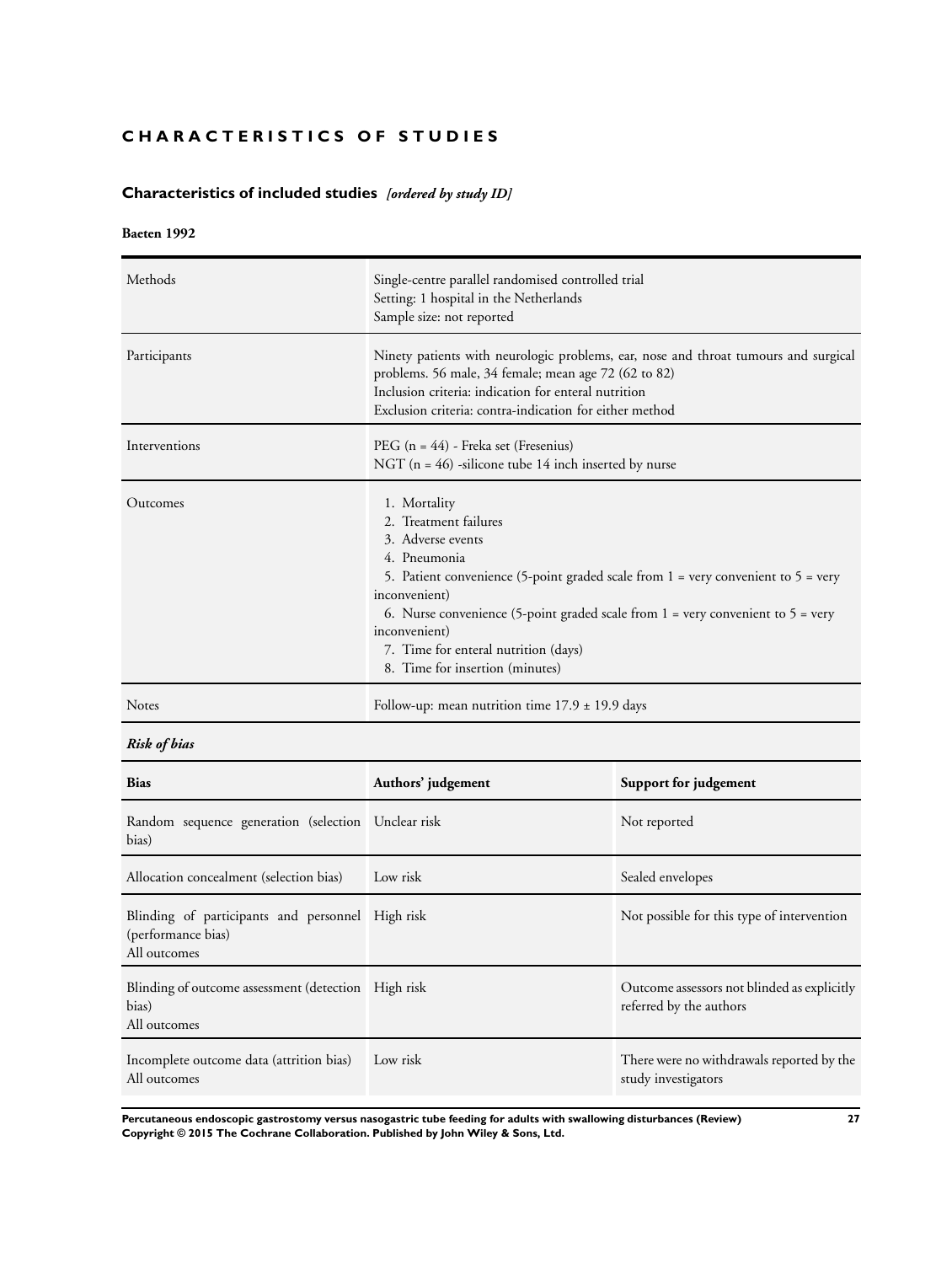## **Baeten 1992** (*Continued)*

| Selective reporting (reporting bias)                    | Low risk                                                                                                                                                                                                                                                                                                                                                    | Relevant outcomes analysed               |  |
|---------------------------------------------------------|-------------------------------------------------------------------------------------------------------------------------------------------------------------------------------------------------------------------------------------------------------------------------------------------------------------------------------------------------------------|------------------------------------------|--|
| Other bias                                              | High risk                                                                                                                                                                                                                                                                                                                                                   | Follow-up was not previously established |  |
| Bath 1997                                               |                                                                                                                                                                                                                                                                                                                                                             |                                          |  |
| Methods                                                 | Single-centre parallel randomised controlled trial<br>Setting: 1 hospital in UK<br>Sample size: not reported                                                                                                                                                                                                                                                |                                          |  |
| Participants                                            | Nineteen patients (8 male, 11 female); mean age: 77 years (11)<br>Baseline disease: 13 Ischaemic stroke, six haemorrhagic stroke<br>Inclusion criteria: stroke within two weeks of stroke onset<br>Exclusion criteria: oro-gastrointestinal disease concurrent severe illness, coagulopathy,<br>pre-morbid dependency, severe dementia, psychiatric illness |                                          |  |
| Interventions                                           | PEG: details not available<br>NGT: details not available                                                                                                                                                                                                                                                                                                    |                                          |  |
| Outcomes                                                | Primary outcomes<br>1. Resumption of safe feeding at 12 weeks<br>2. Weight loss < 5% at 6 weeks<br>3. Discharge by 6 weeks<br>Secondary outcomes<br>1. Impairment<br>2. Disability<br>3. Handicap<br>4. Quality of life<br>5. Tube failures<br>6. Chest infection<br>7. Oropharyngeal delay time at 4 weeks                                                 |                                          |  |
| Notes                                                   | Follow-up: three months<br>Risks of bias was judged from a systematic review previously published by the author<br>(Bath 2009) and by email contact with the author                                                                                                                                                                                         |                                          |  |
| <b>Risk of bias</b>                                     |                                                                                                                                                                                                                                                                                                                                                             |                                          |  |
| <b>Bias</b>                                             | Authors' judgement                                                                                                                                                                                                                                                                                                                                          | Support for judgement                    |  |
| Random sequence generation (selection Low risk<br>bias) |                                                                                                                                                                                                                                                                                                                                                             | Computer-generated by minimisation       |  |

**Percutaneous endoscopic gastrostomy versus nasogastric tube feeding for adults with swallowing disturbances (Review) 28 Copyright © 2015 The Cochrane Collaboration. Published by John Wiley & Sons, Ltd.**

Allocation concealment (selection bias) Unclear risk Not reported

Blinding of participants and personnel High risk

(performance bias) All outcomes

Not possible for this type of intervention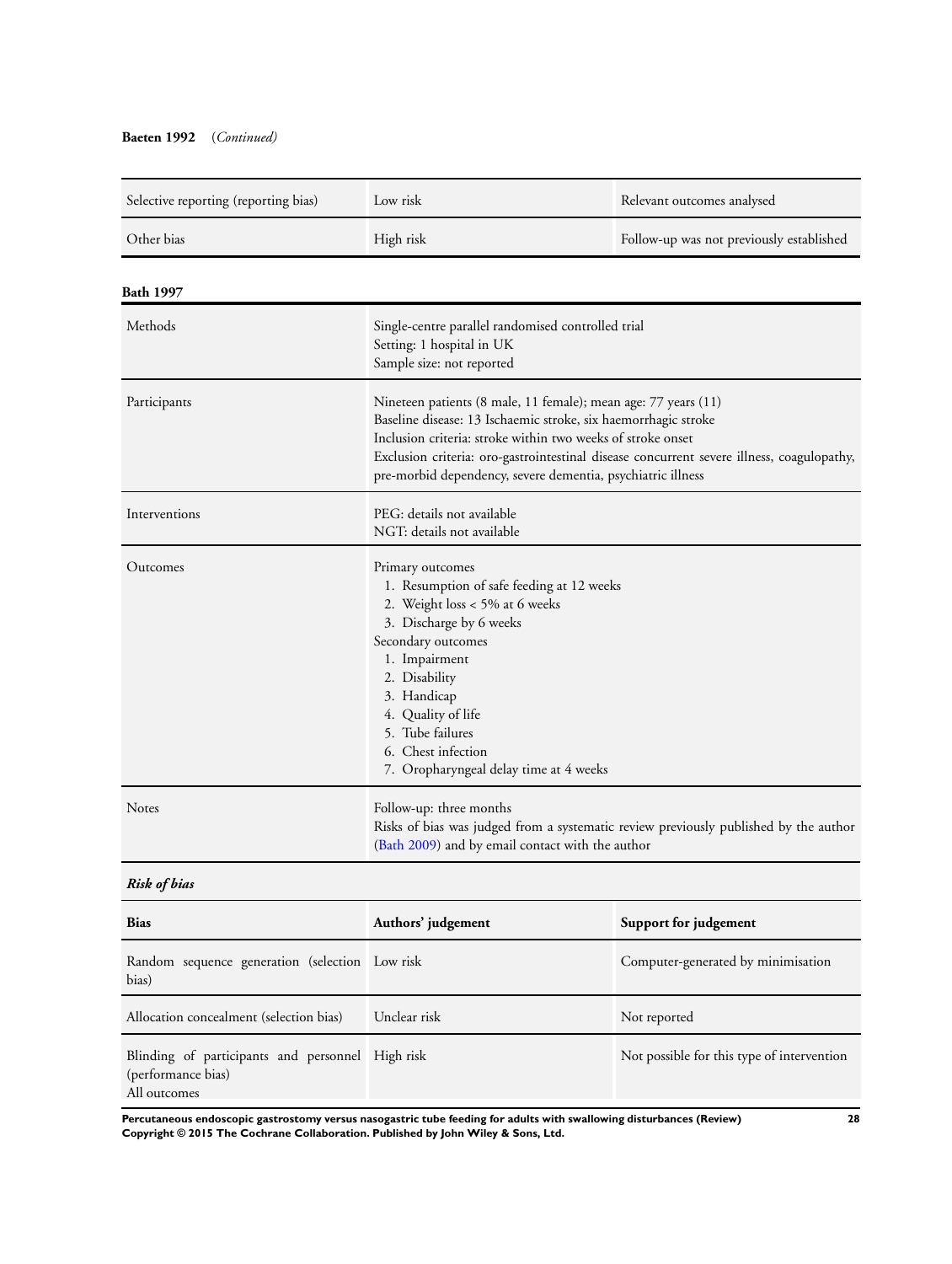| Blinding of outcome assessment (detection Unclear risk<br>bias)<br>All outcomes |           | Not explicitly stated to be blinded by the<br>study investigators |
|---------------------------------------------------------------------------------|-----------|-------------------------------------------------------------------|
| Incomplete outcome data (attrition bias)<br>All outcomes                        | Low risk  | Intention-to-treat analysis                                       |
| Selective reporting (reporting bias)                                            | Low risk  | Relevant outcomes were analysed                                   |
| Other bias                                                                      | High risk | Unpublished study                                                 |

**Corry 2008**

| Methods             | Parallel randomised controlled trial<br>Setting: hospitals in Australia; enteral feeding on an outpatient basis<br>Sample size: the study planned to recruit 150 patients over two years, allowing a difference<br>of at least 1.4 kg in mean weight loss to be detected between the two feeding tubes with<br>80% power using a two-sided test with significance level of 5% |                       |  |
|---------------------|-------------------------------------------------------------------------------------------------------------------------------------------------------------------------------------------------------------------------------------------------------------------------------------------------------------------------------------------------------------------------------|-----------------------|--|
| Participants        | 42 patients; 24 male, 9 female; median age 60 (46 to 80)<br>Inclusion criteria: patients with squamous cell carcinoma of the head and neck planned<br>for curative radiotherapy or chemoradiation who were anticipated to require enteral<br>feeding<br>Exclusion criteria: refusal to be randomised and refusal to receive any tube for nutrition                            |                       |  |
| Interventions       | PEG (n = 22); push technique by Tucker (Kimberley-Clark MIC e Wilson-Cook)<br>NGT ( $n = 20$ ); fine bore tube inserted by nurse and confirmed the correct placement by<br>a chest X-ray and aspiration of stomach contents<br>All patients received enteral feeding at home                                                                                                  |                       |  |
| Outcomes            | 1. Nutritional status (weight, upper-arm circumference, triceps skin fold thickness)<br>2. Duration of enteral feeding<br>3. Complication<br>4. Patient satisfaction (modified QoL questionnaire)<br>5. Costs<br>All patients were assessed 6 months post-treatment                                                                                                           |                       |  |
| <b>Notes</b>        | Nine patients did not receive the intervention to which they were allocated<br>Outcome four was not considered for analysis because the instrument of evaluation is<br>not formally validated<br>Outcome one was not suitable for analysis because it was not explicitly informed if they<br>were reported as means or medians                                                |                       |  |
| <b>Risk of bias</b> |                                                                                                                                                                                                                                                                                                                                                                               |                       |  |
| <b>Bias</b>         | Authors' judgement                                                                                                                                                                                                                                                                                                                                                            | Support for judgement |  |

**Percutaneous endoscopic gastrostomy versus nasogastric tube feeding for adults with swallowing disturbances (Review) 29 Copyright © 2015 The Cochrane Collaboration. Published by John Wiley & Sons, Ltd.**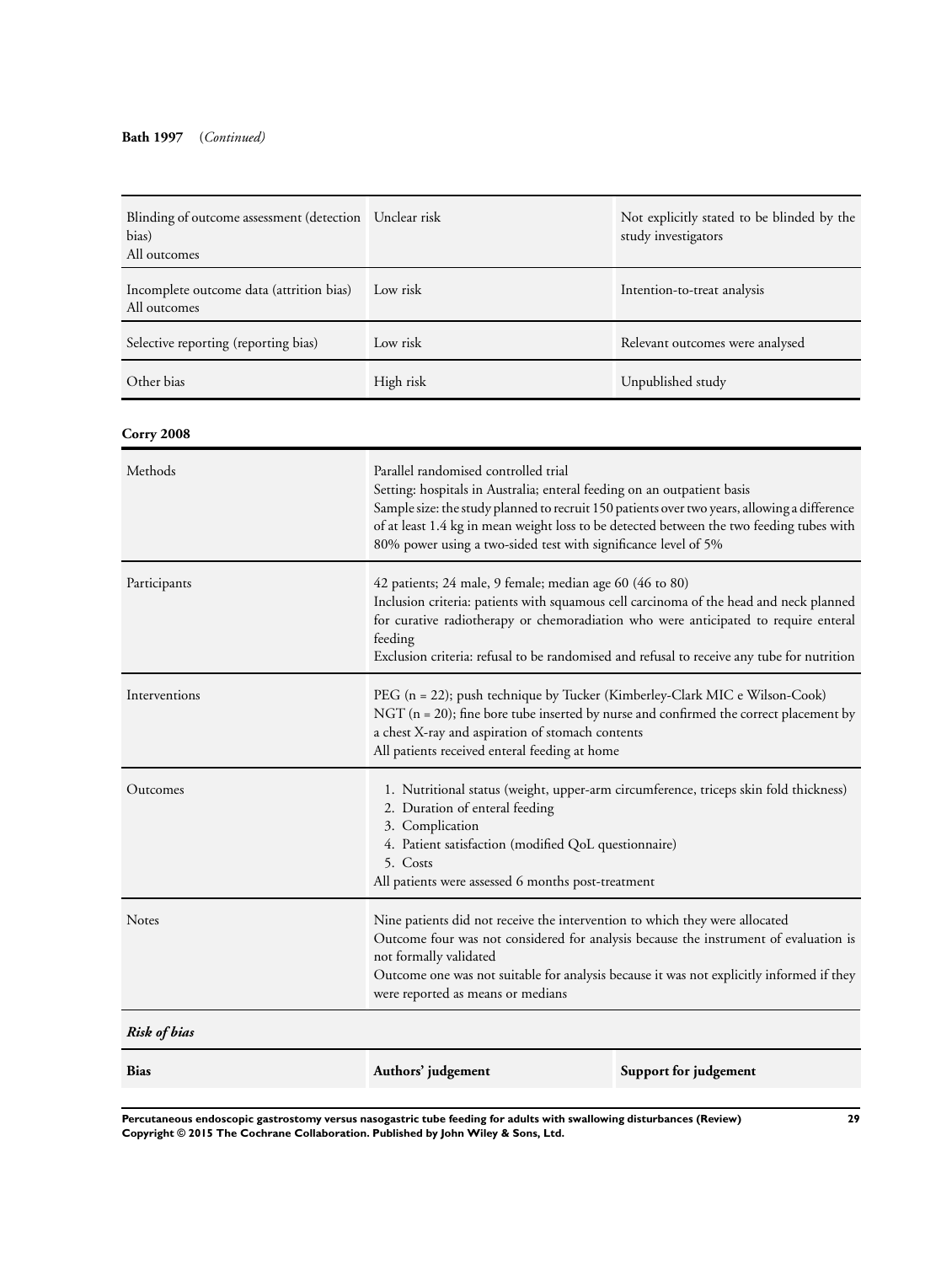## **Corry 2008** (*Continued)*

| Random sequence generation (selection Low risk<br>bias)                                |              | Adaptive biased coin technique                                         |
|----------------------------------------------------------------------------------------|--------------|------------------------------------------------------------------------|
| Allocation concealment (selection bias)                                                | Unclear risk | Not reported                                                           |
| Blinding of participants and personnel High risk<br>(performance bias)<br>All outcomes |              | Not possible for this type of intervention                             |
| Blinding of outcome assessment (detection High risk<br>bias)<br>All outcomes           |              | Outcome assessors not blinded as explicitly<br>referred by the authors |
| Incomplete outcome data (attrition bias)<br>All outcomes                               | Low risk     | Flow of patients was clearly reported                                  |
| Selective reporting (reporting bias)                                                   | Low risk     | Relevant outcomes were analysed                                        |
| Other bias                                                                             | Low risk     | None suspected                                                         |

## **Dennis 2005**

| Methods       | Multicentric parallel randomised controlled trial<br>Setting: multicentric study involving many countries, mainly UK<br>Sample size: 1000 patients based on 85% power to detected and absolute risk difference<br>for death or poor outcome of 9%. Type one error: 0.05                                                                                                                      |
|---------------|----------------------------------------------------------------------------------------------------------------------------------------------------------------------------------------------------------------------------------------------------------------------------------------------------------------------------------------------------------------------------------------------|
| Participants  | 321 patients: 144 male, 177 female; mean age 76 (10); dysphagic stroke patients<br>Inclusion criteria: recent stroke (within 7 days before admission), first-ever or recurrent,<br>if the responsible clinician was uncertain of the best feeding (PEG or NGT)<br>Exclusion criteria: patients with subarachnoid haemorrhage                                                                 |
| Interventions | $PEG (n = 162)$<br>$NGT (n = 159)$                                                                                                                                                                                                                                                                                                                                                           |
| Outcomes      | 1. Mortality or poor outcome<br>2. Overall survival<br>3. Utility score (EUROQoL)<br>4. Quality of life (EUROQoL)<br>5. Length of hospital stay<br>6. Adverse events in hospital stay<br>7. Pneumonia<br>8. Causes of death<br>9. Treatment effect<br>10. Number of tubes inserted<br>11. Reasons for stopping feeding<br>12. Vital status<br>13. Functional ability (Modified Rankin scale) |

**Percutaneous endoscopic gastrostomy versus nasogastric tube feeding for adults with swallowing disturbances (Review) 30 Copyright © 2015 The Cochrane Collaboration. Published by John Wiley & Sons, Ltd.**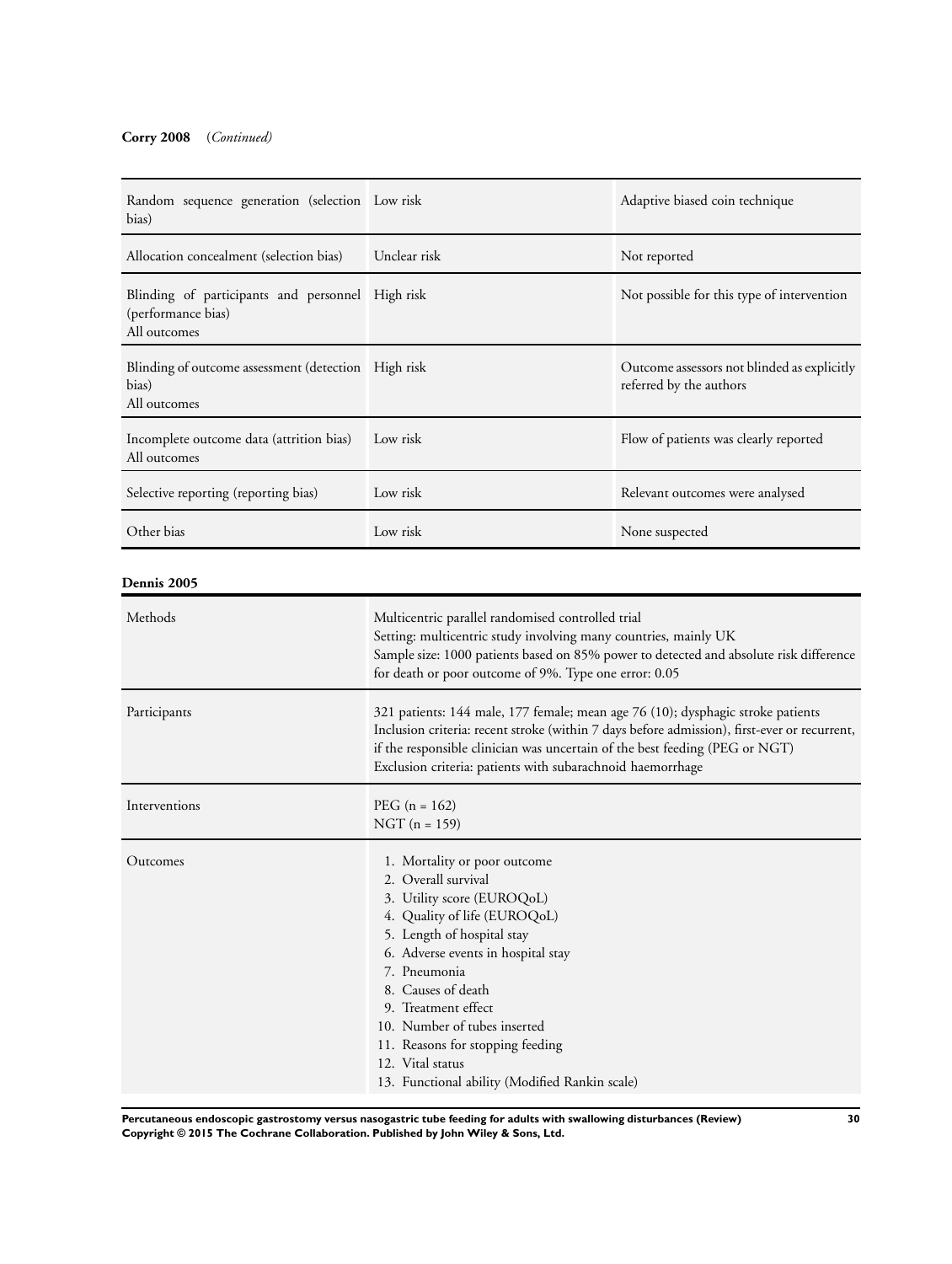## **Dennis 2005** (*Continued)*

|              | 14. Clinicians' satisfaction about enteral feeding<br>15. Time in enteral nutrition |
|--------------|-------------------------------------------------------------------------------------|
| <b>Notes</b> | Follow-up: six months<br>Outcomes 3, 10 and 13 were not suitable for analysis       |

## *Risk of bias*

| <b>Bias</b>                                                                            | Authors' judgement | Support for judgement                                                                                                                                                                                                                                                                                                                                                                                                                                                                                                                                                                                                                                                                                                                                                                                                                    |
|----------------------------------------------------------------------------------------|--------------------|------------------------------------------------------------------------------------------------------------------------------------------------------------------------------------------------------------------------------------------------------------------------------------------------------------------------------------------------------------------------------------------------------------------------------------------------------------------------------------------------------------------------------------------------------------------------------------------------------------------------------------------------------------------------------------------------------------------------------------------------------------------------------------------------------------------------------------------|
| Random sequence generation (selection Low risk<br>bias)                                |                    | Computer-generated, stratified by country,<br>age, gender, and predicted probability of<br>poor outcome (by minimisation)                                                                                                                                                                                                                                                                                                                                                                                                                                                                                                                                                                                                                                                                                                                |
| Allocation concealment (selection bias)                                                | Low risk           | The randomisation systems were housed on<br>a secure server with access permitted, via a<br>password. Participating centres were issued<br>with codes in order for them to access the<br>randomisation services (three separate nu-<br>merical codes)                                                                                                                                                                                                                                                                                                                                                                                                                                                                                                                                                                                    |
| Blinding of participants and personnel High risk<br>(performance bias)<br>All outcomes |                    | According to the authors, "the randomising<br>clinician, the clinical team, and the patients<br>were not unaware to treatment allocation-<br>doing so would have been impossible"                                                                                                                                                                                                                                                                                                                                                                                                                                                                                                                                                                                                                                                        |
| Blinding of outcome assessment (detection High risk<br>bias)<br>All outcomes           |                    | According to the authors, "the randomis-<br>ing clinician, the clinical team, and the pa-<br>tients were not unaware to treatment al-<br>location- doing so would have been im-<br>possible". However, 6 month of follow-up<br>was carried out for the following variables:<br>patients' vital status, functionalability with<br>themodified Rankin score (MRS), 19 place<br>of residence, method of feeding, and qual-<br>ity of life with the EUROQoL. For these<br>variables, the authors referred that "fol-<br>low-up was masked to treatment allocation<br>(except where patients or carers inadver-<br>tently unmasked an interviewer at follow-<br>up; such occurrences were unusual but their<br>frequency was not systematically recorded)<br>Because of these divergences the study was<br>considered as of high risk of bias |
| Incomplete outcome data (attrition bias)<br>All outcomes                               | Low risk           | Flow of patients was clearly reported                                                                                                                                                                                                                                                                                                                                                                                                                                                                                                                                                                                                                                                                                                                                                                                                    |

**Percutaneous endoscopic gastrostomy versus nasogastric tube feeding for adults with swallowing disturbances (Review) 31 Copyright © 2015 The Cochrane Collaboration. Published by John Wiley & Sons, Ltd.**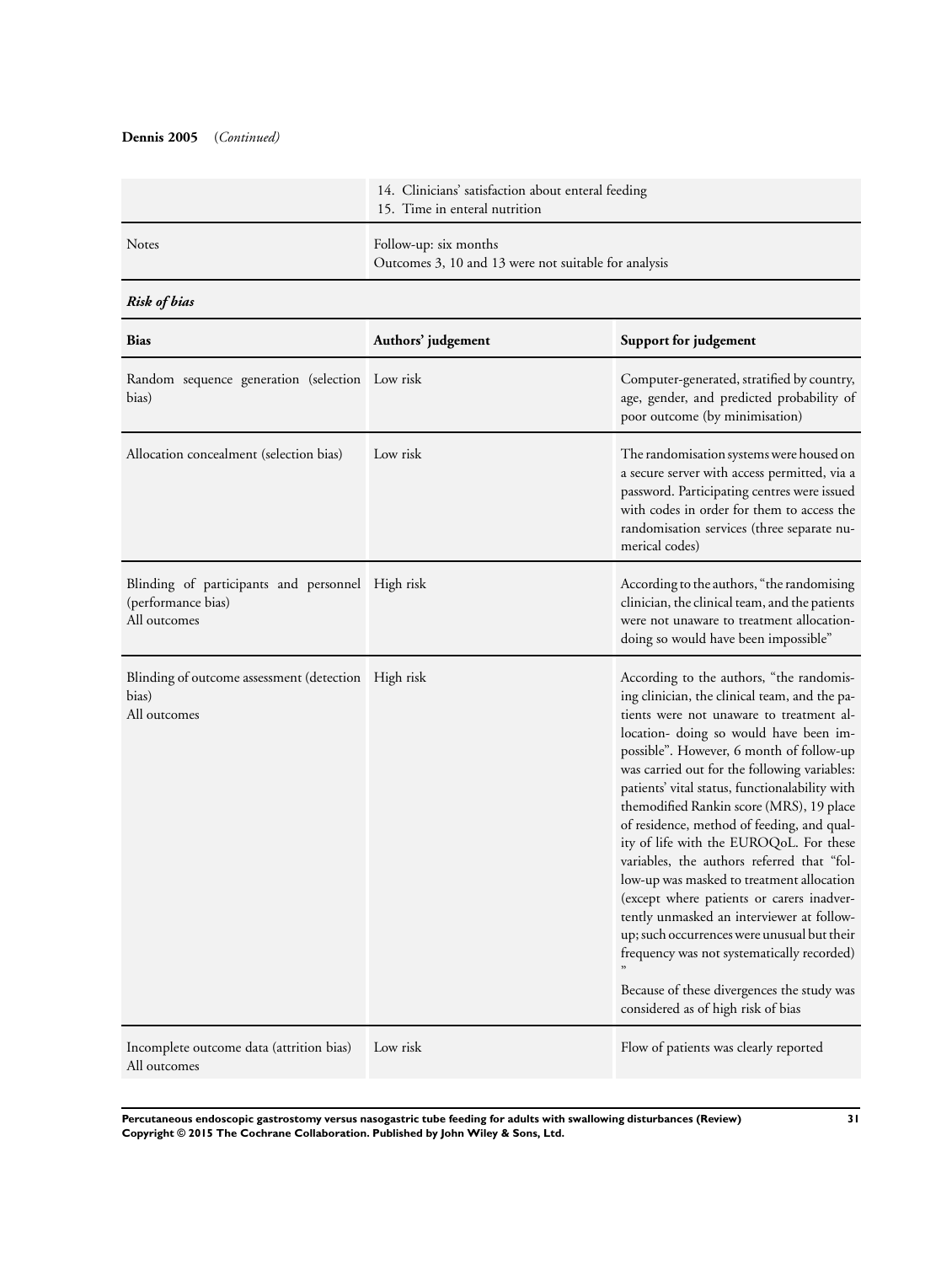## **Dennis 2005** (*Continued)*

| Selective reporting (reporting bias)                                                   | Low risk                                                                                                                                                                                                                                                                                                                                                                                                                                                                          | Relevant outcomes were analysed            |
|----------------------------------------------------------------------------------------|-----------------------------------------------------------------------------------------------------------------------------------------------------------------------------------------------------------------------------------------------------------------------------------------------------------------------------------------------------------------------------------------------------------------------------------------------------------------------------------|--------------------------------------------|
| Other bias                                                                             | Low risk                                                                                                                                                                                                                                                                                                                                                                                                                                                                          | None suspected                             |
| Douzinas 2006                                                                          |                                                                                                                                                                                                                                                                                                                                                                                                                                                                                   |                                            |
| Methods                                                                                | Single-centre parallel randomised controlled trial<br>Setting: 1 hospital (intensive care unit) in Greece<br>Sample size: not reported; pilot study was made                                                                                                                                                                                                                                                                                                                      |                                            |
| Participants                                                                           | 39 patients; 22 male, 14 female; median age: PEG 53 (20 to 82), NGT 58 (25 to 85)<br>Inclusion criteria: 1. patients on mechanical ventilation with NGT in place for more<br>than 10 days, suffering from persistent or recurrent ventilator-associated pneumonia and<br>reflux rate above 6%<br>Exclusion criteria: unstable haemodynamic state, administration of morphine, atropine,<br>theophylline, barbiturates, and cisapride, and a past history of GER or hiatal hernia. |                                            |
| Interventions                                                                          | PEG ( $n = 19$ ): pull technique<br>NGT ( $n = 20$ ): fine bore 14                                                                                                                                                                                                                                                                                                                                                                                                                |                                            |
| Outcomes                                                                               | 1. Investigate if long-standing presence of NGT for feeding is associated with<br>increased incidence of gastro-oesophageal reflux (GER)<br>2. Investigate if PEG combined with semi-recumbent position and avoidance of<br>gastric nutrient retention lead to decreased incidence of GER in mechanically-<br>ventilated patients<br>3. Mortality<br>4. Pneumonia<br>5. Adverse events                                                                                            |                                            |
| Notes                                                                                  | Follow-up: 20 days<br>Three patients randomly allocated to receive PEG were excluded because of hiatal hernia<br>(2) and intestinal bloating                                                                                                                                                                                                                                                                                                                                      |                                            |
| <b>Risk of bias</b>                                                                    |                                                                                                                                                                                                                                                                                                                                                                                                                                                                                   |                                            |
| <b>Bias</b>                                                                            | Authors' judgement                                                                                                                                                                                                                                                                                                                                                                                                                                                                | Support for judgement                      |
| Random sequence generation (selection Unclear risk<br>bias)                            |                                                                                                                                                                                                                                                                                                                                                                                                                                                                                   | Not reported                               |
| Allocation concealment (selection bias)                                                | Unclear risk                                                                                                                                                                                                                                                                                                                                                                                                                                                                      | Not reported                               |
| Blinding of participants and personnel High risk<br>(performance bias)<br>All outcomes |                                                                                                                                                                                                                                                                                                                                                                                                                                                                                   | Not possible for this type of intervention |

**Percutaneous endoscopic gastrostomy versus nasogastric tube feeding for adults with swallowing disturbances (Review) 32 Copyright © 2015 The Cochrane Collaboration. Published by John Wiley & Sons, Ltd.**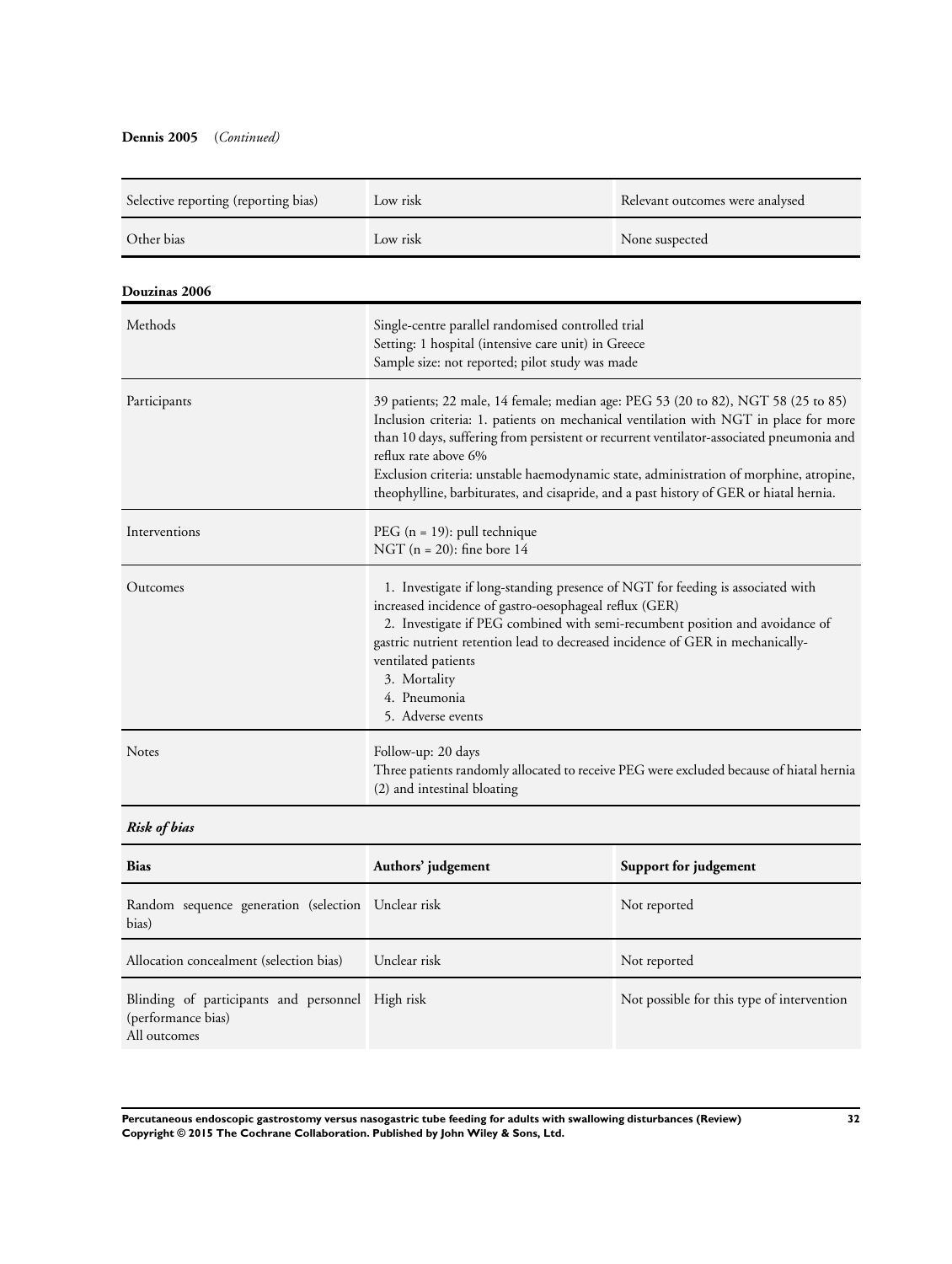## **Douzinas 2006** (*Continued)*

| Blinding of outcome assessment (detection Unclear risk<br>bias)<br>All outcomes |          | Not explicitly stated by the study investi-<br>gators |
|---------------------------------------------------------------------------------|----------|-------------------------------------------------------|
| Incomplete outcome data (attrition bias)<br>All outcomes                        | Low risk | Flow of patients was clearly reported                 |
| Selective reporting (reporting bias)                                            | Low risk | Relevant outcomes were analysed                       |
| Other bias                                                                      | Low risk | None suspected                                        |

## **Elbadawy 2014**

| Methods       | Single-centre parallel randomised controlled 3-arm trial<br>Setting: Department of Critical Care Medicine, Egypt<br>Sample size; minimum sample size required was 20 patients for each group to achieve a<br>power of 80 % and alpha of 0.05                                                                                                                                                                                                                                                                                                                                                                                                                                                                                                                                                                                                                                                   |
|---------------|------------------------------------------------------------------------------------------------------------------------------------------------------------------------------------------------------------------------------------------------------------------------------------------------------------------------------------------------------------------------------------------------------------------------------------------------------------------------------------------------------------------------------------------------------------------------------------------------------------------------------------------------------------------------------------------------------------------------------------------------------------------------------------------------------------------------------------------------------------------------------------------------|
| Participants  | 60 participants, with closed traumatic severe brain injury in need for prolonged MV who<br>continued to have a Glasgow coma score (GCS) of less than 8 after initial stabiliSation<br>of their haemodynamic and oxygenation<br>Mean age not available.<br>Gender (male/female ratio):<br>NGT + intubation: 8/12<br>$PEG + intubation: 9/11$<br>PEG + tracheostomy: 11/9<br>Exclusion criteria:<br>History of known respiratory disease, thoracic trauma, multiple traumatic injuries in-<br>cluding abdominal or spinal trauma, massive or untreatable loculated ascites, previous<br>abdominal surgery, uncorrected coagulopathy                                                                                                                                                                                                                                                              |
| Interventions | NGT + intubation (n = 20): nasogastric tube and endotracheal tube was inserted through<br>which MV was applied<br>$PEG + intubation$ ( $n = 20$ ): PEG was done within 24 hours of endotracheal intubation<br>using percutaneous pull gastrostomy kit using Bard Ponsky pull through technique<br>PEG + tracheostomy (n = 20): percutaneous dilatational tracheostomy (PDT) and PEG<br>were done within 24 hours of endotracheal intubation<br>In all study groups, bolus enteral nutrition was given which was initiated within 24 hours<br>after intubation for patients in group (A) and 24 hours after performance of gastrostomy<br>for group (B and C). All the patients were nursed in a semi recumbent position $(30-45^o)$ .<br>Proton pump inhibitor was given intravenously for stress ulcer prophylaxis (pantoprazole<br>40mg once daily) for each patient in all the study groups |
| Outcomes      | Primary<br>1. Intervention failures as defined by any event leading to failure to introduce the<br>tube, recurrent displacement and treatment interruption (feeding interruption,<br>blocking or leakage of the tube, no adherence to treatment).<br>Secondary                                                                                                                                                                                                                                                                                                                                                                                                                                                                                                                                                                                                                                 |

**Percutaneous endoscopic gastrostomy versus nasogastric tube feeding for adults with swallowing disturbances (Review) 33 Copyright © 2015 The Cochrane Collaboration. Published by John Wiley & Sons, Ltd.**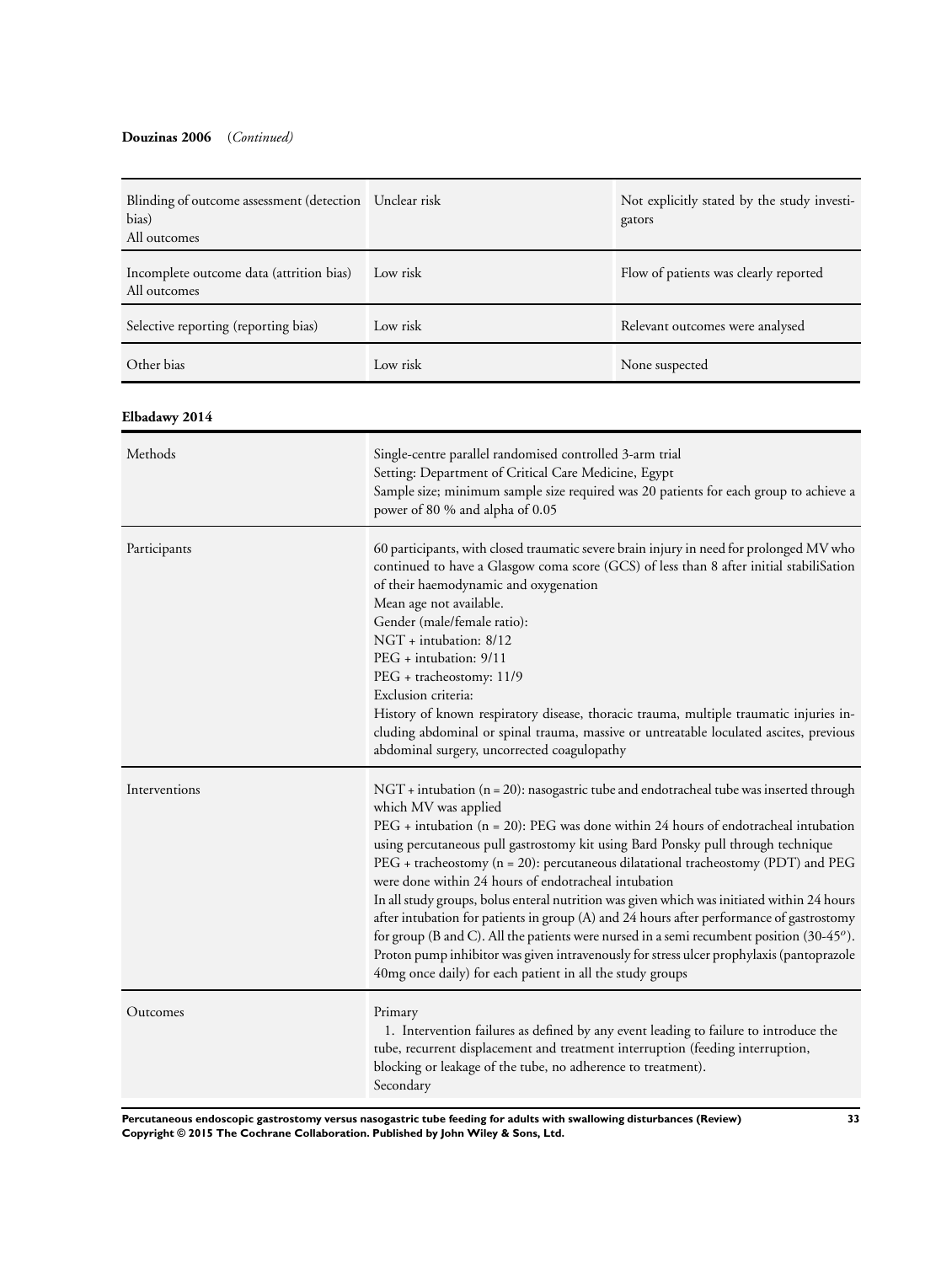### **Elbadawy 2014** (*Continued)*

|              | 1. Adverse events including ventilation assisted pneumonia<br>2. Duration of ICU stay.<br>3. Duration of mechanical ventilation<br>4. Duration of hospital stay.<br>5. Mortality rate of the patients<br>6. Vital signs<br>Adverse events including: infection of tracheostomy wound, bleeding from tracheostomy,<br>pneumothorax, tracheo-oesophageal fistula, infection of gastrostomy wound, GIT Fis-<br>tula, GIT Perforation, buried pumper syndrome (PEG tube erodes and migrates through<br>the gastric wall), paranasal sinusitis |
|--------------|-------------------------------------------------------------------------------------------------------------------------------------------------------------------------------------------------------------------------------------------------------------------------------------------------------------------------------------------------------------------------------------------------------------------------------------------------------------------------------------------------------------------------------------------|
| <b>Notes</b> | No statistically or clinically significant differences between comparison groups at base-<br>line for gender, mechanism of injury, characteristics based on computer tomography,<br>APACHE II score, Glasgow coma score, or other vital sign sand biochemical parameters<br>We combined data for the PEG $+$ intubation and PEG $+$ tracheostomy groups into a<br>single PEG group for comparison with NGT                                                                                                                                |

# *Risk of bias*

| <b>Bias</b>                                                                            | Authors' judgement | Support for judgement                                                                                             |
|----------------------------------------------------------------------------------------|--------------------|-------------------------------------------------------------------------------------------------------------------|
| Random sequence generation (selection Low risk<br>bias)                                |                    | Described as randomised, consecutive<br>computer randomisation (further informa-<br>tion from study investigator) |
| Allocation concealment (selection bias)                                                | High risk          | Not concealed (further information from<br>study investigator)                                                    |
| Blinding of participants and personnel High risk<br>(performance bias)<br>All outcomes |                    | Not possible for this type of intervention                                                                        |
| Blinding of outcome assessment (detection Unclear risk<br>bias)<br>All outcomes        |                    | Not explicitly stated by the study investi-<br>gators                                                             |
| Incomplete outcome data (attrition bias)<br>All outcomes                               | Low risk           | No attrition reported                                                                                             |
| Selective reporting (reporting bias)                                                   | Low risk           | Relevant outcomes were analysed, protocol<br>not available for assessment                                         |
| Other bias                                                                             | Low risk           | None                                                                                                              |

**Percutaneous endoscopic gastrostomy versus nasogastric tube feeding for adults with swallowing disturbances (Review) 34 Copyright © 2015 The Cochrane Collaboration. Published by John Wiley & Sons, Ltd.**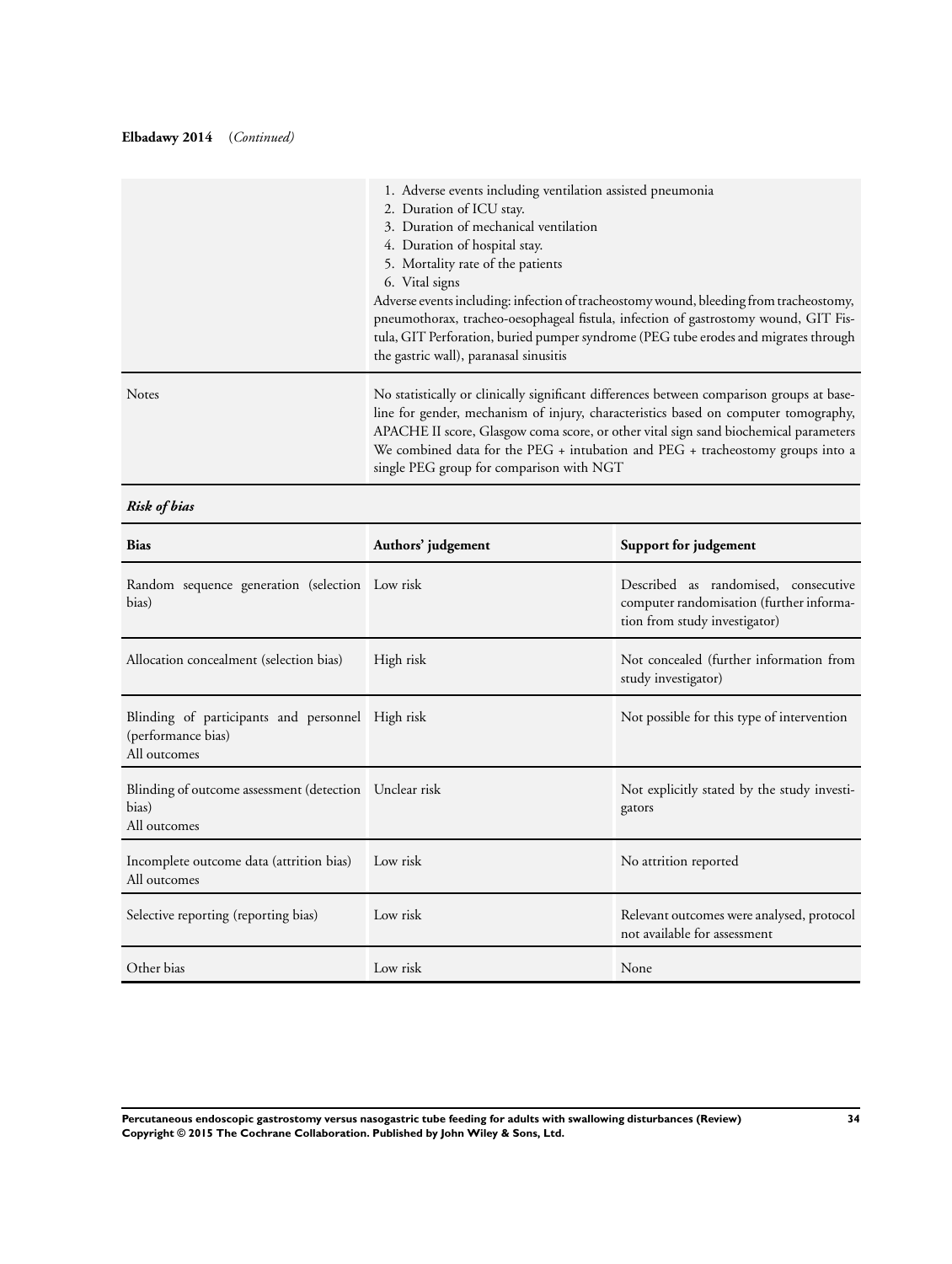**Hamidon 2006**

| Methods                                                                                | Single-centre parallel randomised controlled trial<br>Setting: 1 hospital in Malaysia; patients were discharged in one or two days after the<br>intervention<br>Sample size: not reported                                           |                                                                                                                                                      |
|----------------------------------------------------------------------------------------|-------------------------------------------------------------------------------------------------------------------------------------------------------------------------------------------------------------------------------------|------------------------------------------------------------------------------------------------------------------------------------------------------|
| Participants                                                                           | 23 patients; 11 male, 11 female; median age: PEG 65 (48 to 79), NGT 72 (54 to 77)<br>Inclusion criteria: patients with acute Ischaemic stroke and persistent dysphagia for seven<br>or more days<br>Exclusion criteria: not related |                                                                                                                                                      |
| Interventions                                                                          | PEG $(n = 10)$ : pull technique, Wilson CooK silicone tube 24 FR, inserted by a doctor<br>NGT (n = 12): Steril Cathline polyurethane tube, size 14 inserted by a nurse and checked<br>by aspirating asteric contents                |                                                                                                                                                      |
| Outcomes                                                                               | 1. Nutritional status assessed by recording anthropometric parameters and<br>nutritional markers<br>2. Treatment failure                                                                                                            |                                                                                                                                                      |
| Notes                                                                                  | There was one dropout because it was impossible to contact the patient after four weeks                                                                                                                                             |                                                                                                                                                      |
| <b>Risk of bias</b>                                                                    |                                                                                                                                                                                                                                     |                                                                                                                                                      |
| <b>Bias</b>                                                                            | Authors' judgement                                                                                                                                                                                                                  | Support for judgement                                                                                                                                |
| Random sequence generation (selection Low risk<br>bias)                                |                                                                                                                                                                                                                                     | Computer-generated random table                                                                                                                      |
| Allocation concealment (selection bias)                                                | Unclear risk                                                                                                                                                                                                                        | Not reported                                                                                                                                         |
| Blinding of participants and personnel High risk<br>(performance bias)<br>All outcomes |                                                                                                                                                                                                                                     | Not possible for this type of intervention;<br>although only surgeons were responsible<br>for the PEG and nurses by the NGT                          |
| Blinding of outcome assessment (detection Unclear risk<br>bias)<br>All outcomes        |                                                                                                                                                                                                                                     | Information given by the patients by tele-<br>phone, but blinding of outcome assessment<br>was not explicitly stated by the study inves-<br>tigators |
| Incomplete outcome data (attrition bias)<br>All outcomes                               | Low risk                                                                                                                                                                                                                            | Flow of patients was clearly reported (1<br>dropout due to failure to turn-up)                                                                       |
| Selective reporting (reporting bias)                                                   | Low risk                                                                                                                                                                                                                            | Relevant outcomes were analysed                                                                                                                      |
| Other bias                                                                             | Low risk                                                                                                                                                                                                                            | None suspected                                                                                                                                       |

**Percutaneous endoscopic gastrostomy versus nasogastric tube feeding for adults with swallowing disturbances (Review) 35 Copyright © 2015 The Cochrane Collaboration. Published by John Wiley & Sons, Ltd.**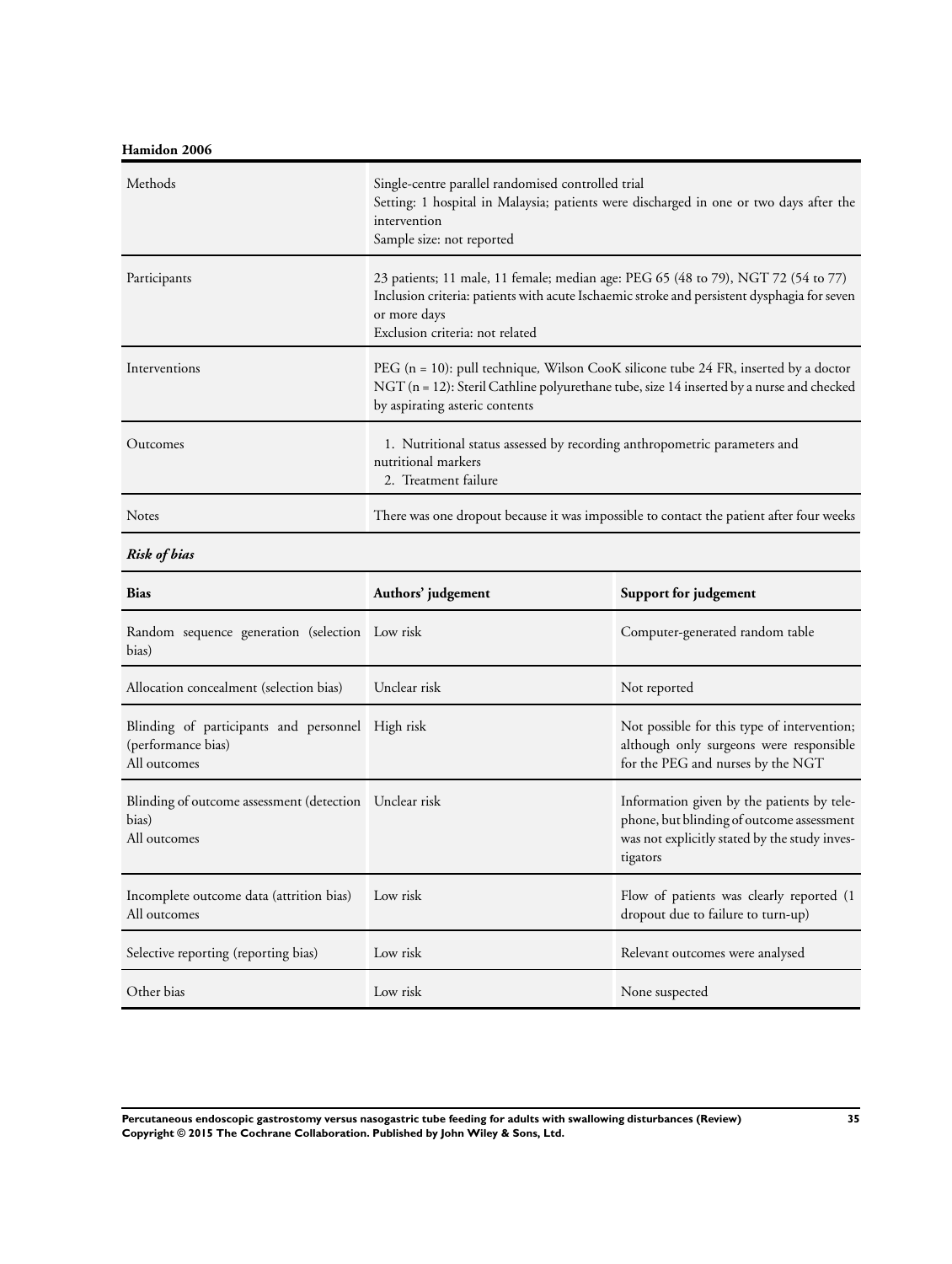**Norton 1996**

| Methods       | Parallel randomised controlled trial<br>Setting: 1 university hospital and one district general hospital in UK<br>Sample size: not reported                                                                                                                                                                                                                                                                                       |
|---------------|-----------------------------------------------------------------------------------------------------------------------------------------------------------------------------------------------------------------------------------------------------------------------------------------------------------------------------------------------------------------------------------------------------------------------------------|
| Participants  | 30 patients: 11 male, 19 female; mean age 77<br>Inclusion criteria: acute cerebrovascular accident with persisting dysphagia for eight or<br>more days, in need for sedation and prolonged mechanical ventilation<br>Exclusion criteria: patients with a previous history of gastrointestinal disease which would<br>preclude siting a gastrostomy tube or who were unfit for upper gastrointestinal endoscopy<br>and IV sedation |
| Interventions | PEG (n = 16): pull technique, Wilson Cook tube 24 FR or 12 FR Fresenius<br>NGT ( $n = 14$ ): fine bore tube Flocare 500, inserted by a senior nurse                                                                                                                                                                                                                                                                               |
| Outcomes      | 1. Mortality<br>2. Treatment failure<br>3. Adverse events<br>4. Pneumonia<br>5. Amount of feed administered<br>6. Change in nutritional status<br>7. Length of hospital stay                                                                                                                                                                                                                                                      |
| <b>Notes</b>  | Follow-up: six weeks for main outcomes<br>For continuous data, results were not available for all patients                                                                                                                                                                                                                                                                                                                        |

*Risk of bias*

| <b>Bias</b>                                                                            | Authors' judgement | Support for judgement                                 |
|----------------------------------------------------------------------------------------|--------------------|-------------------------------------------------------|
| Random sequence generation (selection Unclear risk<br>bias)                            |                    | Not reported                                          |
| Allocation concealment (selection bias)                                                | Low risk           | Sealed envelopes                                      |
| Blinding of participants and personnel High risk<br>(performance bias)<br>All outcomes |                    | Not possible for this type of intervention            |
| Blinding of outcome assessment (detection Unclear risk<br>bias)<br>All outcomes        |                    | Not explicitly stated by the study investi-<br>gators |
| Incomplete outcome data (attrition bias)<br>All outcomes                               | Low risk           | Flow of patients was clearly reported                 |
| Selective reporting (reporting bias)                                                   | Low risk           | Relevant outcomes were analysed                       |
| Other bias                                                                             | Low risk           | None suspected                                        |

**Percutaneous endoscopic gastrostomy versus nasogastric tube feeding for adults with swallowing disturbances (Review) 36 Copyright © 2015 The Cochrane Collaboration. Published by John Wiley & Sons, Ltd.**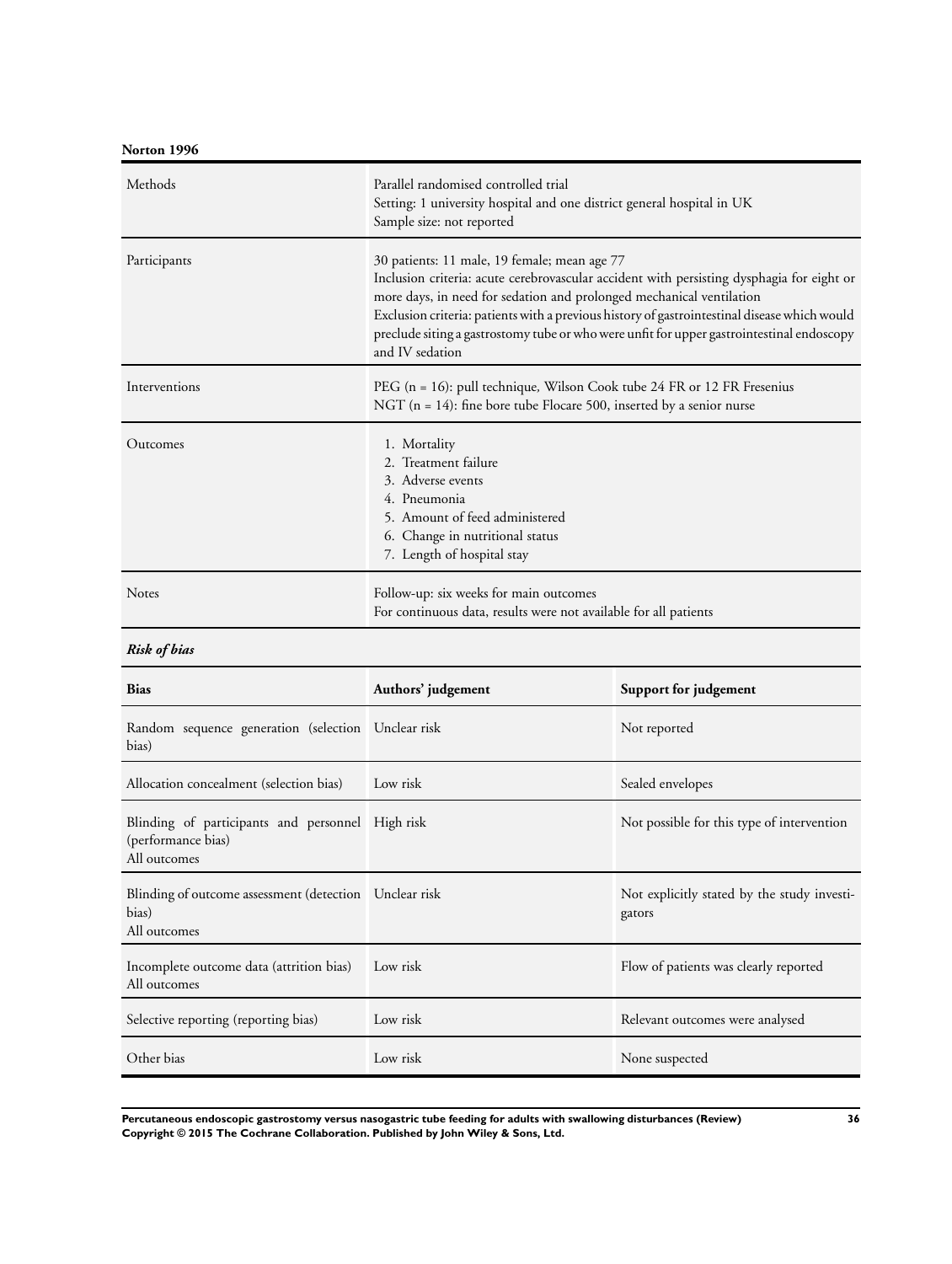| Methods       | Parallel randomised controlled trial<br>Setting: three teaching hospitals in Glasgow<br>Sample size: 40 patients was selected to detect a two-sided difference between the success<br>of gastrostomy feeding at 90% and NGT feeding at 40% with a power of 0.9 and<br>significance of 0.05                                                                                                                                                                                                                                                                                                                                                                                                                                                                                                                                                                           |
|---------------|----------------------------------------------------------------------------------------------------------------------------------------------------------------------------------------------------------------------------------------------------------------------------------------------------------------------------------------------------------------------------------------------------------------------------------------------------------------------------------------------------------------------------------------------------------------------------------------------------------------------------------------------------------------------------------------------------------------------------------------------------------------------------------------------------------------------------------------------------------------------|
| Participants  | 40 patients with neurological dysphagia, 22 male, 18 female; mean age: PEG 56, NGT<br>65<br>Inclusion criteria: longstanding (4 weeks or more) dysphagia due to neurological disease;<br>stable medical condition with likely survival of at least one month; ability to communicate<br>verbally or in writing; and presence of a normal gastrointestinal tract<br>Exclusion criteria: dementia; mechanical lesions causing obstruction of the oesophagus or<br>stomach; active intra-abdominal inflammation including inflammatory bowel disease or<br>pancreatitis; history of partial gastrectomy, reflux oesophagitis, or intestinal obstruction;<br>and presence of ascites, notable hepatomegaly, severe obesity, coagulopathy, untreated<br>aspiration pneumonia, and major systemic disease including malignancy and respiratory,<br>liver, or renal failure |
| Interventions | PEG (n = 20) Bard 20Fr silicone tube, technique by Ponsky - Gauderer<br>NGT (n = 20) fine bore Abbott Flexitube, polyurethane, 850 mm length, 1.5 mm internal<br>diameter                                                                                                                                                                                                                                                                                                                                                                                                                                                                                                                                                                                                                                                                                            |
| Outcomes      | 1. Mortality<br>2. Duration of feeding (days)<br>3. Treatment failure<br>4. Adverse events<br>5. Pneumonia<br>6. Nutritional status (weight, albumin, mean difference weight, mid-arm muscle<br>circumference, triceps skin fold thickness)<br>7. Received/prescribed feed                                                                                                                                                                                                                                                                                                                                                                                                                                                                                                                                                                                           |
| Notes         | Outcome six was not considered for analysis because only one patient completed the<br>follow-up<br>Outcome seven was not considered clinically relevant by itself, unless it causes failure or<br>affects nutritional status (anthropometric parameters)<br>Follow-up: 28 days                                                                                                                                                                                                                                                                                                                                                                                                                                                                                                                                                                                       |

## *Risk of bias*

| <b>Bias</b>                                                                            | Authors' judgement | Support for judgement                                              |
|----------------------------------------------------------------------------------------|--------------------|--------------------------------------------------------------------|
| Random sequence generation (selection Low risk<br>bias)                                |                    | Computer-generated random numbers<br>(Epistat Statistical Package) |
| Allocation concealment (selection bias)                                                | Low risk           | Sealed envelopes                                                   |
| Blinding of participants and personnel High risk<br>(performance bias)<br>All outcomes |                    | Not possible for this type of intervention                         |

**Percutaneous endoscopic gastrostomy versus nasogastric tube feeding for adults with swallowing disturbances (Review) 37 Copyright © 2015 The Cochrane Collaboration. Published by John Wiley & Sons, Ltd.**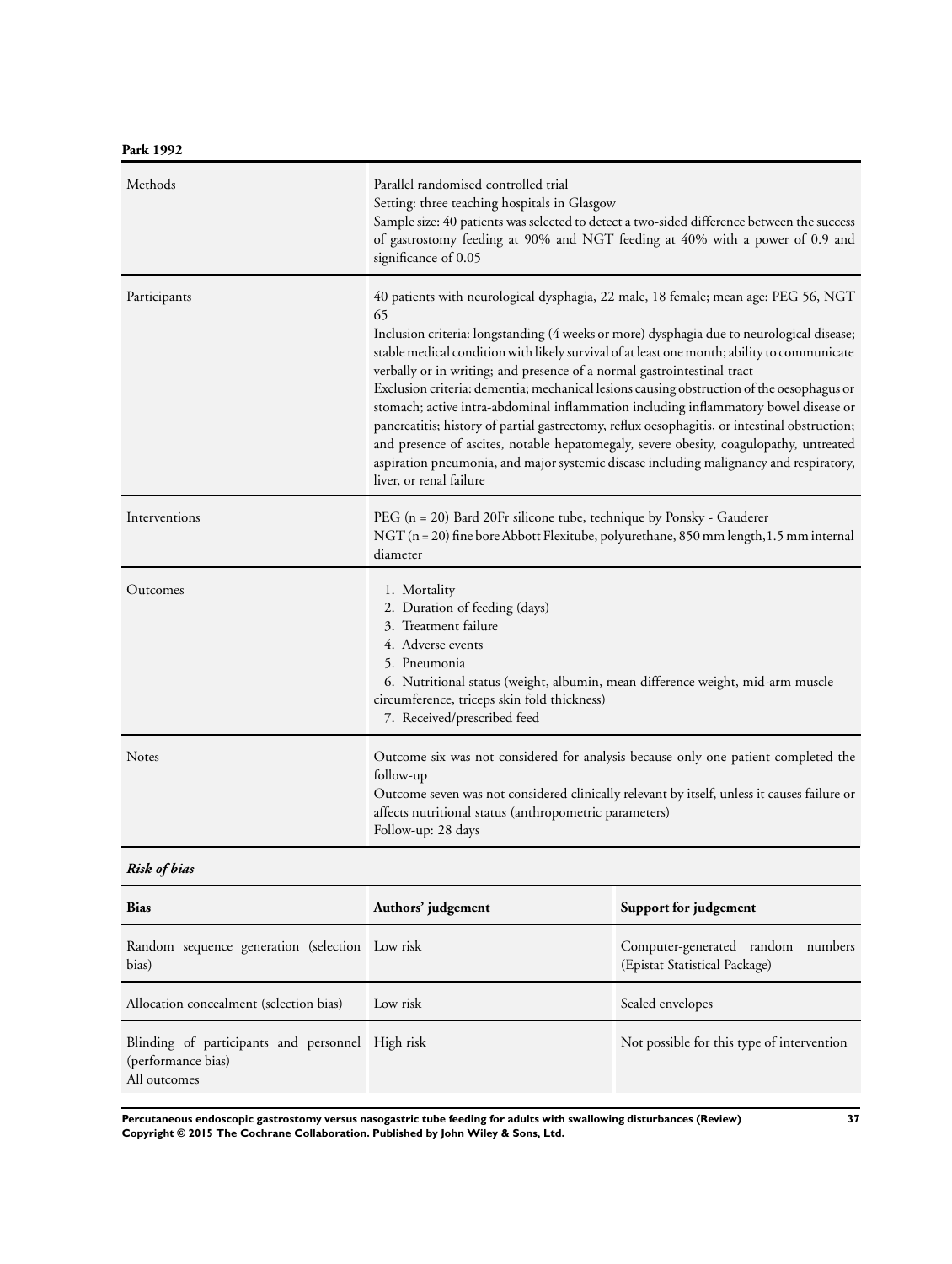### **Park 1992** (*Continued)*

| Blinding of outcome assessment (detection Unclear risk<br>bias)<br>All outcomes |                                                                                                                                                                                                                                                                                                                                                                                                                                                                                                                                                                                                                                                                                                                                              | Not explicitly stated by the study investi-<br>gators                                               |
|---------------------------------------------------------------------------------|----------------------------------------------------------------------------------------------------------------------------------------------------------------------------------------------------------------------------------------------------------------------------------------------------------------------------------------------------------------------------------------------------------------------------------------------------------------------------------------------------------------------------------------------------------------------------------------------------------------------------------------------------------------------------------------------------------------------------------------------|-----------------------------------------------------------------------------------------------------|
| Incomplete outcome data (attrition bias)<br>All outcomes                        | Low risk                                                                                                                                                                                                                                                                                                                                                                                                                                                                                                                                                                                                                                                                                                                                     | Flow of patients was clearly reported                                                               |
| Selective reporting (reporting bias)                                            | Low risk                                                                                                                                                                                                                                                                                                                                                                                                                                                                                                                                                                                                                                                                                                                                     | Relevant outcomes were analysed                                                                     |
| Other bias                                                                      | High risk                                                                                                                                                                                                                                                                                                                                                                                                                                                                                                                                                                                                                                                                                                                                    | There was 95% (19/20) of dropouts in the<br>NGT group due to failures in the treatment<br>and death |
| Sadasivan 2012                                                                  |                                                                                                                                                                                                                                                                                                                                                                                                                                                                                                                                                                                                                                                                                                                                              |                                                                                                     |
| Methods                                                                         | Single-centre parallel randomised controlled trial.<br>Sample size: a minimum of 40 cases in each group, with 80%- to -90% power and<br>95% confidence (80% on tube dislodgement and 90% on infection). So, 50 cases were<br>included in each group<br>Setting: India, Department of ENT (Ear, Nose, Throat; Otorhinolaryngology)                                                                                                                                                                                                                                                                                                                                                                                                            |                                                                                                     |
| Participants                                                                    | 100 participants<br>Gender: PEG: 34/16 (male/female ratio); NGT: 33/17 (male/female ratio)<br>Age (mean): not reported<br>Inclusion criteria: patients with advanced stage 2 or 3 squamous cell carcinoma of the head<br>and neck and who were scheduled either for radical surgery with adjuvant radiotherapy<br>(RT), chemo-RT, or for concurrent chemo and radiation therapy were included in the<br>study<br>Exclusion criteria: patients with early stage 1 or 2 head and neck cancer were excluded<br>from the study                                                                                                                                                                                                                   |                                                                                                     |
| Interventions                                                                   | PEG $n = 50$ ; NGT $n = 50$<br>The majority of NG tubes were inserted by nurses, all PEG tubes were inserted by<br>gastroenterologists                                                                                                                                                                                                                                                                                                                                                                                                                                                                                                                                                                                                       |                                                                                                     |
| Outcomes                                                                        | Follow-up: 1 week; 6 weeks and 6 month<br>Primary outcomes<br>1. Intervention failures as defined by any event leading to failure to introduce the<br>tube, recurrent displacement and treatment interruption (feeding interruption,<br>blocking or leakage of the tube, no adherence to treatment) (based on Norton 1996).<br>Secondary outcomes<br>1. Nutritional status, as measured by any validated instrument (such as upper-arm<br>skin fold thickness, mid-arm circumference, body weight, serum albumin level,<br>haemoglobin (Ramel 2008)).<br>2. Quality of life, EORTC QLQH& N35 at 6 weeks (Dorman 1997)): pain,<br>learning to use, inconvenience, uncomfortable feeds, altered body image, family life,<br>social activities. |                                                                                                     |

**Percutaneous endoscopic gastrostomy versus nasogastric tube feeding for adults with swallowing disturbances (Review) 38 Copyright © 2015 The Cochrane Collaboration. Published by John Wiley & Sons, Ltd.**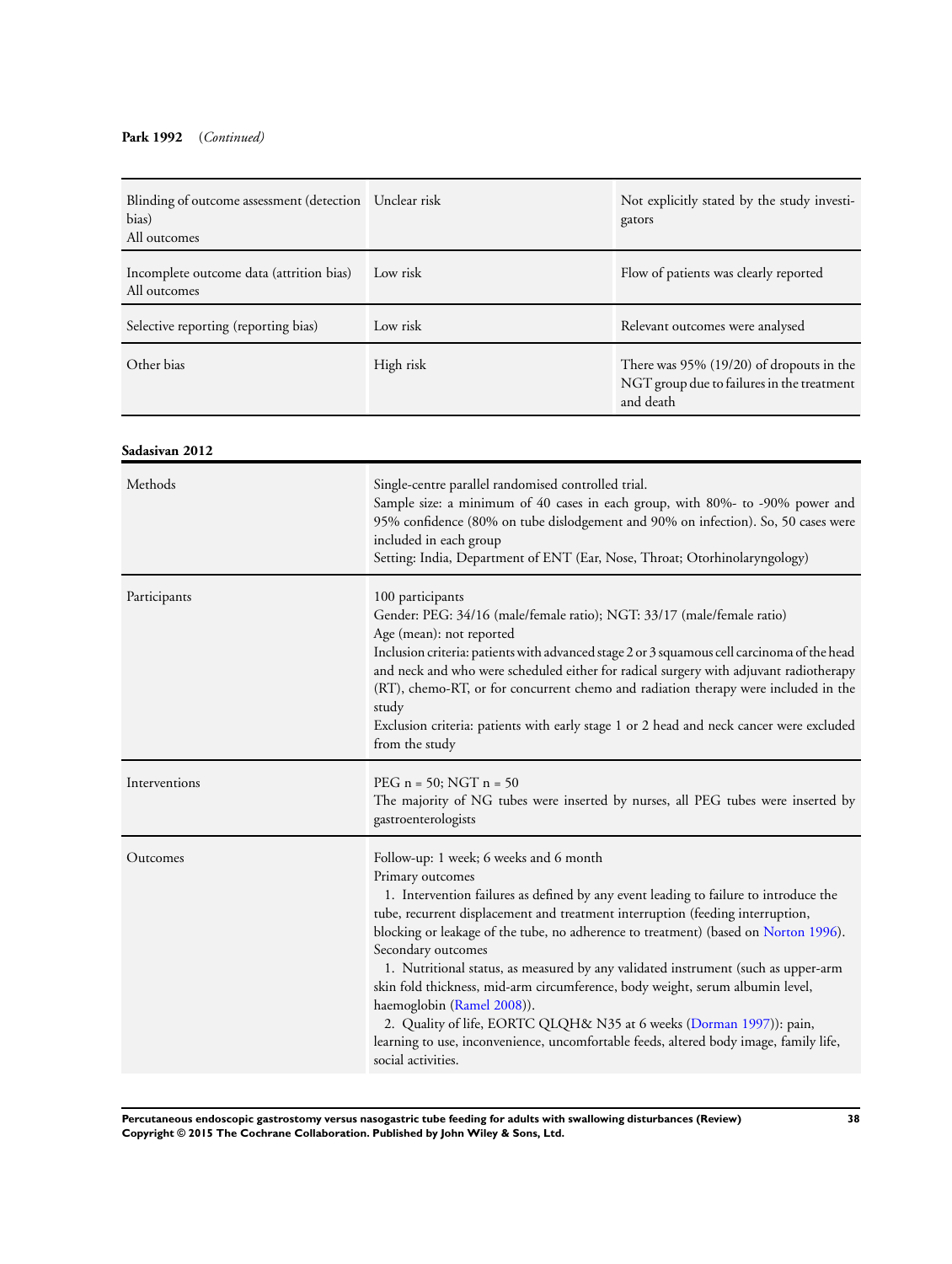### **Sadasivan 2012** (*Continued)*

### *Risk of bias*

| <b>Bias</b>                                                                            | Authors' judgement                                                                                                                                                | Support for judgement                                                              |  |
|----------------------------------------------------------------------------------------|-------------------------------------------------------------------------------------------------------------------------------------------------------------------|------------------------------------------------------------------------------------|--|
| Random sequence generation (selection Unclear risk<br>bias)                            |                                                                                                                                                                   | Not reported by the study investigators                                            |  |
| Allocation concealment (selection bias)                                                | Unclear risk                                                                                                                                                      | Not reported by the study investigators                                            |  |
| Blinding of participants and personnel High risk<br>(performance bias)<br>All outcomes |                                                                                                                                                                   | Not possible for this type of intervention                                         |  |
| Blinding of outcome assessment (detection Unclear risk<br>bias)<br>All outcomes        |                                                                                                                                                                   | Not reported by the study investigators                                            |  |
| Incomplete outcome data (attrition bias)<br>All outcomes                               | Unclear risk                                                                                                                                                      | Study investigators did not perform ITT<br>analysis                                |  |
| Selective reporting (reporting bias)                                                   | Low risk                                                                                                                                                          | None suspected: relevant variables were<br>analysed. The protocol was not assessed |  |
| Other bias                                                                             | Unclear risk                                                                                                                                                      | None suspected                                                                     |  |
| <b>Yata 2001</b>                                                                       |                                                                                                                                                                   |                                                                                    |  |
| Methods                                                                                | Single-centre parallel randomised controlled trial.<br>Sample size: not reported<br>Setting: 1 hospital in Inagawa Town (Japan)                                   |                                                                                    |  |
| Participants                                                                           | 82 patients: 22 male, 60 female; mean age: PEG 75.1 (50 to 96), NGT 76.5 (38 to 93)<br>Inclusion criteria: dysphagic patients<br>Exclusion criteria: not reported |                                                                                    |  |
| Interventions                                                                          | PEG $n = 42$<br>$NGT n = 40$                                                                                                                                      |                                                                                    |  |
| Outcomes                                                                               | 1. Nutrition status (albumin, haemoglobin and cholesterol)<br>2. Adverse events<br>3. Mean survival time<br>4. Pneumonia<br>5. Reflux oesophagitis                |                                                                                    |  |

**Percutaneous endoscopic gastrostomy versus nasogastric tube feeding for adults with swallowing disturbances (Review) 39 Copyright © 2015 The Cochrane Collaboration. Published by John Wiley & Sons, Ltd.**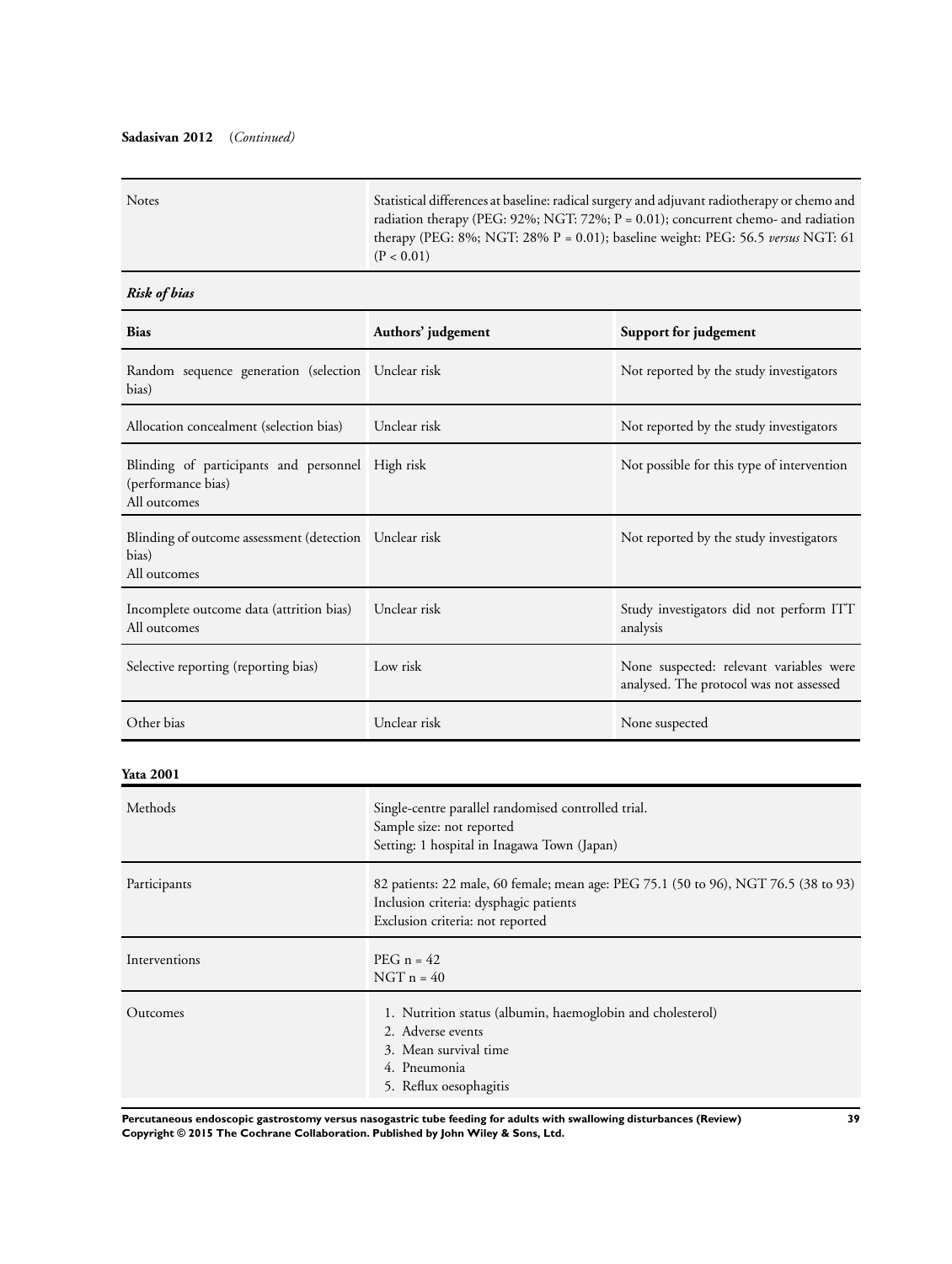#### **Yata 2001** (*Continued)*

|       | 6. Anaemia<br>7. Peristomal leakage<br>8. Gastric ulcer<br>9. Treatment failure |
|-------|---------------------------------------------------------------------------------|
| Notes | Study available only as a meeting abstract                                      |

## *Risk of bias*

| <b>Bias</b>                                                                            | Authors' judgement | Support for judgement                                                                                                                         |
|----------------------------------------------------------------------------------------|--------------------|-----------------------------------------------------------------------------------------------------------------------------------------------|
| Random sequence generation (selection Unclear risk<br>bias)                            |                    | Not reported                                                                                                                                  |
| Allocation concealment (selection bias)                                                | Unclear risk       | Not reported                                                                                                                                  |
| Blinding of participants and personnel High risk<br>(performance bias)<br>All outcomes |                    | Not possible for this type of intervention                                                                                                    |
| Blinding of outcome assessment (detection   Unclear risk<br>bias)<br>All outcomes      |                    | Not explicitly described by the study inves-<br>tigators                                                                                      |
| Incomplete outcome data (attrition bias)<br>All outcomes                               | Unclear risk       | Flow of patients was not clearly reported                                                                                                     |
| Selective reporting (reporting bias)                                                   | Low risk           | Relevant outcomes were analysed,<br>Outcome 7. was reported only for NGT<br>group<br>Outcomes 8 and 9 were reported only for<br>the PEG group |
| Other bias                                                                             | High risk          | Unpublished study                                                                                                                             |

GER: gastroesophogeal reflux ITT: intention-to-treat IV: intravenous NGT: nasogastric tube PEG: percutaneous endoscopic gastrostomy QoL: quality of life

**Percutaneous endoscopic gastrostomy versus nasogastric tube feeding for adults with swallowing disturbances (Review) 40 Copyright © 2015 The Cochrane Collaboration. Published by John Wiley & Sons, Ltd.**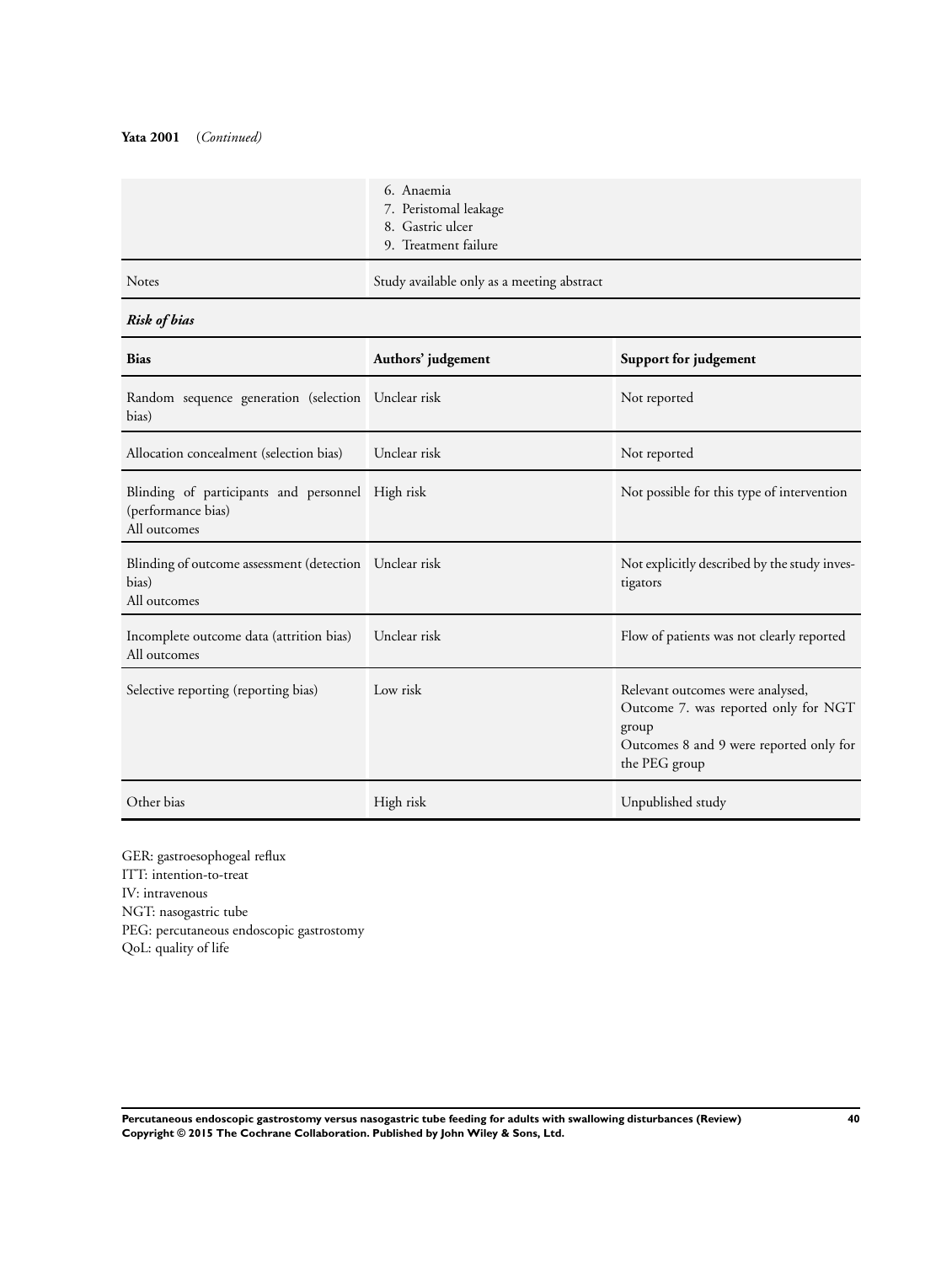# **Characteristics of excluded studies** *[ordered by study ID]*

| Study        | Reason for exclusion                                                                                                                                                                |
|--------------|-------------------------------------------------------------------------------------------------------------------------------------------------------------------------------------|
| McClave 2005 | Retrospective study                                                                                                                                                                 |
| Mekhail 2001 | Randomised controlled trial with intervention out of interest for this review (patients randomised to stop the enteral<br>nutrition according to different residual gastric volume) |
| Schulz 2009  | Retrospective study                                                                                                                                                                 |

**Percutaneous endoscopic gastrostomy versus nasogastric tube feeding for adults with swallowing disturbances (Review) 41 Copyright © 2015 The Cochrane Collaboration. Published by John Wiley & Sons, Ltd.**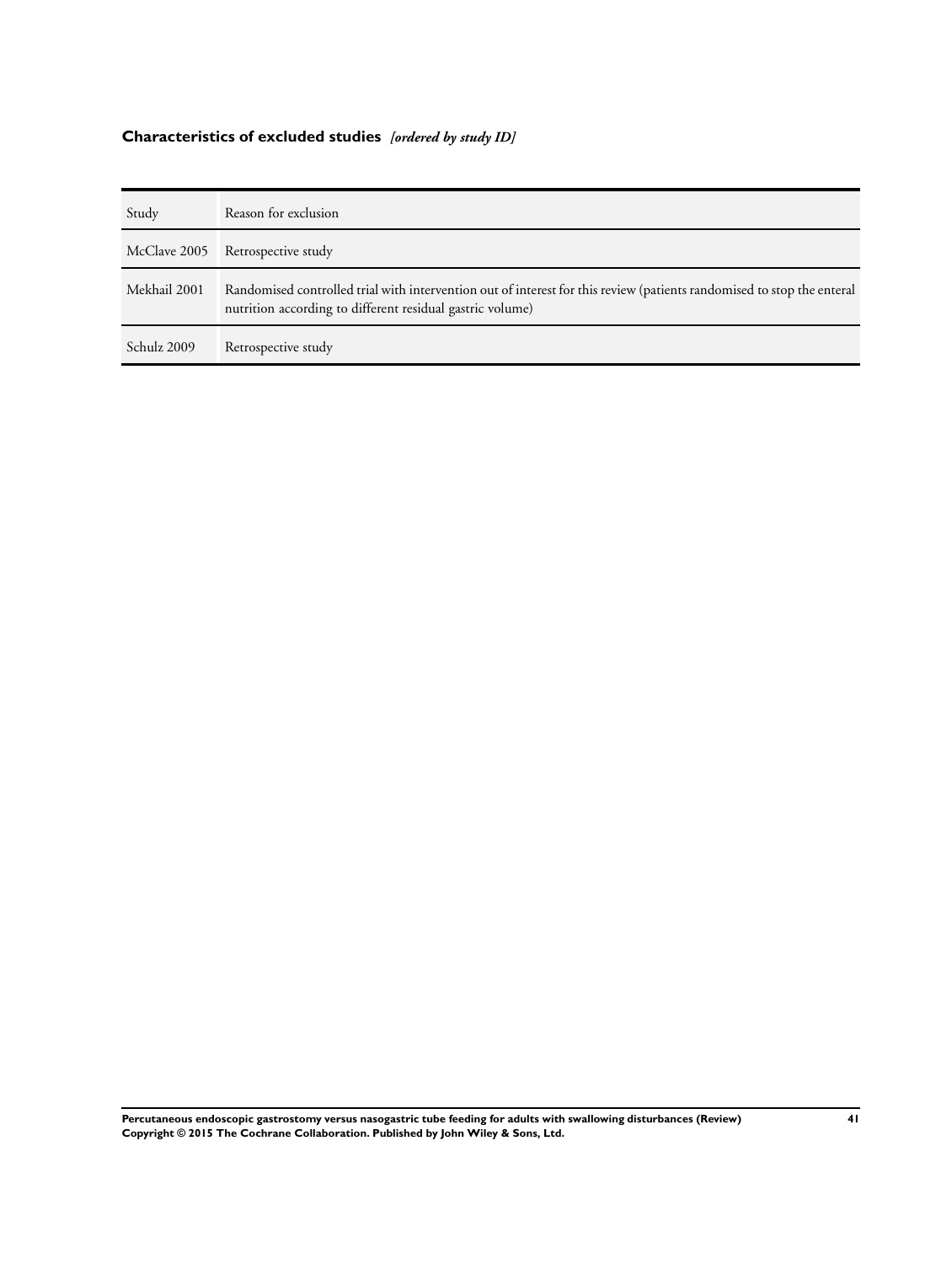## **D A T A A N D A N A L Y S E S**

## **Comparison 1. PEG versus NGT**

| Outcome or subgroup title                                             | No. of<br>studies | No. of<br>participants | <b>Statistical method</b>            | <b>Effect</b> size   |
|-----------------------------------------------------------------------|-------------------|------------------------|--------------------------------------|----------------------|
| 1 Intervention failure                                                | 8                 | 408                    | Risk Ratio (M-H, Random, 95% CI)     | $0.18$ [0.05, 0.59]  |
| 1.1 All baseline diseases                                             | 8                 | 408                    | Risk Ratio (M-H, Random, 95% CI)     | $0.18$ [0.05, 0.59]  |
| 2 Non adherence to treatment                                          | 1                 |                        | Risk Ratio (M-H, Random, 95% CI)     | Subtotals only       |
| 2.1 Non adherence at 6 weeks                                          | $\mathbf{1}$      | 94                     | Risk Ratio (M-H, Random, 95% CI)     | $0.07$ [0.00, 1.17]  |
| 2.2 ITT non adherence at 6<br>weeks                                   | $\mathbf{1}$      | 100                    | Risk Ratio (M-H, Random, 95% CI)     | $0.02$ [0.00, 0.36]  |
| 2.3 ITT non adherence at 6<br>months                                  | $\mathbf{1}$      | 100                    | Risk Ratio (M-H, Random, 95% CI)     | $0.01$ [0.00, 0.16]  |
| 3 Intervention failure (subgrouped<br>by gastrostomy technique)       | 8                 | 408                    | Risk Ratio (M-H, Random, 95% CI)     | $0.18$ [0.05, 0.59]  |
| 3.1 Pull technique                                                    | 3                 | 90                     | Risk Ratio (M-H, Random, 95% CI)     | $0.07$ [0.01, 0.35]  |
| 3.2 Push technique                                                    | $\mathbf{1}$      | 33                     | Risk Ratio (M-H, Random, 95% CI)     | $0.05$ [0.00, 0.74]  |
| 3.3 Non-reported technique                                            | 4                 | 285                    | Risk Ratio (M-H, Random, 95% CI)     | $0.43$ [0.13, 1.44]  |
| 4 Intervention failure (subgrouped<br>by baseline disease)            | 8                 | 408                    | Risk Ratio (M-H, Random, 95% CI)     | $0.18$ [0.05, 0.59]  |
| 4.1 Cerebrovascular event or<br>neurological baseline diseases        | 4                 | 109                    | Risk Ratio (M-H, Random, 95% CI)     | $0.08$ [0.02, 0.33]  |
| 4.2 Mixed baseline diseases                                           | 4                 | 299                    | Risk Ratio (M-H, Random, 95% CI)     | $0.32$ [0.08, 1.32]  |
| 5 ITT analyses                                                        | 5                 |                        | Risk Ratio (M-H, Random, 95% CI)     | Subtotals only       |
| 5.1 ITT intervention failure<br>non-reported gastrostomy<br>technique | 4                 | 285                    | Risk Ratio (M-H, Random, 95% CI)     | $0.37$ [0.09, 1.45]  |
| 5.2 ITT intervention failure<br>mixed baseline diseases               | 4                 | 305                    | Risk Ratio (M-H, Random, 95% CI)     | $0.29$ [0.06, 1.33]  |
| 6 Mortality irrespective of<br>follow-up time                         | 9                 | 644                    | Risk Ratio (M-H, Random, 95% CI)     | $0.86$ [0.58, 1.28]  |
| 7 Mean survival (months)                                              | $\mathbf{1}$      | 82                     | Mean Difference (IV, Random, 95% CI) | 4.30 [3.28, 5.32]    |
| 8 Adverse effects irrespective of<br>follow-up time                   | 6                 | 597                    | Risk Ratio (M-H, Random, 95% CI)     | $0.83$ [0.51, 1.34]  |
| 8.1 Adverse effects                                                   | 6                 | 597                    | Risk Ratio (M-H, Random, 95% CI)     | 0.83 [0.51, 1.34]    |
| 9 Adverse effects irrespective of<br>follow-up time                   | 6                 | 603                    | Risk Ratio (M-H, Random, 95% CI)     | $0.81$ [0.48, 1.35]  |
| 9.1 ITT adverse effects<br>irrespective of follow-up time             | 6                 | 603                    | Risk Ratio (M-H, Random, 95% CI)     | $0.81$ [0.48, 1.35]  |
| 10 Pneumonia irrespective of<br>follow-up time                        | 7                 | 645                    | Risk Ratio (M-H, Random, 95% CI)     | $0.70$ [0.46, 1.06]  |
| 11 Reflux oesophagitis                                                | 1                 | 82                     | Risk Ratio (M-H, Random, 95% CI)     | $0.45$ [0.22, 0.92]  |
| 12 Weight kg (endpoint)                                               | $\mathbf{1}$      | 21                     | Mean Difference (IV, Random, 95% CI) | 3.20 [-5.95, 12.35]  |
| 13 Weight (change from baseline)                                      | 3                 | 148                    | Mean Difference (IV, Random, 95% CI) | 3.11 [-0.52, 6.75]   |
| 14 Mid-arm circumference in cm<br>(endpoint)                          | $\overline{c}$    |                        | Mean Difference (IV, Random, 95% CI) | Subtotals only       |
| 14.1 Mid-arm circumference                                            | $\sqrt{2}$        | 54                     | Mean Difference (IV, Random, 95% CI) | $1.58$ [-0.11, 3.27] |

**Percutaneous endoscopic gastrostomy versus nasogastric tube feeding for adults with swallowing disturbances (Review) 42 Copyright © 2015 The Cochrane Collaboration. Published by John Wiley & Sons, Ltd.**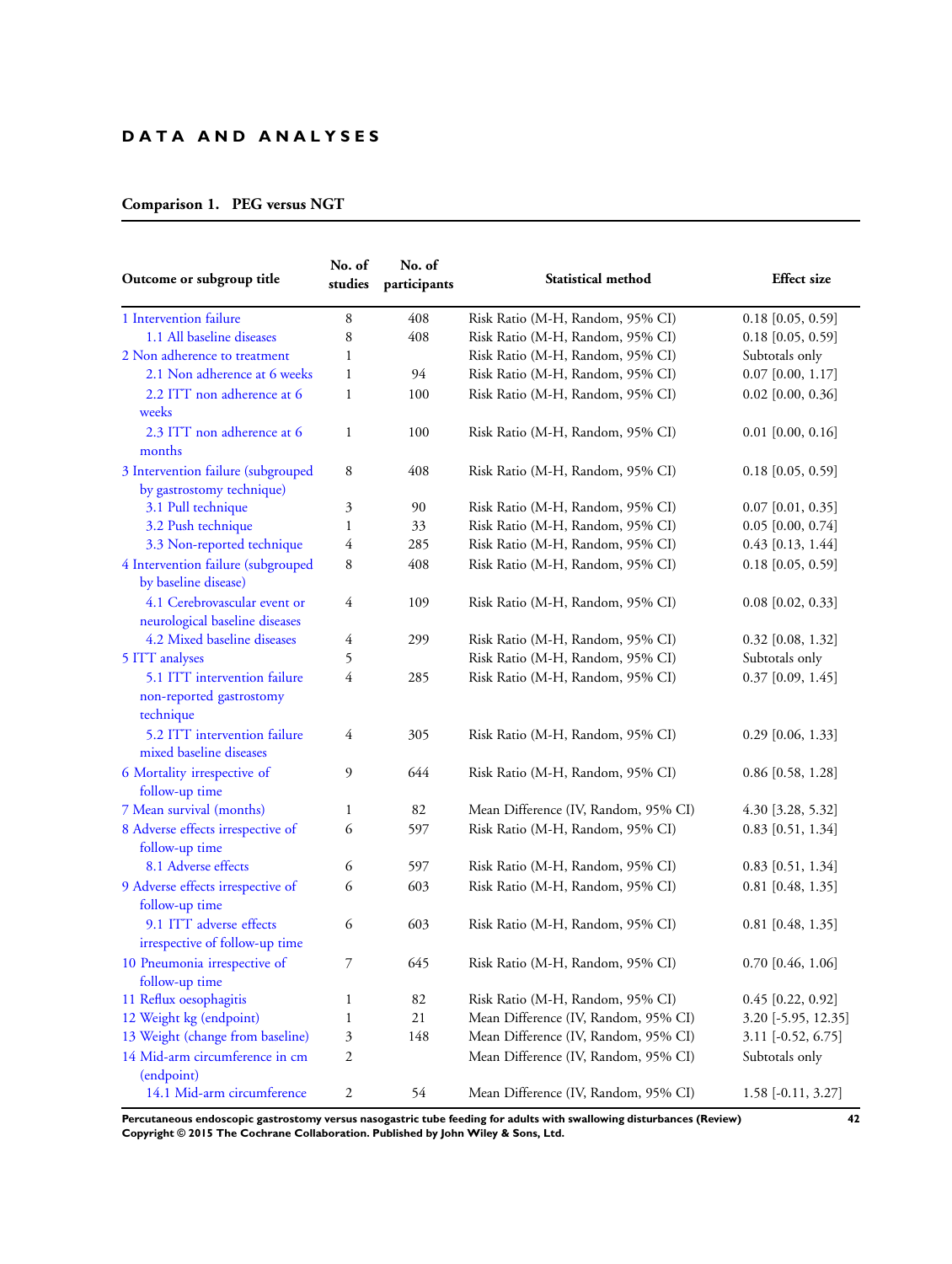| 14.2 Sensitivity analysis                                                                  | $\mathbf{1}$            | 21  | Mean Difference (IV, Random, 95% CI) | $2.5$ [ $-0.64$ , $5.64$ ]       |
|--------------------------------------------------------------------------------------------|-------------------------|-----|--------------------------------------|----------------------------------|
| 15 Mid-arm circumference in cm<br>(change from baseline)                                   | $\overline{2}$          | 115 | Mean Difference (IV, Random, 95% CI) | $1.16$ [1.01, 1.31]              |
| 16 Albumin                                                                                 | $\mathfrak{2}$          |     | Mean Difference (IV, Random, 95% CI) | Subtotals only                   |
| 16.1 Mean serum albumin<br>levels                                                          | $\overline{2}$          | 107 | Mean Difference (IV, Random, 95% CI) | 6.03 [2.31, 9.74]                |
| 16.2 Sensitivity analysis                                                                  | $\mathbf{1}$            | 25  | Mean Difference (IV, Random, 95% CI) | 7.80 [5.52, 10.08]               |
| 17 Albumin (change from<br>baseline)                                                       | $\mathbf{1}$            | 94  | Mean Difference (IV, Random, 95% CI) | $0.12$ [0.11, 0.14]              |
| 18 Haemoglobin g/dL (change<br>from baseline)                                              | $\mathbf{1}$            | 94  | Mean Difference (IV, Random, 95% CI) | $0.59$ [0.49, 0.69]              |
| 19 Score of patients satisfaction                                                          | $\mathbf{1}$            | 43  | Mean Difference (IV, Random, 95% CI) | $-0.56$ $[-1.32, 0.20]$          |
| 20 Score of inconvenience by<br>nurses                                                     | $\mathbf{1}$            | 68  | Mean Difference (IV, Random, 95% CI) | $-0.58$ [ $-1.18$ , $0.02$ ]     |
| 21 Time on enteral nutrition<br>(days)                                                     | $\mathfrak{2}$          | 119 | Mean Difference (IV, Random, 95% CI) | 14.48 [-2.74, 31.71]             |
| 22 Quality of life measures<br><b>EORTC QLQ-H&amp;N35</b><br>number scoring 3 or 4 (worst) | $\mathfrak{2}$          |     | Risk Ratio (M-H, Random, 95% CI)     | Subtotals only                   |
| 22.1 Pain                                                                                  | $\overline{\mathbf{c}}$ | 133 | Risk Ratio (M-H, Random, 95% CI)     | 0.33 [0.00, 471.74]              |
| 22.2 Learning to use                                                                       | $\overline{2}$          | 133 | Risk Ratio (M-H, Random, 95% CI)     | $0.18$ [0.00, 149.53]            |
| 22.3 Inconvenient                                                                          | 2                       | 133 | Risk Ratio (M-H, Random, 95% CI)     | $0.03$ [0.00, 0.29]              |
| 22.4 Uncomfortable                                                                         | $\overline{2}$          | 133 | Risk Ratio (M-H, Random, 95% CI)     | $0.03$ [0.00, 0.29]              |
| 22.5 Altered/bad body image                                                                | $\overline{\mathbf{c}}$ | 133 | Risk Ratio (M-H, Random, 95% CI)     | $0.01$ [0.00, 0.18]              |
| 22.6 Family life                                                                           | $\mathbf{1}$            | 100 | Risk Ratio (M-H, Random, 95% CI)     | $0.01$ [0.00, 0.18]              |
| 22.7 Social activities                                                                     | $\mathfrak{2}$          | 133 | Risk Ratio (M-H, Random, 95% CI)     | $0.01$ [0.00, 0.18]              |
| 23 Functional ability (MRS)                                                                | $\mathbf{1}$            |     | Risk Ratio (M-H, Random, 95% CI)     | Subtotals only                   |
| 23.1 MRS scale from 0-3                                                                    | 1                       | 321 | Risk Ratio (M-H, Random, 95% CI)     | $0.59$ [0.34, 1.01]              |
| 23.2 MRS scale from 4-5                                                                    | $\mathbf{1}$            | 321 | Risk Ratio (M-H, Random, 95% CI)     | $1.20$ [0.90, 1.61]              |
| 23.3 MRS scale from 4-5 or<br>death                                                        | $\mathbf{1}$            | 321 | Risk Ratio (M-H, Random, 95% CI)     | $1.10$ [1.00, 1.20]              |
| 24 Length of hospital stay (days)                                                          | $\mathfrak{2}$          | 381 | Mean Difference (IV, Random, 95% CI) | $-12.67$ [ $-40.18$ , 14.<br>84] |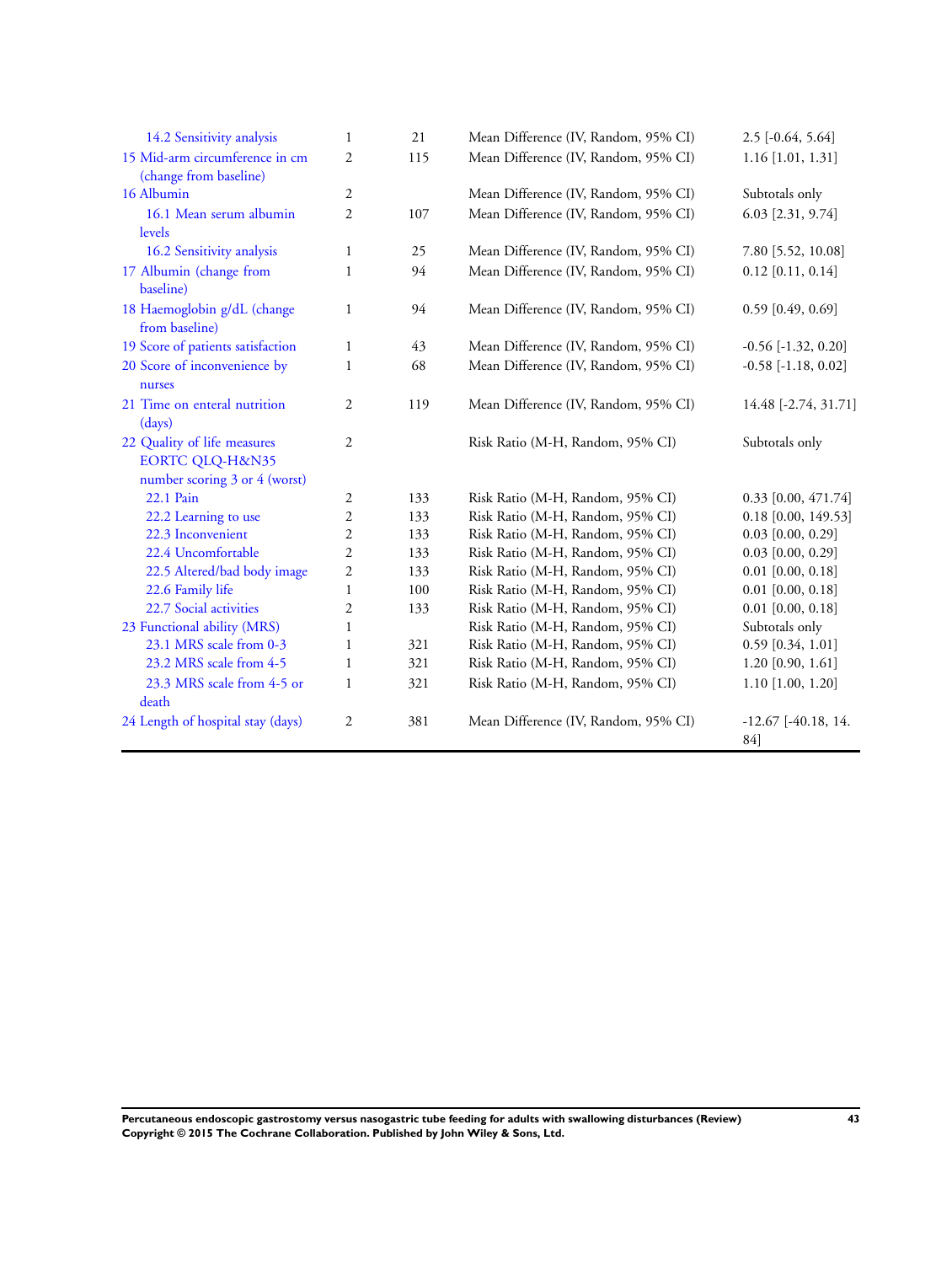## **Analysis 1.1. Comparison 1 PEG versus NGT, Outcome 1 Intervention failure.**

<span id="page-46-0"></span>Review: Percutaneous endoscopic gastrostomy versus nasogastric tube feeding for adults with swallowing disturbances

Comparison: 1 PEG versus NGT

Outcome: 1 Intervention failure

| Study or subgroup                                                                                                                                                                                                                                                      | PEG   | <b>NGT</b> | <b>Risk Ratio</b><br>$M -$<br>H,Random,95% | Weight  | <b>Risk Ratio</b><br>$M -$<br>H,Random,95% |
|------------------------------------------------------------------------------------------------------------------------------------------------------------------------------------------------------------------------------------------------------------------------|-------|------------|--------------------------------------------|---------|--------------------------------------------|
|                                                                                                                                                                                                                                                                        | n/N   | n/N        | C.                                         |         | CI.                                        |
| All baseline diseases                                                                                                                                                                                                                                                  |       |            |                                            |         |                                            |
| Baeten 1992                                                                                                                                                                                                                                                            | 10/44 | 11/46      |                                            | 19.9%   | $0.95$ $[0.45, 2.01]$                      |
| Bath 1997                                                                                                                                                                                                                                                              | 0/10  | 3/9        |                                            | 9.9%    | $0.13$ $[0.01, 2.22]$                      |
| Corry 2008                                                                                                                                                                                                                                                             | 0/15  | $12/18$    |                                            | 10.2 %  | $0.05$ $[0.00, 0.74]$                      |
| Hamidon 2006                                                                                                                                                                                                                                                           | 0/10  | 5/12       |                                            | 10.1%   | $0.11$ $[0.01, 1.73]$                      |
| Norton 1996                                                                                                                                                                                                                                                            | 0/16  | 3/14       |                                            | 9.7%    | $0.13$ $[0.01, 2.25]$                      |
| Park 1992                                                                                                                                                                                                                                                              | 0/19  | 18/19      |                                            | 10.3%   | $0.03$ $[0.00, 0.42]$                      |
| Sadasivan 2012                                                                                                                                                                                                                                                         | 0/50  | 16/44      |                                            | 10.1%   | $0.03$ $[0.00, 0.43]$                      |
| <b>Yata 2001</b>                                                                                                                                                                                                                                                       | 9/42  | 11/40      |                                            | 19.8%   | $0.78$ $[0.36, 1.68]$                      |
| Total (95% CI)<br>Total events: 19 (PEG), 79 (NGT)<br>Heterogeneity: Tau <sup>2</sup> = 1.78; Chi <sup>2</sup> = 26.11, df = 7 (P = 0.00048); l <sup>2</sup> =73%<br>Test for overall effect: $Z = 2.80$ (P = 0.0050)<br>Test for subgroup differences: Not applicable | 206   | 202        |                                            | 100.0 % | $0.18$ [ 0.05, 0.59 ]                      |

0.001 0.01 0.1 1 10 100 1000 Favours PEG Favours NGT

**Percutaneous endoscopic gastrostomy versus nasogastric tube feeding for adults with swallowing disturbances (Review) 44 Copyright © 2015 The Cochrane Collaboration. Published by John Wiley & Sons, Ltd.**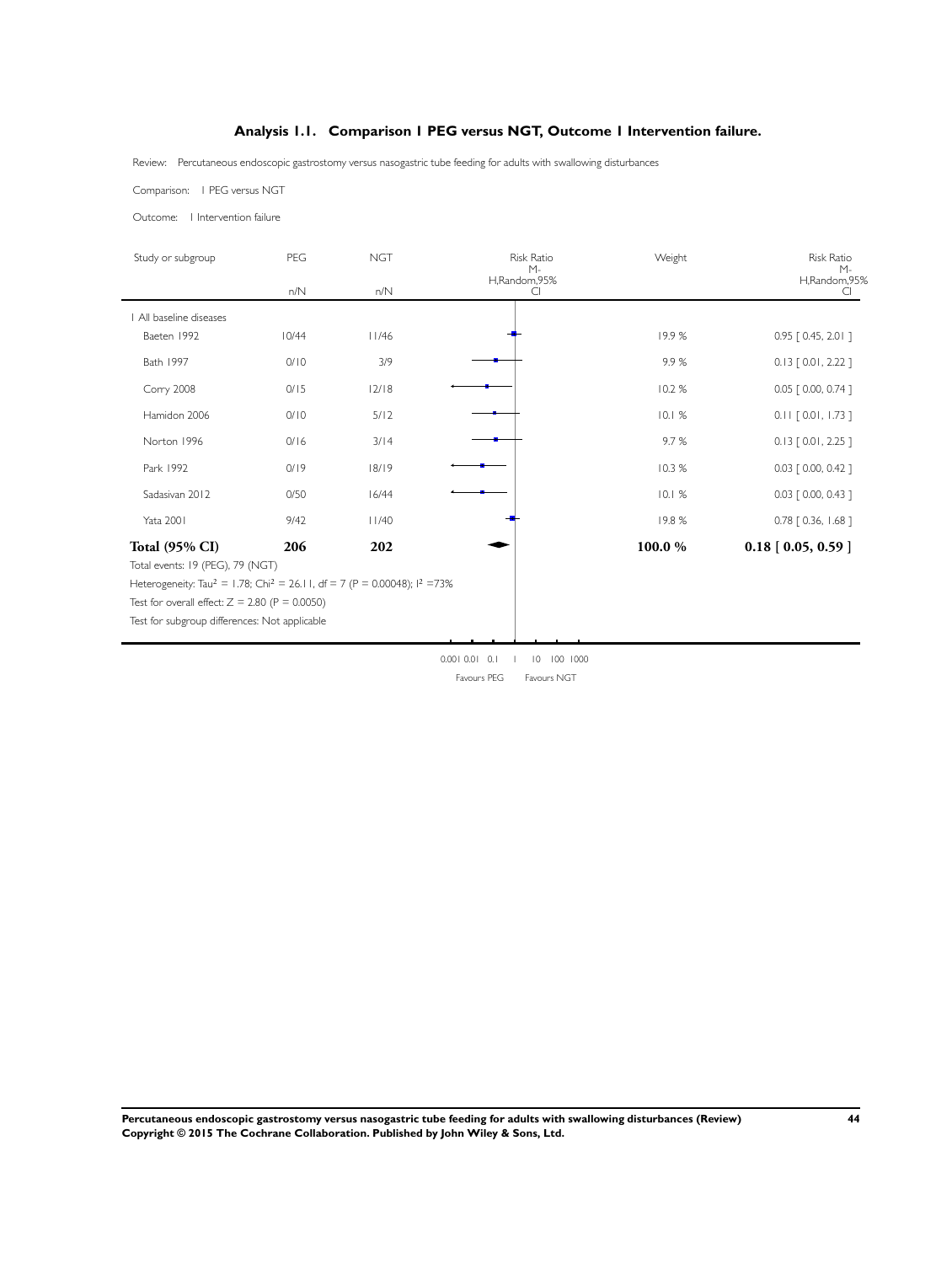### **Analysis 1.2. Comparison 1 PEG versus NGT, Outcome 2 Non adherence to treatment.**

<span id="page-47-0"></span>Review: Percutaneous endoscopic gastrostomy versus nasogastric tube feeding for adults with swallowing disturbances

Comparison: 1 PEG versus NGT

Outcome: 2 Non adherence to treatment

| Study or subgroup                                                                       | Favours PEG | <b>NGT</b> | <b>Risk Ratio</b><br>$M -$ | Weight  | <b>Risk Ratio</b><br>$M -$ |
|-----------------------------------------------------------------------------------------|-------------|------------|----------------------------|---------|----------------------------|
|                                                                                         | n/N         | n/N        | H,Random,95%<br>CI         |         | H,Random,95%<br>CI         |
| Non adherence at 6 weeks                                                                |             |            |                            |         |                            |
| Sadasivan 2012                                                                          | 0/50        | 6/44       |                            | 100.0 % | $0.07$ $[0.00, 1.17]$      |
| Subtotal (95% CI)                                                                       | 50          | 44         |                            | 100.0%  | $0.07$ [ 0.00, 1.17 ]      |
| Total events: 0 (Favours PEG), 6 (NGT)                                                  |             |            |                            |         |                            |
| Heterogeneity: not applicable                                                           |             |            |                            |         |                            |
| Test for overall effect: $Z = 1.85$ (P = 0.064)                                         |             |            |                            |         |                            |
| 2 ITT non adherence at 6 weeks                                                          |             |            |                            |         |                            |
| Sadasivan 2012                                                                          | 0/50        | 22/50      |                            | 100.0%  | $0.02$ $[0.00, 0.36]$      |
| Subtotal (95% CI)                                                                       | 50          | 50         |                            | 100.0%  | $0.02$ [ 0.00, 0.36 ]      |
| Total events: 0 (Favours PEG), 22 (NGT)                                                 |             |            |                            |         |                            |
| Heterogeneity: not applicable                                                           |             |            |                            |         |                            |
| Test for overall effect: $Z = 2.69$ (P = 0.0072)                                        |             |            |                            |         |                            |
| 3 ITT non adherence at 6 months                                                         |             |            |                            |         |                            |
| Sadasivan 2012                                                                          | 0/50        | 50/50      |                            | 100.0 % | $0.01$ $[0.00, 0.16]$      |
| Subtotal (95% CI)                                                                       | 50          | 50         |                            | 100.0%  | $0.01$ [ 0.00, 0.16 ]      |
| Total events: 0 (Favours PEG), 50 (NGT)                                                 |             |            |                            |         |                            |
| Heterogeneity: not applicable                                                           |             |            |                            |         |                            |
| Test for overall effect: $Z = 3.28$ (P = 0.0010)                                        |             |            |                            |         |                            |
| Test for subgroup differences: Chi <sup>2</sup> = 0.91, df = 2 (P = 0.63), $1^2$ = 0.0% |             |            |                            |         |                            |
|                                                                                         |             |            |                            |         |                            |

0.001 0.01 0.1 1 10 100 1000 Favours PEG Favours NGT

**Percutaneous endoscopic gastrostomy versus nasogastric tube feeding for adults with swallowing disturbances (Review) 45 Copyright © 2015 The Cochrane Collaboration. Published by John Wiley & Sons, Ltd.**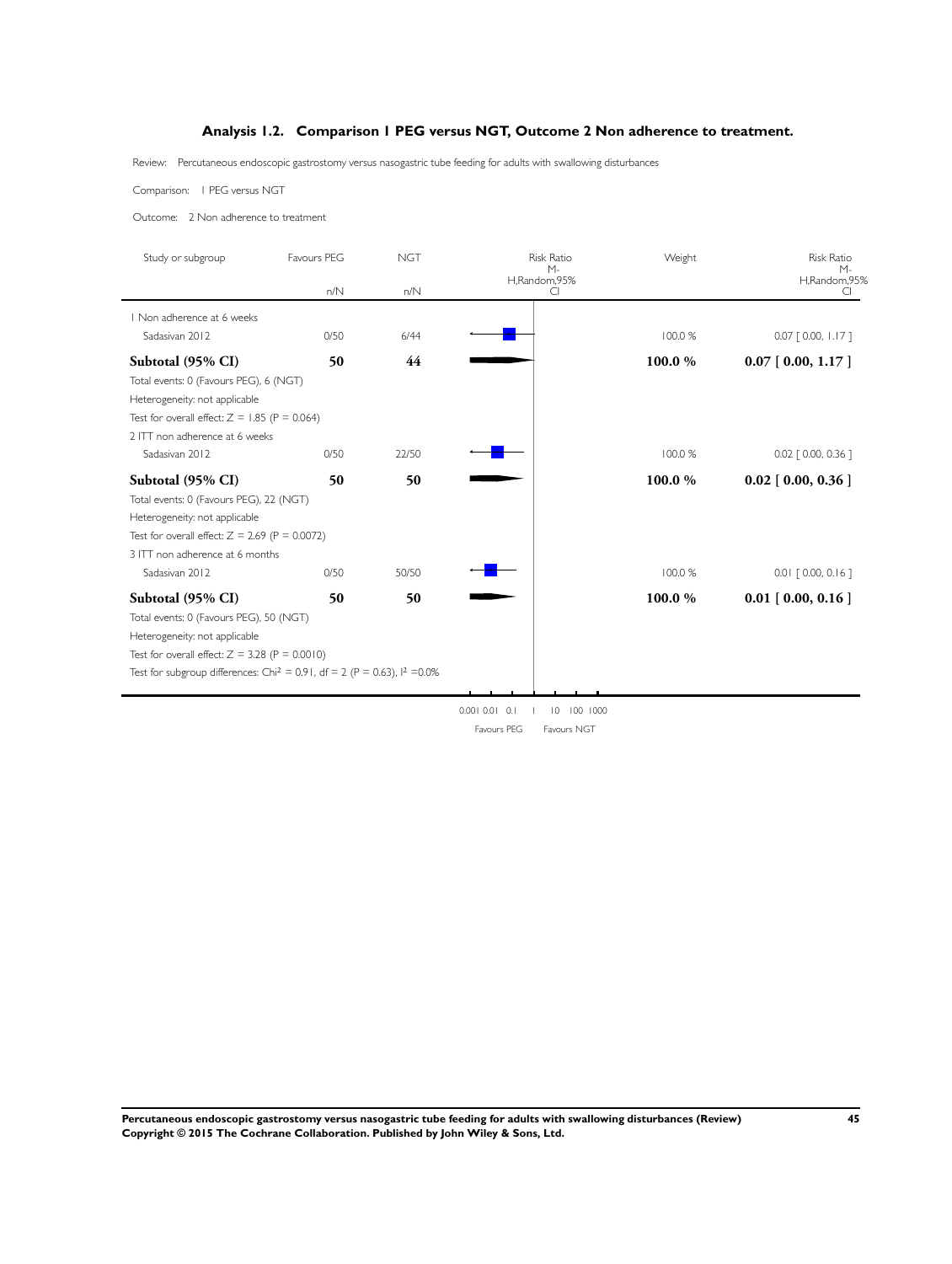## <span id="page-48-0"></span>**Analysis 1.3. Comparison 1 PEG versus NGT, Outcome 3 Intervention failure (subgrouped by gastrostomy technique).**

Review: Percutaneous endoscopic gastrostomy versus nasogastric tube feeding for adults with swallowing disturbances

#### Comparison: 1 PEG versus NGT

Outcome: 3 Intervention failure (subgrouped by gastrostomy technique)

| Study or subgroup                                                                                                                                                                                                                                                                                     | Favours PEG | <b>NGT</b>  | <b>Risk Ratio</b><br>М-                 | Weight         | <b>Risk Ratio</b><br>м-                        |
|-------------------------------------------------------------------------------------------------------------------------------------------------------------------------------------------------------------------------------------------------------------------------------------------------------|-------------|-------------|-----------------------------------------|----------------|------------------------------------------------|
|                                                                                                                                                                                                                                                                                                       | n/N         | n/N         | H,Random,95%<br>CI                      |                | H,Random,95%<br>CI                             |
| I Pull technique                                                                                                                                                                                                                                                                                      |             |             |                                         |                |                                                |
| Hamidon 2006                                                                                                                                                                                                                                                                                          | 0/10        | 5/12        |                                         | 10.1%          | $0.11$ $[0.01, 1.73]$                          |
| Norton 1996                                                                                                                                                                                                                                                                                           | 0/16        | 3/14        |                                         | 9.7%           | $0.13$ $[0.01, 2.25]$                          |
| Park 1992                                                                                                                                                                                                                                                                                             | 0/19        | 18/19       |                                         | 10.3%          | $0.03$ $[ 0.00, 0.42 ]$                        |
| Subtotal (95% CI)                                                                                                                                                                                                                                                                                     | 45          | 45          |                                         | 30.1%          | $0.07$ [ $0.01, 0.35$ ]                        |
| Total events: 0 (Favours PEG), 26 (NGT)<br>Heterogeneity: Tau <sup>2</sup> = 0.0; Chi <sup>2</sup> = 0.79, df = 2 (P = 0.67); l <sup>2</sup> = 0.0%<br>Test for overall effect: $Z = 3.23$ (P = 0.0013)<br>2 Push technique                                                                           |             |             |                                         |                |                                                |
| Corry 2008<br>Subtotal (95% CI)                                                                                                                                                                                                                                                                       | 0/15<br>15  | 12/18<br>18 |                                         | 10.2%<br>10.2% | 0.05 [ 0.00, 0.74 ]<br>$0.05$ [ $0.00, 0.74$ ] |
| Heterogeneity: not applicable<br>Test for overall effect: $Z = 2.17$ (P = 0.030)<br>3 Non-reported technique<br>Baeten 1992                                                                                                                                                                           | 10/44       | 11/46       |                                         | 19.9%          | 0.95 [ 0.45, 2.0   ]                           |
| Bath 1997                                                                                                                                                                                                                                                                                             | 0/10        | 3/9         |                                         | 9.9%           |                                                |
|                                                                                                                                                                                                                                                                                                       |             |             |                                         |                | $0.13$ $[0.01, 2.22]$                          |
| Sadasivan 2012                                                                                                                                                                                                                                                                                        | 0/50        | 16/44       |                                         | 10.1%          | $0.03$ $[ 0.00, 0.43 ]$                        |
| <b>Yata 2001</b>                                                                                                                                                                                                                                                                                      | 9/42        | 11/40       |                                         | 19.8%          | 0.78 [ 0.36, 1.68 ]                            |
| Subtotal (95% CI)<br>Total events: 19 (Favours PEG), 41 (NGT)<br>Heterogeneity: Tau <sup>2</sup> = 0.89; Chi <sup>2</sup> = 10.14, df = 3 (P = 0.02); l <sup>2</sup> = 70%<br>Test for overall effect: $Z = 1.37$ (P = 0.17)                                                                          | 146         | 139         |                                         | 59.7 %         | $0.43$ [ 0.13, 1.44 ]                          |
| <b>Total (95% CI)</b>                                                                                                                                                                                                                                                                                 | 206         | 202         |                                         | 100.0%         | $0.18$ [ 0.05, 0.59 ]                          |
| Total events: 19 (Favours PEG), 79 (NGT)<br>Heterogeneity: Tau <sup>2</sup> = 1.78; Chi <sup>2</sup> = 26.11, df = 7 (P = 0.00048); l <sup>2</sup> =73%<br>Test for overall effect: $Z = 2.80$ (P = 0.0050)<br>Test for subgroup differences: Chi <sup>2</sup> = 4.16, df = 2 (P = 0.12), $1^2$ = 52% |             |             |                                         |                |                                                |
|                                                                                                                                                                                                                                                                                                       |             |             | 0.002<br>0.1<br>$ 0\rangle$<br>500<br>T |                |                                                |

Favours PEG Favours NGT

**Percutaneous endoscopic gastrostomy versus nasogastric tube feeding for adults with swallowing disturbances (Review) 46 Copyright © 2015 The Cochrane Collaboration. Published by John Wiley & Sons, Ltd.**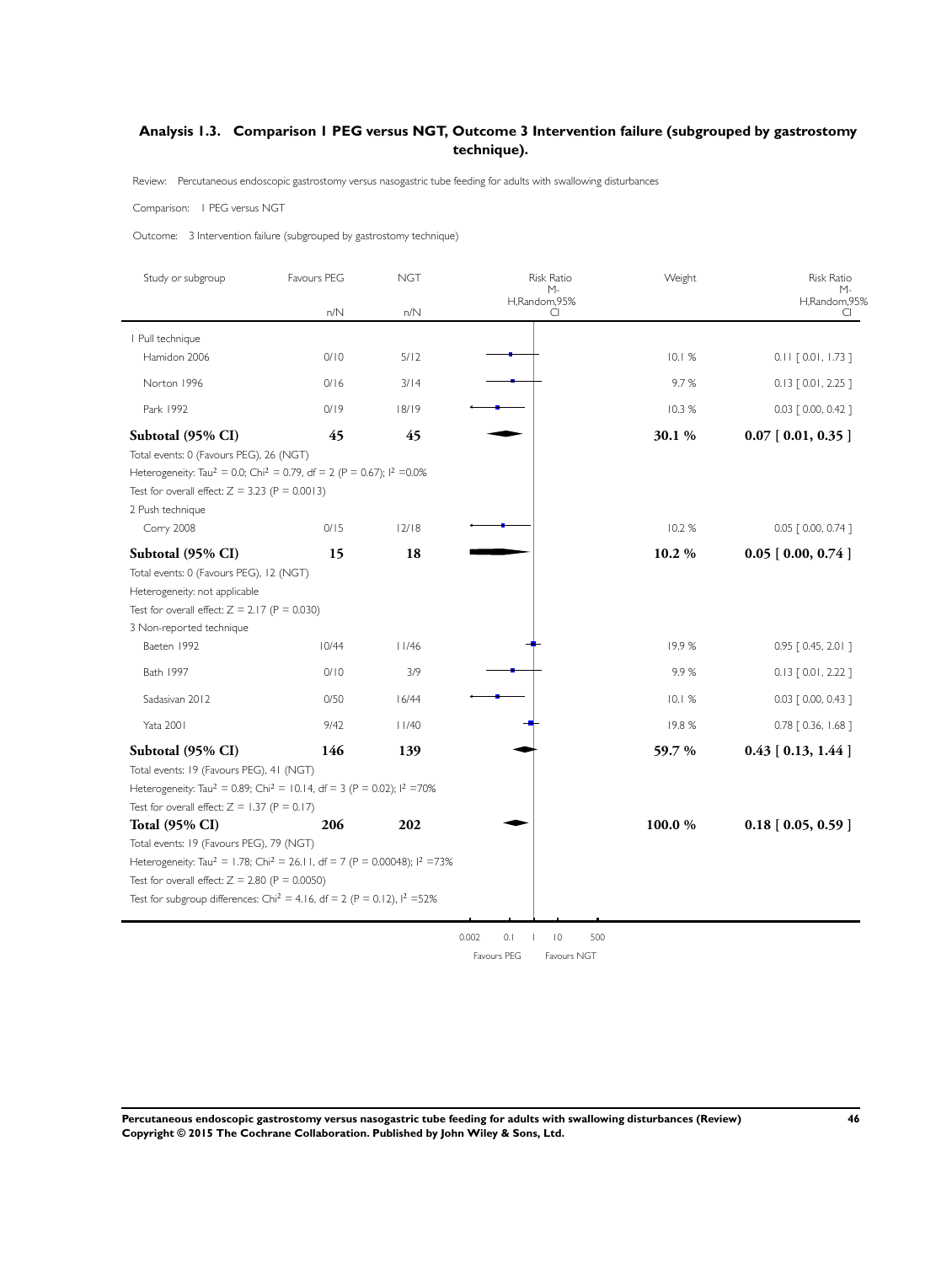### <span id="page-49-0"></span>**Analysis 1.4. Comparison 1 PEG versus NGT, Outcome 4 Intervention failure (subgrouped by baseline disease).**

Review: Percutaneous endoscopic gastrostomy versus nasogastric tube feeding for adults with swallowing disturbances

Comparison: 1 PEG versus NGT

Outcome: 4 Intervention failure (subgrouped by baseline disease)

| Study or subgroup                                                                                                                                                                                                                                                                                            | PEG   | <b>NGT</b> | <b>Risk Ratio</b>        | Weight | <b>Risk Ratio</b>          |
|--------------------------------------------------------------------------------------------------------------------------------------------------------------------------------------------------------------------------------------------------------------------------------------------------------------|-------|------------|--------------------------|--------|----------------------------|
|                                                                                                                                                                                                                                                                                                              | n/N   | n/N        | М-<br>H,Random,95%<br>CI |        | М-<br>H,Random,95%<br>CI.  |
| Cerebrovascular event or neurological baseline diseases                                                                                                                                                                                                                                                      |       |            |                          |        |                            |
| Bath 1997                                                                                                                                                                                                                                                                                                    | 0/10  | 3/9        |                          | 9.9%   | $0.13$ $[0.01, 2.22]$      |
| Hamidon 2006                                                                                                                                                                                                                                                                                                 | 0/10  | 5/12       |                          | 10.1%  | $0.11$ $[0.01, 1.73]$      |
| Norton 1996                                                                                                                                                                                                                                                                                                  | 0/16  | 3/14       |                          | 9.7%   | $0.13$ $[0.01, 2.25]$      |
| Park 1992                                                                                                                                                                                                                                                                                                    | 0/19  | 18/19      |                          | 10.3%  | 0.03 [ 0.00, 0.42 ]        |
| Subtotal (95% CI)<br>Total events: 0 (PEG), 29 (NGT)<br>Heterogeneity: Tau <sup>2</sup> = 0.0; Chi <sup>2</sup> = 0.96, df = 3 (P = 0.81); $1^2$ = 0.0%                                                                                                                                                      | 55    | 54         |                          | 40.0%  | $0.08$ [ $0.02$ , $0.33$ ] |
| Test for overall effect: $Z = 3.50$ (P = 0.00046)                                                                                                                                                                                                                                                            |       |            |                          |        |                            |
| 2 Mixed baseline diseases                                                                                                                                                                                                                                                                                    |       |            |                          |        |                            |
| Baeten 1992                                                                                                                                                                                                                                                                                                  | 10/44 | 11/46      |                          | 19.9%  | $0.95$ $[0.45, 2.01]$      |
| Corry 2008                                                                                                                                                                                                                                                                                                   | 0/15  | 12/18      |                          | 10.2%  | $0.05$ $[0.00, 0.74]$      |
| Sadasivan 2012                                                                                                                                                                                                                                                                                               | 0/50  | 16/44      |                          | 10.1%  | $0.03$ $[0.00, 0.43]$      |
| <b>Yata 2001</b>                                                                                                                                                                                                                                                                                             | 9/42  | 11/40      |                          | 19.8%  | $0.78$ $[0.36, 1.68]$      |
| Subtotal (95% CI)<br>Total events: 19 (PEG), 50 (NGT)<br>Heterogeneity: Tau <sup>2</sup> = 1.39; Chi <sup>2</sup> = 14.25, df = 3 (P = 0.003); l <sup>2</sup> =79%<br>Test for overall effect: $Z = 1.58$ (P = 0.12)                                                                                         | 151   | 148        |                          | 60.0%  | $0.32$ [ $0.08$ , 1.32 ]   |
| <b>Total (95% CI)</b><br>Total events: 19 (PEG), 79 (NGT)<br>Heterogeneity: Tau <sup>2</sup> = 1.78; Chi <sup>2</sup> = 26.11, df = 7 (P = 0.00048); $1^2$ =73%<br>Test for overall effect: $Z = 2.80$ (P = 0.0050)<br>Test for subgroup differences: Chi <sup>2</sup> = 1.79, df = 1 (P = 0.18), $1^2$ =44% | 206   | 202        |                          | 100.0% | $0.18$ [ 0.05, 0.59 ]      |

0.001 0.01 0.1 1 10 100 1000 Favours PEG Favours NGT

**Percutaneous endoscopic gastrostomy versus nasogastric tube feeding for adults with swallowing disturbances (Review) 47 Copyright © 2015 The Cochrane Collaboration. Published by John Wiley & Sons, Ltd.**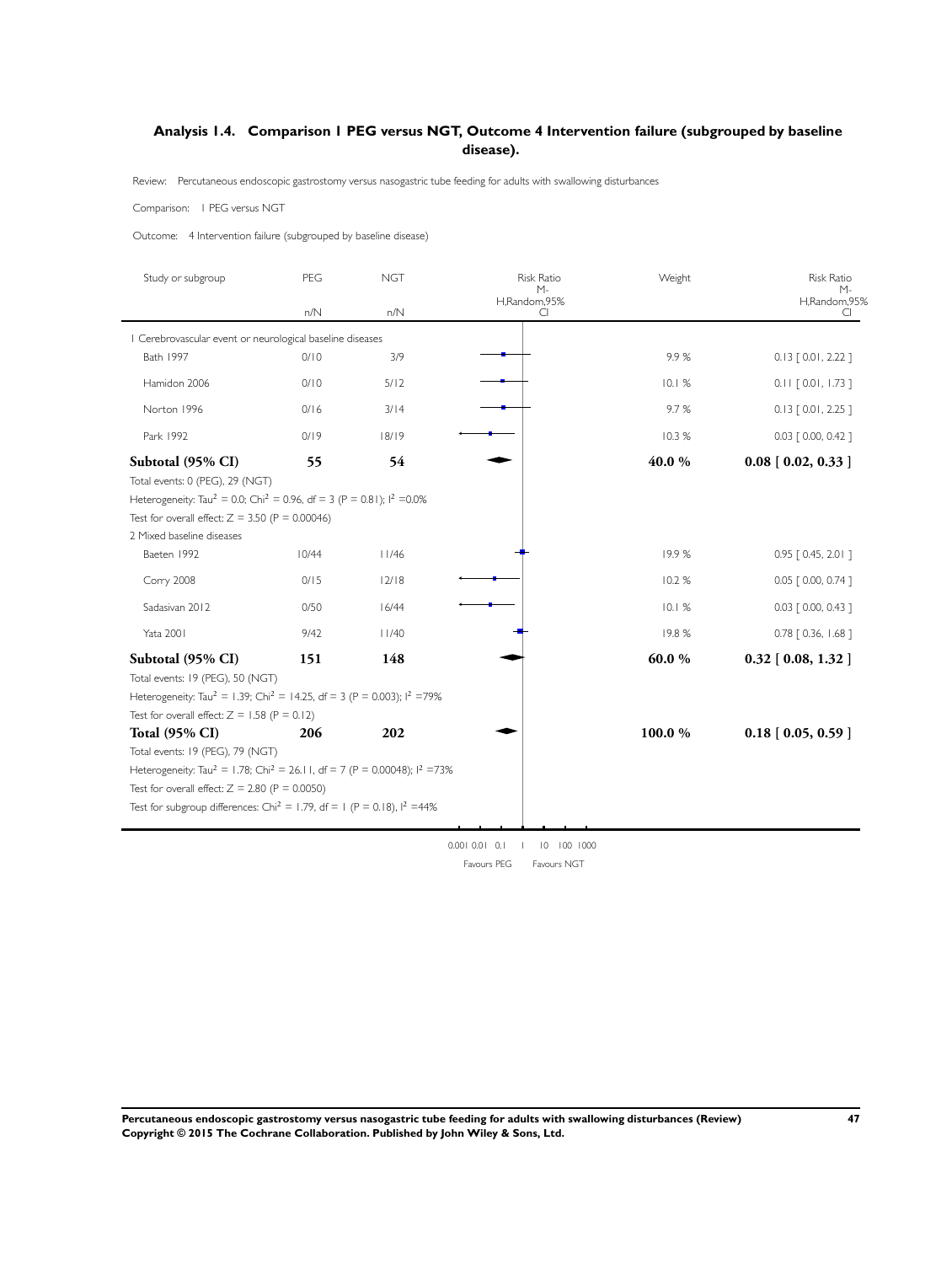## **Analysis 1.5. Comparison 1 PEG versus NGT, Outcome 5 ITT analyses.**

<span id="page-50-0"></span>Review: Percutaneous endoscopic gastrostomy versus nasogastric tube feeding for adults with swallowing disturbances

Comparison: 1 PEG versus NGT

Outcome: 5 ITT analyses

| Study or subgroup                                                                                         | PEG   | <b>NGT</b> | <b>Risk Ratio</b>                        | Weight | <b>Risk Ratio</b>       |
|-----------------------------------------------------------------------------------------------------------|-------|------------|------------------------------------------|--------|-------------------------|
|                                                                                                           | n/N   | n/N        | M-<br>H,Random,95%<br>CI.                |        | М-<br>H,Random,95%<br>C |
| I ITT intervention failure non-reported gastrostomy technique                                             |       |            |                                          |        |                         |
| Baeten 1992                                                                                               | 10/44 | 11/46      |                                          | 35.2 % | $0.95$ $[0.45, 2.01]$   |
| Bath 1997                                                                                                 | 0/10  | 3/9        |                                          | 14.7%  | $0.13$ $[0.01, 2.22]$   |
| Sadasivan 2012                                                                                            | 0/50  | 22/44      |                                          | 15.1%  | $0.02$ $[0.00, 0.31]$   |
| <b>Yata 2001</b>                                                                                          | 9/42  | 11/40      |                                          | 35.0%  | 0.78 [ 0.36, 1.68 ]     |
| Subtotal (95% CI)                                                                                         | 146   | 139        |                                          | 100.0% | $0.37$ [ 0.09, 1.45 ]   |
| Total events: 19 (PEG), 47 (NGT)                                                                          |       |            |                                          |        |                         |
| Heterogeneity: Tau <sup>2</sup> = 1.25; Chi <sup>2</sup> = 13.07, df = 3 (P = 0.004); l <sup>2</sup> =77% |       |            |                                          |        |                         |
| Test for overall effect: $Z = 1.43$ (P = 0.15)                                                            |       |            |                                          |        |                         |
| 2 ITT intervention failure mixed baseline diseases                                                        |       |            |                                          |        |                         |
| Baeten 1992                                                                                               | 10/44 | 11/46      |                                          | 33.5 % | 0.95 [ 0.45, 2.0   ]    |
| Corry 2008                                                                                                | 0/15  | 12/18      |                                          | 16.6%  | $0.05$ $[0.00, 0.74]$   |
| Sadasivan 2012                                                                                            | 0/50  | 22/50      |                                          | 16.5 % | $0.02$ $[$ 0.00, 0.36 ] |
| Yata 2001                                                                                                 | 9/42  | 11/40      |                                          | 33.4 % | $0.78$ $[0.36, 1.68]$   |
| Subtotal (95% CI)                                                                                         | 151   | 154        |                                          | 100.0% | $0.29$ [ 0.06, 1.33 ]   |
| Total events: 19 (PEG), 56 (NGT)                                                                          |       |            |                                          |        |                         |
| Heterogeneity: Tau <sup>2</sup> = 1.65; Chi <sup>2</sup> = 16.37, df = 3 (P = 0.00095); $1^2 = 82\%$      |       |            |                                          |        |                         |
| Test for overall effect: $Z = 1.59$ (P = 0.11)                                                            |       |            |                                          |        |                         |
| Test for subgroup differences: Chi <sup>2</sup> = 0.05, df = 1 (P = 0.82), $1^2$ = 0.0%                   |       |            |                                          |        |                         |
|                                                                                                           |       |            |                                          |        |                         |
|                                                                                                           |       |            | 0.01<br>0.1<br>$ 0\rangle$<br>100        |        |                         |
|                                                                                                           |       |            | <b>Eavours PEG</b><br><b>Eavours NGT</b> |        |                         |

**Percutaneous endoscopic gastrostomy versus nasogastric tube feeding for adults with swallowing disturbances (Review) 48 Copyright © 2015 The Cochrane Collaboration. Published by John Wiley & Sons, Ltd.**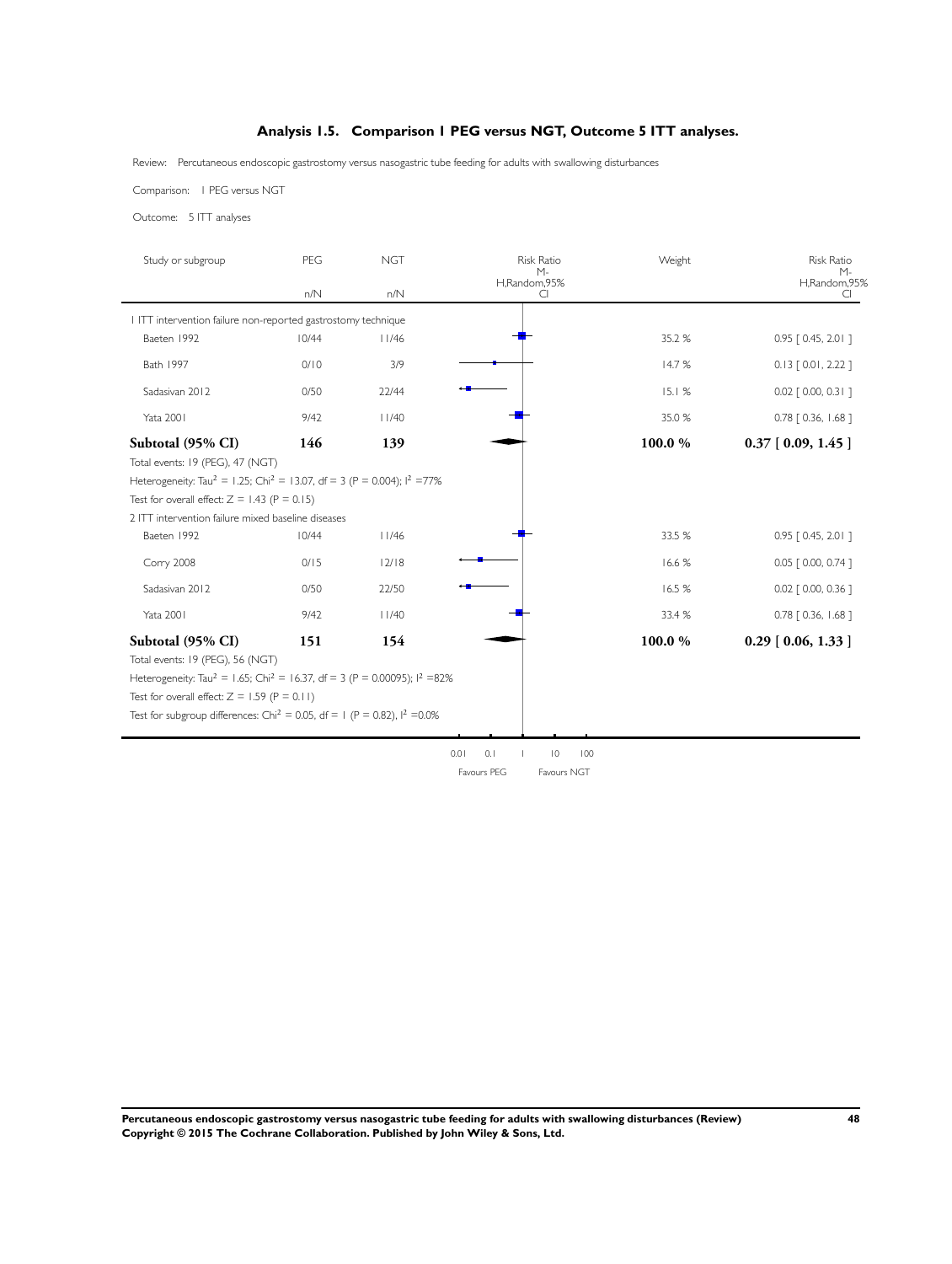### **Analysis 1.6. Comparison 1 PEG versus NGT, Outcome 6 Mortality irrespective of follow-up time.**

<span id="page-51-0"></span>Review: Percutaneous endoscopic gastrostomy versus nasogastric tube feeding for adults with swallowing disturbances

Comparison: 1 PEG versus NGT

j.

 $\overline{\phantom{a}}$ 

Outcome: 6 Mortality irrespective of follow-up time

| Study or subgroup                                                                                         | Favours PEG | <b>NGT</b> | <b>Risk Ratio</b><br>$M -$ | Weight | <b>Risk Ratio</b><br>$M -$ |
|-----------------------------------------------------------------------------------------------------------|-------------|------------|----------------------------|--------|----------------------------|
|                                                                                                           | n/N         | n/N        | H,Random,95%<br>CI         |        | H,Random,95%               |
| Baeten 1992                                                                                               | 13/41       | 5/42       |                            | 11.6%  | 2.66   1.04, 6.80 ]        |
| Bath 1997                                                                                                 | 6/10        | 6/9        |                            | 16.6%  | $0.90$ $[0.45, 1.79]$      |
| Corry 2008                                                                                                | 0/15        | 0/18       |                            |        | Not estimable              |
| Dennis 2005                                                                                               | 79/162      | 76/159     |                            | 29.4%  | $1.02$ [ 0.81, 1.28 ]      |
| Douzinas 2006                                                                                             | 3/16        | 5/20       |                            | 7.5 %  | $0.75$ $[0.21, 2.67]$      |
| Elbadawy 2014                                                                                             | 10/40       | 10/20      |                            | 16.4 % | 0.50 [ 0.25, 1.00 ]        |
| Hamidon 2006                                                                                              | 2/10        | 2/12       |                            | 4.4 %  | 1.20 [ 0.20, 7.05 ]        |
| Norton 1996                                                                                               | 4/16        | 10/14      |                            | 12.0%  | $0.35$ $[0.14, 0.87]$      |
| Park 1992                                                                                                 | 1/20        | 1/20       |                            | 2.0 %  | 1.00 [ 0.07, 14.90 ]       |
| Total (95% CI)                                                                                            | 330         | 314        |                            | 100.0% | $0.86$ [ $0.58$ , 1.28 ]   |
| Total events: 118 (Favours PEG), 115 (NGT)                                                                |             |            |                            |        |                            |
| Heterogeneity: Tau <sup>2</sup> = 0.13; Chi <sup>2</sup> = 13.18, df = 7 (P = 0.07); l <sup>2</sup> = 47% |             |            |                            |        |                            |
| Test for overall effect: $Z = 0.75$ (P = 0.46)                                                            |             |            |                            |        |                            |
| Test for subgroup differences: Not applicable                                                             |             |            |                            |        |                            |
|                                                                                                           |             |            |                            |        |                            |

0.05 0.2 1 5 20 Favours PEG Favours NGT

**Percutaneous endoscopic gastrostomy versus nasogastric tube feeding for adults with swallowing disturbances (Review) 49 Copyright © 2015 The Cochrane Collaboration. Published by John Wiley & Sons, Ltd.**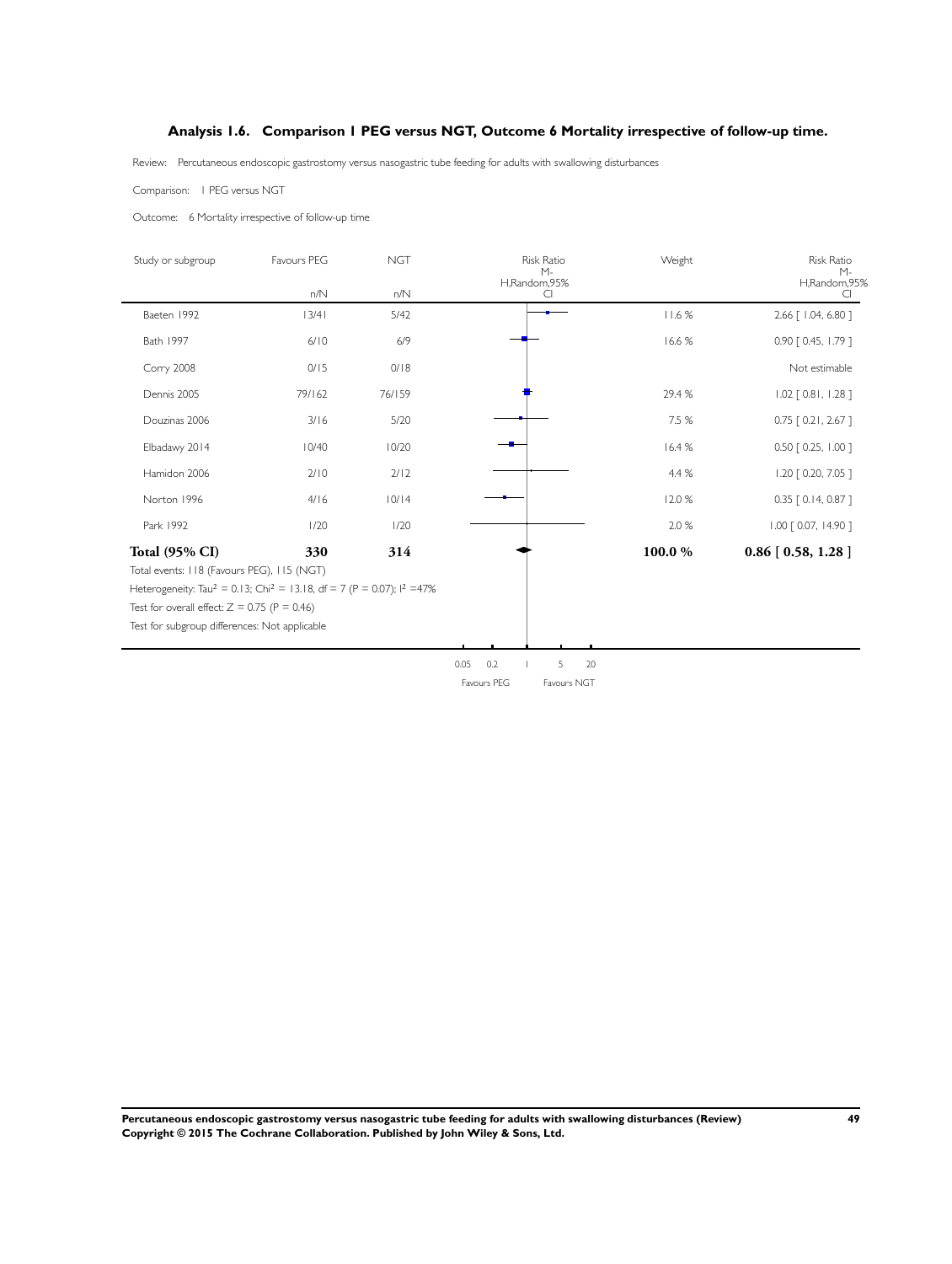### **Analysis 1.7. Comparison 1 PEG versus NGT, Outcome 7 Mean survival (months).**

<span id="page-52-0"></span>Review: Percutaneous endoscopic gastrostomy versus nasogastric tube feeding for adults with swallowing disturbances

Comparison: 1 PEG versus NGT

Outcome: 7 Mean survival (months)

| Study or subgroup                                 | PEG |           | <b>NGT</b> |          |                         | Mean<br>Difference | Weight  | Mean<br>Difference    |
|---------------------------------------------------|-----|-----------|------------|----------|-------------------------|--------------------|---------|-----------------------|
|                                                   | N   | Mean(SD)  | N          | Mean(SD) |                         | IV, Random, 95% CI |         | IV, Random, 95% CI    |
| <b>Yata 2001</b>                                  | 42  | 11.4(1.6) | 40         | 7.1(2.9) |                         |                    | 100.0%  | 4.30 [ 3.28, 5.32 ]   |
| <b>Total (95% CI)</b>                             | 42  |           | 40         |          |                         |                    | 100.0 % | $4.30$ [ 3.28, 5.32 ] |
| Heterogeneity: not applicable                     |     |           |            |          |                         |                    |         |                       |
| Test for overall effect: $Z = 8.26$ (P < 0.00001) |     |           |            |          |                         |                    |         |                       |
| Test for subgroup differences: Not applicable     |     |           |            |          |                         |                    |         |                       |
|                                                   |     |           |            |          |                         |                    |         |                       |
|                                                   |     |           |            |          | $-10$<br>$\Omega$<br>-5 | $ 0\rangle$<br>5   |         |                       |

Favours NGT Favours PEG

**Percutaneous endoscopic gastrostomy versus nasogastric tube feeding for adults with swallowing disturbances (Review) 50 Copyright © 2015 The Cochrane Collaboration. Published by John Wiley & Sons, Ltd.**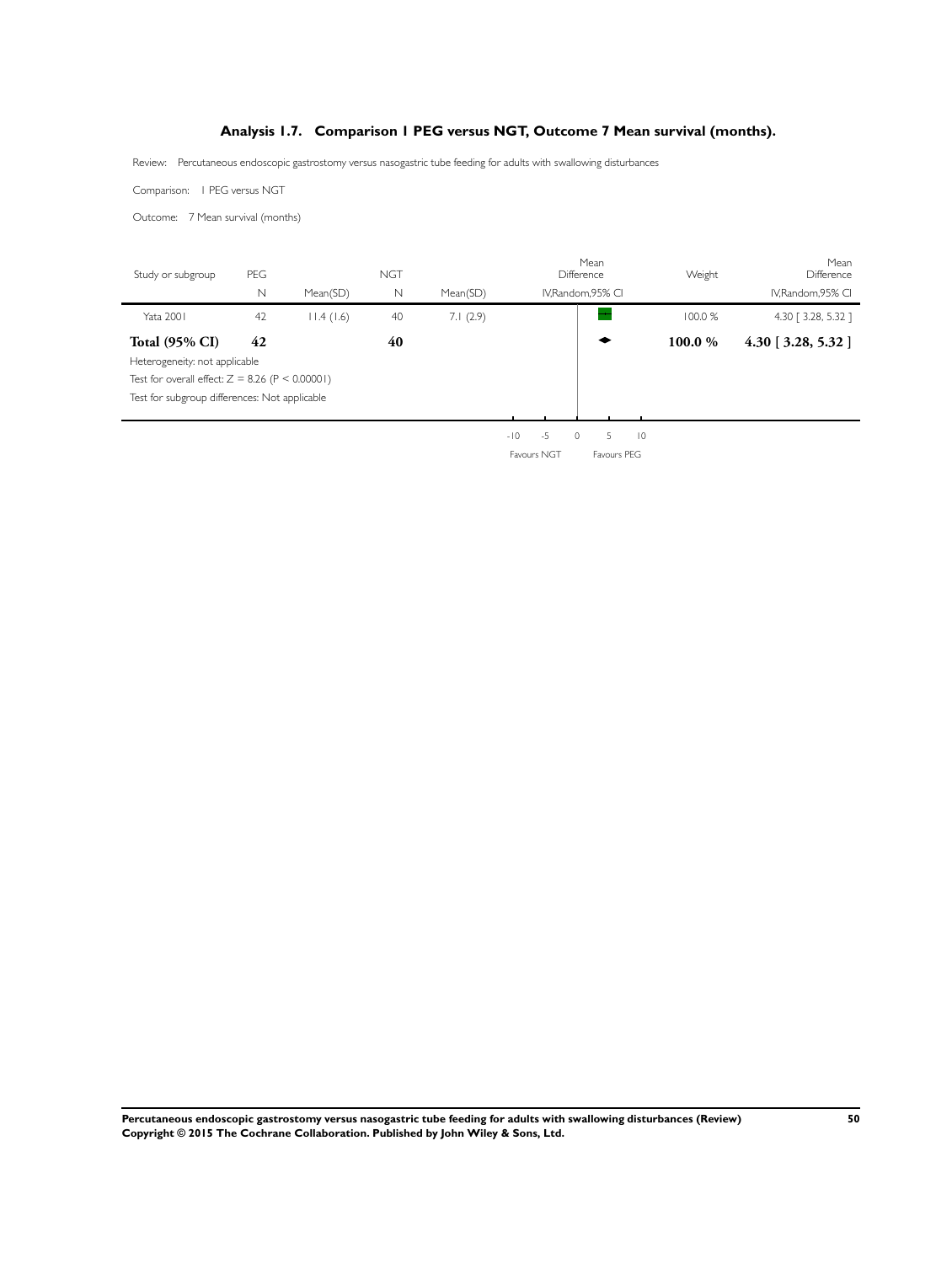### <span id="page-53-0"></span>**Analysis 1.8. Comparison 1 PEG versus NGT, Outcome 8 Adverse effects irrespective of follow-up time.**

Review: Percutaneous endoscopic gastrostomy versus nasogastric tube feeding for adults with swallowing disturbances

Comparison: 1 PEG versus NGT

Outcome: 8 Adverse effects irrespective of follow-up time

| Study or subgroup                                                                                         | PEG    | <b>NGT</b> | <b>Risk Ratio</b><br>$M -$         | Weight | Risk Ratio<br>$M -$   |
|-----------------------------------------------------------------------------------------------------------|--------|------------|------------------------------------|--------|-----------------------|
|                                                                                                           | n/N    | n/N        | H,Random,95%<br>CI                 |        | H,Random,95%<br>CI    |
| Adverse effects                                                                                           |        |            |                                    |        |                       |
| Baeten 1992                                                                                               | 21/41  | 17/42      |                                    | 19.7%  | $1.27$ $[0.79, 2.03]$ |
| Corry 2008                                                                                                | 8/15   | $6/18$     |                                    | 14.5%  | $1.60$ [ 0.71, 3.59 ] |
| Dennis 2005                                                                                               | 56/162 | 59/159     |                                    | 22.3 % | $0.93$ $[0.69, 1.25]$ |
| Douzinas 2006                                                                                             | 16/16  | 20/20      |                                    | 23.9%  | $1.00$ $[0.90, 1.11]$ |
| Norton 1996                                                                                               | 4/16   | 6/14       |                                    | 11.4%  | $0.58$ $[0.21, 1.65]$ |
| Sadasivan 2012                                                                                            | 2/50   | 28/44      |                                    | 8.2 %  | 0.06 [ 0.02, 0.25 ]   |
| <b>Total (95% CI)</b>                                                                                     | 300    | 297        |                                    | 100.0% | $0.83$ [ 0.51, 1.34 ] |
| Total events: 107 (PEG), 136 (NGT)                                                                        |        |            |                                    |        |                       |
| Heterogeneity: Tau <sup>2</sup> = 0.25; Chi <sup>2</sup> = 37.33, df = 5 (P<0.00001); l <sup>2</sup> =87% |        |            |                                    |        |                       |
| Test for overall effect: $Z = 0.77$ (P = 0.44)                                                            |        |            |                                    |        |                       |
| Test for subgroup differences: Not applicable                                                             |        |            |                                    |        |                       |
|                                                                                                           |        |            |                                    |        |                       |
|                                                                                                           |        |            | 0.005<br>0.1<br>$ 0\rangle$<br>200 |        |                       |
|                                                                                                           |        |            | Favours PEG<br>Favours NGT         |        |                       |

**Percutaneous endoscopic gastrostomy versus nasogastric tube feeding for adults with swallowing disturbances (Review) 51 Copyright © 2015 The Cochrane Collaboration. Published by John Wiley & Sons, Ltd.**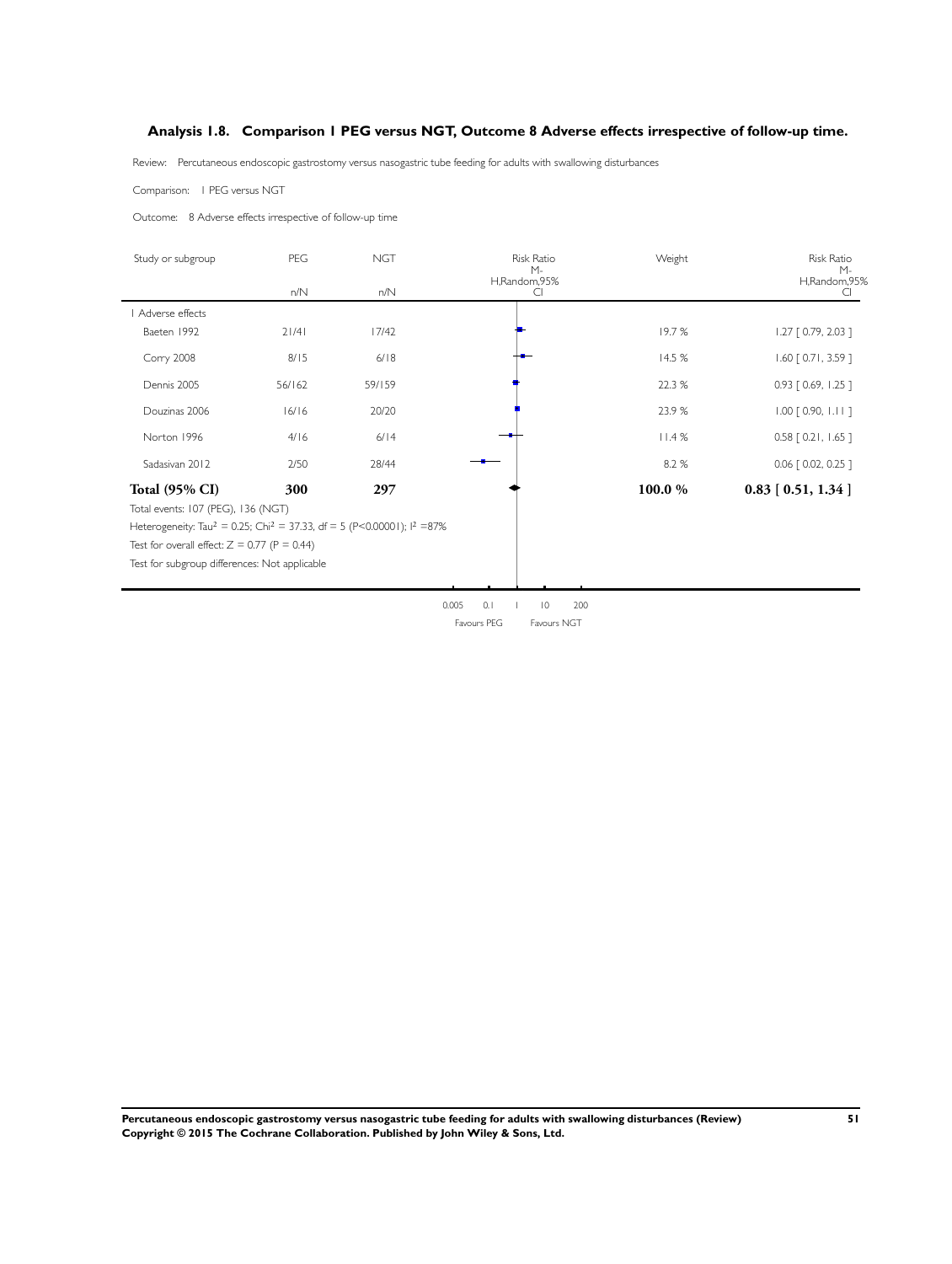### <span id="page-54-0"></span>**Analysis 1.9. Comparison 1 PEG versus NGT, Outcome 9 Adverse effects irrespective of follow-up time.**

Review: Percutaneous endoscopic gastrostomy versus nasogastric tube feeding for adults with swallowing disturbances

Comparison: 1 PEG versus NGT

Outcome: 9 Adverse effects irrespective of follow-up time

| Study or subgroup                                                                                | PEG    | <b>NGT</b> | <b>Risk Ratio</b><br>$M -$             | Weight | <b>Risk Ratio</b><br>$M -$ |
|--------------------------------------------------------------------------------------------------|--------|------------|----------------------------------------|--------|----------------------------|
|                                                                                                  | n/N    | n/N        | H,Random,95%<br>CI                     |        | H,Random,95%<br>C.         |
| ITT adverse effects irrespective of follow-up time                                               |        |            |                                        |        |                            |
| Baeten 1992                                                                                      | 21/41  | 17/42      |                                        | 19.5 % | $1.27$ [ 0.79, 2.03 ]      |
| Corry 2008                                                                                       | 8/15   | 6/18       |                                        | 14.9%  | $1.60$ [ 0.71, 3.59 ]      |
| Dennis 2005                                                                                      | 56/162 | 59/159     |                                        | 21.7%  | $0.93$ $[0.69, 1.25]$      |
| Douzinas 2006                                                                                    | 16/16  | 20/20      |                                        | 23.1%  | $1.00$ $[0.90, 1.11]$      |
| Norton 1996                                                                                      | 4/16   | 6/14       |                                        | 12.0 % | $0.58$ $[0.21, 1.65]$      |
| Sadasivan 2012                                                                                   | 2/50   | 34/50      |                                        | 8.9%   | $0.06$ $[0.01, 0.23]$      |
| <b>Total (95% CI)</b>                                                                            | 300    | 303        |                                        | 100.0% | $0.81$ [ $0.48$ , 1.35 ]   |
| Total events: 107 (PEG), 142 (NGT)                                                               |        |            |                                        |        |                            |
| Heterogeneity: Tau <sup>2</sup> = 0.30; Chi <sup>2</sup> = 43.56, df = 5 (P<0.00001); $1^2$ =89% |        |            |                                        |        |                            |
| Test for overall effect: $Z = 0.81$ (P = 0.42)                                                   |        |            |                                        |        |                            |
| Test for subgroup differences: Not applicable                                                    |        |            |                                        |        |                            |
|                                                                                                  |        |            |                                        |        |                            |
|                                                                                                  |        |            | 0.1<br>$\overline{10}$<br>200<br>0.005 |        |                            |
|                                                                                                  |        |            | Favours PEG<br>Favours NGT             |        |                            |

**Percutaneous endoscopic gastrostomy versus nasogastric tube feeding for adults with swallowing disturbances (Review) 52 Copyright © 2015 The Cochrane Collaboration. Published by John Wiley & Sons, Ltd.**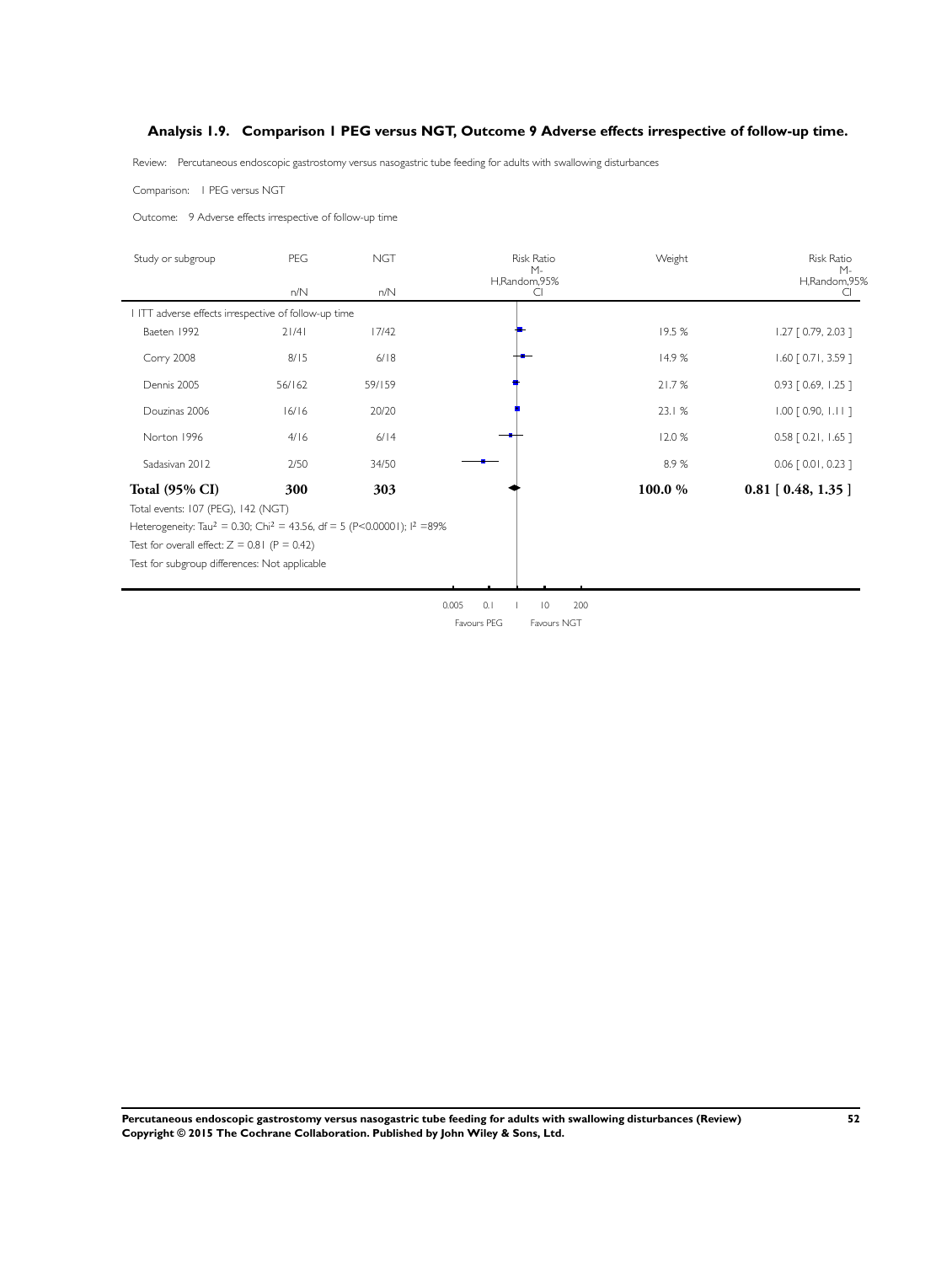### <span id="page-55-0"></span>**Analysis 1.10. Comparison 1 PEG versus NGT, Outcome 10 Pneumonia irrespective of follow-up time.**

Review: Percutaneous endoscopic gastrostomy versus nasogastric tube feeding for adults with swallowing disturbances

Comparison: 1 PEG versus NGT

Outcome: 10 Pneumonia irrespective of follow-up time

| Study or subgroup                                                                                           | PEG    | <b>NGT</b> | <b>Risk Ratio</b><br>$M -$                          | Weight | <b>Risk Ratio</b><br>$M -$ |
|-------------------------------------------------------------------------------------------------------------|--------|------------|-----------------------------------------------------|--------|----------------------------|
|                                                                                                             | n/N    | n/N        | H,Random,95%<br>CI.                                 |        | H,Random,95%<br>C          |
| Baeten 1992                                                                                                 | 2/4    | 2/42       |                                                     | 4.0 %  | $1.02$ $[0.15, 6.93]$      |
| <b>Corry 2008</b>                                                                                           | 4/15   | 6/18       |                                                     | 9.3%   | $0.80$ $[ 0.28, 2.32 ]$    |
| Dennis 2005                                                                                                 | 56/162 | 59/159     |                                                     | 21.2%  | $0.93$ $[0.69, 1.25]$      |
| Douzinas 2006                                                                                               | 16/16  | 20/20      |                                                     | 23.3 % | $1.00$ $[0.90, 1.11]$      |
| Elbadawy 2014                                                                                               | 11/40  | 15/20      |                                                     | 16.6%  | $0.37$ $[0.21, 0.64]$      |
| Norton 1996                                                                                                 | 3/16   | 6/14       |                                                     | 8.1%   | $0.44$ $[0.13, 1.43]$      |
| <b>Yata 2001</b>                                                                                            | 14/42  | 22/40      |                                                     | 17.5 % | $0.61$ $[0.36, 1.01]$      |
| <b>Total (95% CI)</b>                                                                                       | 332    | 313        |                                                     | 100.0% | $0.70$ [ $0.46$ , $1.06$ ] |
| Total events: 106 (PEG), 130 (NGT)                                                                          |        |            |                                                     |        |                            |
| Heterogeneity: Tau <sup>2</sup> = 0.19; Chi <sup>2</sup> = 32.32, df = 6 (P = 0.00001); l <sup>2</sup> =81% |        |            |                                                     |        |                            |
| Test for overall effect: $Z = 1.67$ (P = 0.095)                                                             |        |            |                                                     |        |                            |
| Test for subgroup differences: Not applicable                                                               |        |            |                                                     |        |                            |
|                                                                                                             |        |            |                                                     |        |                            |
|                                                                                                             |        |            | $\overline{10}$<br>$0.1 \quad 0.2$<br>0.5<br>5<br>2 |        |                            |
|                                                                                                             |        |            | Favours PEG<br>Favours NGT                          |        |                            |

**Percutaneous endoscopic gastrostomy versus nasogastric tube feeding for adults with swallowing disturbances (Review) 53 Copyright © 2015 The Cochrane Collaboration. Published by John Wiley & Sons, Ltd.**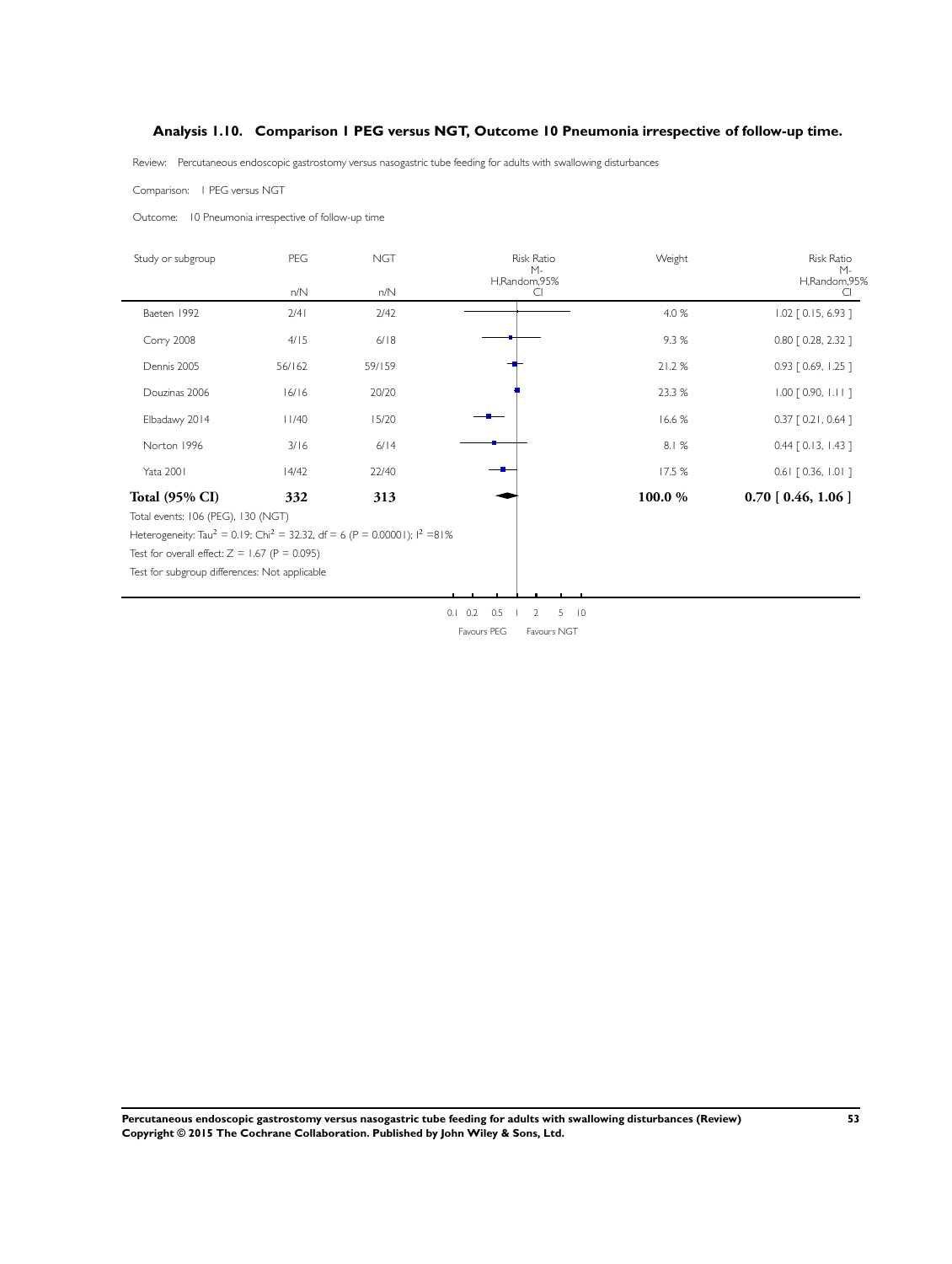### **Analysis 1.11. Comparison 1 PEG versus NGT, Outcome 11 Reflux oesophagitis.**

<span id="page-56-0"></span>Review: Percutaneous endoscopic gastrostomy versus nasogastric tube feeding for adults with swallowing disturbances

Comparison: 1 PEG versus NGT

Outcome: 11 Reflux oesophagitis

| Study or subgroup                               | PEG  | <b>NGT</b> | <b>Risk Ratio</b><br>М-<br>H,Random,95%        | Weight  | <b>Risk Ratio</b><br>$M -$<br>H,Random,95% |
|-------------------------------------------------|------|------------|------------------------------------------------|---------|--------------------------------------------|
|                                                 | n/N  | n/N        | C                                              |         |                                            |
| <b>Yata 2001</b>                                | 8/42 | 17/40      |                                                | 100.0%  | $0.45$ $[0.22, 0.92]$                      |
| <b>Total (95% CI)</b>                           | 42   | 40         |                                                | 100.0 % | $0.45$ [ $0.22, 0.92$ ]                    |
| Total events: 8 (PEG), 17 (NGT)                 |      |            |                                                |         |                                            |
| Heterogeneity: not applicable                   |      |            |                                                |         |                                            |
| Test for overall effect: $Z = 2.18$ (P = 0.029) |      |            |                                                |         |                                            |
| Test for subgroup differences: Not applicable   |      |            |                                                |         |                                            |
|                                                 |      |            |                                                |         |                                            |
|                                                 |      |            | 0.5<br>5.<br>$\overline{0}$<br>$0.1 \quad 0.2$ |         |                                            |

Favours PEG Favours NGT

#### **Analysis 1.12. Comparison 1 PEG versus NGT, Outcome 12 Weight kg (endpoint).**

Review: Percutaneous endoscopic gastrostomy versus nasogastric tube feeding for adults with swallowing disturbances

Comparison: 1 PEG versus NGT

Outcome: 12 Weight kg (endpoint)

| Study or subgroup                              | PEG         |          | <b>NGT</b> |             |       |             | Mean<br>Difference |             | Weight  | Mean<br>Difference      |
|------------------------------------------------|-------------|----------|------------|-------------|-------|-------------|--------------------|-------------|---------|-------------------------|
|                                                | $\mathbb N$ | Mean(SD) | N          | Mean(SD)    |       |             | IV, Random, 95% CI |             |         | IV, Random, 95% CI      |
| Norton 1996                                    | 3           | 61 (11)  | 8          | 57.8 $(10)$ |       |             |                    |             | 100.0 % | 3.20 [ -5.95, 12.35 ]   |
| <b>Total (95% CI)</b>                          | 13          |          | 8          |             |       |             |                    |             | 100.0%  | $3.20$ [ -5.95, 12.35 ] |
| Heterogeneity: not applicable                  |             |          |            |             |       |             |                    |             |         |                         |
| Test for overall effect: $Z = 0.69$ (P = 0.49) |             |          |            |             |       |             |                    |             |         |                         |
| Test for subgroup differences: Not applicable  |             |          |            |             |       |             |                    |             |         |                         |
|                                                |             |          |            |             |       |             |                    |             |         |                         |
|                                                |             |          |            |             | $-10$ | $-5$        | 5<br>$\circ$       | $ 0\rangle$ |         |                         |
|                                                |             |          |            |             |       | Favours NGT | Favours PEG        |             |         |                         |

**Percutaneous endoscopic gastrostomy versus nasogastric tube feeding for adults with swallowing disturbances (Review) 54 Copyright © 2015 The Cochrane Collaboration. Published by John Wiley & Sons, Ltd.**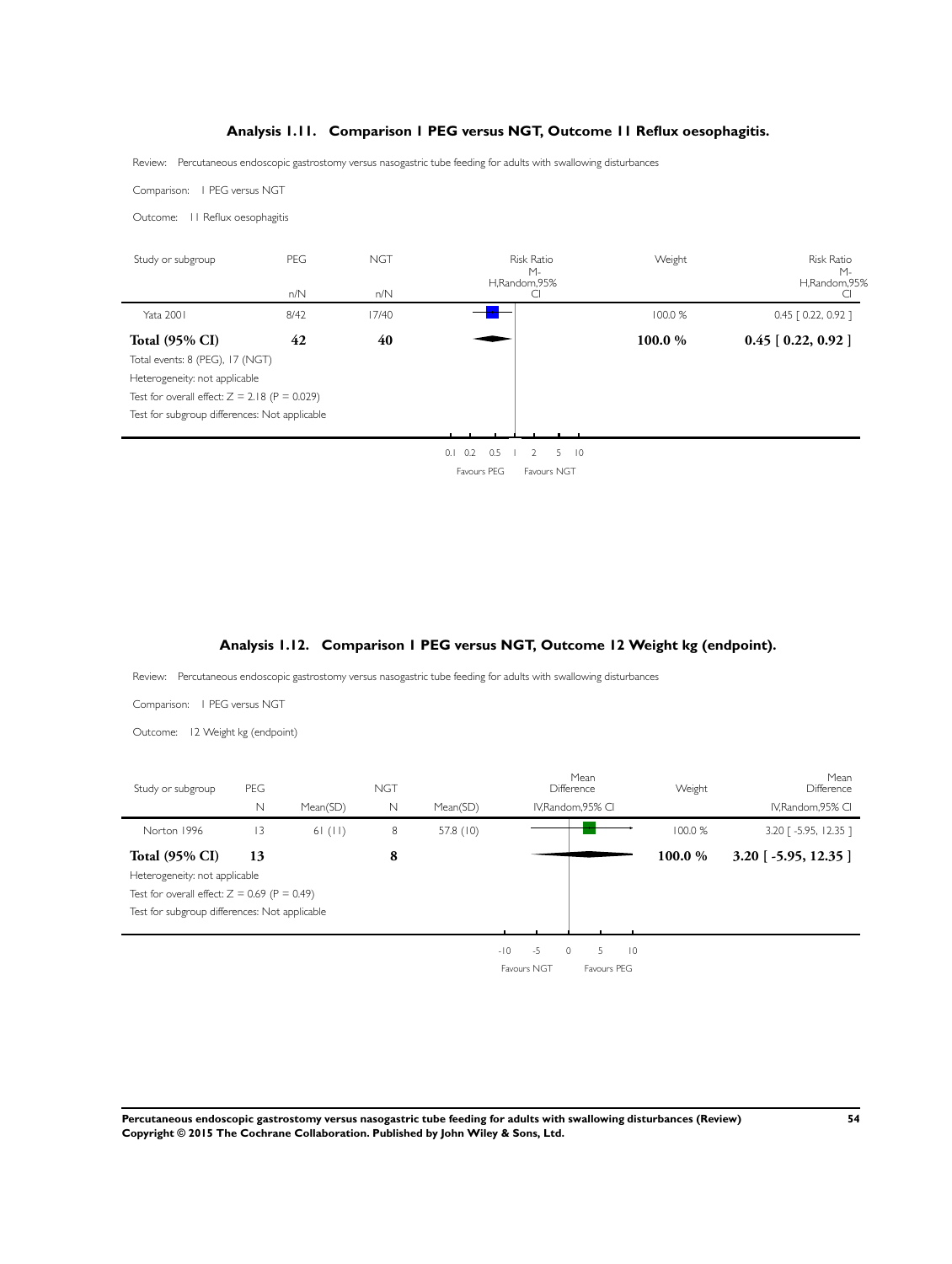### **Analysis 1.13. Comparison 1 PEG versus NGT, Outcome 13 Weight (change from baseline).**

Review: Percutaneous endoscopic gastrostomy versus nasogastric tube feeding for adults with swallowing disturbances

Comparison: 1 PEG versus NGT

Outcome: 13 Weight (change from baseline)

| Study or subgroup                                                                                          | <b>PEG</b>  |               | <b>NGT</b>   |               | Mean<br>Difference                                      | Weight | Mean<br>Difference                 |
|------------------------------------------------------------------------------------------------------------|-------------|---------------|--------------|---------------|---------------------------------------------------------|--------|------------------------------------|
|                                                                                                            | $\mathbb N$ | Mean(SD)      | $\mathsf{N}$ | Mean(SD)      | IV, Random, 95% CI                                      |        | IV, Random, 95% CI                 |
| Corry 2008                                                                                                 | 15          | $-0.28(2.1)$  | 8            | $-0.32(2.83)$ |                                                         | 35.4 % | $0.04$ $\lceil -1.64, 1.72 \rceil$ |
| Norton 1996                                                                                                | 3           | 2.2(5.33)     | 8            | $-2.6(3.93)$  |                                                         | 26.3 % | 4.80 [ 0.82, 8.78 ]                |
| Sadasivan 2012                                                                                             | 50          | $-1.88(0.59)$ | 44           | $-6.68(0.88)$ |                                                         | 38.3 % | 4.80 $[4.49, 5.11]$                |
| <b>Total (95% CI)</b>                                                                                      | 78          |               | 70           |               |                                                         | 100.0% | $3.11$ [ -0.52, 6.75 ]             |
| Heterogeneity: Tau <sup>2</sup> = 8.97; Chi <sup>2</sup> = 29.68, df = 2 (P<0.00001); l <sup>2</sup> = 93% |             |               |              |               |                                                         |        |                                    |
| Test for overall effect: $Z = 1.68$ (P = 0.093)                                                            |             |               |              |               |                                                         |        |                                    |
| Test for subgroup differences: Not applicable                                                              |             |               |              |               |                                                         |        |                                    |
|                                                                                                            |             |               |              |               |                                                         |        |                                    |
|                                                                                                            |             |               |              |               | $\sim$ $\sim$ $\sim$ $\sim$ $\sim$ $\sim$ $\sim$ $\sim$ |        |                                    |

-10 -5 0 5 10 Favours NGT Favours PEG

**Percutaneous endoscopic gastrostomy versus nasogastric tube feeding for adults with swallowing disturbances (Review) 55 Copyright © 2015 The Cochrane Collaboration. Published by John Wiley & Sons, Ltd.**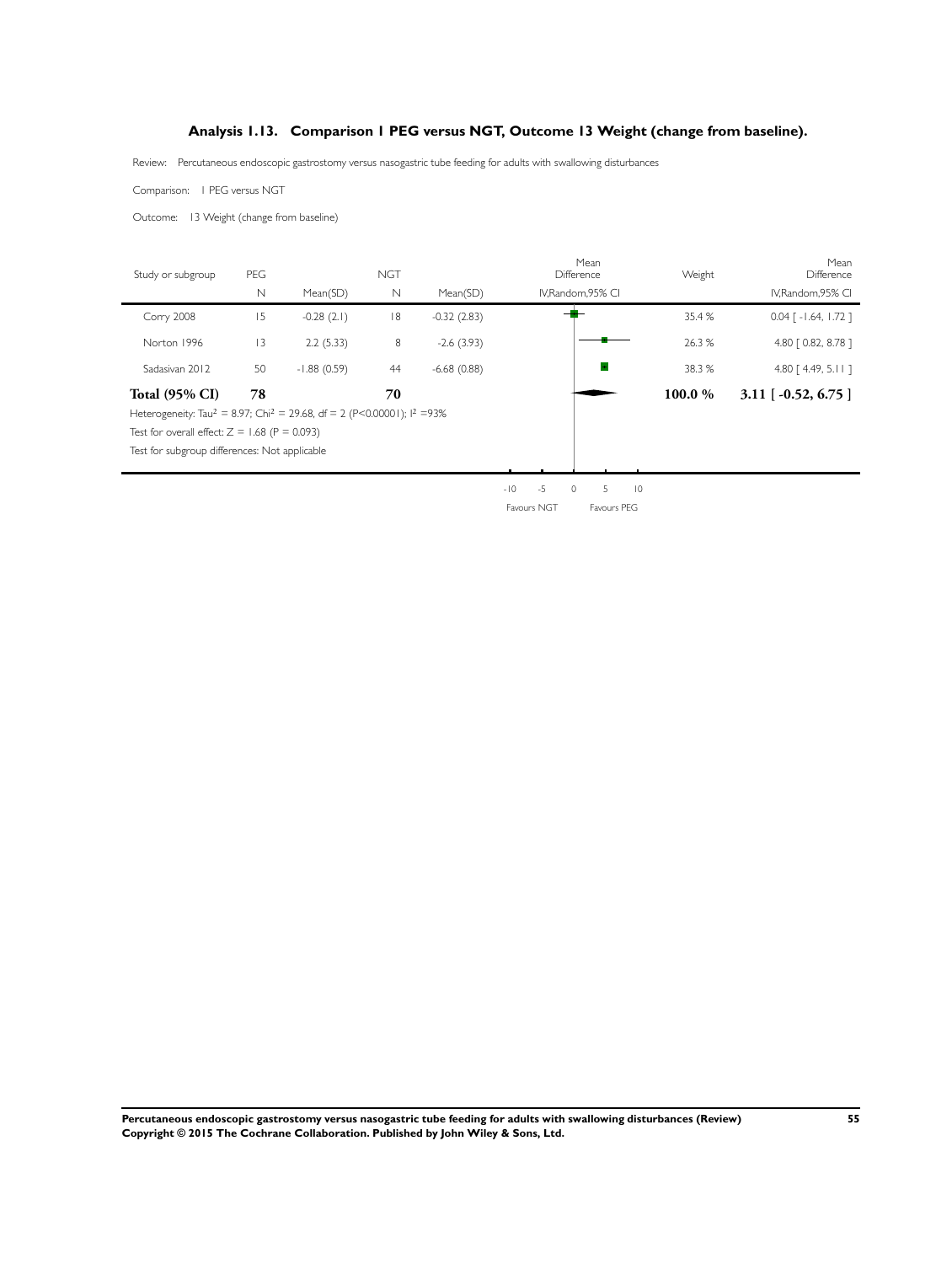### <span id="page-58-0"></span>**Analysis 1.14. Comparison 1 PEG versus NGT, Outcome 14 Mid-arm circumference in cm (endpoint).**

Review: Percutaneous endoscopic gastrostomy versus nasogastric tube feeding for adults with swallowing disturbances

Comparison: 1 PEG versus NGT

Outcome: 14 Mid-arm circumference in cm (endpoint)

| Study or subgroup                                                                                        | PEG            |            | <b>NGT</b>  |            |              | Mean<br>Difference                         | Weight  | Mean<br>Difference                 |
|----------------------------------------------------------------------------------------------------------|----------------|------------|-------------|------------|--------------|--------------------------------------------|---------|------------------------------------|
|                                                                                                          | $\mathbb N$    | Mean(SD)   | $\mathbb N$ | Mean(SD)   |              | IV, Random, 95% CI                         |         | IV, Random, 95% CI                 |
| Mid-arm circumference                                                                                    |                |            |             |            |              |                                            |         |                                    |
| Corry 2008                                                                                               | 15             | 29.5(2.93) | 8           | 28.3(2.93) |              |                                            | 71.0%   | $1.20$ [ -0.81, 3.21 ]             |
| Norton 1996                                                                                              | 3              | 26.3(5.3)  | 8           | 23.8(1.8)  |              |                                            | 29.0 %  | 2.50 [ -0.64, 5.64 ]               |
| Subtotal (95% CI)                                                                                        | 28             |            | 26          |            |              |                                            | 100.0 % | $1.58$ [ -0.11, 3.27 ]             |
| Heterogeneity: Tau <sup>2</sup> = 0.0; Chi <sup>2</sup> = 0.47, df = 1 (P = 0.49); l <sup>2</sup> = 0.0% |                |            |             |            |              |                                            |         |                                    |
| Test for overall effect: $Z = 1.83$ (P = 0.068)                                                          |                |            |             |            |              |                                            |         |                                    |
| 2 Sensitivity analysis                                                                                   |                |            |             |            |              |                                            |         |                                    |
| Norton 1996                                                                                              | $\overline{3}$ | 26.3(5.3)  | 8           | 23.8(1.8)  |              |                                            | 100.0 % | $2.50$ $\lceil -0.64, 5.64 \rceil$ |
| Subtotal (95% CI)                                                                                        | 13             |            | 8           |            |              |                                            | 100.0%  | $2.50$ [ -0.64, 5.64 ]             |
| Heterogeneity: not applicable                                                                            |                |            |             |            |              |                                            |         |                                    |
| Test for overall effect: $Z = 1.56$ (P = 0.12)                                                           |                |            |             |            |              |                                            |         |                                    |
| Test for subgroup differences: Chi <sup>2</sup> = 0.26, df = 1 (P = 0.61), $1^2$ = 0.0%                  |                |            |             |            |              |                                            |         |                                    |
|                                                                                                          |                |            |             |            |              |                                            |         |                                    |
|                                                                                                          |                |            |             |            | $-2$<br>$-4$ | $\circ$<br>$\overline{4}$<br>$\mathcal{D}$ |         |                                    |
|                                                                                                          |                |            |             |            | Favours NGT  | Favours PEG                                |         |                                    |

**Percutaneous endoscopic gastrostomy versus nasogastric tube feeding for adults with swallowing disturbances (Review) 56 Copyright © 2015 The Cochrane Collaboration. Published by John Wiley & Sons, Ltd.**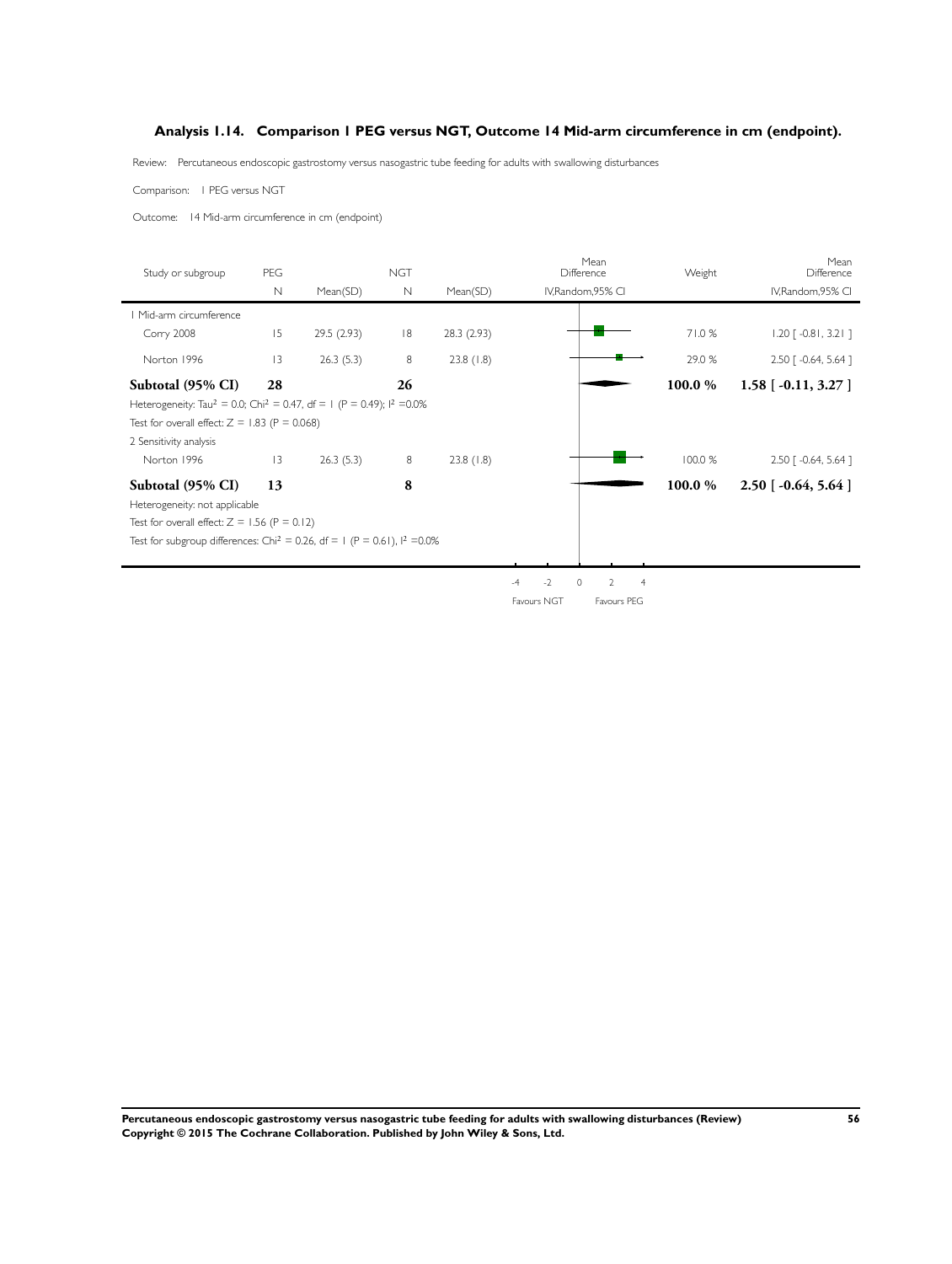## <span id="page-59-0"></span>**Analysis 1.15. Comparison 1 PEG versus NGT, Outcome 15 Mid-arm circumference in cm (change from baseline).**

Review: Percutaneous endoscopic gastrostomy versus nasogastric tube feeding for adults with swallowing disturbances

Comparison: 1 PEG versus NGT

Outcome: 15 Mid-arm circumference in cm (change from baseline)

| Study or subgroup                                                                              | PEG         |               | <b>NGT</b>  |               |                                   | Mean<br>Difference | Weight | Mean<br>Difference         |
|------------------------------------------------------------------------------------------------|-------------|---------------|-------------|---------------|-----------------------------------|--------------------|--------|----------------------------|
|                                                                                                | $\mathbb N$ | Mean(SD)      | $\mathbb N$ | Mean(SD)      |                                   | IV, Random, 95% CI |        | IV, Random, 95% CI         |
| Norton 1996                                                                                    | 13          | 26.3(5.3)     | 8           | 23.8(1.8)     |                                   |                    | 0.2%   | 2.50 [ -0.64, 5.64 ]       |
| Sadasivan 2012                                                                                 | 50          | $-1.02(0.14)$ | 44          | $-2.18(0.49)$ |                                   |                    | 99.8%  | $1.16$ [ $1.01$ , $1.31$ ] |
| <b>Total (95% CI)</b>                                                                          | 63          |               | 52          |               |                                   | ٠                  | 100.0% | $1.16$ [ 1.01, 1.31 ]      |
| Heterogeneity: Tau <sup>2</sup> = 0.0; Chi <sup>2</sup> = 0.70, df = 1 (P = 0.40); $1^2$ =0.0% |             |               |             |               |                                   |                    |        |                            |
| Test for overall effect: $Z = 15.23$ (P < 0.00001)                                             |             |               |             |               |                                   |                    |        |                            |
| Test for subgroup differences: Not applicable                                                  |             |               |             |               |                                   |                    |        |                            |
|                                                                                                |             |               |             |               |                                   |                    |        |                            |
|                                                                                                |             |               |             |               | $-2$<br>$\circ$<br>$\overline{a}$ | $\overline{2}$     |        |                            |
|                                                                                                |             |               |             |               | Favours NGT                       | Favours PEG        |        |                            |

**Percutaneous endoscopic gastrostomy versus nasogastric tube feeding for adults with swallowing disturbances (Review) 57 Copyright © 2015 The Cochrane Collaboration. Published by John Wiley & Sons, Ltd.**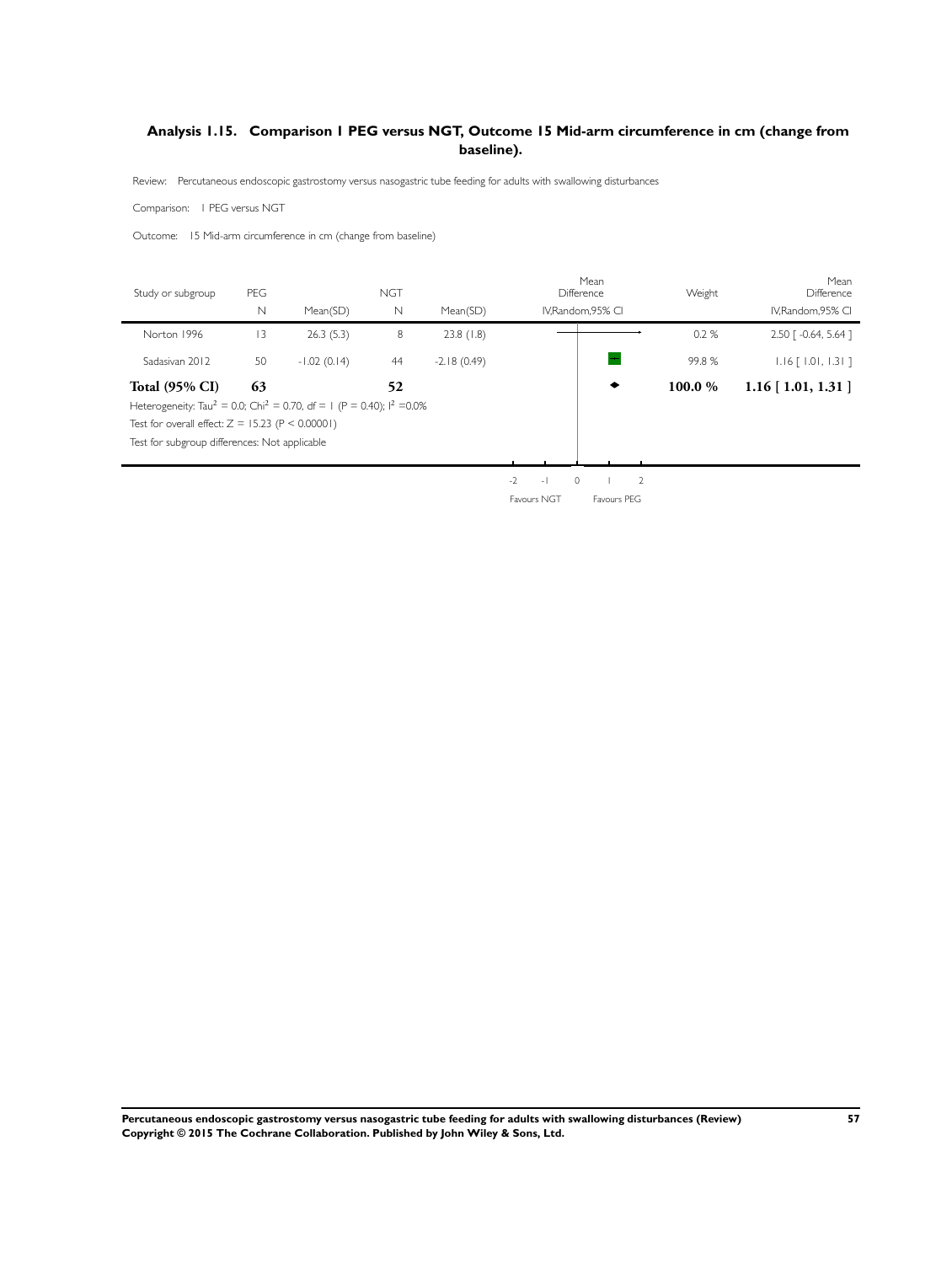## **Analysis 1.16. Comparison 1 PEG versus NGT, Outcome 16 Albumin.**

<span id="page-60-0"></span>Review: Percutaneous endoscopic gastrostomy versus nasogastric tube feeding for adults with swallowing disturbances

Comparison: 1 PEG versus NGT

Outcome: 16 Albumin

| Study or subgroup                                                                              | PEG<br>$\mathbb N$ | Mean(SD)  | <b>NGT</b><br>$\mathbb N$ | Mean(SD)  |               | Mean<br>Difference<br>IV, Random, 95% CI | Weight  | Mean<br>Difference<br>IV, Random, 95% CI |
|------------------------------------------------------------------------------------------------|--------------------|-----------|---------------------------|-----------|---------------|------------------------------------------|---------|------------------------------------------|
|                                                                                                |                    |           |                           |           |               |                                          |         |                                          |
| Mean serum albumin levels                                                                      |                    |           |                           |           |               |                                          |         |                                          |
| Norton 1996                                                                                    | 15                 | 30.1(3.6) | $\overline{10}$           | 22.3(2.2) |               |                                          | 53.3 %  | 7.80 [5.52, 10.08 ]                      |
| Yata 2001                                                                                      | 42                 | 36 (6.88) | 40                        | 32(6.88)  |               |                                          | 46.7 %  | 4.00 [ 1.02, 6.98 ]                      |
| Subtotal (95% CI)                                                                              | 57                 |           | 50                        |           |               |                                          | 100.0 % | $6.03$ [ 2.31, 9.74 ]                    |
| Heterogeneity: Tau <sup>2</sup> = 5.39; Chi <sup>2</sup> = 3.95, df = 1 (P = 0.05); $1^2$ =75% |                    |           |                           |           |               |                                          |         |                                          |
| Test for overall effect: $Z = 3.18$ (P = 0.0015)                                               |                    |           |                           |           |               |                                          |         |                                          |
| 2 Sensitivity analysis                                                                         |                    |           |                           |           |               |                                          |         |                                          |
| Norton 1996                                                                                    | 15                 | 30.1(3.6) | $\overline{10}$           | 22.3(2.2) |               |                                          | 100.0 % | 7.80 [ 5.52, 10.08 ]                     |
| Subtotal (95% CI)                                                                              | 15                 |           | 10                        |           |               |                                          | 100.0%  | $7.80$ [ 5.52, 10.08 ]                   |
| Heterogeneity: not applicable                                                                  |                    |           |                           |           |               |                                          |         |                                          |
| Test for overall effect: $Z = 6.72$ (P < 0.00001)                                              |                    |           |                           |           |               |                                          |         |                                          |
| Test for subgroup differences: Chi <sup>2</sup> = 0.64, df = 1 (P = 0.43), $1^2$ = 0.0%        |                    |           |                           |           |               |                                          |         |                                          |
|                                                                                                |                    |           |                           |           |               |                                          |         |                                          |
|                                                                                                |                    |           |                           |           | $-5$<br>$-10$ | $\circ$<br>5<br>$ 0\rangle$              |         |                                          |
|                                                                                                |                    |           |                           |           | Favours NGT   | Favours PEG                              |         |                                          |

**Percutaneous endoscopic gastrostomy versus nasogastric tube feeding for adults with swallowing disturbances (Review) 58 Copyright © 2015 The Cochrane Collaboration. Published by John Wiley & Sons, Ltd.**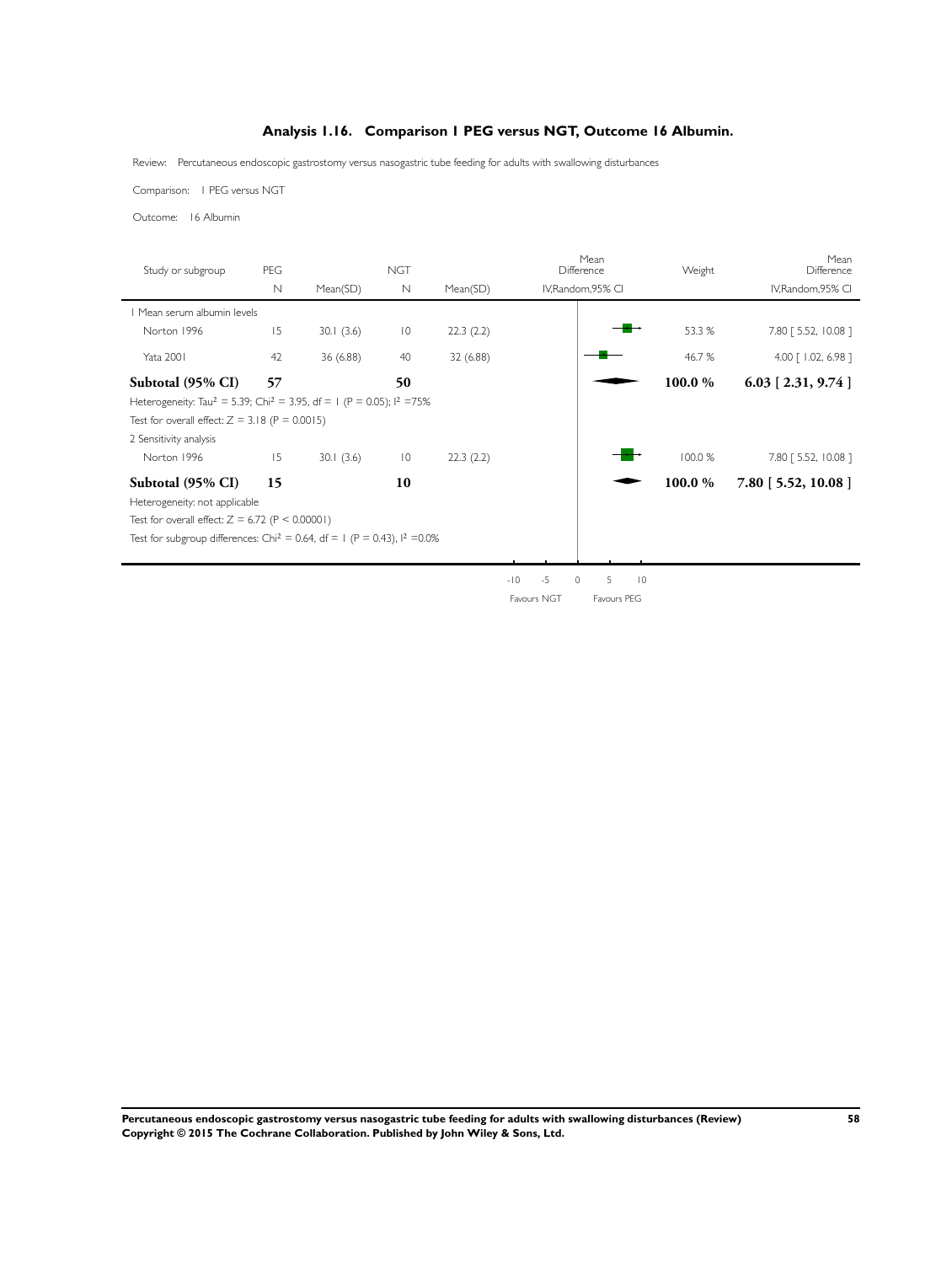### **Analysis 1.17. Comparison 1 PEG versus NGT, Outcome 17 Albumin (change from baseline).**

<span id="page-61-0"></span>Review: Percutaneous endoscopic gastrostomy versus nasogastric tube feeding for adults with swallowing disturbances

Comparison: 1 PEG versus NGT

Outcome: 17 Albumin (change from baseline)



#### **Analysis 1.18. Comparison 1 PEG versus NGT, Outcome 18 Haemoglobin g/dL (change from baseline).**

Review: Percutaneous endoscopic gastrostomy versus nasogastric tube feeding for adults with swallowing disturbances

Comparison: 1 PEG versus NGT

Outcome: 18 Haemoglobin g/dL (change from baseline)

| Study or subgroup                             | PEG                                                |                | <b>NGT</b> |               |                               | Mean<br>Difference | Weight  | Mean<br>Difference      |  |  |  |
|-----------------------------------------------|----------------------------------------------------|----------------|------------|---------------|-------------------------------|--------------------|---------|-------------------------|--|--|--|
|                                               | N                                                  | Mean(SD)       | N          | Mean(SD)      |                               | IV, Random, 95% CI |         | IV, Random, 95% CI      |  |  |  |
| Sadasiyan 2012                                | 50                                                 | $-0.14(0.116)$ | 44         | $-0.73(0.32)$ |                               | ٠                  | 100.0%  | $0.59$ $[0.49, 0.69]$   |  |  |  |
| <b>Total (95% CI)</b>                         | 50                                                 |                | 44         |               |                               |                    | 100.0 % | $0.59$ [ $0.49, 0.69$ ] |  |  |  |
| Heterogeneity: not applicable                 |                                                    |                |            |               |                               |                    |         |                         |  |  |  |
|                                               | Test for overall effect: $Z = 11.58$ (P < 0.00001) |                |            |               |                               |                    |         |                         |  |  |  |
| Test for subgroup differences: Not applicable |                                                    |                |            |               |                               |                    |         |                         |  |  |  |
|                                               |                                                    |                |            |               |                               |                    |         |                         |  |  |  |
|                                               |                                                    |                |            |               | $-0.5$<br>$-0.25$<br>$\Omega$ | 0.25<br>0.5        |         |                         |  |  |  |
|                                               |                                                    |                |            |               | Favours NGT                   | Favours PEG        |         |                         |  |  |  |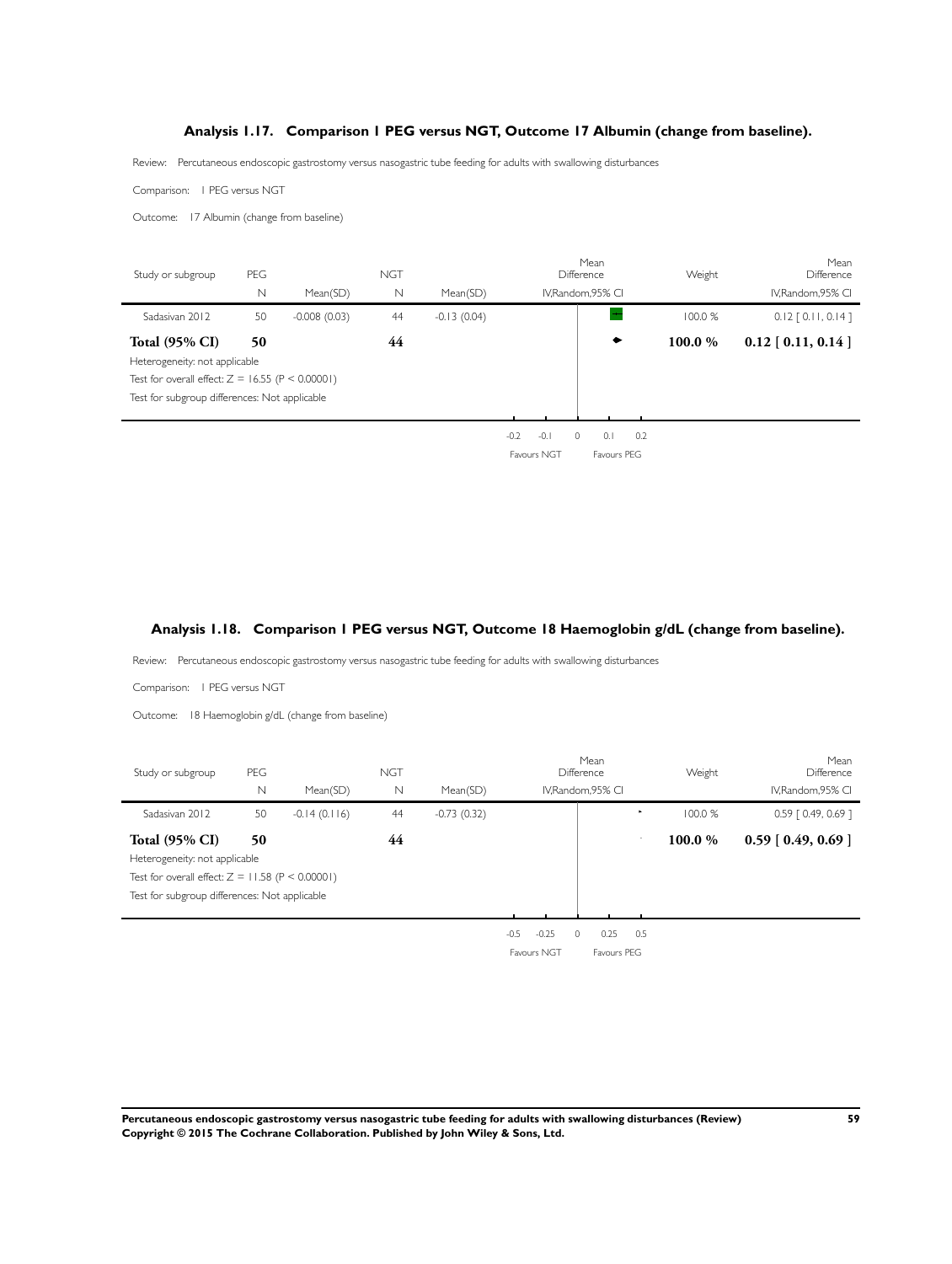#### **Analysis 1.19. Comparison 1 PEG versus NGT, Outcome 19 Score of patients satisfaction.**

<span id="page-62-0"></span>Review: Percutaneous endoscopic gastrostomy versus nasogastric tube feeding for adults with swallowing disturbances

Comparison: 1 PEG versus NGT

Outcome: 19 Score of patients satisfaction



#### **Analysis 1.20. Comparison 1 PEG versus NGT, Outcome 20 Score of inconvenience by nurses.**

Review: Percutaneous endoscopic gastrostomy versus nasogastric tube feeding for adults with swallowing disturbances

Comparison: 1 PEG versus NGT

Outcome: 20 Score of inconvenience by nurses

| Study or subgroup                             | PEG                                             |          | <b>NGT</b> |            |                        | Mean<br>Difference | Weight  | Mean<br>Difference         |  |  |  |
|-----------------------------------------------|-------------------------------------------------|----------|------------|------------|------------------------|--------------------|---------|----------------------------|--|--|--|
|                                               | N                                               | Mean(SD) | N          | Mean(SD)   |                        | IV, Random, 95% CI |         | IV, Random, 95% CI         |  |  |  |
| Baeten 1992                                   | 38                                              | 2(1.12)  | 30         | 2.58(1.35) |                        |                    | 100.0 % | $-0.58$ $[-1.18, 0.02]$    |  |  |  |
| <b>Total (95% CI)</b>                         | 38                                              |          | 30         |            |                        |                    | 100.0%  | $-0.58$ [ $-1.18$ , 0.02 ] |  |  |  |
| Heterogeneity: not applicable                 |                                                 |          |            |            |                        |                    |         |                            |  |  |  |
|                                               | Test for overall effect: $Z = 1.89$ (P = 0.058) |          |            |            |                        |                    |         |                            |  |  |  |
| Test for subgroup differences: Not applicable |                                                 |          |            |            |                        |                    |         |                            |  |  |  |
|                                               |                                                 |          |            |            |                        |                    |         |                            |  |  |  |
|                                               |                                                 |          |            |            | $-2$<br>$\circ$<br>$-$ | $\overline{2}$     |         |                            |  |  |  |
|                                               |                                                 |          |            |            | Favours PEG            | Favours NGT        |         |                            |  |  |  |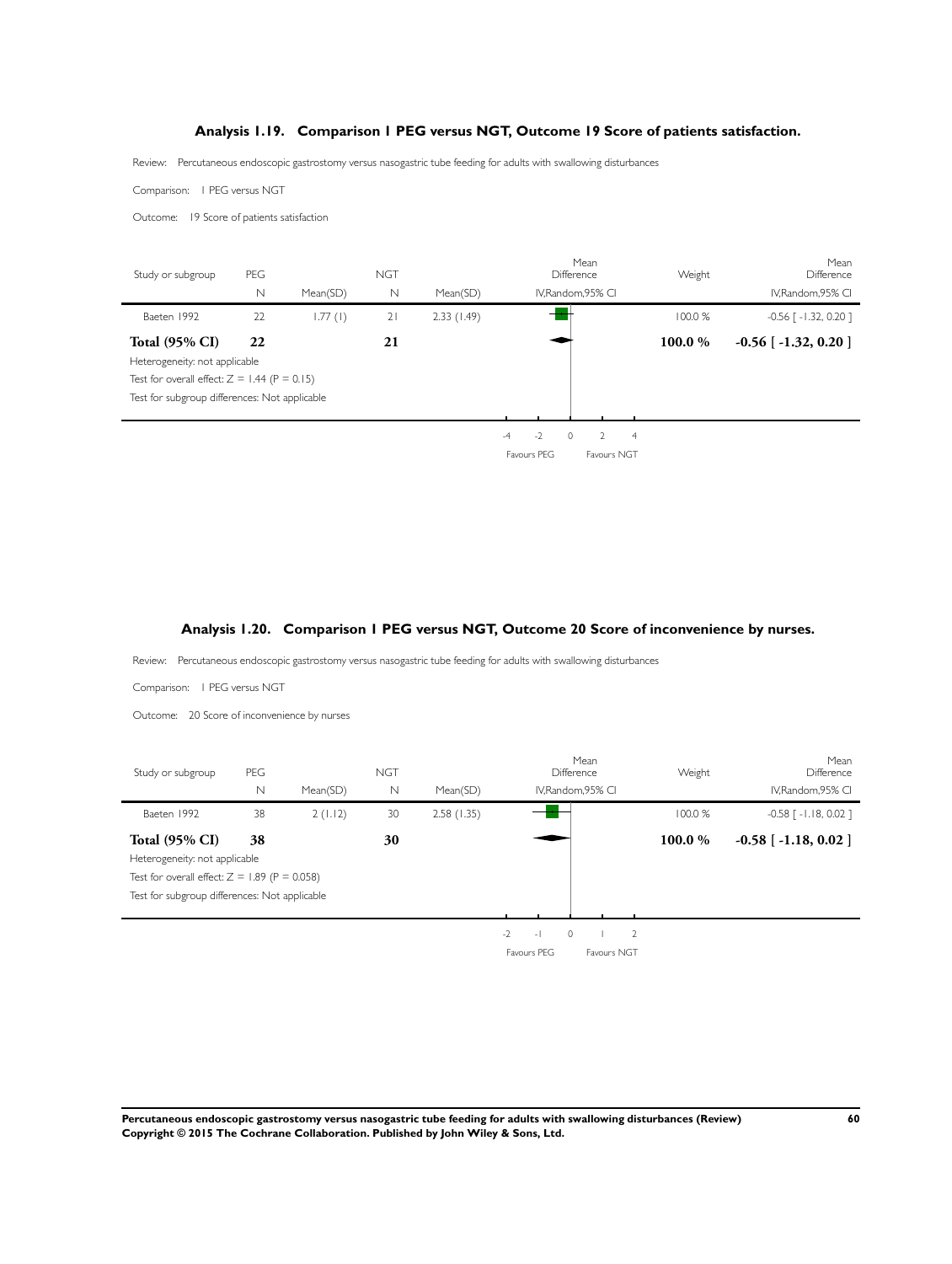### **Analysis 1.21. Comparison 1 PEG versus NGT, Outcome 21 Time on enteral nutrition (days).**

<span id="page-63-0"></span>Review: Percutaneous endoscopic gastrostomy versus nasogastric tube feeding for adults with swallowing disturbances

Comparison: 1 PEG versus NGT

Outcome: 21 Time on enteral nutrition (days)

| Study or subgroup                                                                                    | Favours PEG    |            | <b>NGT</b> |            |                | Mean<br>Difference  | Weight  | Mean<br>Difference       |
|------------------------------------------------------------------------------------------------------|----------------|------------|------------|------------|----------------|---------------------|---------|--------------------------|
|                                                                                                      | N              | Mean(SD)   | N          | Mean(SD)   |                | IV.Random.95% CI    |         | IV, Random, 95% CI       |
| Baeten 1992                                                                                          | 4 <sup>1</sup> | 21.6(22.4) | 42         | 16.4(14.4) |                |                     | 47.2 %  | 5.20 [ -2.92, 13.32 ]    |
| Park 1992                                                                                            | 9              | 28 (0E-7)  | 17         | 5.2(1.5)   |                |                     | 52.8%   | 22.80 [22.09, 23.5   ]   |
| <b>Total (95% CI)</b>                                                                                | 60             |            | 59         |            |                |                     | 100.0 % | $14.48$ [ -2.74, 31.71 ] |
| Heterogeneity: Tau <sup>2</sup> = 146.23; Chi <sup>2</sup> = 17.90, df = 1 (P = 0.00002); $1^2$ =94% |                |            |            |            |                |                     |         |                          |
| Test for overall effect: $Z = 1.65$ (P = 0.099)                                                      |                |            |            |            |                |                     |         |                          |
| Test for subgroup differences: Not applicable                                                        |                |            |            |            |                |                     |         |                          |
|                                                                                                      |                |            |            |            |                |                     |         |                          |
|                                                                                                      |                |            |            |            | $-50$<br>$-25$ | 50<br>25<br>$\circ$ |         |                          |
|                                                                                                      |                |            |            |            | Favours PEG    | Favours NGT         |         |                          |

**Percutaneous endoscopic gastrostomy versus nasogastric tube feeding for adults with swallowing disturbances (Review) 61 Copyright © 2015 The Cochrane Collaboration. Published by John Wiley & Sons, Ltd.**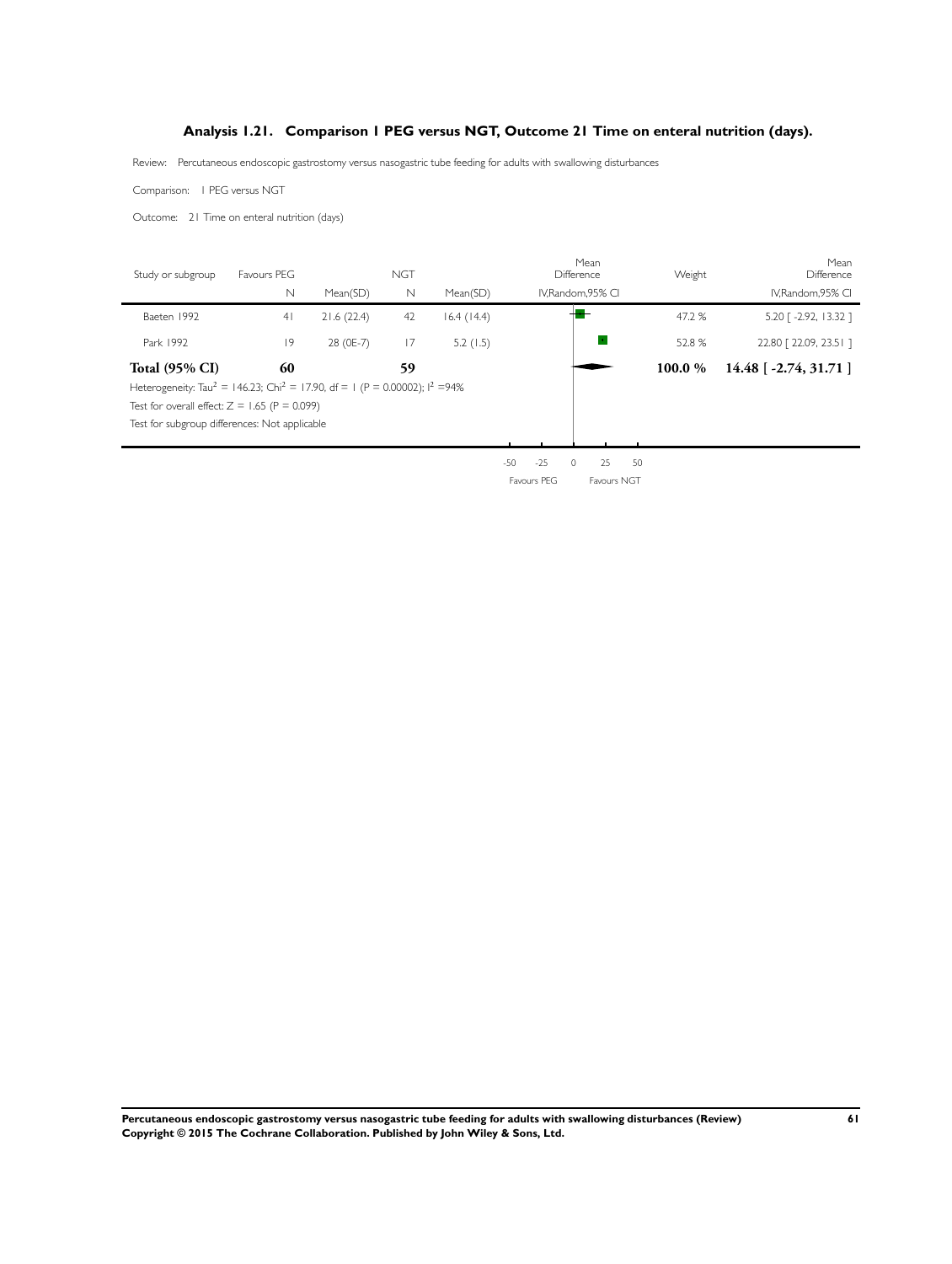### <span id="page-64-0"></span>**Analysis 1.22. Comparison 1 PEG versus NGT, Outcome 22 Quality of life measures EORTC QLQ-H&N35 number scoring 3 or 4 (worst).**

Review: Percutaneous endoscopic gastrostomy versus nasogastric tube feeding for adults with swallowing disturbances

#### Comparison: 1 PEG versus NGT

Outcome: 22 Quality of life measures EORTC QLQ-H%N35 number scoring 3 or 4 (worst)

| Study or subgroup                                                                                                                  | PEG  | <b>NGT</b> | <b>Risk Ratio</b><br>$M -$                  | Weight | <b>Risk Ratio</b><br>М-   |
|------------------------------------------------------------------------------------------------------------------------------------|------|------------|---------------------------------------------|--------|---------------------------|
|                                                                                                                                    | n/N  | n/N        | H,Random,95%<br>CI                          |        | H,Random,95%<br>CI        |
| I Pain                                                                                                                             |      |            |                                             |        |                           |
| Corry 2008                                                                                                                         | 7/15 | 1/18       |                                             | 50.9%  | 8.40 [ 1.16, 60.84 ]      |
| Sadasivan 2012                                                                                                                     | 0/50 | 44/50      |                                             | 49.1%  | $0.01$ [ 0.00, 0.18 ]     |
| Subtotal (95% CI)                                                                                                                  | 65   | 68         |                                             | 100.0% | $0.33$ [ $0.00, 471.74$ ] |
| Total events: 7 (PEG), 45 (NGT)                                                                                                    |      |            |                                             |        |                           |
| Heterogeneity: Tau <sup>2</sup> = 26.09; Chi <sup>2</sup> = 18.37, df = 1 (P = 0.00002); $1^2$ =95%                                |      |            |                                             |        |                           |
| Test for overall effect: $Z = 0.30$ (P = 0.76)<br>2 Learning to use                                                                |      |            |                                             |        |                           |
| Corry 2008                                                                                                                         | 4/15 | 2/18       |                                             | 51.4%  | 2.40 [ 0.5 l, 11.34 ]     |
| Sadasivan 2012                                                                                                                     | 0/50 | 44/50      |                                             | 48.6%  | 0.01 [ 0.00, 0.18 ]       |
| Subtotal (95% CI)                                                                                                                  | 65   | 68         |                                             | 100.0% | $0.18$ [ 0.00, 149.53 ]   |
| Total events: 4 (PEG), 46 (NGT)                                                                                                    |      |            |                                             |        |                           |
| Heterogeneity: Tau <sup>2</sup> = 22.35; Chi <sup>2</sup> = 18.12, df = 1 (P = 0.00002); l <sup>2</sup> = 94%                      |      |            |                                             |        |                           |
| Test for overall effect: $Z = 0.50$ (P = 0.61)                                                                                     |      |            |                                             |        |                           |
| 3 Inconvenient<br>Corry 2008                                                                                                       | 0/15 | $6/18$     |                                             | 49.5 % | $0.09$ $[0.01, 1.50]$     |
| Sadasivan 2012                                                                                                                     | 0/50 | 44/50      |                                             | 50.5 % | $0.01$ $[0.00, 0.18]$     |
|                                                                                                                                    |      |            |                                             |        |                           |
| Subtotal (95% CI)                                                                                                                  | 65   | 68         |                                             | 100.0% | $0.03$ [ $0.00, 0.29$ ]   |
| Total events: 0 (PEG), 50 (NGT)<br>Heterogeneity: Tau <sup>2</sup> = 0.54; Chi <sup>2</sup> = 1.27, df = 1 (P = 0.26); $1^2$ = 21% |      |            |                                             |        |                           |
| Test for overall effect: $Z = 3.05$ (P = 0.0023)                                                                                   |      |            |                                             |        |                           |
| 4 Uncomfortable                                                                                                                    |      |            |                                             |        |                           |
| Corry 2008                                                                                                                         | 0/15 | 6/18       |                                             | 49.5 % | 0.09 [ 0.01, 1.50 ]       |
| Sadasivan 2012                                                                                                                     | 0/50 | 44/50      |                                             | 50.5 % | $0.01$ [ 0.00, 0.18 ]     |
| Subtotal (95% CI)                                                                                                                  | 65   | 68         |                                             | 100.0% | $0.03$ [ $0.00, 0.29$ ]   |
| Total events: 0 (PEG), 50 (NGT)                                                                                                    |      |            |                                             |        |                           |
| Heterogeneity: Tau <sup>2</sup> = 0.54; Chi <sup>2</sup> = 1.27, df = 1 (P = 0.26); $1^2$ = 21%                                    |      |            |                                             |        |                           |
| Test for overall effect: $Z = 3.05$ (P = 0.0023)                                                                                   |      |            |                                             |        |                           |
| 5 Altered/bad body image<br>Corry 2008                                                                                             | 0/15 | 0/18       |                                             |        | Not estimable             |
|                                                                                                                                    |      |            |                                             |        |                           |
|                                                                                                                                    |      |            | 0.0010.010.1<br>10 100 1000<br>$\mathbf{I}$ |        |                           |
|                                                                                                                                    |      |            | Favours PEG<br>Favours NGT                  |        |                           |

(*Continued* ... )

**Percutaneous endoscopic gastrostomy versus nasogastric tube feeding for adults with swallowing disturbances (Review) 62 Copyright © 2015 The Cochrane Collaboration. Published by John Wiley & Sons, Ltd.**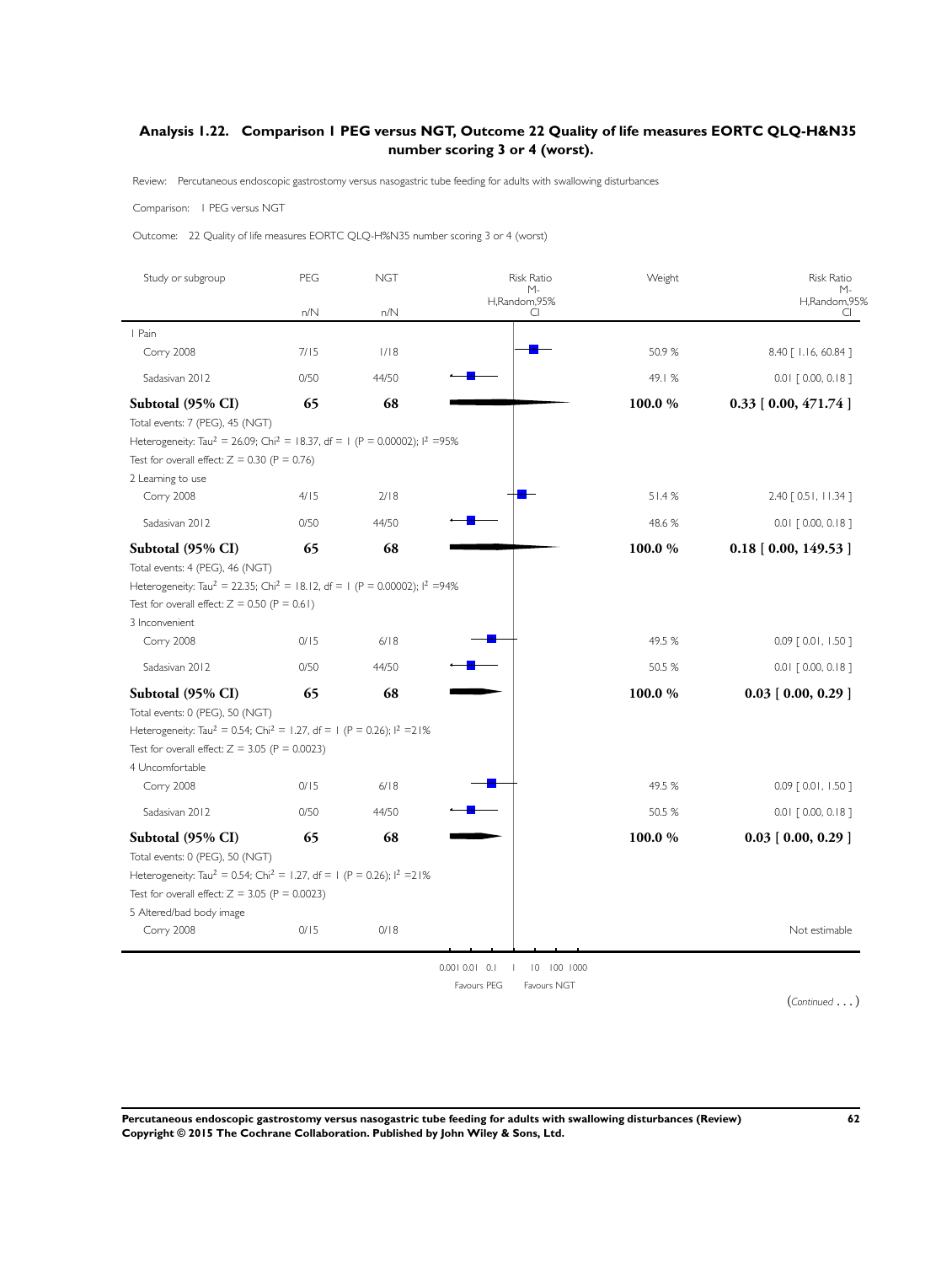| Study or subgroup                                                                      | PEG         | <b>NGT</b>   | <b>Risk Ratio</b><br>$M -$<br>H,Random,95%         | Weight  | $( \ldots$ Continued)<br><b>Risk Ratio</b><br>$M -$<br>H,Random,95% |
|----------------------------------------------------------------------------------------|-------------|--------------|----------------------------------------------------|---------|---------------------------------------------------------------------|
| Sadasivan 2012                                                                         | n/N<br>0/50 | n/N<br>44/50 | CI                                                 | 100.0 % | ◯<br>$0.01$ $[0.00, 0.18]$                                          |
|                                                                                        |             |              |                                                    |         |                                                                     |
| Subtotal (95% CI)                                                                      | 65          | 68           |                                                    | 100.0%  | $0.01$ [ 0.00, 0.18 ]                                               |
| Total events: 0 (PEG), 44 (NGT)                                                        |             |              |                                                    |         |                                                                     |
| Heterogeneity: not applicable                                                          |             |              |                                                    |         |                                                                     |
| Test for overall effect: $Z = 3.19$ (P = 0.0014)                                       |             |              |                                                    |         |                                                                     |
| 6 Family life                                                                          |             |              |                                                    |         |                                                                     |
| Sadasivan 2012                                                                         | 0/50        | 44/50        |                                                    | 100.0%  | $0.01$ $[0.00, 0.18]$                                               |
| Subtotal (95% CI)                                                                      | 50          | 50           |                                                    | 100.0%  | $0.01$ [ $0.00, 0.18$ ]                                             |
| Total events: 0 (PEG), 44 (NGT)                                                        |             |              |                                                    |         |                                                                     |
| Heterogeneity: not applicable                                                          |             |              |                                                    |         |                                                                     |
| Test for overall effect: $Z = 3.19$ (P = 0.0014)                                       |             |              |                                                    |         |                                                                     |
| 7 Social activities                                                                    |             |              |                                                    |         |                                                                     |
| Corry 2008                                                                             | 0/15        | 0/18         |                                                    |         | Not estimable                                                       |
| Sadasivan 2012                                                                         | 0/50        | 44/50        |                                                    | 100.0%  | $0.01$ $[0.00, 0.18]$                                               |
| Subtotal (95% CI)                                                                      | 65          | 68           |                                                    | 100.0%  | $0.01$ [ $0.00, 0.18$ ]                                             |
| Total events: 0 (PEG), 44 (NGT)                                                        |             |              |                                                    |         |                                                                     |
| Heterogeneity: not applicable                                                          |             |              |                                                    |         |                                                                     |
| Test for overall effect: $Z = 3.19$ (P = 0.0014)                                       |             |              |                                                    |         |                                                                     |
| Test for subgroup differences: Chi <sup>2</sup> = 1.78, df = 6 (P = 0.94), $1^2$ =0.0% |             |              |                                                    |         |                                                                     |
|                                                                                        |             |              |                                                    |         |                                                                     |
|                                                                                        |             |              | $0.001$ $0.01$ $0.1$<br>$\overline{0}$<br>100 1000 |         |                                                                     |

Favours PEG Favours NGT

**Percutaneous endoscopic gastrostomy versus nasogastric tube feeding for adults with swallowing disturbances (Review) 63 Copyright © 2015 The Cochrane Collaboration. Published by John Wiley & Sons, Ltd.**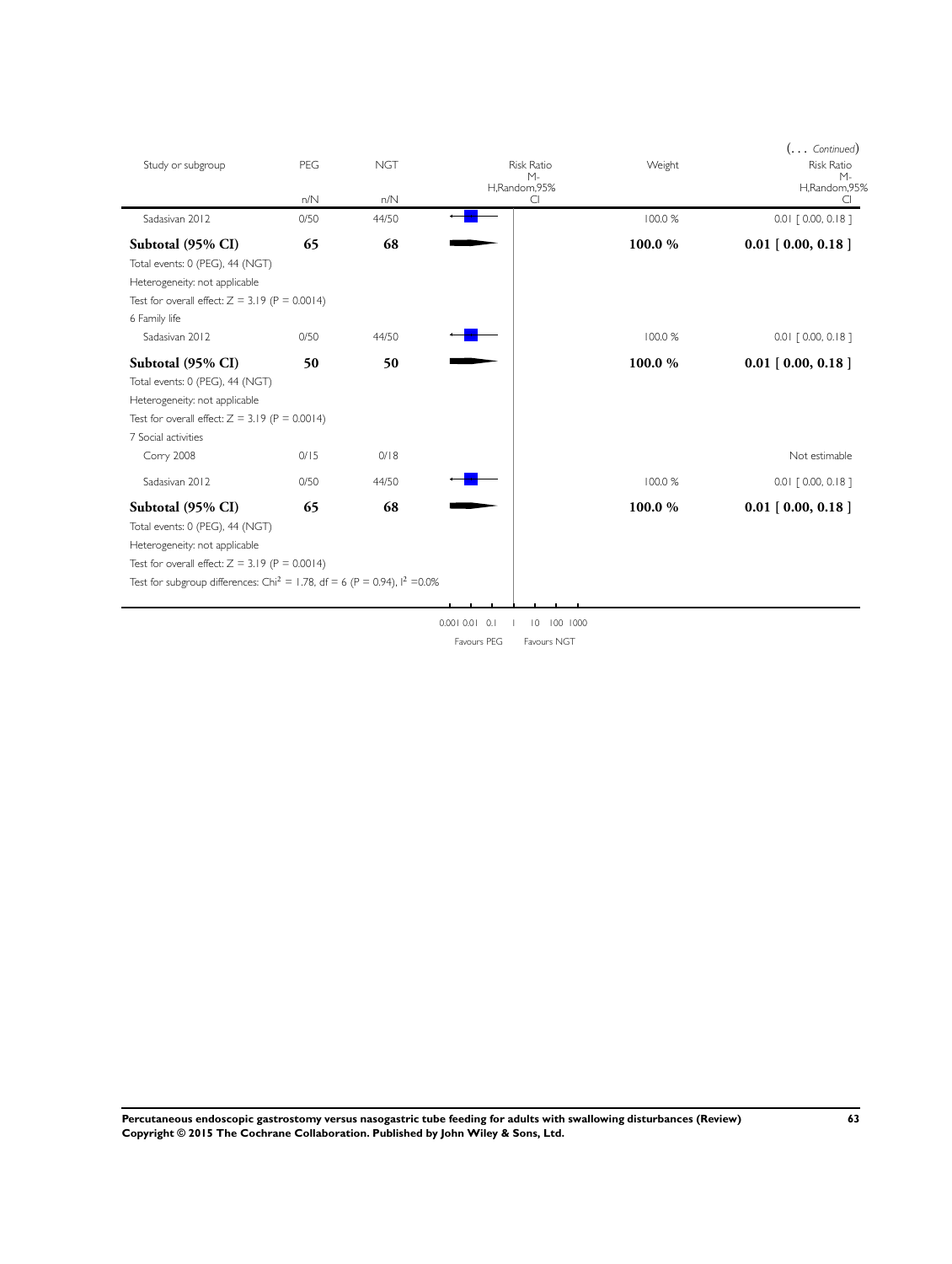### **Analysis 1.23. Comparison 1 PEG versus NGT, Outcome 23 Functional ability (MRS).**

<span id="page-66-0"></span>Review: Percutaneous endoscopic gastrostomy versus nasogastric tube feeding for adults with swallowing disturbances

Comparison: 1 PEG versus NGT

Outcome: 23 Functional ability (MRS)

| Study or subgroup                               | Experimental | <b>NGT</b> | <b>Risk Ratio</b><br>$M -$              | Weight | <b>Risk Ratio</b><br>$M -$ |
|-------------------------------------------------|--------------|------------|-----------------------------------------|--------|----------------------------|
|                                                 | n/N          | n/N        | H,Random,95%<br>CI                      |        | H,Random,95%<br>C          |
| 1 MRS scale from 0-3                            |              |            |                                         |        |                            |
| Dennis 2005                                     | 18/162       | 30/159     |                                         | 100.0% | $0.59$ $[0.34, 1.01]$      |
| Subtotal (95% CI)                               | 162          | 159        |                                         | 100.0% | $0.59$ [ $0.34$ , $1.01$ ] |
| Total events: 18 (Experimental), 30 (NGT)       |              |            |                                         |        |                            |
| Heterogeneity: not applicable                   |              |            |                                         |        |                            |
| Test for overall effect: $Z = 1.92$ (P = 0.055) |              |            |                                         |        |                            |
| 2 MRS scale from 4-5                            |              |            |                                         |        |                            |
| Dennis 2005                                     | 65/162       | 53/159     |                                         | 100.0% | $1.20$ $[0.90, 1.61]$      |
| Subtotal (95% CI)                               | 162          | 159        |                                         | 100.0% | $1.20$ [ 0.90, 1.61 ]      |
| Total events: 65 (Experimental), 53 (NGT)       |              |            |                                         |        |                            |
| Heterogeneity: not applicable                   |              |            |                                         |        |                            |
| Test for overall effect: $Z = 1.26$ (P = 0.21)  |              |            |                                         |        |                            |
| 3 MRS scale from 4-5 or death                   |              |            |                                         |        |                            |
| Dennis 2005                                     | 144/162      | 129/159    |                                         | 100.0% | $1.10$ $[$ 1.00, 1.20 ]    |
| Subtotal (95% CI)                               | 162          | 159        |                                         | 100.0% | $1.10$ [ 1.00, 1.20 ]      |
| Total events: 144 (Experimental), 129 (NGT)     |              |            |                                         |        |                            |
| Heterogeneity: not applicable                   |              |            |                                         |        |                            |
| Test for overall effect: $Z = 1.93$ (P = 0.053) |              |            |                                         |        |                            |
|                                                 |              |            |                                         |        |                            |
|                                                 |              |            | $0.1 \quad 0.2$<br>0.5<br>$5$ $10$<br>2 |        |                            |

Favours experimental Favours NGT

**Percutaneous endoscopic gastrostomy versus nasogastric tube feeding for adults with swallowing disturbances (Review) 64 Copyright © 2015 The Cochrane Collaboration. Published by John Wiley & Sons, Ltd.**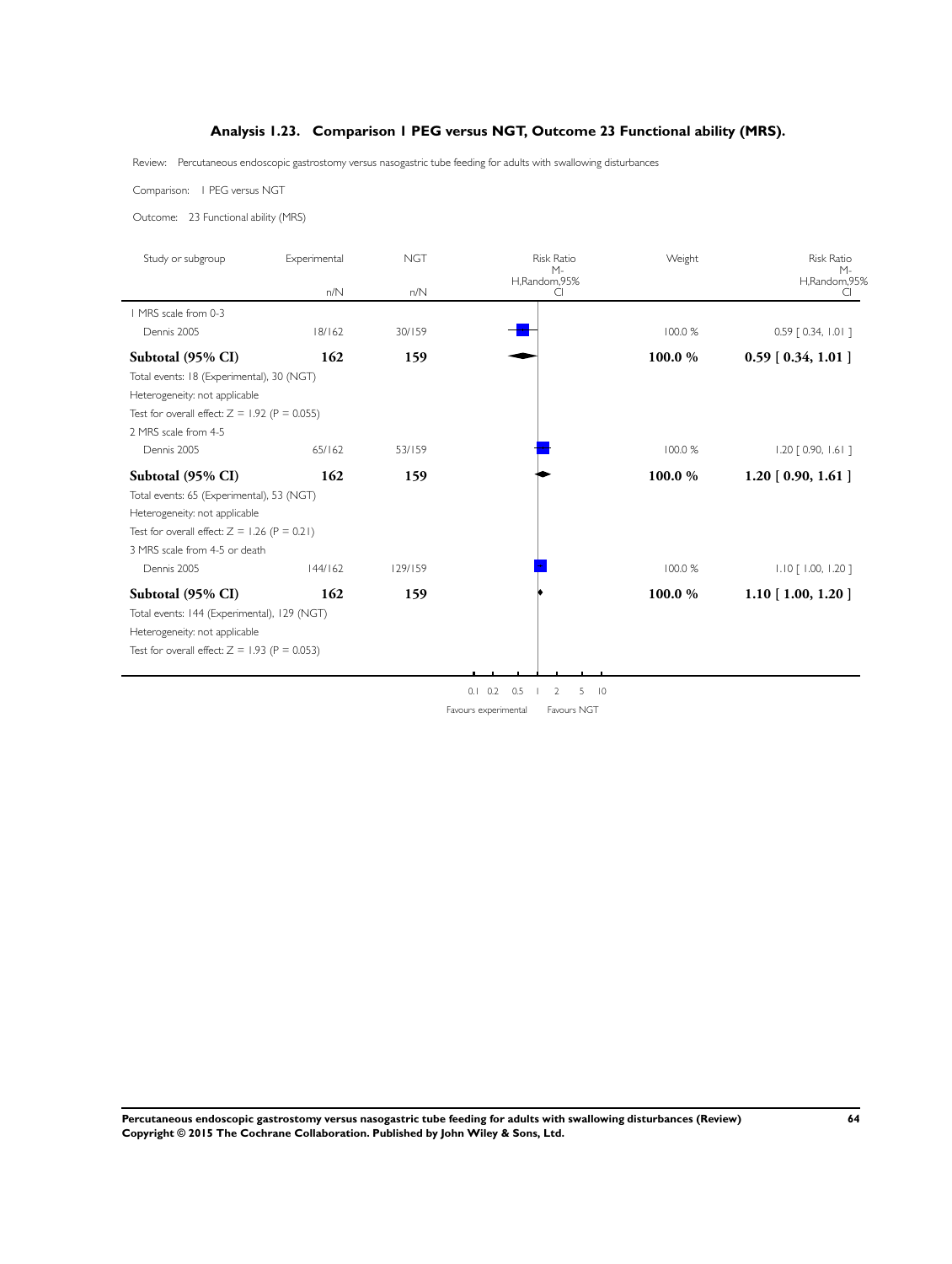### **Analysis 1.24. Comparison 1 PEG versus NGT, Outcome 24 Length of hospital stay (days).**

<span id="page-67-0"></span>Review: Percutaneous endoscopic gastrostomy versus nasogastric tube feeding for adults with swallowing disturbances

Comparison: 1 PEG versus NGT

Outcome: 24 Length of hospital stay (days)

| Study or subgroup                                                                                    | <b>PEG</b>  |               | <b>NGT</b>  |              |        |             | Mean<br>Difference |                    |     | Weight  | Mean<br>Difference               |
|------------------------------------------------------------------------------------------------------|-------------|---------------|-------------|--------------|--------|-------------|--------------------|--------------------|-----|---------|----------------------------------|
|                                                                                                      | $\mathbb N$ | Mean(SD)      | $\mathbb N$ | Mean(SD)     |        |             |                    | IV, Random, 95% CI |     |         | IV, Random, 95% CI               |
| Dennis 2005                                                                                          | 162         | 55 (68)       | 159         | 53 (52)      |        |             |                    |                    |     | 47.8%   | $2.00$ [ -11.23, 15.23 ]         |
| Elbadawy 2014                                                                                        | 40          | 139.4 (17.19) | 20          | 165.5 (7.98) |        |             |                    |                    |     | 52.2 %  | $-26.10$ [ $-32.47$ , $-19.73$ ] |
| Total $(95\% \text{ CI})$                                                                            | 202         |               | 179         |              |        |             |                    |                    |     | 100.0 % | $-12.67$ [ $-40.18$ , $14.84$ ]  |
| Heterogeneity: Tau <sup>2</sup> = 366.74; Chi <sup>2</sup> = 14.07, df = 1 (P = 0.00018); $1^2$ =93% |             |               |             |              |        |             |                    |                    |     |         |                                  |
| Test for overall effect: $Z = 0.90$ (P = 0.37)                                                       |             |               |             |              |        |             |                    |                    |     |         |                                  |
| Test for subgroup differences: Not applicable                                                        |             |               |             |              |        |             |                    |                    |     |         |                                  |
|                                                                                                      |             |               |             |              |        |             |                    |                    |     |         |                                  |
|                                                                                                      |             |               |             |              | $-100$ | $-50$       | $\circ$            | 50                 | 100 |         |                                  |
|                                                                                                      |             |               |             |              |        | Favours PEG |                    | Favours NGT        |     |         |                                  |

## **A D D I T I O N A L T A B L E S**

#### **Table 1. Continuous data unsuitable for inclusion in meta-analyses**

| Outcome                                                        | <b>PEG</b>         |             | <b>NGT</b> |             | P value                   | Mean difference     |
|----------------------------------------------------------------|--------------------|-------------|------------|-------------|---------------------------|---------------------|
|                                                                |                    | $\mathbf n$ |            | $\mathbf n$ |                           | $(95\% \text{ CI})$ |
| mean albumin 3.6<br>(at 3 months)<br>(Yata 2001 ab-<br>stract) |                    | 42          | 3.2        | 40          | ${}< 0.01$                |                     |
| mean albumin 3.1<br>(at 6 months)<br>(Yata 2001 ab-<br>stract) |                    | 42          | 3.9        | 40          | ${}< 0.01$                |                     |
| mean<br>moglobin (at 3<br>months) (Yata<br>2001 abstract)      | <b>hae-</b> $11.7$ | 42          | 11.9       | 40          | no significant difference |                     |
| mean<br>moglobin (at 3<br>months) (Yata                        | hae- $11.1$        | 42          | 12.4       | 40          | no significant difference |                     |

**Percutaneous endoscopic gastrostomy versus nasogastric tube feeding for adults with swallowing disturbances (Review) 65 Copyright © 2015 The Cochrane Collaboration. Published by John Wiley & Sons, Ltd.**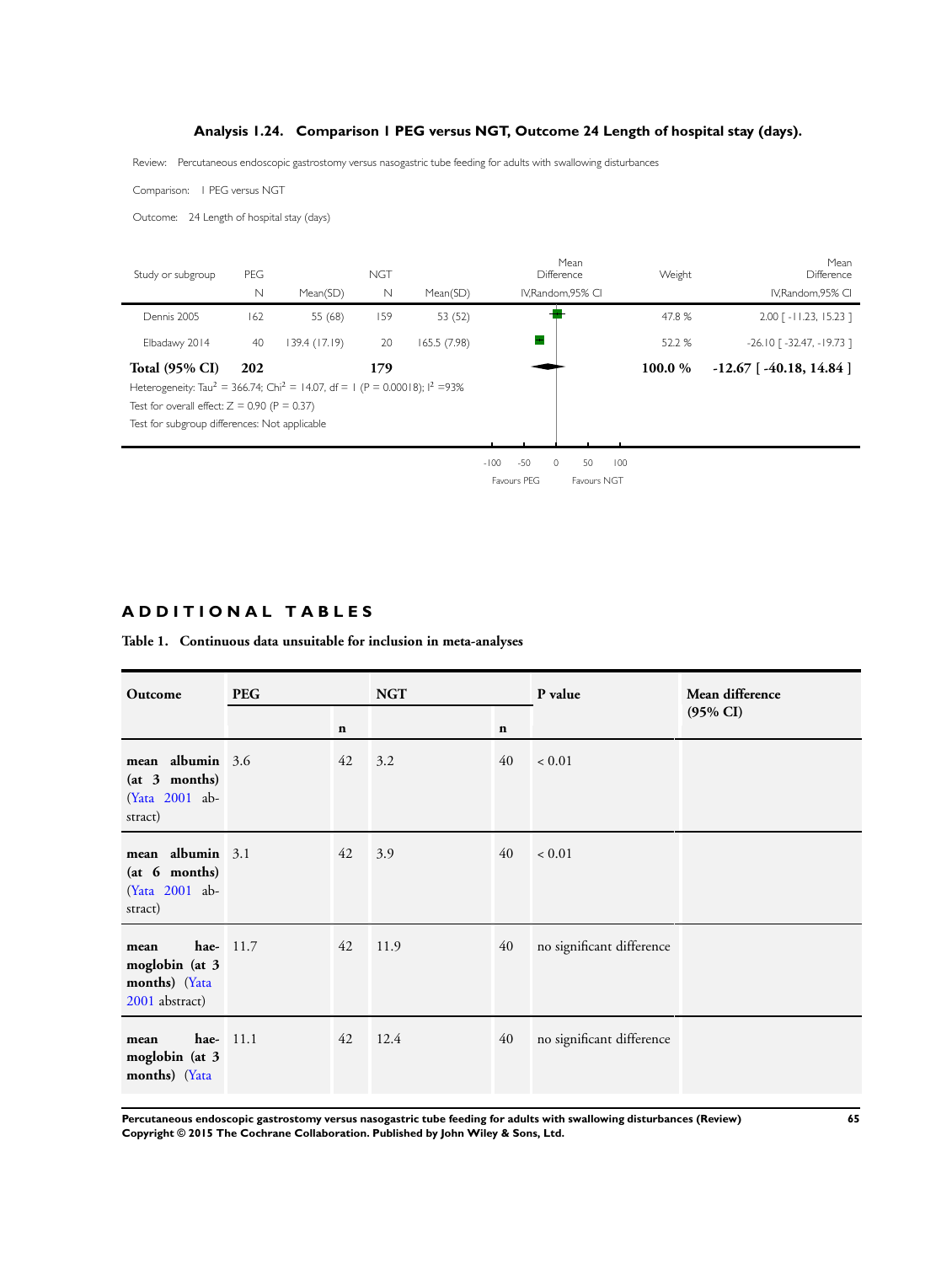### **Table 1. Continuous data unsuitable for inclusion in meta-analyses** (*Continued)*

[2001](#page-24-0) abstract)

| 2001 abstract)                                                                                                                                                                                                                                                 |                                  |    |                                                           |    |              |                                       |
|----------------------------------------------------------------------------------------------------------------------------------------------------------------------------------------------------------------------------------------------------------------|----------------------------------|----|-----------------------------------------------------------|----|--------------|---------------------------------------|
| of stay (days) (66)<br>Dennis 2005)                                                                                                                                                                                                                            |                                  |    | median length 34.0 (IQR 17 to 162 37.0 (IQR 17 to 76) 159 |    | not reported |                                       |
| utility<br>mean difference<br>between com-<br>parison groups<br>(endpoint)<br>Derived<br>from<br>EuroQol<br>be-<br>tween compari-<br>son groups (end-<br>point) favouring<br>NGT group, no<br>sta-<br>tistically signifi-<br>cant difference (<br>Dennis 2005) |                                  |    |                                                           |    | 0.12         | 0.035<br>$(-0.024 \text{ to } 0.093)$ |
| median patient 4.0<br>overall<br>quality of life at<br>first week (end-<br>point) (Corry<br>2008)                                                                                                                                                              | $(R 2.0 \text{ to } 7.0)$        | 15 | 4.0<br>$(R 2.0 \text{ to } 7.0)$                          | 18 | 0.89         |                                       |
| anthropo-<br>metric param-<br>eters (endpoint<br>medians)<br>$\left($<br>Hamidon 2006)                                                                                                                                                                         |                                  | 8  |                                                           | 10 |              |                                       |
| median<br>TSFT<br>(mm)                                                                                                                                                                                                                                         | 20.1<br>$(R 9.6 \text{ to } 34)$ |    | 12.7<br>(R 9.8 to 32)                                     |    | 0.076        |                                       |
| median<br>BSFT 0.3<br>(mm)                                                                                                                                                                                                                                     | (R 4.8 to 13)                    |    | 7.4<br>(R 4.4 to 15)                                      |    | 0.533        |                                       |
| $\rm MAC$<br>median<br>(cm)                                                                                                                                                                                                                                    | 31.4<br>(R 22 to 36)             |    | 27.8<br>(R 21 to 37)                                      |    | 0.182        |                                       |
| median<br>serum<br>albumin (g/L)                                                                                                                                                                                                                               | 39.5<br>(R 36 to 44)             |    | 36.0<br>(R 31 to 45)                                      |    | 0.045        |                                       |

**Percutaneous endoscopic gastrostomy versus nasogastric tube feeding for adults with swallowing disturbances (Review) 66 Copyright © 2015 The Cochrane Collaboration. Published by John Wiley & Sons, Ltd.**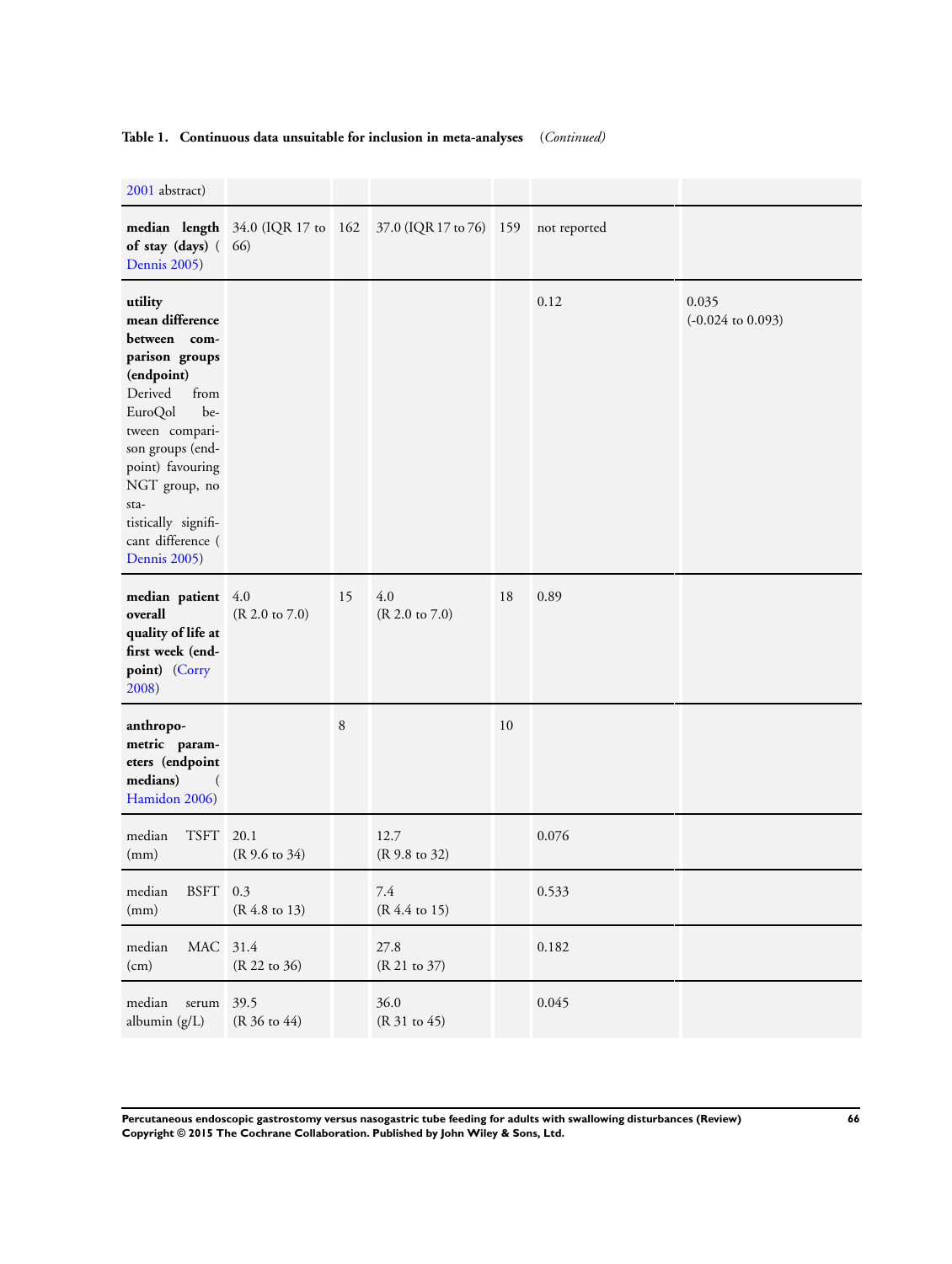### **Table 1. Continuous data unsuitable for inclusion in meta-analyses** (*Continued)*

| median change 2.7<br>gastro-<br>in<br>oesophageal re-<br>flux (%, end-<br>point) on day 7<br>(Douzinas 2006) | (R 0 to 10.4)               |    | 10.8<br>$(R 6.3 \text{ to } 36.6)$ |    | ${}< 0.01$ |                                                                                                                                                                                        |
|--------------------------------------------------------------------------------------------------------------|-----------------------------|----|------------------------------------|----|------------|----------------------------------------------------------------------------------------------------------------------------------------------------------------------------------------|
| anthropomet-<br>ric parameters<br>(endpoint me-<br>dians) (6 weeks)<br>Corry 2008                            |                             |    |                                    |    |            |                                                                                                                                                                                        |
| up-<br>per-arm circum-<br>ference (mm) at<br>endpoint                                                        | 302.5 (R 270 to 15)<br>370) |    | (R 240 to 18)<br>300.0<br>352)     |    | 0.69       | Mean values stated in text<br>(Page 506) to be 295 vs. 283<br>$mm P = 0.25$                                                                                                            |
| <b>TSFT</b><br>median<br>(mm)                                                                                | 13<br>(R 10 to 20)          | 15 | 12<br>(R 10 to 23)                 | 18 | 0.65       | The NGT patients had signif-<br>icantly<br>lower triceps skin fold thick-<br>ness $(9.5 \text{ vs } 13.5 \text{ mm}; P = 0.$<br>03) than the PEG patients at 6<br>weeks post-treatment |
| BSTF: biceps skin fold thickness<br>CI: confidence interval<br>IQR: interquartile range                      |                             |    |                                    |    |            |                                                                                                                                                                                        |

MAC: mid-arm circumference R: range TSFT: triceps skin fold thickness

| Table 2. Additional data of adverse events |  |
|--------------------------------------------|--|
|--------------------------------------------|--|

| Adverse<br>events<br>from<br>Elbadawy         | <b>Group I</b><br>tion) |      | <b>Group II</b><br>(NGT + intuba- (PEG + intubation) (PEG |      | <b>Group III</b><br>$\ddot{}$<br>tracheostomy) |       | P1                       | P <sub>2</sub> | P <sub>3</sub> |
|-----------------------------------------------|-------------------------|------|-----------------------------------------------------------|------|------------------------------------------------|-------|--------------------------|----------------|----------------|
| 2014                                          | No.                     | $\%$ | No.                                                       | $\%$ | No.                                            | $\%$  |                          |                |                |
| Infection<br>of<br>tra-<br>cheostomy<br>wound | $\overline{\mathbf{0}}$ | 0.0  | $\overline{0}$                                            | 0.0  | 16                                             | 80.00 | $\overline{\phantom{a}}$ |                |                |

**Percutaneous endoscopic gastrostomy versus nasogastric tube feeding for adults with swallowing disturbances (Review) 67 Copyright © 2015 The Cochrane Collaboration. Published by John Wiley & Sons, Ltd.**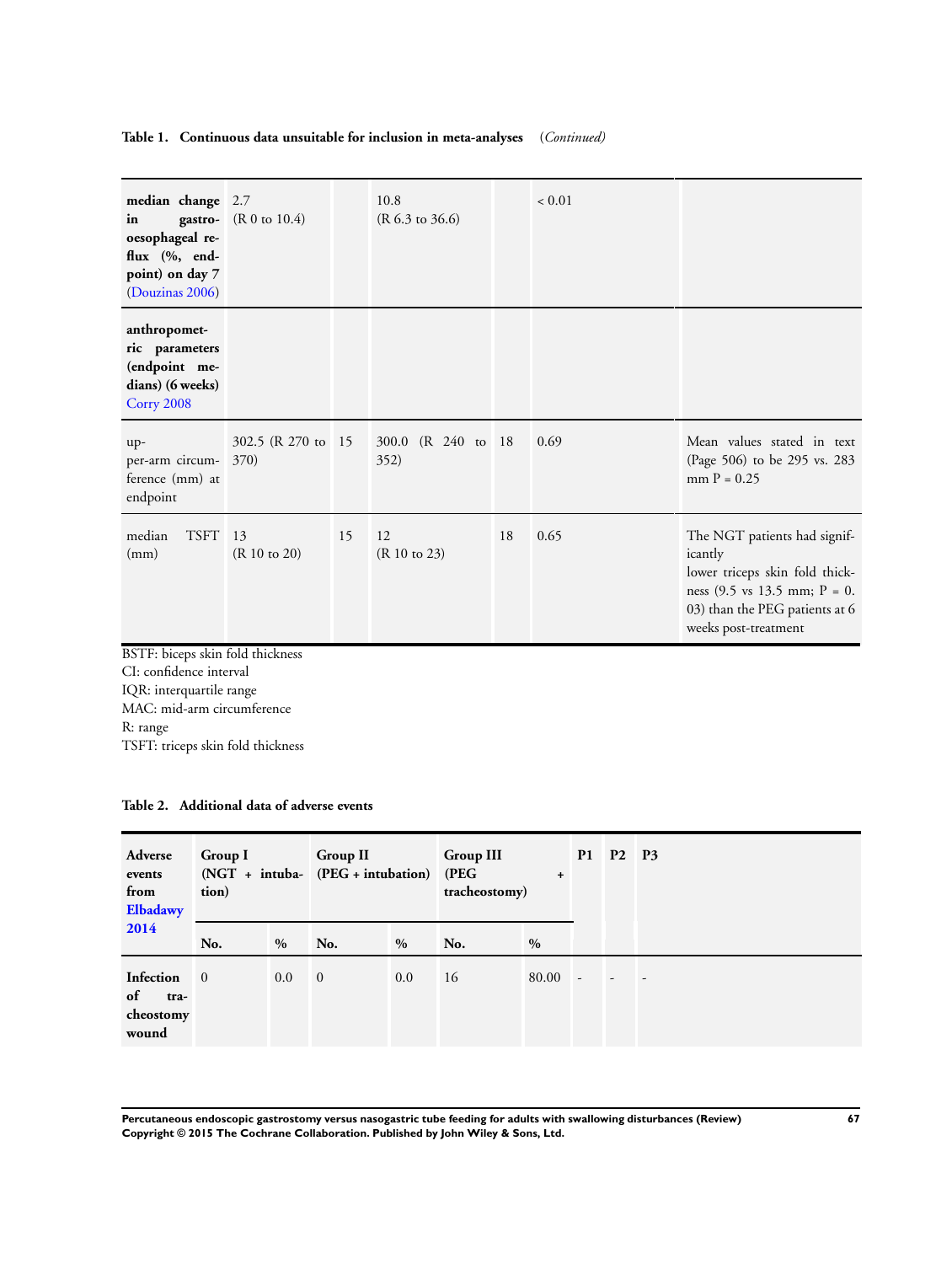| <b>Bleeding</b><br>from tra-<br>cheostomy     | $\boldsymbol{0}$ | 0.0  | $\boldsymbol{0}$ | $0.0\,$  | $\boldsymbol{0}$ | 0.00     | $\overline{a}$           | $\overline{\phantom{a}}$ | $\overline{\phantom{a}}$ |
|-----------------------------------------------|------------------|------|------------------|----------|------------------|----------|--------------------------|--------------------------|--------------------------|
| Pneu-<br>mothorax                             | $\boldsymbol{0}$ | 0.0  | $\boldsymbol{0}$ | 0.0      | $\mathfrak{Z}$   | 15.00    | $\overline{\phantom{a}}$ | $\overline{\phantom{a}}$ | $\overline{\phantom{a}}$ |
| Tracheo-<br>oe-<br>sophageal<br>fistula       | $\boldsymbol{0}$ | 0.0  | $\boldsymbol{0}$ | $0.0\,$  | 5                | 25.00    | $\overline{\phantom{a}}$ |                          | $\overline{\phantom{a}}$ |
| Infection<br>of gastros-<br>tomy<br>wound     | $\boldsymbol{0}$ | 0.0  | 10               | 50.00    | $\overline{9}$   | 45.00    | $\overline{a}$           | $\overline{a}$           | 0.635                    |
| Leakage<br>around<br>gastros-<br>tomy tube    | $\boldsymbol{0}$ | 0.0  | 11               | 55.00    | 10               | 50       | $\overline{a}$           | Ĭ.                       | 0.732                    |
| Dislodge-<br>ment<br>of gastros-<br>tomy tube | $\boldsymbol{0}$ | 0.0  | 10               | 50.00    | $\overline{9}$   | 45.00    | $\overline{\phantom{a}}$ | $\overline{\phantom{a}}$ | 0.751                    |
| <b>GIT</b><br>Fistula                         | $\boldsymbol{0}$ | 0.0  | $\boldsymbol{0}$ | 0.00     | $\boldsymbol{0}$ | $0.00\,$ | $\overline{\phantom{a}}$ | $\overline{\phantom{a}}$ | $\overline{\phantom{a}}$ |
| GIT Per- 0<br>foration                        |                  | 0.0  | $\boldsymbol{0}$ | $0.00\,$ | $\boldsymbol{0}$ | $0.00\,$ | $\overline{\phantom{a}}$ | $\overline{a}$           | $\overline{\phantom{a}}$ |
| <b>Buried</b><br>Pumper<br>syndrome           | $\boldsymbol{0}$ | 0.0  | $\boldsymbol{0}$ | 0.00     | $\boldsymbol{0}$ | 0.00     | $\overline{\phantom{a}}$ | L.                       | $\overline{\phantom{a}}$ |
| Obstruc-<br>tion                              | $\boldsymbol{0}$ | 0.0  | $\,1\,$          | 5.00     | $\,1\,$          | $0.00\,$ | $\overline{\phantom{a}}$ | $\overline{\phantom{a}}$ | 0.742                    |
| Paransal<br>sinusitis                         | 12               | 60.0 | $\boldsymbol{0}$ | 0.0      | $\boldsymbol{0}$ | 0.0      |                          |                          | $\overline{\phantom{a}}$ |

#### **Table 2. Additional data of adverse events** (*Continued)*

P1 is the comparison between group I and group II

P2 is the comparison between group I and group III

P3 is comparison between group II and group III

**Percutaneous endoscopic gastrostomy versus nasogastric tube feeding for adults with swallowing disturbances (Review) 68 Copyright © 2015 The Cochrane Collaboration. Published by John Wiley & Sons, Ltd.**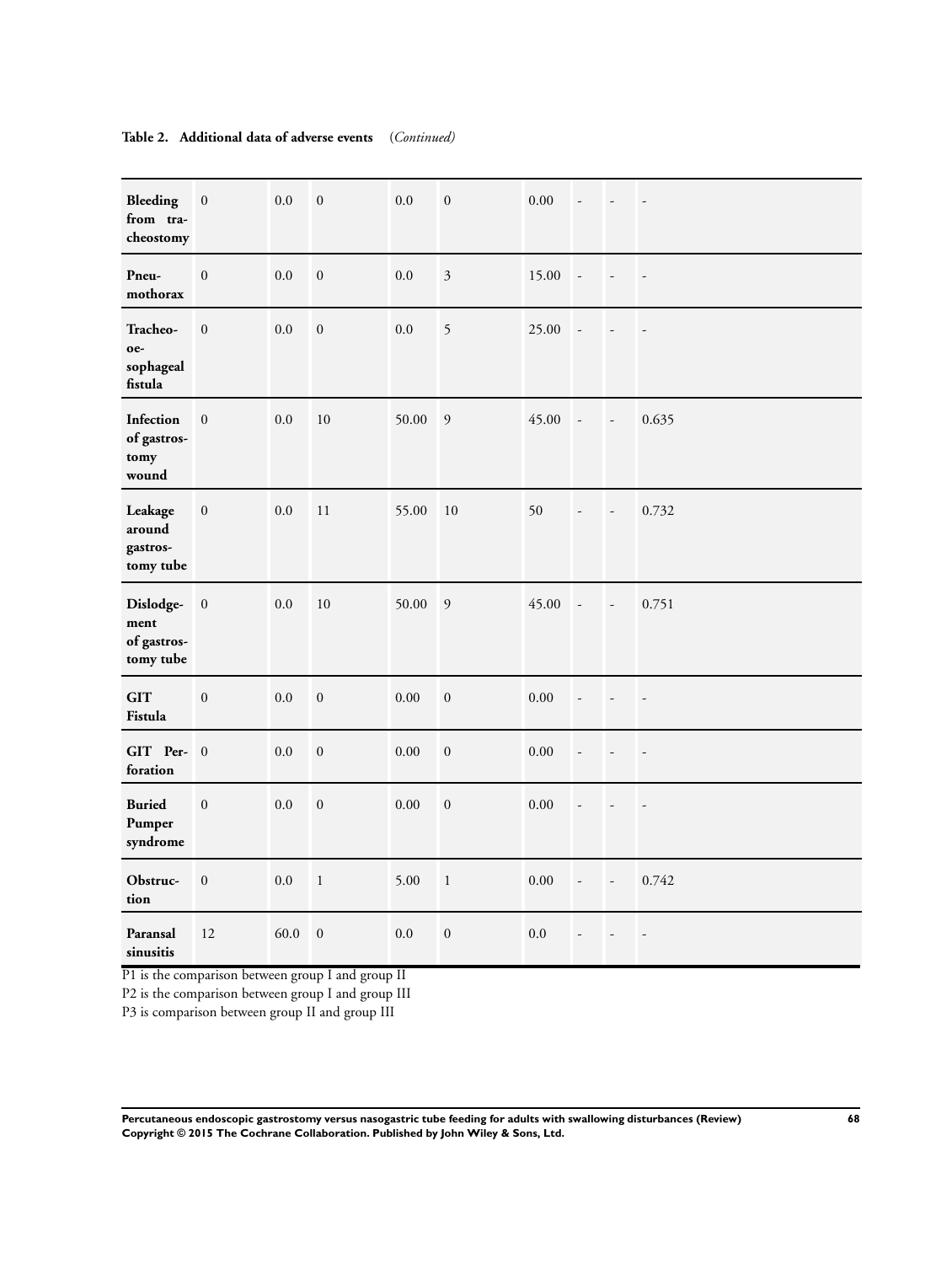### **A P P E N D I C E S**

#### **Appendix 1. CENTRAL search strategy**

- 1. esophag\*
- 2. oesophag\*
- 3. 1 or 2
- 4. disease\*
- 5. Neoplasms/
- 6. cancer\*
- 7. Adenocarcinoma/
- 8. or/4-7
- 9. 3 and 8
- 10. Pathologic Constriction
- 11. stenosis
- 12. stenoses
- 13. dysmotilit\*
- 14. stricture
- 15. or/10-14
- 16. 3 and 15
- 17. (Esophageal Motility Disorders) or (Esophageal Diverticulum) or (Esophageal Diverticulosis) or (Esophageal Stenosis) or
- (Esophageal Achalasia)
- 18. Deglutition Disorders/
- 19. dysphagia
- 20. swallowing disorder\*
- 21. swallowing disturbance\*
- 22. Esophageal Diseases/
- 23. or/16-22
- 24. Enteral Nutrition/
- 25. Gastrointestinal Intubation/
- 26. tube feeding
- 27. gastroenteral tube
- 28. nasoenteral tube
- 29. nasojejunal feeding tube
- 30. nasojejunal tube
- 31. enteral feeding
- 32. gastric feeding tube\*
- 33. Feeding Apparatus/ or Nutritional Support/ or Enteric Feeding/ or Tube Feeding/
- 34. force feeding\*
- 35. Nasogastric Tube/
- 36. post-pyloric feeding
- 37. postpyloric feeding
- 38. Enteric Feeding/
- 39. trans-pyloric feeding
- 40. nasoduodenal tube
- 41. Gastrointestinal Endoscopy/ or Digestive System Endoscopy/
- 42. endoscop\*
- 43. Endoscopic Surgical Procedure\*
- 44. Gastrostom\*
- 45. Gastrostomy/
- 46. percutaneous endoscopic gastrostomy
- 47. or/24-46
- 48. (9 or 23) and 47

**Percutaneous endoscopic gastrostomy versus nasogastric tube feeding for adults with swallowing disturbances (Review) 69 Copyright © 2015 The Cochrane Collaboration. Published by John Wiley & Sons, Ltd.**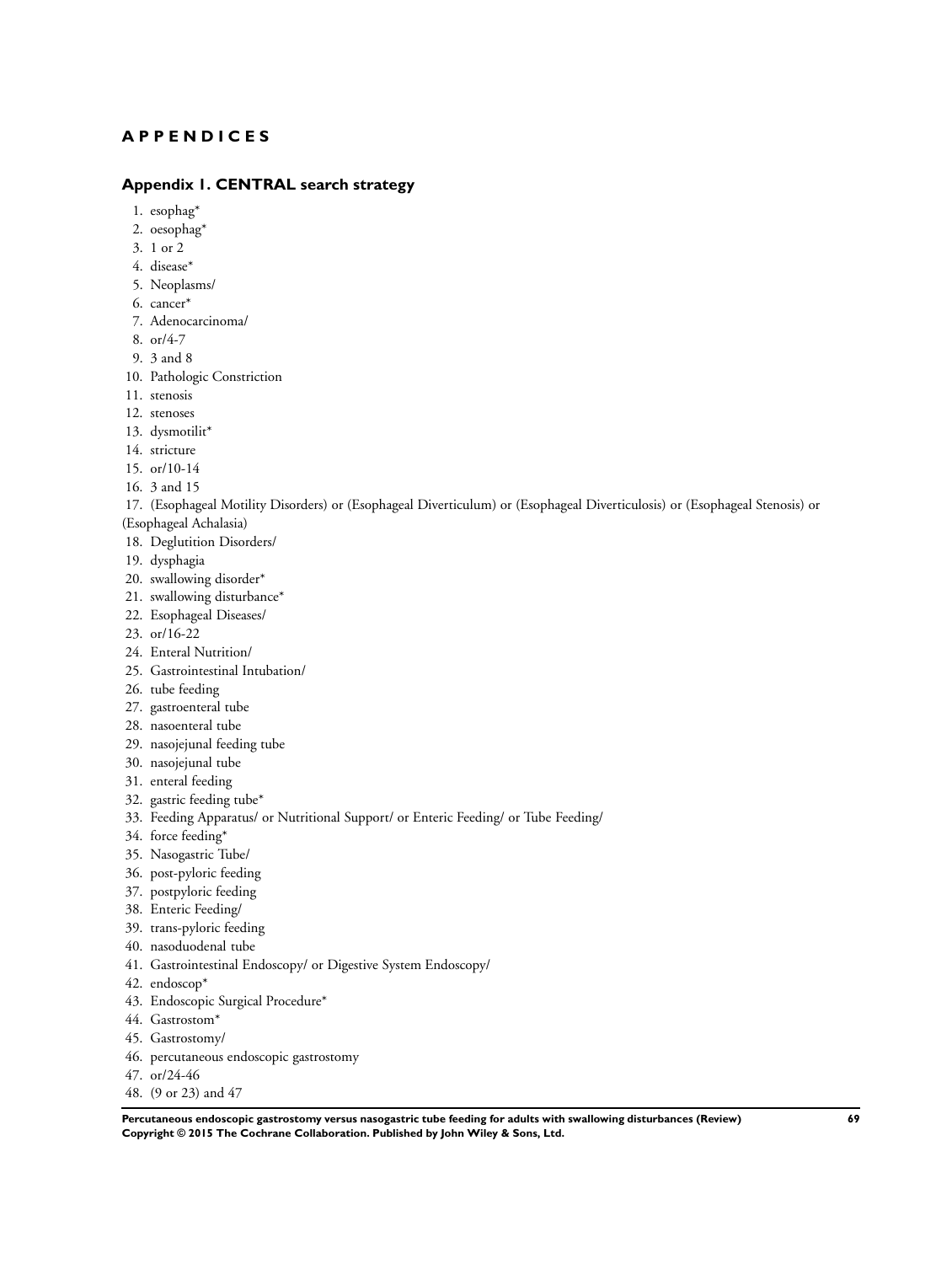## **Appendix 2. MEDLINE search strategy**

- 1. randomized controlled trial.pt.
- 2. controlled clinical trial.pt.
- 3. randomized.ab.
- 4. placebo.ab.
- 5. clinical trials as topic.sh.
- 6. randomly.ab.
- 7. trial.ti.
- 8. or/1-7
- 9. (animals not (humans and animals)).sh.
- 10. 8 not 9
- 11. esophag\$.mp. [mp=title, original title, abstract, name of substance word, subject heading word]
- 12. oesophag\$.mp. [mp=title, original title, abstract, name of substance word, subject heading word]
- 13. 11 or 12
- 14. disease\$.ab,ti.
- 15. exp Neoplasms/
- 16. cancer\$.mp.
- 17. exp Adenocarcinoma/
- 18. or/14-17
- 19. 13 and 18
- 20. exp Constriction, Pathologic/
- 21. stenosis.mp.
- 22. stenoses.mp.
- 23. dysmotilit\$.mp.
- 24. stricture.mp.
- 25. or/20-24
- 26. 13 and 25
- 27. Esophageal Motility Disorders/ or Diverticulum, Esophageal/ or Diverticulosis, Esophageal/ or Esophageal Stenosis/ or
- Esophageal Achalasia/
- 28. exp Deglutition Disorders/
- 29. dysphagia.ab,ti.
- 30. swallowing disorder\$.ab,ti.
- 31. swallowing disturbance\$.ab,ti.
- 32. Esophageal Diseases/
- 33. or/26-32
- 34. exp Enteral Nutrition/
- 35. exp Intubation, Gastrointestinal/
- 36. tube feeding.ab,ti.
- 37. gastroenteral tube.ab,ti.
- 38. nasoenteral tube.ab,ti.
- 39. nasojejunal feeding tube.ab,ti.
- 40. nasojejunal tube.ab,ti.
- 41. enteral feeding.ab,ti.
- 42. gastric feeding tube\$.ab,ti.
- 43. exp Feeding Apparatus/ or exp Nutritional Support/ or exp Enteric Feeding/ or exp Tube Feeding/
- 44. force feeding\$.ab,ti.
- 45. Nasogastric Tube/
- 46. post-pyloric feeding.ab,ti.
- 47. postpyloric feeding.ab,ti.
- 48. Enteric Feeding/
- 49. trans-pyloric feeding.ab,ti.
- 50. nasoduodenal tube.ab,ti.

**Percutaneous endoscopic gastrostomy versus nasogastric tube feeding for adults with swallowing disturbances (Review) 70 Copyright © 2015 The Cochrane Collaboration. Published by John Wiley & Sons, Ltd.**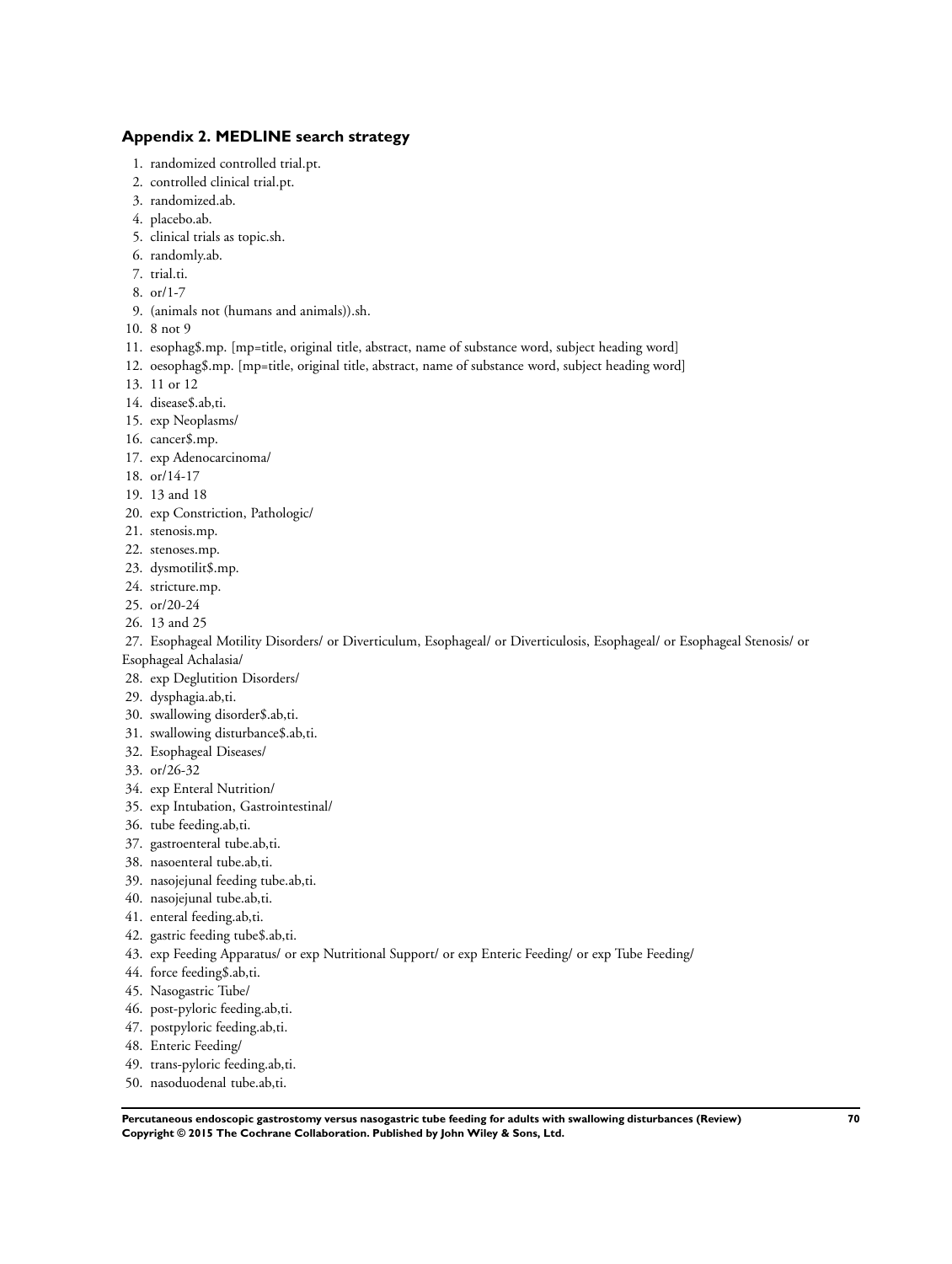- 51. exp Endoscopy, Gastrointestinal/ or exp Endoscopy, Digestive System/
- 52. endoscop\$.ab,ti.
- 53. Endoscopic Surgical Procedure\$.mp.
- 54. Gastrostom\$.mp.
- 55. exp Gastrostomy/
- 56. percutaneous endoscopic gastrostomy.mp.
- 57. or/34-56
- 58. (19 or 33) and 57
- 59. 10 and 58

## **Appendix 3. EMBASE search strategy**

- 1. (random\$ or placebo\$).ti,ab.
- 2. ((single\$ or double\$ or triple\$ or treble\$) and (blind\$ or mask\$)).ti,ab.
- 3. controlled clinical trial\$.ti,ab.
- 4. RETRACTED ARTICLE/
- 5. or/1-4
- 6. (animal\$ not human\$).sh,hw.
- 7. 5 not 6

8. esophag\$.mp. [mp=title, abstract, subject headings, heading word, drug trade name, original title, device manufacturer, drug manufacturer name]

9. oesophag\$.mp. [mp=title, abstract, subject headings, heading word, drug trade name, original title, device manufacturer, drug manufacturer name]

- 10. 8 or 9
- 11. disease\$.ab,ti.
- 12. exp Neoplasms/
- 13. cancer\$.mp.
- 14. exp Adenocarcinoma/
- 15. or/11-14
- 16. 10 and 15
- 17. exp Constriction, Pathologic/
- 18. stenosis.mp.
- 19. stenoses.mp.
- 20. dysmotilit\$.mp.
- 21. stricture.mp.
- 22. or/17-21
- 23. 10 and 22
- 24. Esophageal Motility Disorders/ or Diverticulum, Esophageal/ or Diverticulosis, Esophageal/ or Esophageal Stenosis/ or Esophageal Achalasia/
- 25. exp Deglutition Disorders/
- 26. dysphagia.ab,ti.
- 27. swallowing disorder\$.ab,ti.
- 28. swallowing disturbance\$.ab,ti.
- 29. Esophageal Diseases/
- 30. or/23-29
- 31. exp Enteral Nutrition/
- 32. exp Intubation, Gastrointestinal/
- 33. tube feeding.ab,ti.
- 34. gastroenteral tube.ab,ti.
- 35. nasoenteral tube.ab,ti.
- 36. nasojejunal feeding tube.ab,ti.
- 37. nasojejunal tube.ab,ti.

**Percutaneous endoscopic gastrostomy versus nasogastric tube feeding for adults with swallowing disturbances (Review) 71 Copyright © 2015 The Cochrane Collaboration. Published by John Wiley & Sons, Ltd.**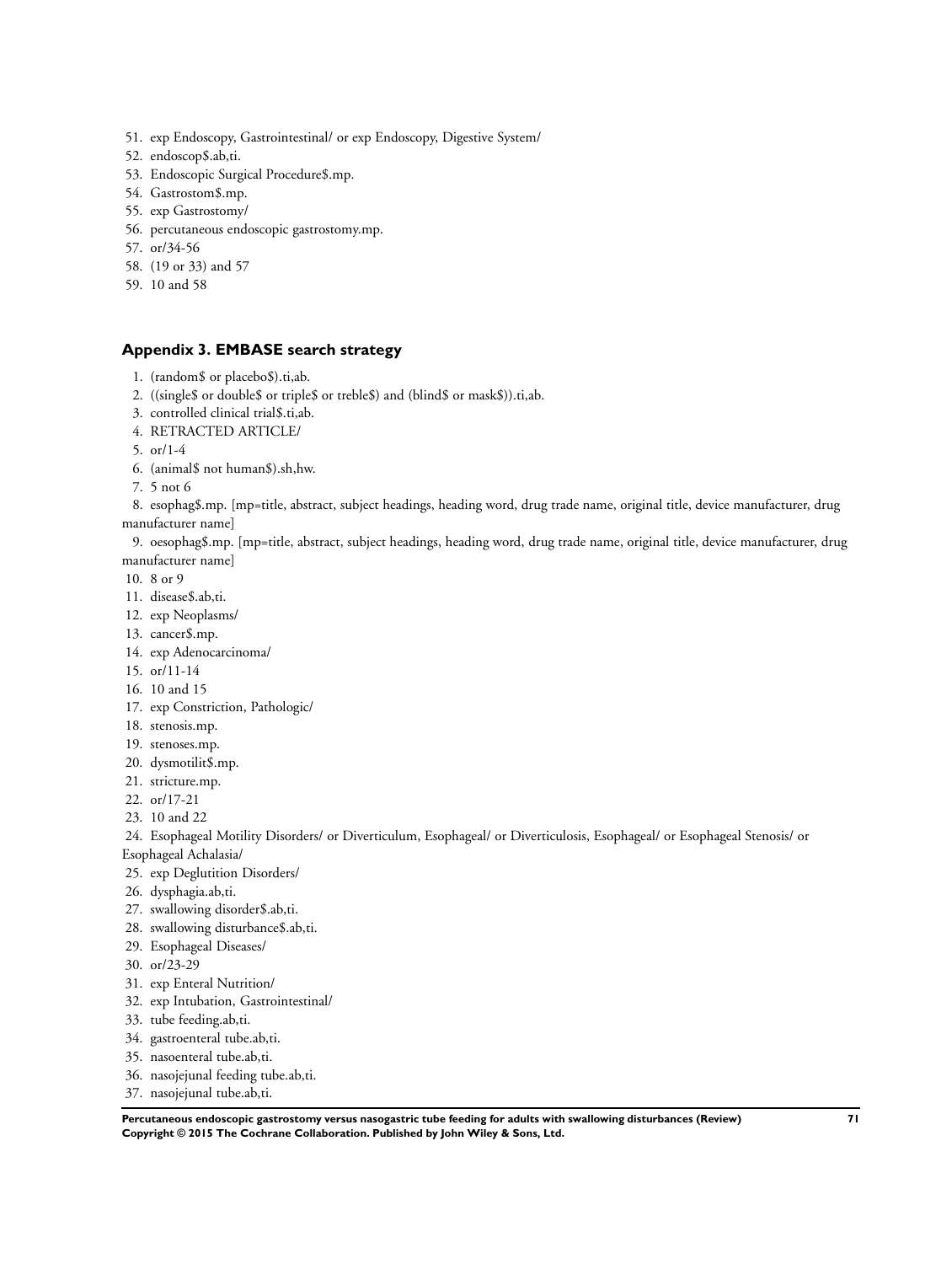- 38. enteral feeding.ab,ti.
- 39. gastric feeding tube\$.ab,ti.
- 40. exp Feeding Apparatus/ or exp Nutritional Support/ or exp Enteric Feeding/ or exp Tube Feeding/
- 41. force feeding\$.ab,ti.
- 42. Nasogastric Tube/
- 43. post-pyloric feeding.ab,ti.
- 44. postpyloric feeding.ab,ti.
- 45. Enteric Feeding/
- 46. trans-pyloric feeding.ab,ti.
- 47. nasoduodenal tube.ab,ti
- 48. exp Endoscopy, Gastrointestinal/ or exp Endoscopy, Digestive System/
- 49. endoscop\$.ab,ti.
- 50. Endoscopic Surgical Procedure\$.mp.
- 51. Gastrostom\$.mp.
- 52. exp Gastrostomy/
- 53. percutaneous endoscopic gastrostomy.mp.
- 54. or/31-53
- 55. (16 or 30) and 54
- 56. 7 and 5

### **Appendix 4. LILACS search strategy**

- 1. pt ensaio controlado aleatorio
- 2. pt ensaio clinico controlado
- 3. mh ensaios controlados aleatorios
- 4. mh distribuicao aleatoria
- 5. mh método duplo-cego
- 6. mh método simples-cego
- 7. pt estudo multicentrico
- 8. #1 OR #2 OR #3 OR #4 OR #5 OR #6 OR #7
- 9. tw ensaio
- 10. tw ensayo
- 11. tw trial
- 12. #9 OR #10 OR #11
- 13. tw azar
- 14. tw acaso
- 15. tw placebo
- 16. tw control\$
- 17. tw aleat\$
- 18. tw random\$
- 19. #13 OR #14 OR #15 OR #16 OR #17 OR #18
- 20. tw duplo
- 21. tw cego
- 22. #20 AND #21
- 23. tw doble
- 24. tw ciego
- 25. #23 AND #24
- 26. tw double
- 27. tw blind
- 28. #26 AND #27
- 29. #19 OR #22 OR #25 OR #28
- 30. tw clinic\$

**Percutaneous endoscopic gastrostomy versus nasogastric tube feeding for adults with swallowing disturbances (Review) 72 Copyright © 2015 The Cochrane Collaboration. Published by John Wiley & Sons, Ltd.**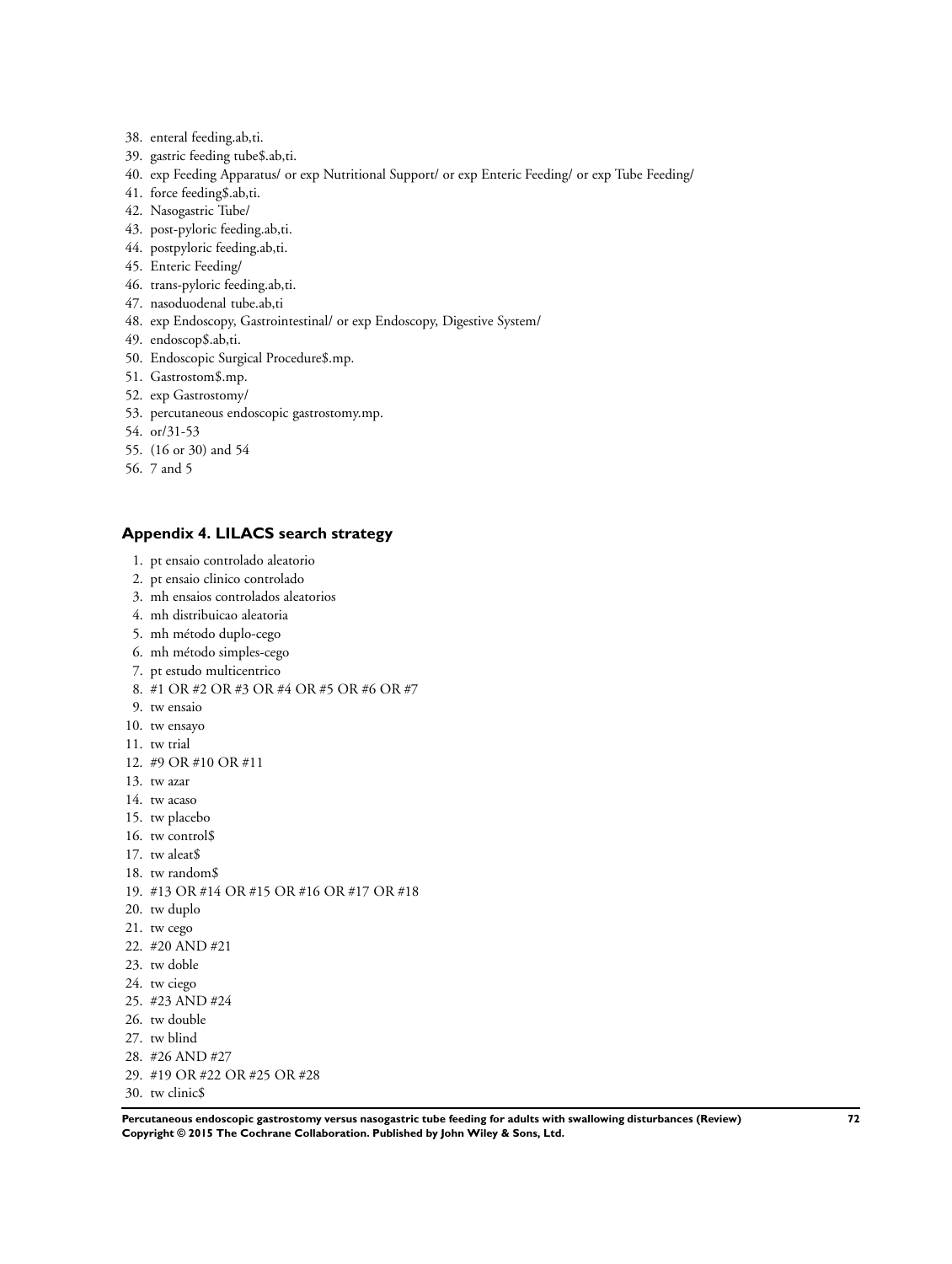31. #12 AND #29 AND #30 32. #8 OR #31

## **W H A T ' S N E W**

Last assessed as up-to-date: 30 July 2014.

| Date | Event                                         | Description                                                                                                                               |
|------|-----------------------------------------------|-------------------------------------------------------------------------------------------------------------------------------------------|
|      | 20 January 2015 New search has been performed | New review author (CB), updated with news studies<br>and revised text to comply with current standards for<br>systematic review reporting |
|      |                                               | 20 January 2015 New citation required but conclusions have not changed Updated with two new studies. Conclusions not<br>changed.          |

# **H I S T O R Y**

Protocol first published: Issue 4, 2009

Review first published: Issue 11, 2010

| Date             | Event                                                                                                          | Description                                                                                                                                                          |
|------------------|----------------------------------------------------------------------------------------------------------------|----------------------------------------------------------------------------------------------------------------------------------------------------------------------|
| 15 December 2011 | New citation required but conclusions have not No new studies identified and conclusions unchanged.<br>changed |                                                                                                                                                                      |
|                  | 15 December 2011 New search has been performed                                                                 | Literature searches rerun. No new studies identified<br>and conclusions unchanged                                                                                    |
| 14 June 2011     | Amended                                                                                                        | Information about number of studies were amended in<br>the Summary of Findings table and risk of bias termi-<br>nology updated with no change to overall assessments |

# **C O N T R I B U T I O N S O F A U T H O R S**

Conceiving the review: CG, JW and DM

Co-ordinating the review: CG

Screening search results: CG and SL

Organising retrieval of papers: CG and DRW

Screening retrieved papers against inclusion criteria: CG, SL, DM and JW with CB

Apraising quality of papers: CG, SL, RBA and DRW with CB

**Percutaneous endoscopic gastrostomy versus nasogastric tube feeding for adults with swallowing disturbances (Review) 73 Copyright © 2015 The Cochrane Collaboration. Published by John Wiley & Sons, Ltd.**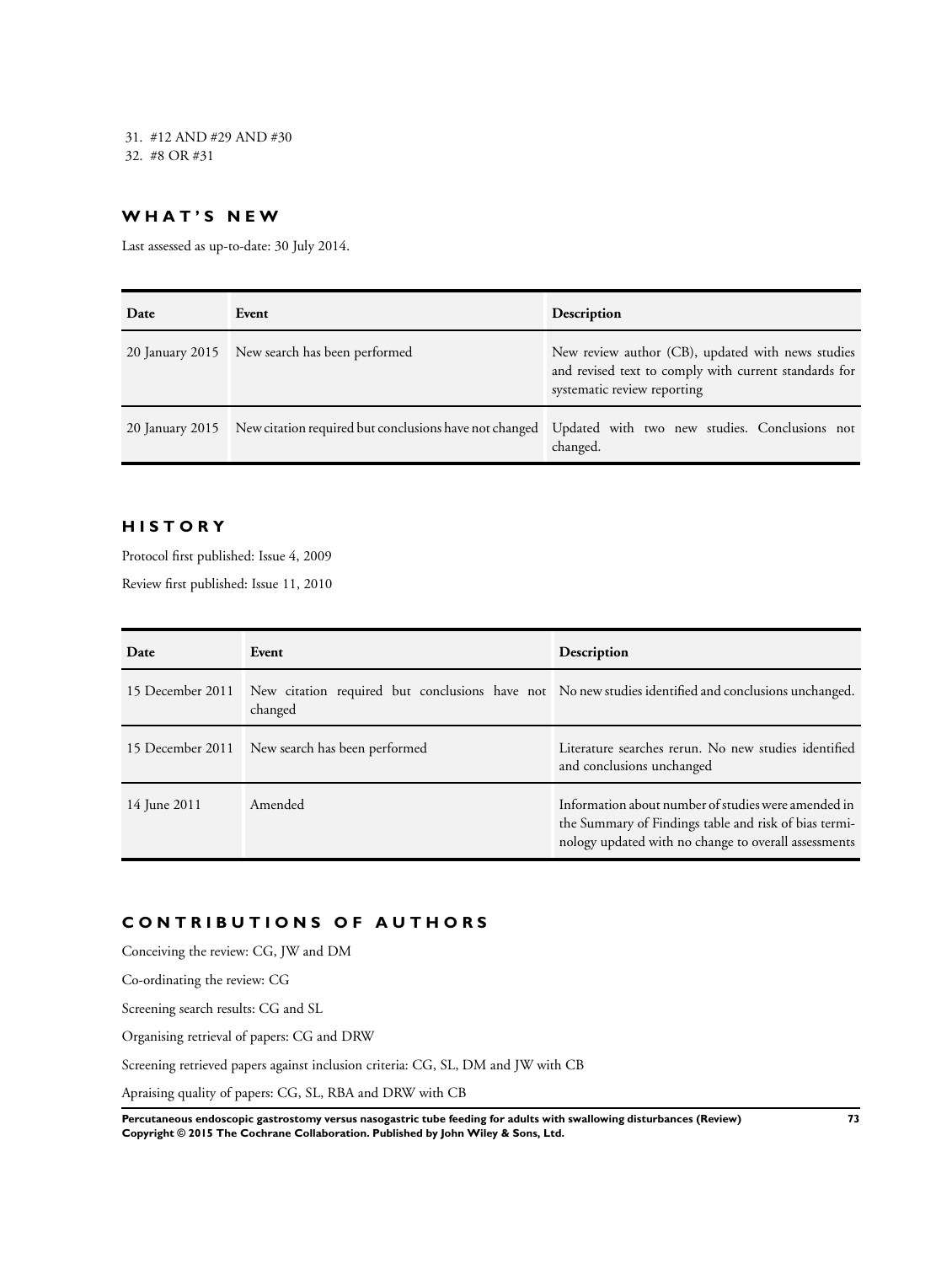Extracting data from papers: CG, DRW, SL and RBA with CB Writing to authors of papers for additional information: CG with CB Providing additional data about papers: CG with CB Obtaining and screening data on unpublished studies: CG and DRW with CB Data management for the review: CG and SL Entering data into Review Manager (RevMan 5.0): CG and RBA, with CB Other statistical analysis not using RevMan: RBA Interpretation of data: CG,DM, SL,RBA and JW with CB Statistical inferences: CG, RBA and SL Writing the review: CG with CB Person responsible for reading and checking review before submission: CG, DM, JW and SL

# **D E C L A R A T I O N S O F I N T E R E S T**

None known.

Dr Cathy Bennett is the proprietor of Systematic Research Ltd and received a consultancy fee from the Cochrane UGPD group to assist the authors with the update of their review in 2014.

# **S O U R C E S O F S U P P O R T**

### **Internal sources**

• No sources of support supplied

### **External sources**

• CAPES - Ministry of Education for the postgraduate scholarship, Brazil.

# **D I F F E R E N C E S B E T W E E N P R O T O C O L A N D R E V I E W**

Previous criteria to evaluate the risk of bias are indicated below. The criteria were modified according to the new *Cochrane Handbook for Systematic Reviews of Interventions* ([Higgins 2011](#page-24-0))

### **Selection bias**

- Was the allocation sequence adequately generated?
- Was allocation adequately concealed?
- Were there systematic differences between the baseline characteristics of the groups that were compared?

### **Attrition bias**

Were there systematic differences between groups in withdrawals from a study?

**Percutaneous endoscopic gastrostomy versus nasogastric tube feeding for adults with swallowing disturbances (Review) 74 Copyright © 2015 The Cochrane Collaboration. Published by John Wiley & Sons, Ltd.**